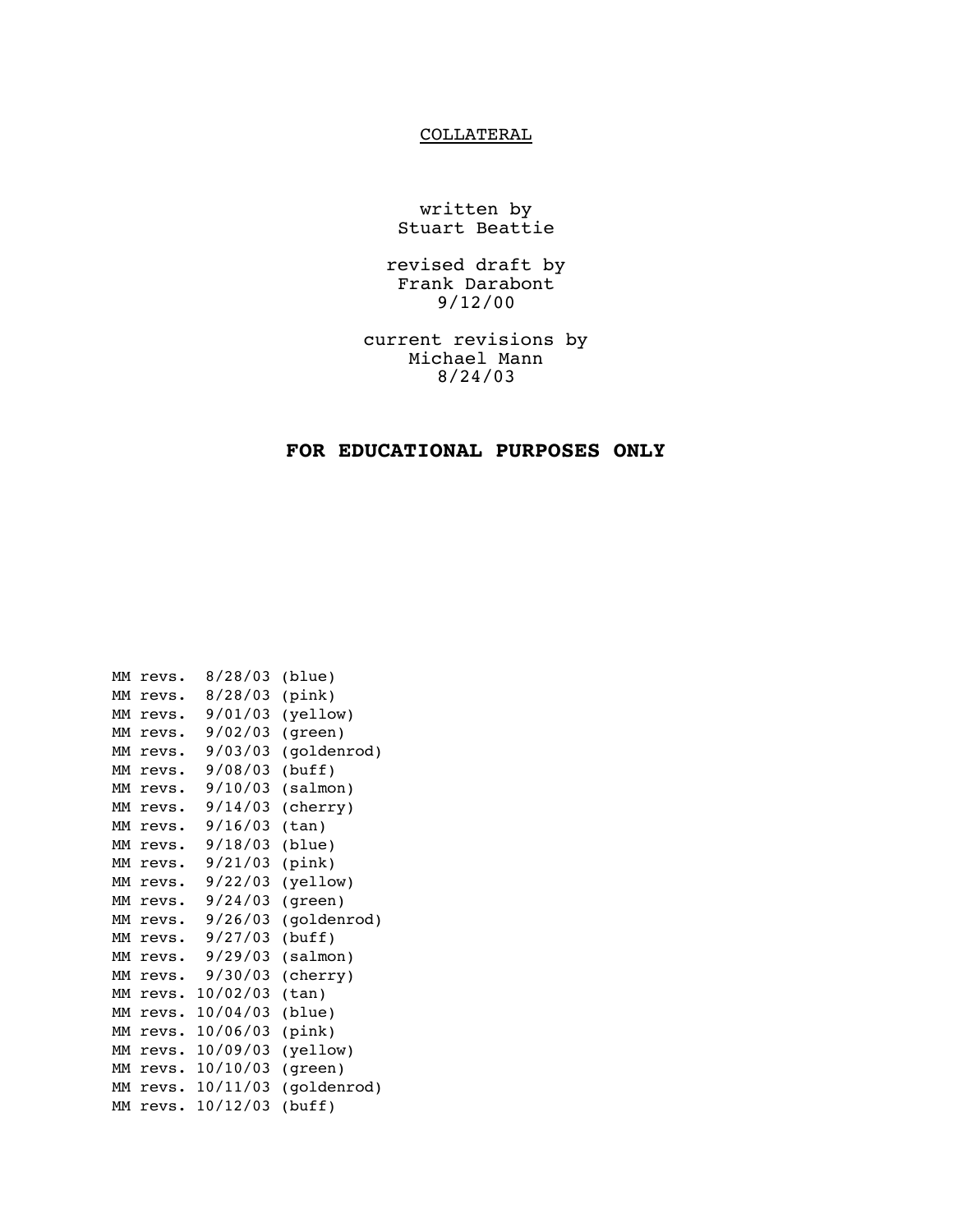9/18/03 MM revs. (blue) 1.

FADE IN:

### A1 TNT, BRADLEY TERMINAL - BLURS - DAY A1

 slide past in a 400mm lens. Then, entering a plane of focus is VINCENT. He walks towards us...an arriving passenger. Suit. Shirt. No tie. Sunglasses and expensive briefcase say "confident executive traveler." The suit's custom-made but not domestic. His hair and shades are current, but it would be difficult to describe his identifying specifics...grey suit, \* white shirt, medium height. And that's the idea...

CLOSE BEHIND VINCENT

OVER his left shoulder, walking through milling travelers \* towards the distant wall of metal and glass, sunlight streaming at him...

ANOTHER BUSINESSMAN

- suit, blonde crew cut - walks to camera. Same sunlight, but it hits him from the side. His trajectory is from the left. His eyeline is slightly right. Just now, he looks down at a ticket in his hand...

OVER VINCENT'S LEFT SHOULDER...

 right now something catches Vincent's eye. And the two men bump into each other...

TWO-SHOT...

 VINCENT You okay? Sorry...

 Vincent puts down his briefcase. The man has a similar briefcase.

 MAN (North London working class accent) Yeah, yeah, I'm fine, mate. Enjoy \*  $LA...$ 

VINCENT GRABS THE BRIEFCASE OF THE MAN

 with the North London working-class accent. And continues towards the exit. Was it an accident? Was it a brush pass? The Man's accent signified nothing to us except one thing: foreign origin.

VINCENT

approaches until he's in ECU...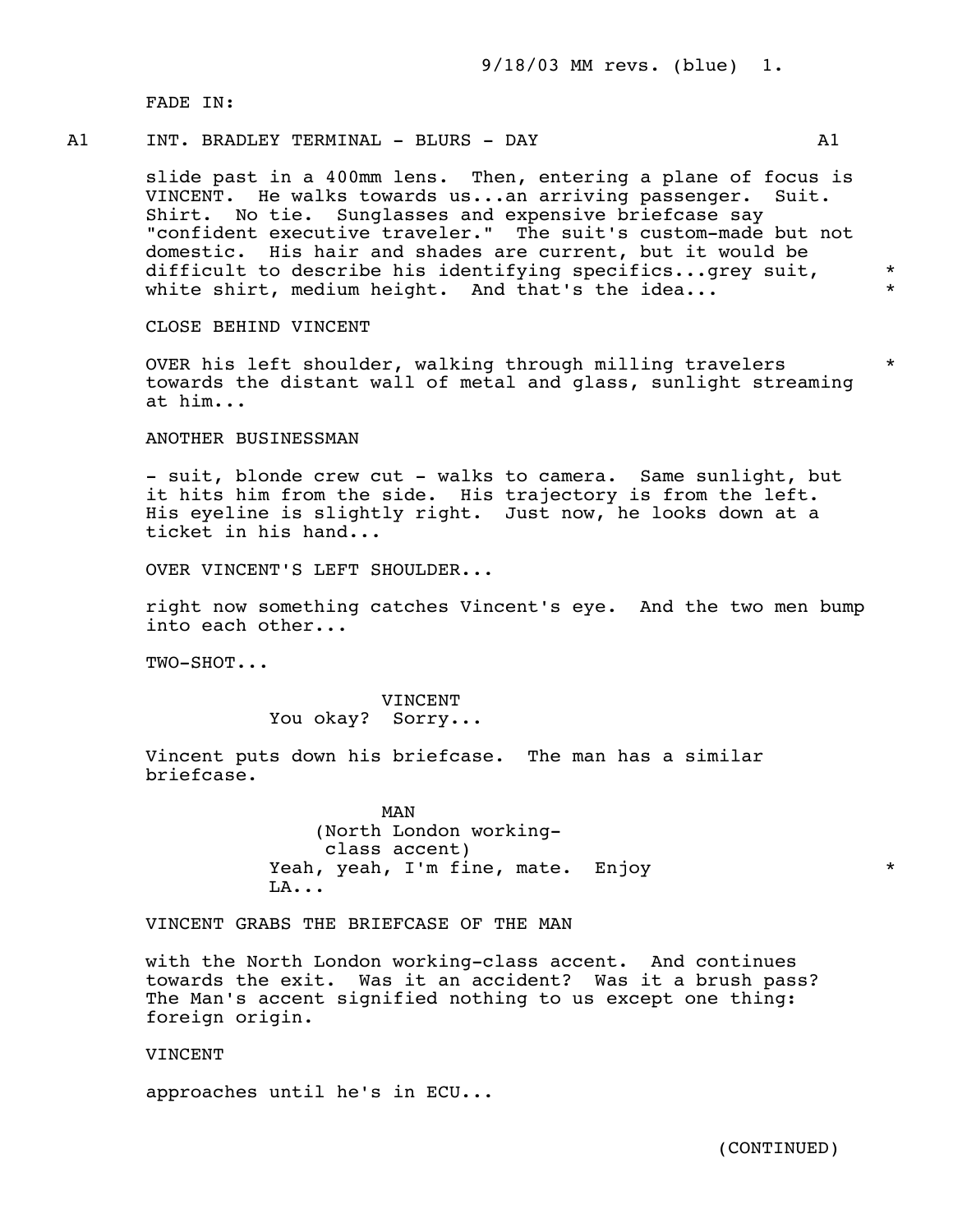OVERHEAD SHOT: VINCENT

 up from the bottom of the frame, departs across the floor with the yellow tile, until we lose him into the milling hundreds of Angelenos, heading out into Greater LA and its eighteen million people.

#### 1 CREDIT SEQUENCE: 1

 Images wipe across the screen, kinetic and abstract, floating and dreamlike in SLO-MO:

Shades of yellow. Ribbons of silver. Shimmers of chrome.

 Headlights sweeping past, flaring to white. Brake lights flashing, halating red. Reflections of overhead fluorescence flowing like liquid along windshield glass...

 SOUNDS are dreamlike and abstract, reverberated and discordant, bouncing off concrete walls: car doors OPENING and CLOSING. Brakes. A BABBLE of multi-lingual crosstalk.

Racing Forms. A Farsi newspaper. African hands on a  $*$  Blackberry. Max's hands do *The New York Times* crossword. A \* West African speaks French into a cell phone. Metallica in a \*<br>headset uin-bon Norteno headset. Hip-hop, Norteno...

 Mechanics hands change tires, replace air cleaners, close a \* hood.  $\qquad \qquad \star$ 

2 INT. TAXI DISPATCH - L.A. - DAY 2

 ORANGE and YELLOW FORD CROWN VICTORIAS are wiping screen. We \* find ourselves in a busy garage at change of shift. A balletic \* convergence of arriving and departing cars. One's door's flung open...

3 INT. ONE CAB - MAX'S HANDS 3

 enter. They wipe the seats with paper towels and 409...a DMV LICENSE fitted into the small Lexan holder. On it is a picture of Max.

 Lights being checked. Indicators. Hazards. Switches. Similar to a pilot doing an aircraft check list. Fast. All fine.

REVEAL NOW: MAX'S BRIEFCASE  $\star$ 

He opens it, preparing for his workday. CD caddy of personal \* mixes goes on a visor. Spreadsheet peaks out a worn Mercedes \* S500 brochure, clipped open. A submarine sandwich from Subway. \*

(CONTINUED)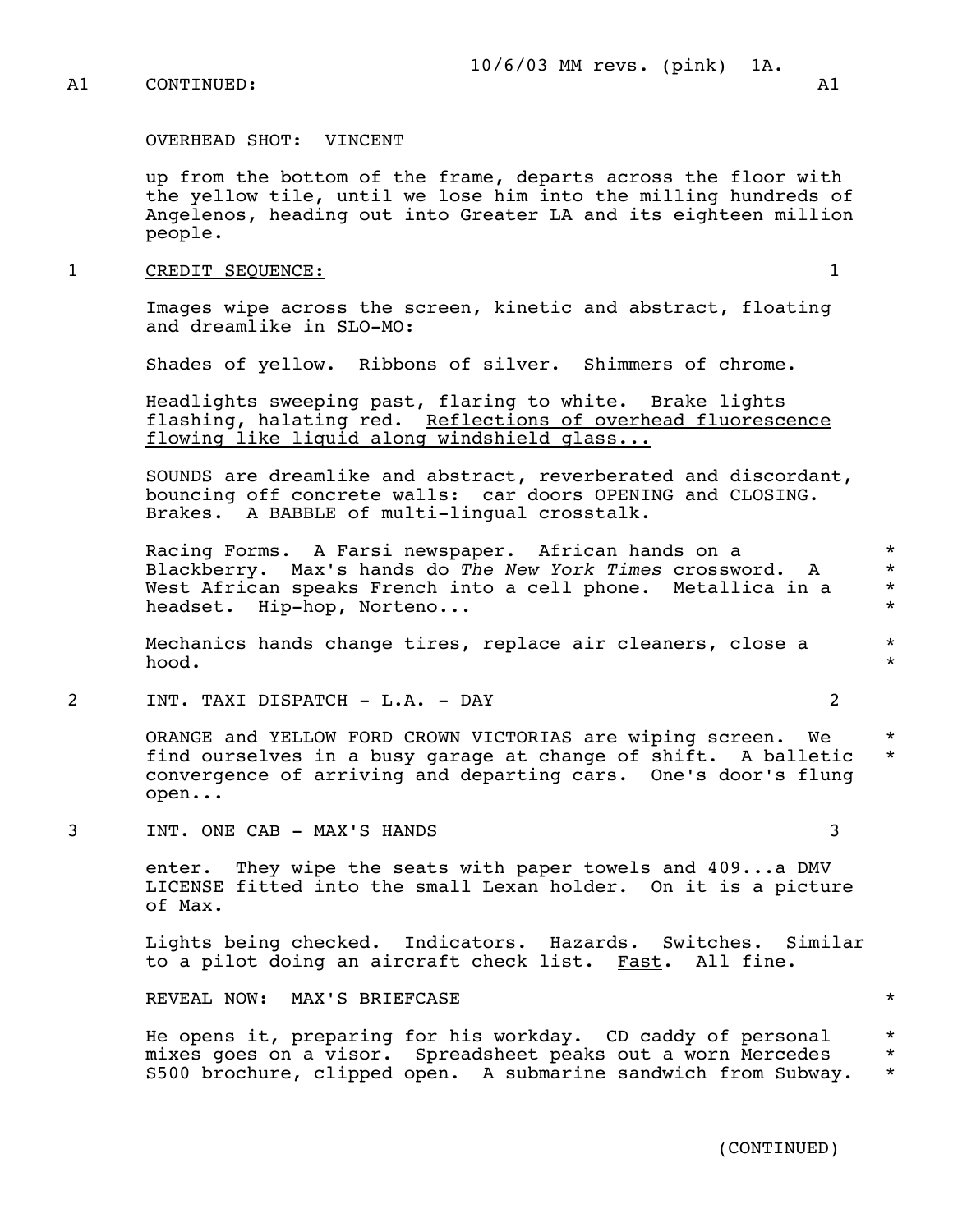LONG LENS: OTHER CABBIES - OTHER FACES  $*$ 

load-in. Southern California diversity - some unshaven, \* swapping stories, counting cash, one stands on the passenger \* seat to shout over the roof to his pal, spills his coffee,  $*$   $*$   $con1dn't$  care less... couldn't care less...

Not Max. His cab is fly. Among cabbies he is *GQ.*

 And as CAR HORNS BLARE. AD LIB BANTER. CABBIES SHOUT. Max gets behind the wheel, closes the door...

4 INT. CAB - DAY 4

 ...and WHAM! The noise evaporates. Welcome silence. Max takes a moment to savor it.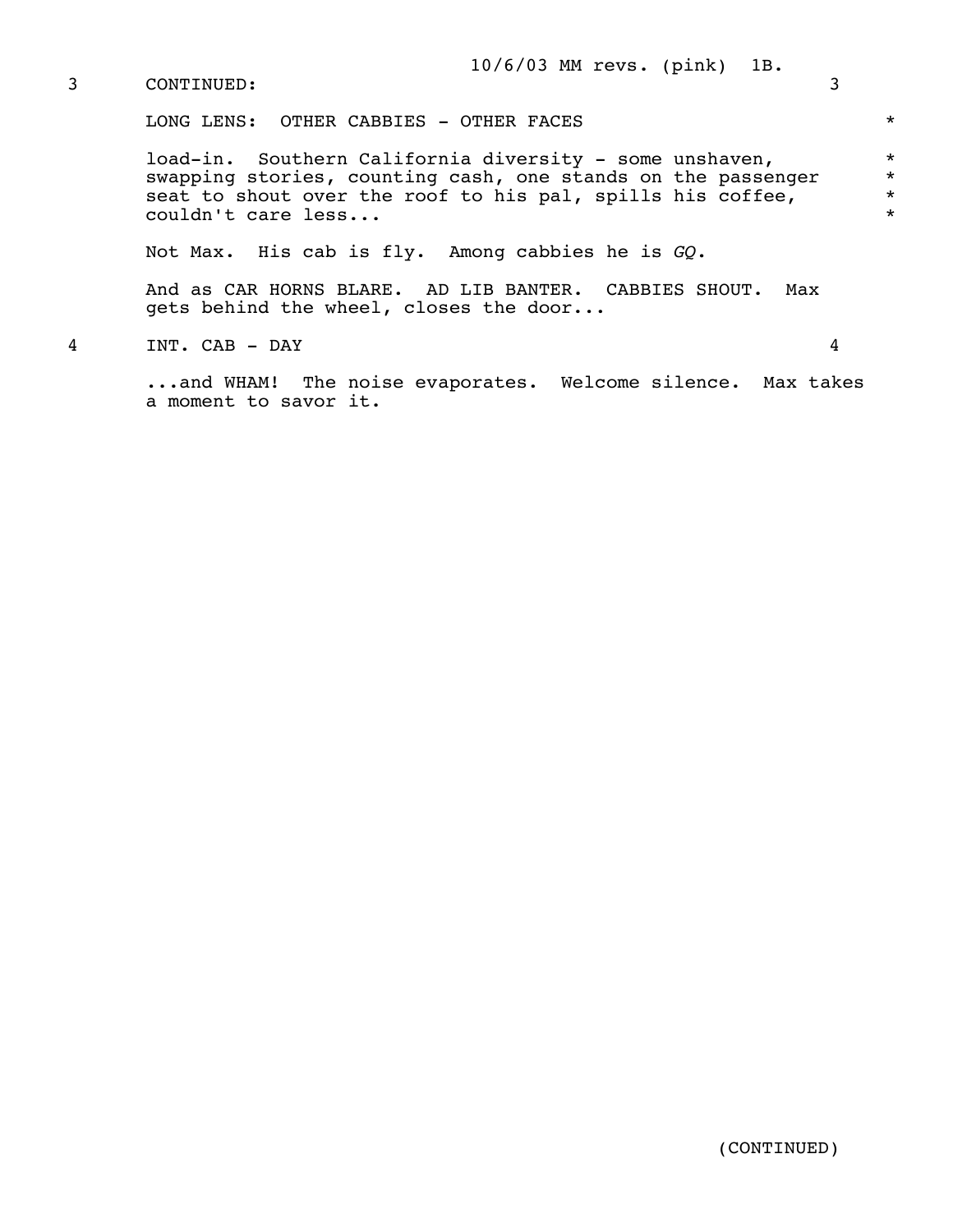He starts the engine. RAP MUSIC BLARES from the radio. Max turns it off.

 He dumps a CD into the changer. MOZART SONATA fills the cab. From the open briefcase, Max also pulls out one last thing...

#### A TATTERED POSTCARD

 which depicts the whitest sand and bluest sea you can imagine. A dream place. An endorphin-releasing groove. Limitless horizon. It's the Maldives Islands in the Indian Ocean.

#### MAX

 slips the postcard under the rubber bands on the visor. He can see it whenever he wants to. But not now. He flips the visor up, puts the car in gear and pulls out.

CUT TO:

#### 5 EXT. LA DOWNTOWN - MAX'S CAB - LATE DAY 5

 northbound on the 405 or Harbor Freeway, an on-ramp to the east \* 105. It's all magical in the light. Max's cab, rocketing along circulinear ramps into complexity of five traffic streams...

6 INT. CAB 6

 ...harsh reality intrudes. Max is driving a YOUNG PROFESSIONAL COUPLE with carry-on bags, having a heated argument about...

MAN MAN ...it's always you. Why is everything always directed at you...?

> WOMAN ...everything is not "always about me." He was being sarcastic and you goddamn well know it...

MAN MAN ...I'm sorry, I didn't hear it that way...

> WOMAN ...oh, bullshit! How about the dig about the makeover...?

MAN MAN ...what do you want me to do, punch the guy out? I work with him. And you're perfectly capable of taking care of your own......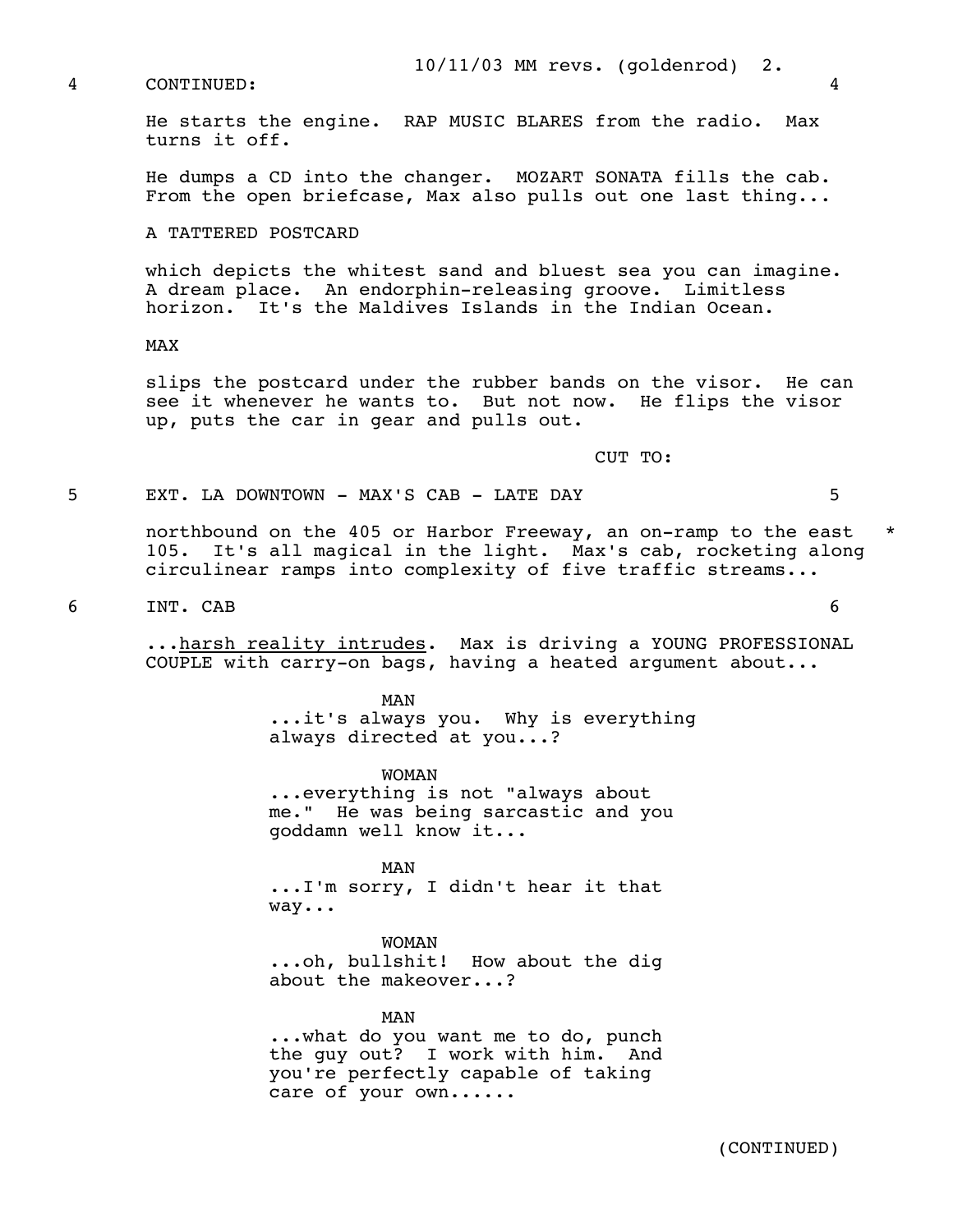WOMAN (interrupts) ...well, last I checked, you were sleeping with me, so unless you wanna start fucking him, I suggest...

 Max endures it silently, invisible as furniture. He doesn't exist as far as his passengers are concerned...

7 INT. CAB - LATE DAY 7

...as Max drops an elderly Asian couple in Little Saigon... \*

 Up ahead, he sees a cluster of CHINESE GANGBANGERS in their early 20's wearing cheap suits, white shirts and no ties. Some guy gets pushed to the ground, punched and kicked while four or \* five watch, amused.

Max's first instinct...  $\star$ 

MAX and the state of the state of the state of the state of the state of the state of the state of the state of the state of the state of the state of the state of the state of the state of the state of the state of the st Hey, leave-up on him, man...

> One GANG MEMBER, eating take-out with chopsticks, hears, turns, sees Max.

> > GANG MEMBER Say what? What you lookin' at, bitch? (stream of hot Cantonese)

 He throws his food container. Another throws a beer bottle. Max hits the accelerator as the bottle bounces off the rear windshield...

8 EXT/INT. CAB - GAS STATION - LATE DAY 8

 by the freeway. Mexican murals are coated with a patina of corrosion from the fumes. We find Max cleaning Chinese take-out off his cab with the water hose while the gas pump CLICKS OFF. The Attendant he's known for five years finishes a taco.  $*$ 

 ATTENDANT \* (in Spanish) \* How'd you get the chop suey all over  $*$ <br>the cab? the cab?  $\star$ 

 $MAX$  \*  $\begin{array}{ccc} \text{(in Spanish)} & & \star \\ \text{dn't} & \text{The cash soft in a fish with} & \star \end{array}$ I didn't. The cab got in a fight with  $\star$ <br>a gang of Chinese Cholos. a gang of Chinese Cholos.

 ATTENDANT \* (in Spanish) \* There's been sprouts by the passenger \*\*\* door.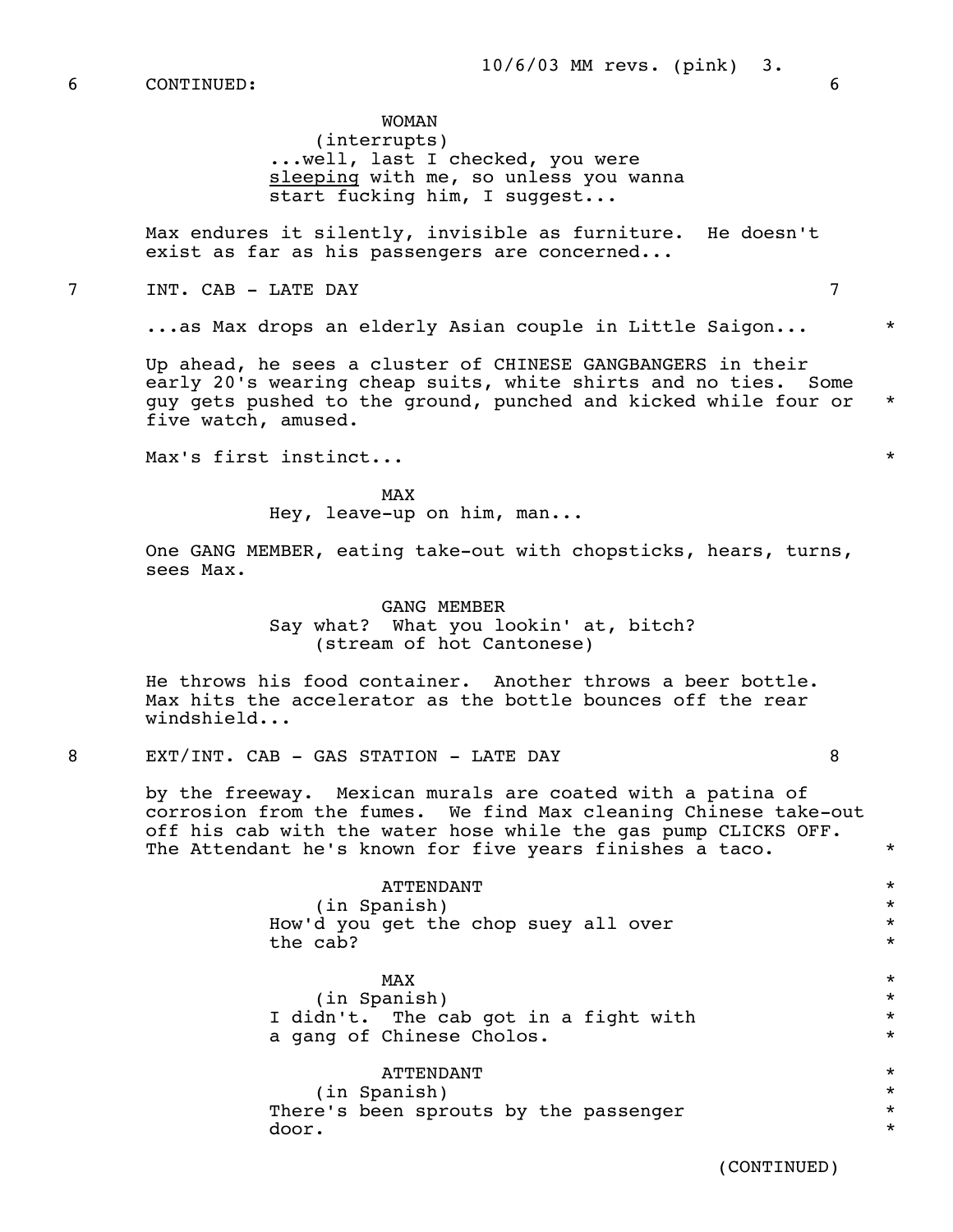Max hangs the nozzle back, gets in the car...  $*$ 

Max slips his credit card into the briefcase. We glimpse the \* Mercedes S500 catalogue again. And Max flips the visor down,  $*$ staring at the island. Soothed by the blue.

> We're seeing the most private of Max's rituals, the one he doesn't share with anybody.

 Now, he starts hustling for calls by posting himself in a nearby zone. See Max work the computer. He bids and gets a next load. \*

> DISPATCHER (get language)

CUT TO: \*

9 OMIT 9  $\star$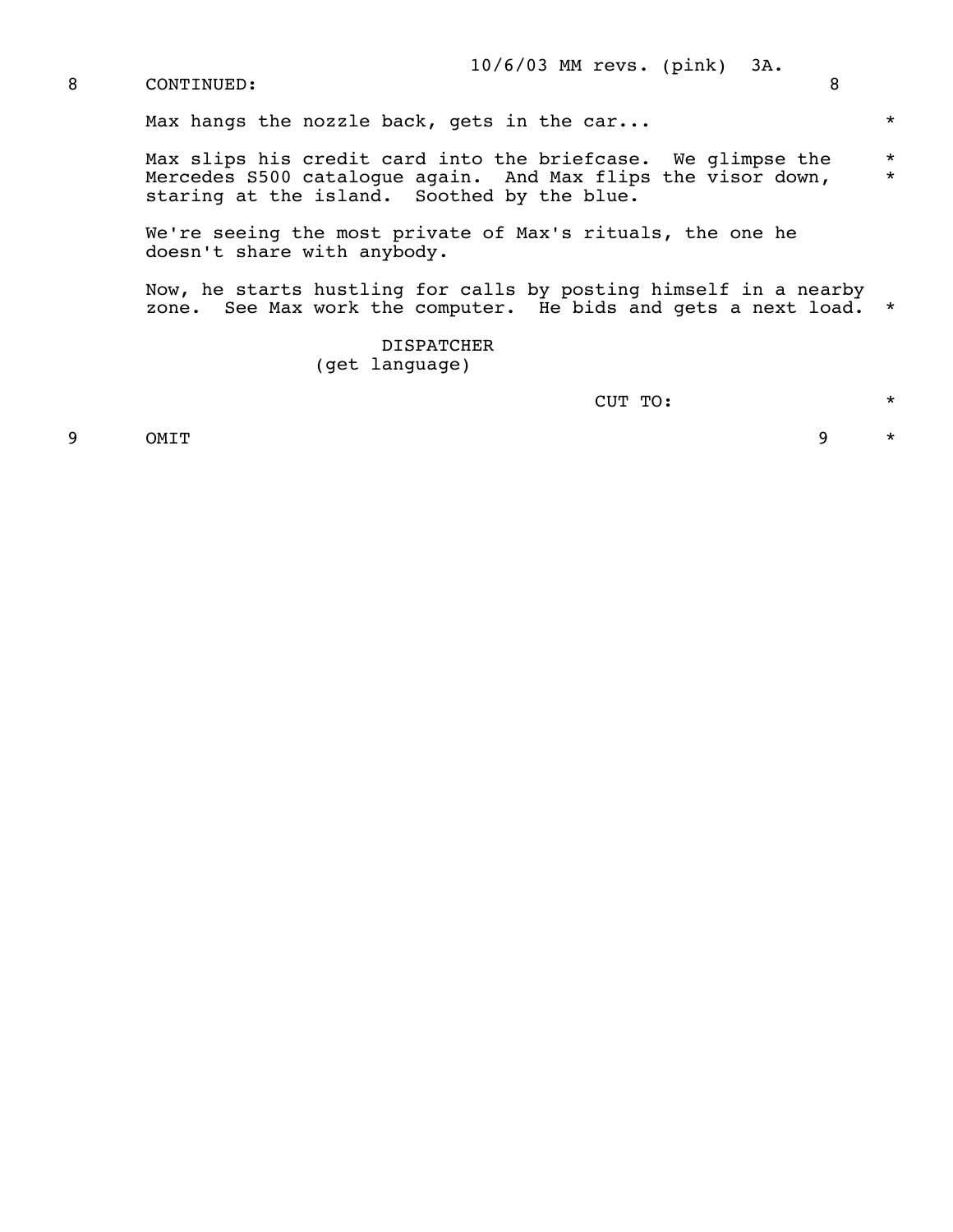## 10 OMIT 10

11 INT. CAB - MAGIC HOUR - SUPERIOR COURT BUILDING - MAX 11

 presumably, has dropped a load in front. He fills out his trip sheet. A pedestrian businessman asks directions to LAX. Max ad libs, directing him to the people-mover.

 Yellow cylindrical stairs...a pretty young WOMAN descends into the interior lobby.

Max finishes his notation.

 The young WOMAN detours through media and the rush-hour crowd while talking rapid fire into a cell phone, starts toward Max's cab, waving at it...

Max doesn't see her, starts to pull away.

 She gives up, turns toward a green City Cab behind her, but it just picked up a load.

Then, Max catches sight of her and stops. Red taillights.

She turns and starts for the cab.

 We SEE Max regard her in his rearview mirror. He ejects a CD and loads a different one.

 ADDENDUM: WILD DIAL FOR ANNIE ACTION while Annie's on the cell \* phone to UNHEARD LEGAL ASSISTANT/TRANSCRIBER...

| ANNIE<br>I need it transcribed                                                                                                                      | $\star$<br>$\star$                                  |
|-----------------------------------------------------------------------------------------------------------------------------------------------------|-----------------------------------------------------|
| ASSISTANT'S VOICE (UNHEARD)<br>Off of what?                                                                                                         | $\star$<br>$\star$                                  |
| ANNIE<br>Off the line sheets.                                                                                                                       | $\star$<br>$\star$                                  |
| ASSISTANT'S VOICE (UNHEARD)<br>Why?                                                                                                                 | $\star$<br>$\star$                                  |
| ANNIE<br>'Cause I think it's him on there. In<br>the gold Lexus on the cell. If it is,<br>he's enhanceable, 'cause of priors in<br>the late $'80's$ | $\star$<br>$\star$<br>$\star$<br>$\star$<br>$\star$ |
| ASSISTANT'S VOICE (O.S.)<br>What about tomorrow afternoon?                                                                                          | $\star$<br>$\star$                                  |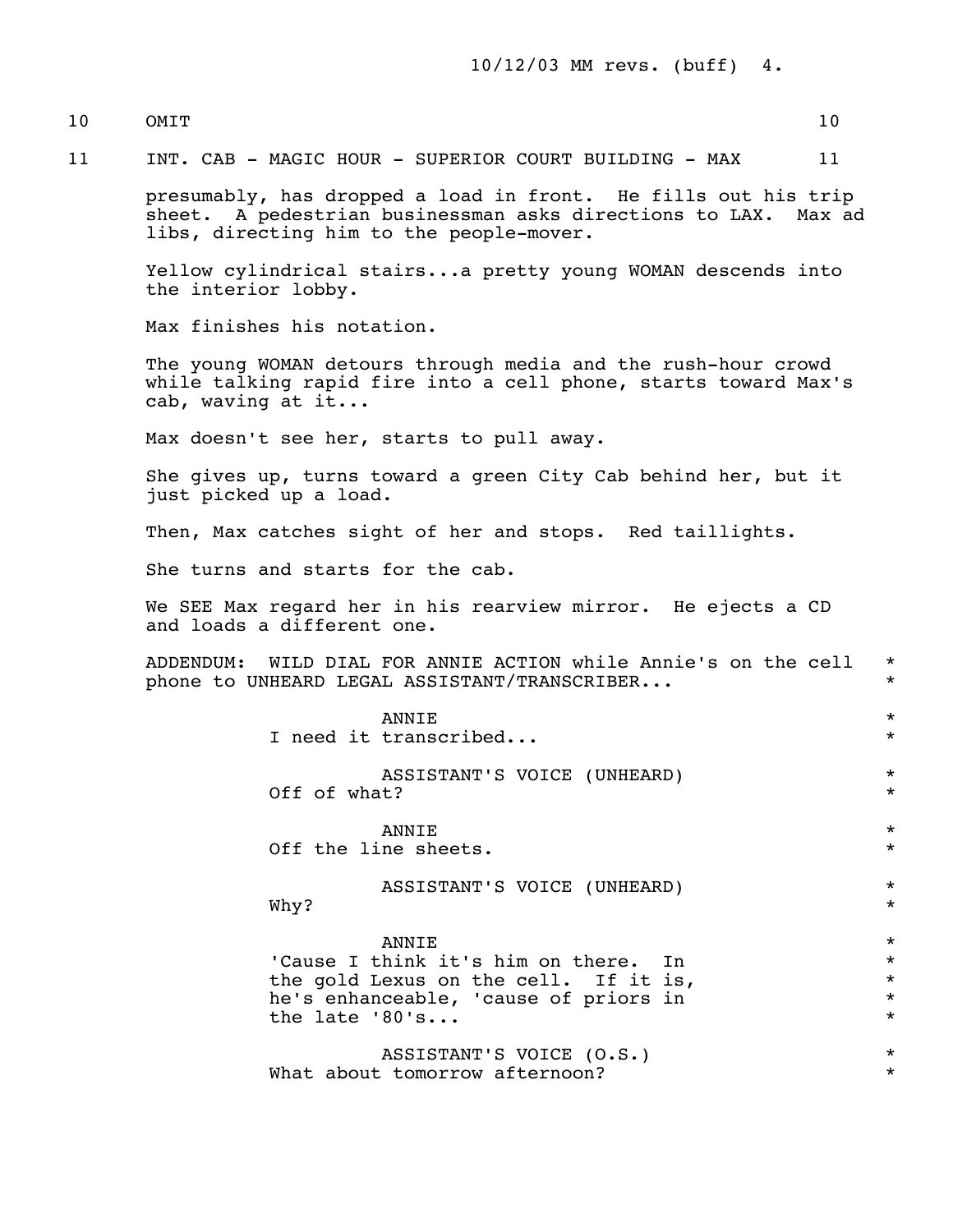11A EXT./INT. CAB 11A

 The woman, ANNIE FARRELL, enters the cab. Everything about her says "serious professional" from her suit to her briefcase and purse. Still on her cell, her attention is focused on the call.

> ANNIE ...no, the transcriptions need to be  $*$ <br>done by seven a m seriod okay? done by seven a.m.. Period. Okay? \*

MAX and the state of the state of the state of the state of the state of the state of the state of the state of the state of the state of the state of the state of the state of the state of the state of the state of the st How ya' doin'? Where to?

> ANNIE Downtown. 312 North Spring Street. Take Sepulveda to Slauson to La Brea. La Brea north to 6th into downtown.

Max pulls away from the curb, starts the meter and turns left.

 ANNIE (CONT'D) (into cell phone) So you'll be up late. I'm pulling an  $*$ all-nighter, too. Save the tears.

 She ends the call, starts to check her voicemail on her phone. Max's eyes in the rearview mirror...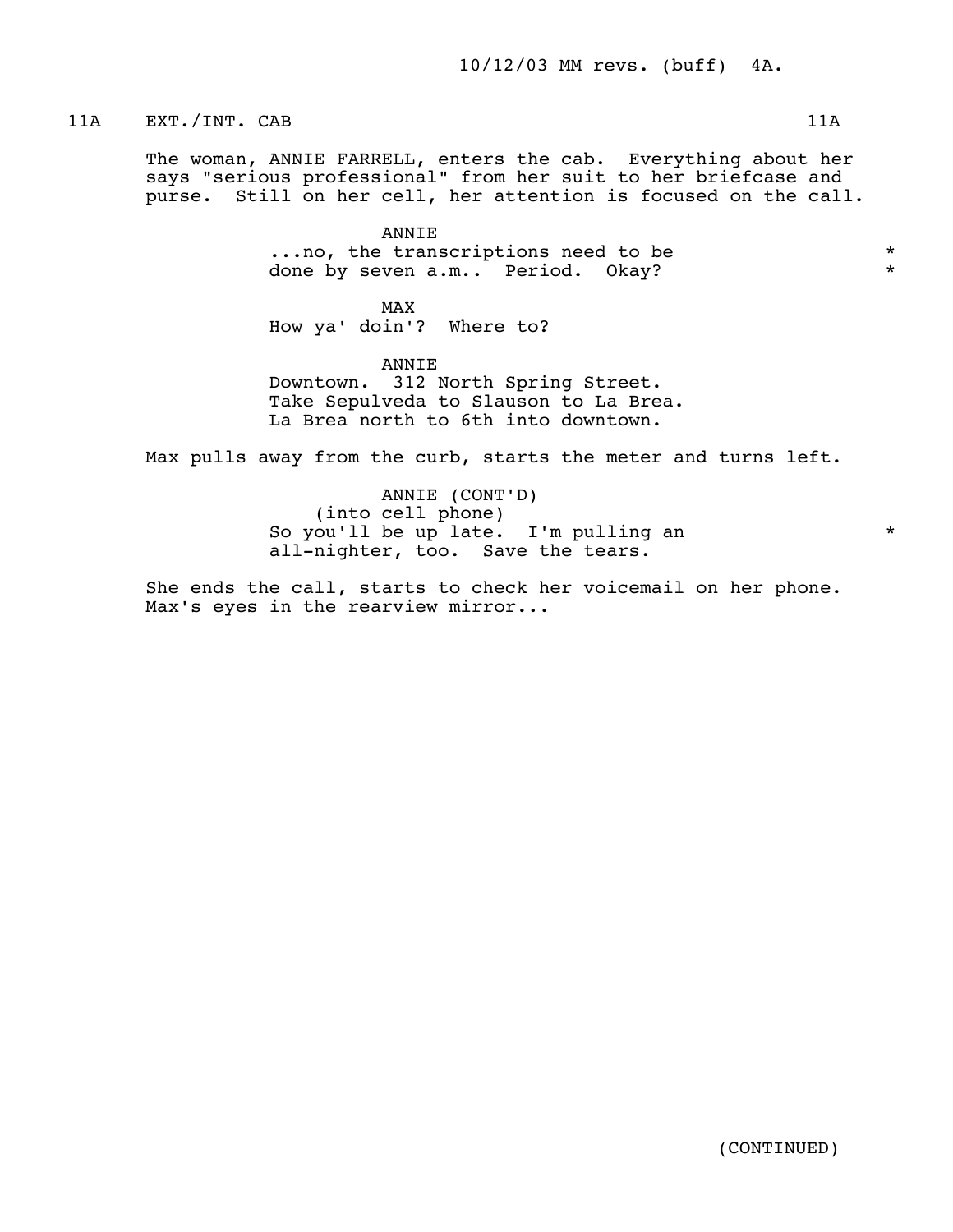MAX and the state of the state of the state of the state of the state of the state of the state of the state of the state of the state of the state of the state of the state of the state of the state of the state of the st I'll take 105 east and up the 110. It's faster. ANNIE (doesn't look at him) What? MAX and the state of the state of the state of the state of the state of the state of the state of the state of the state of the state of the state of the state of the state of the state of the state of the state of the st (louder) 105 to the 110 is faster. **ANNTE**  110 turns into a parking lot around USC. MAX and the state of the state of the state of the state of the state of the state of the state of the state of the state of the state of the state of the state of the state of the state of the state of the state of the st This late, the 110 is moving, but La  $*$ <br>Brea north of the Santa Monica is Brea north of the Santa Monica is jammed. \* ANNIE 110 north of the 10 you get people  $*$ going to Pasadena and they drive slow. \* \* MAX and the state of the state of the state of the state of the state of the state of the state of the state of the state of the state of the state of the state of the state of the state of the state of the state of the st That's why I jump off at Grand.  $*$  (looks at her) But, hey, surface streets is cool. That's what you want, that's what we  $\text{do...}$  \* Annie looks up for the first time. Skeptically... **ANNTE**  Are we taking bets? What if you're wrong? MAX and the state of the state of the state of the state of the state of the state of the state of the state of the state of the state of the state of the state of the state of the state of the state of the state of the st Your ride is free. ANNIE You got yourself a deal. 12 EXT. OLYMPIC BLVD. - DUSK TO NIGHT 12 Max's cab maneuvers easily through light traffic past golf driving ranges. 13 INT. CAB - DUSK TO NIGHT 13 13 Annie glances up from a legal brief, noticing the lack of traffic.

(CONTINUED)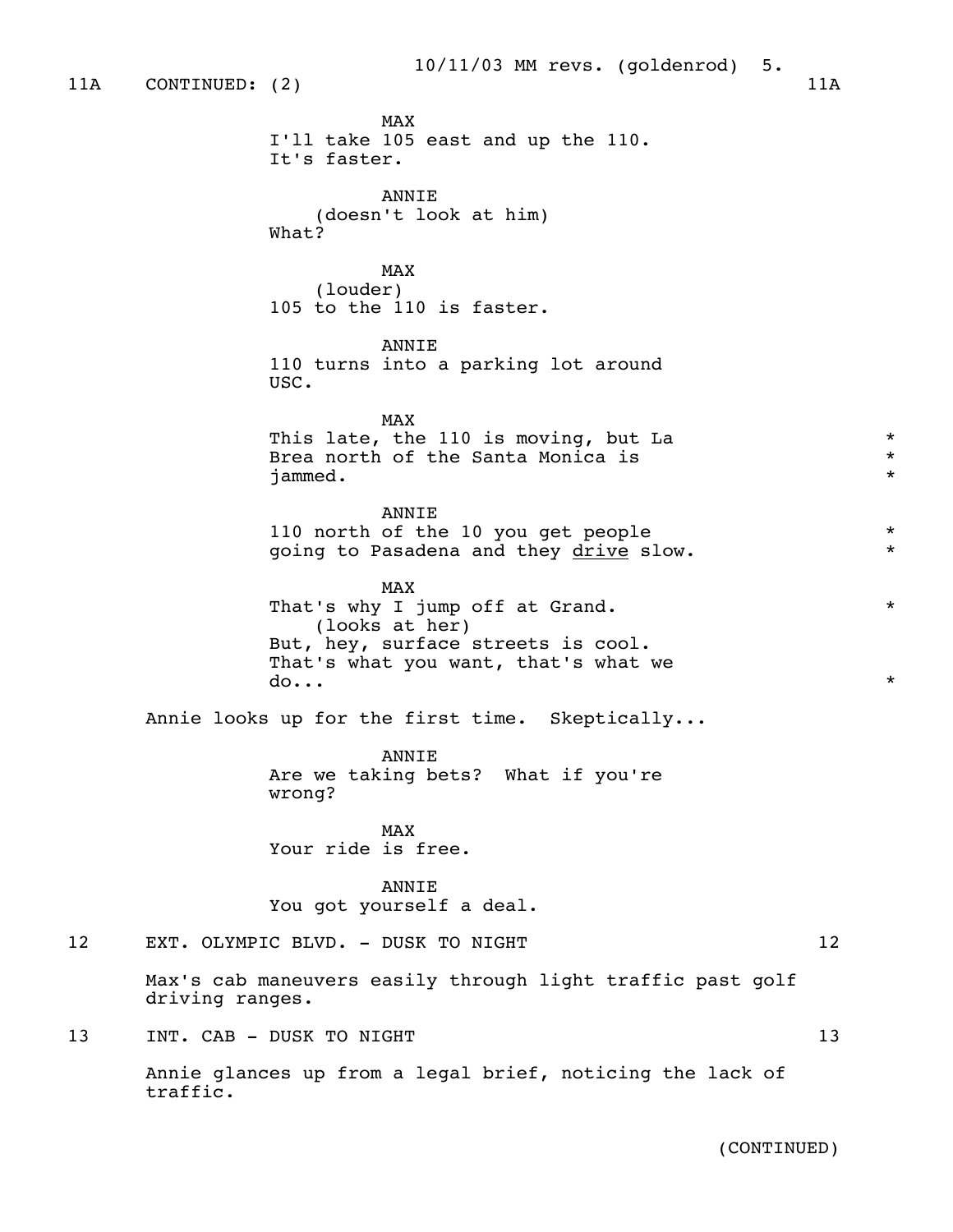# 13 INT. CAB - DUSK TO NIGHT 13

 Annie glances up from a legal brief, noticing the lack of traffic.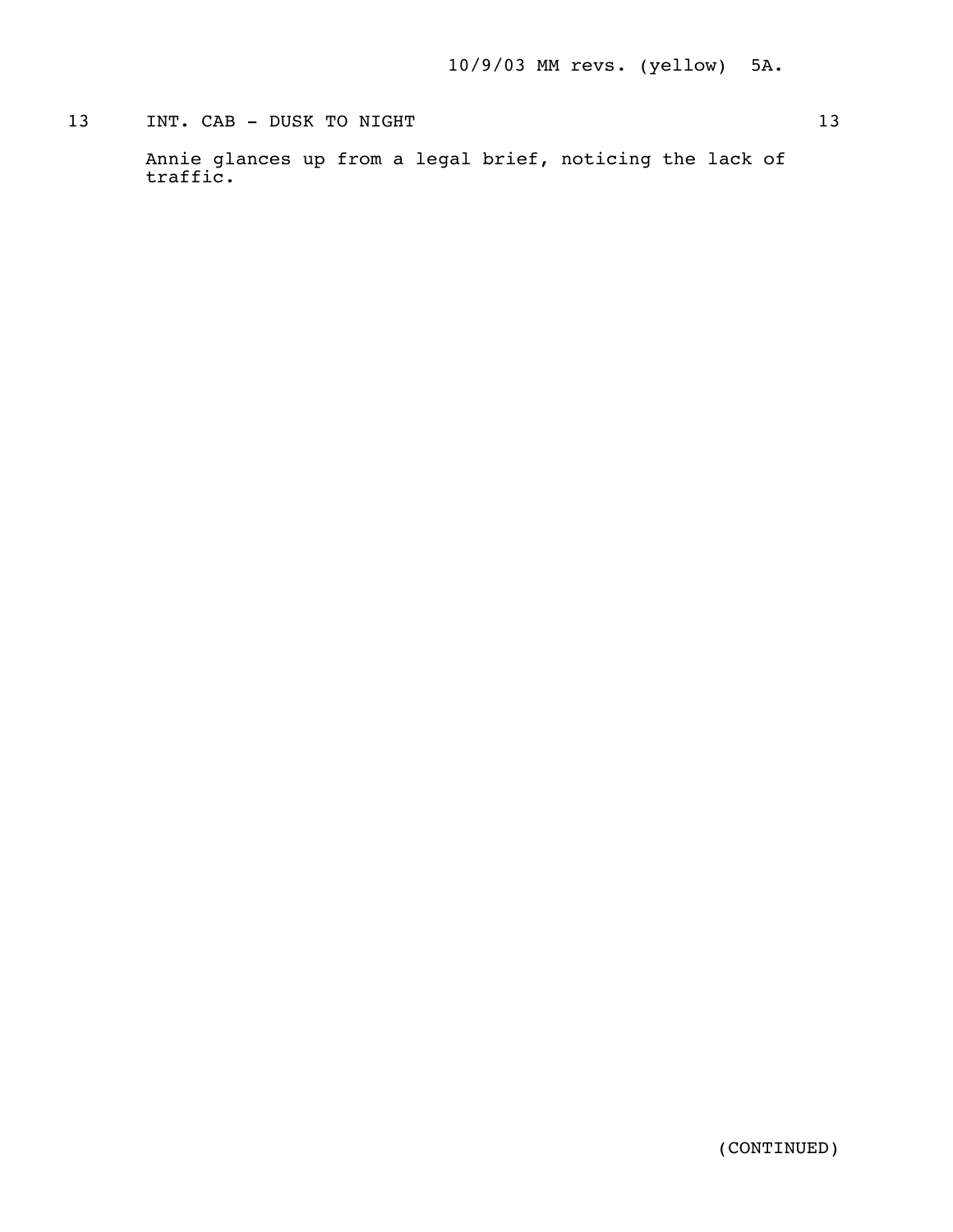ANNIE Go ahead, say it. Go ahead.

MAX and the state of the state of the state of the state of the state of the state of the state of the state of the state of the state of the state of the state of the state of the state of the state of the state of the st ...lucky with the lights.

> ANNIE You weren't "lucky with the lights." What you were was right. I was  $*$  wrong... (glances at his license) ...Max.

 She sets the brief aside, eyes tired anyway. She notices the MUSIC playing faintly up front. Bach's "Air on a G String."

> ANNIE (CONT'D) You mind turning this up?

 Max doesn't mind at all. He tweaks the volume up. Annie leans her head back to listen, closes her eyes.

MAX and the state of the state of the state of the state of the state of the state of the state of the state of the state of the state of the state of the state of the state of the state of the state of the state of the st You like Bach?

> ANNIE (nods) I used to play this piece in high school.

MAX and the state of the state of the state of the state of the state of the state of the state of the state of the state of the state of the state of the state of the state of the state of the state of the state of the st Let me guess. Woodwinds?

> ANNIE (smiles) Viola. I never had the lungs for wind instruments.

MAX and the state of the state of the state of the state of the state of the state of the state of the state of the state of the state of the state of the state of the state of the state of the state of the state of the st Could'a fooled me, the way you were unloading into that cell phone.

ANNIE

 (laughs) Different instrument... (beat) You know, if you'd only listened to me, we'd be all bogged down in traffic right now, and you would have made an extra five bucks.

MAX and the state of the state of the state of the state of the state of the state of the state of the state of the state of the state of the state of the state of the state of the state of the state of the state of the st Yeah? Keep it. Buy yourself something. Go wild.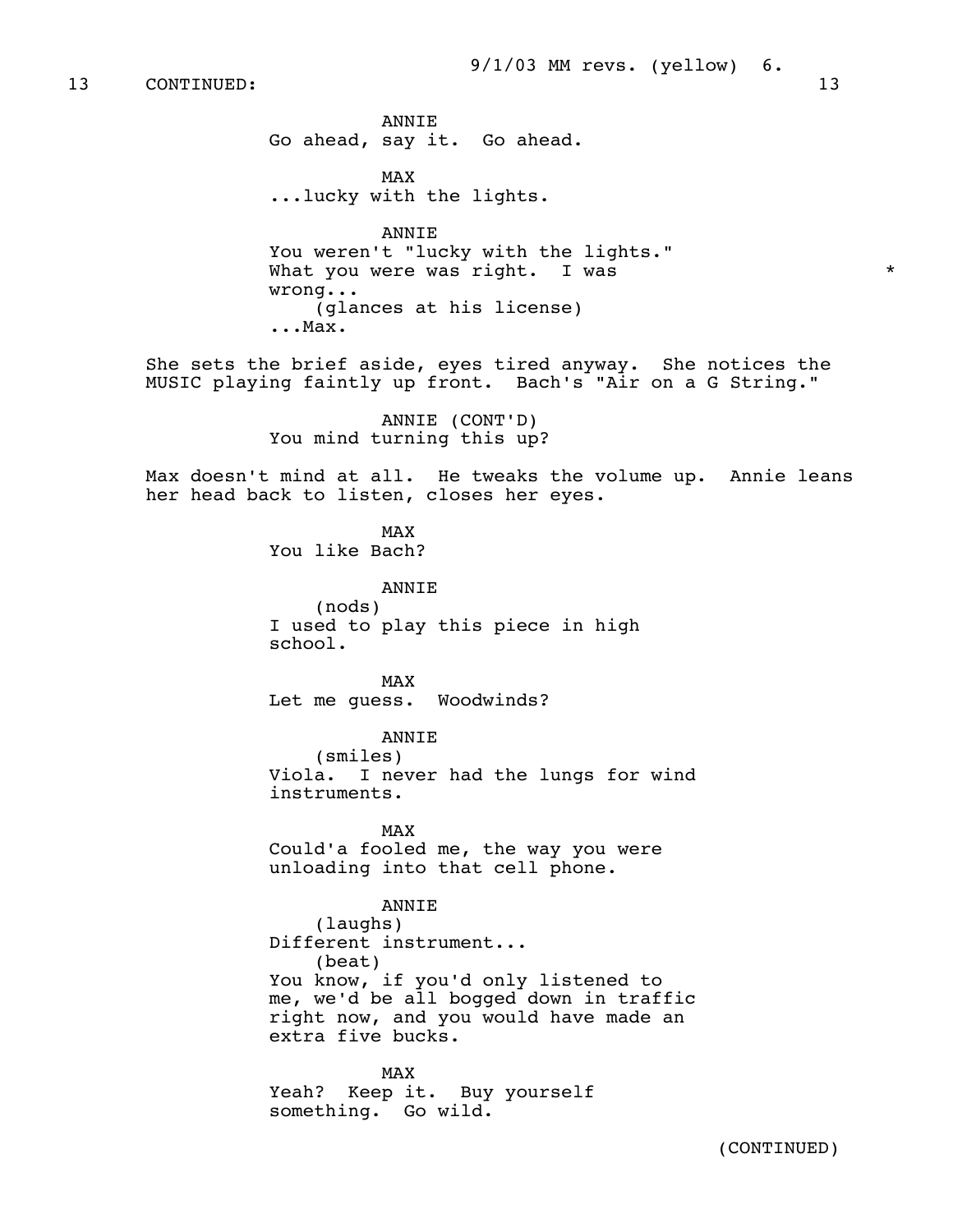ANNIE (off his silence) A gentleman. I thought chivalry was a necessary casualty of gender politics... MAX and the state of the state of the state of the state of the state of the state of the state of the state of the state of the state of the state of the state of the state of the state of the state of the state of the st Not a big thing, you know...? ANNIE How many cabbies get you into an argument to save you money? MAX and the state of the state of the state of the state of the state of the state of the state of the state of the state of the state of the state of the state of the state of the state of the state of the state of the st There were two of us. I killed the other guy. I don't like competition... She's charmed by his deadpan. ANNIE You take pride in...being the best at  $*$  what you do...? MAX and the state of the state of the state of the state of the state of the state of the state of the state of the state of the state of the state of the state of the state of the state of the state of the state of the st This? (hesitates) This is temporary. You know. Pays the bills. I fill in with this. I WILL be the best at what I do, but \* that's something else. ANNIE What else? MAX and the state of the state of the state of the state of the state of the state of the state of the state of the state of the state of the state of the state of the state of the state of the state of the state of the st I'm setting up something... \* ANNIE Like tell me...? MAX and the state of the state of the state of the state of the state of the state of the state of the state of the state of the state of the state of the state of the state of the state of the state of the state of the st

 ...limo company I'm putting together. Island Limousines. An island on wheels. So I'm part-timing until I get delivery, Benzes off leases, work up my client lists, staff up, all  $*$ that...

An uncomfortable beat. He turns the conversation back to her:

 MAX (CONT'D) You like being a lawyer?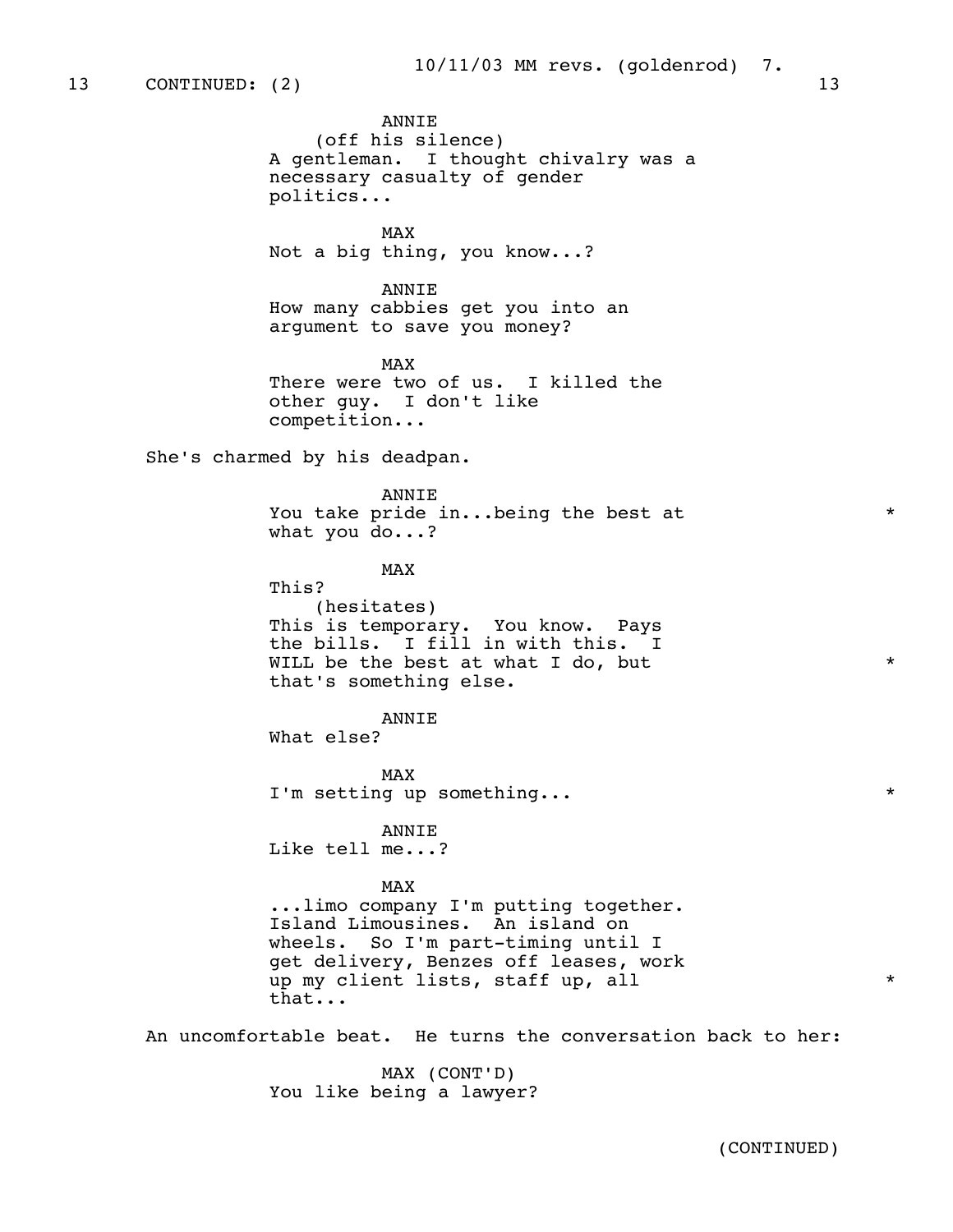ANNIE You psychic?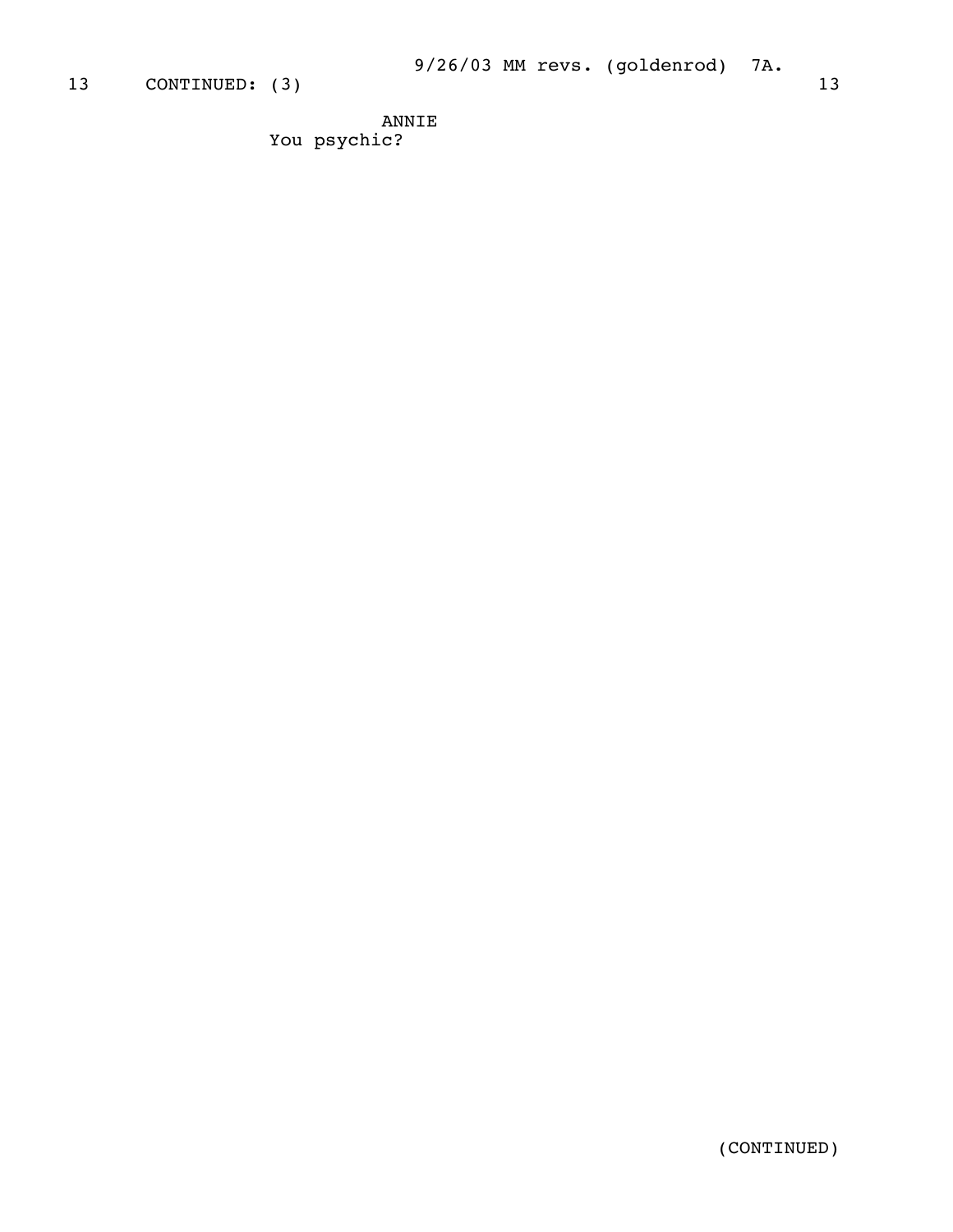MAX and the state of the state of the state of the state of the state of the state of the state of the state of the state of the state of the state of the state of the state of the state of the state of the state of the st I'm starting an 800 hotline. (off her look) Caught your phone call. And even if I hadn't, there's the dark pinstripe. \* Elegant, not too hip, which rules out advertising, plus a top drawer briefcase, that you live out of, purse  $*$ looks like a Bodega...

> ANNIE (laughs)

Bottega.

MAX and the state of the state of the state of the state of the state of the state of the state of the state of the state of the state of the state of the state of the state of the state of the state of the state of the st ...Bottega. Guy gets in my cab with a machete? I figure he's a sushi chef. You? Clarence Darrow.

Annie can't help laughing.

 ANNIE Not quite. He worked defense. I'm a prosecutor...

MAX and the state of the state of the state of the state of the state of the state of the state of the state of the state of the state of the state of the state of the state of the state of the state of the state of the st

Big case?

ANNIE

Yeah.

14 EXT. FEDERAL BUILDING (NOT 312 SPRING STREET) - DOWNTOWN - 14 DUSK

 Max's cab slides in to the curb. Beat. Still a lot of pedestrian and car traffic, people heading home for the night.

15 INT. CAB – ANNIE'S 15

 smile fades as she gazes up at her building, some anxiety comes back.

> ANNIE You got us here fast...

She digs in her purse for the fare.

MAX and the state of the state of the state of the state of the state of the state of the state of the state of the state of the state of the state of the state of the state of the state of the state of the state of the st You never answered my question. You like what you do?

> ANNIE (hedging) Yeah.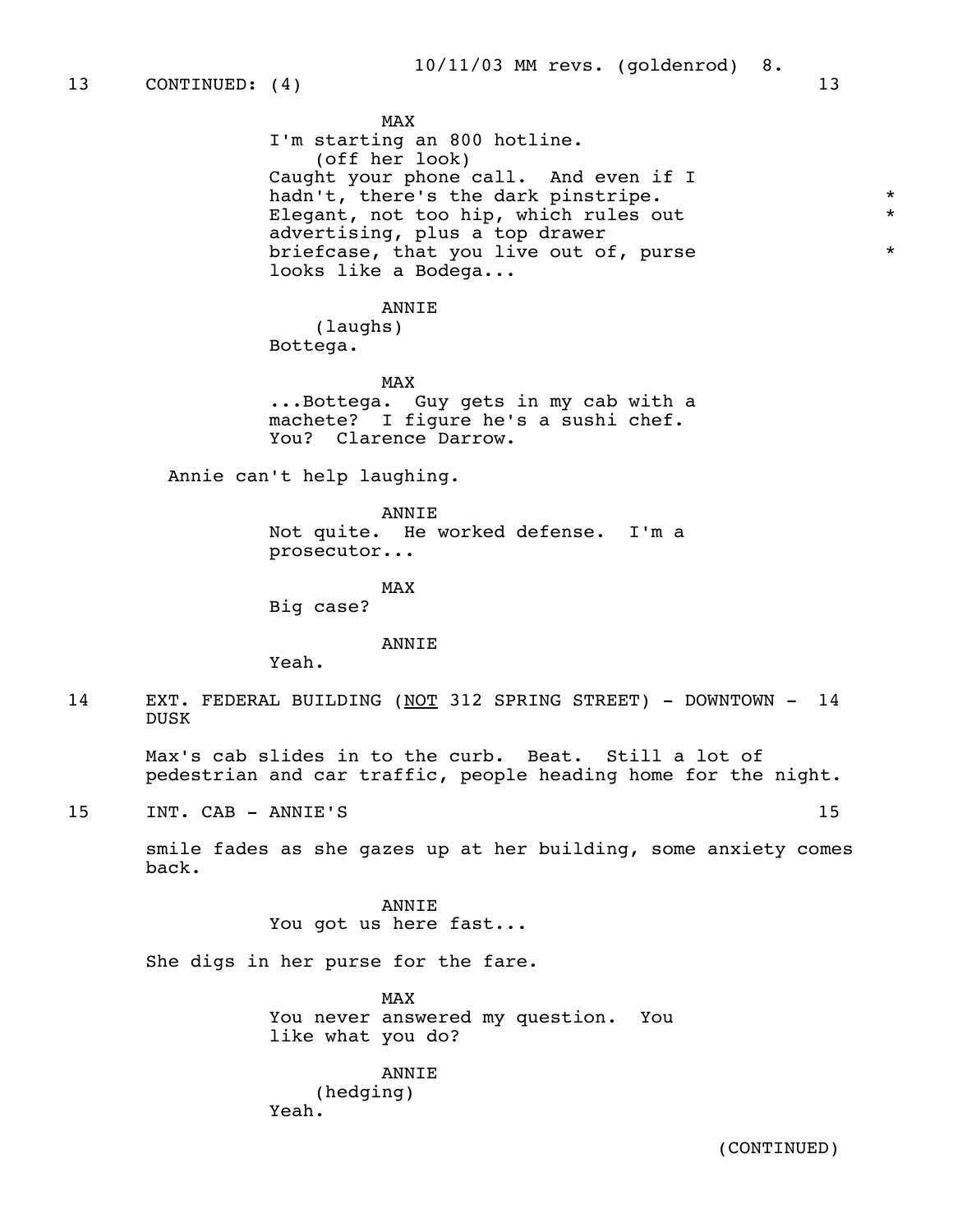15 CONTINUED: 15 MAX and the state of the state of the state of the state of the state of the state of the state of the state of the state of the state of the state of the state of the state of the state of the state of the state of the st But not right now...? ANNIE (nods) No, I do...like I can't wait. ...I \* love standing up in that courtroom. (hesitates) At the same time...I always get this clenched-up thing the night before the \* first day... MAX and the state of the state of the state of the state of the state of the state of the state of the state of the state of the state of the state of the state of the state of the state of the state of the state of the st Clenched-up how...?  $*$  ANNIE (beat) I think I'm gonna lose. I think I \* suck. I think my case sucks. I<br>haven't prepared enough My exhibits  $\star$ haven't prepared enough. My exhibits  $*$ <br>aren't in order. People are gonna aren't in order. People are gonna<br>figure out that I don't know what I'm figure out that I don't know what I'm  $\star$ <br>doin', And I've had this charade  $\star$ doin'. And I've had this charade  $\star$  and  $\star$  and  $\star$  and  $\star$  and  $\star$  and  $\star$ going for years. I represent the  $\star$ <br>Department of Justice of the United  $\star$  Department of Justice of the United \* States government and my opening  $*$ <br>statement is gonna fall flat at the  $*$ statement is gonna fall flat at the  $*$ <br>really important point and the jury's  $*$  really important point and the jury's \* gonna laugh at me. \* (beat) Then I cry... I don't throw-up. A \* lot of people throw-up. I have a  $\star$ <br>strong stomach. strong stomach. \*  $\star$ Then I get it together. And rewrite  $*$ <br>my opening statement. Work the  $*$  my opening statement. Work the \* exhibits. For the rest of the night.  $*$  That's my routine. (looks up with a smile) In the morning, it starts. I'm fine.  $*$  Max is focused on her eyes. \* MAX and the state of the state of the state of the state of the state of the state of the state of the state of the state of the state of the state of the state of the state of the state of the state of the state of the st You need a vacation. \* ANNIE (faint smile) I just had...a vacation. On the Harbor Freeway.

She takes money out of her purse.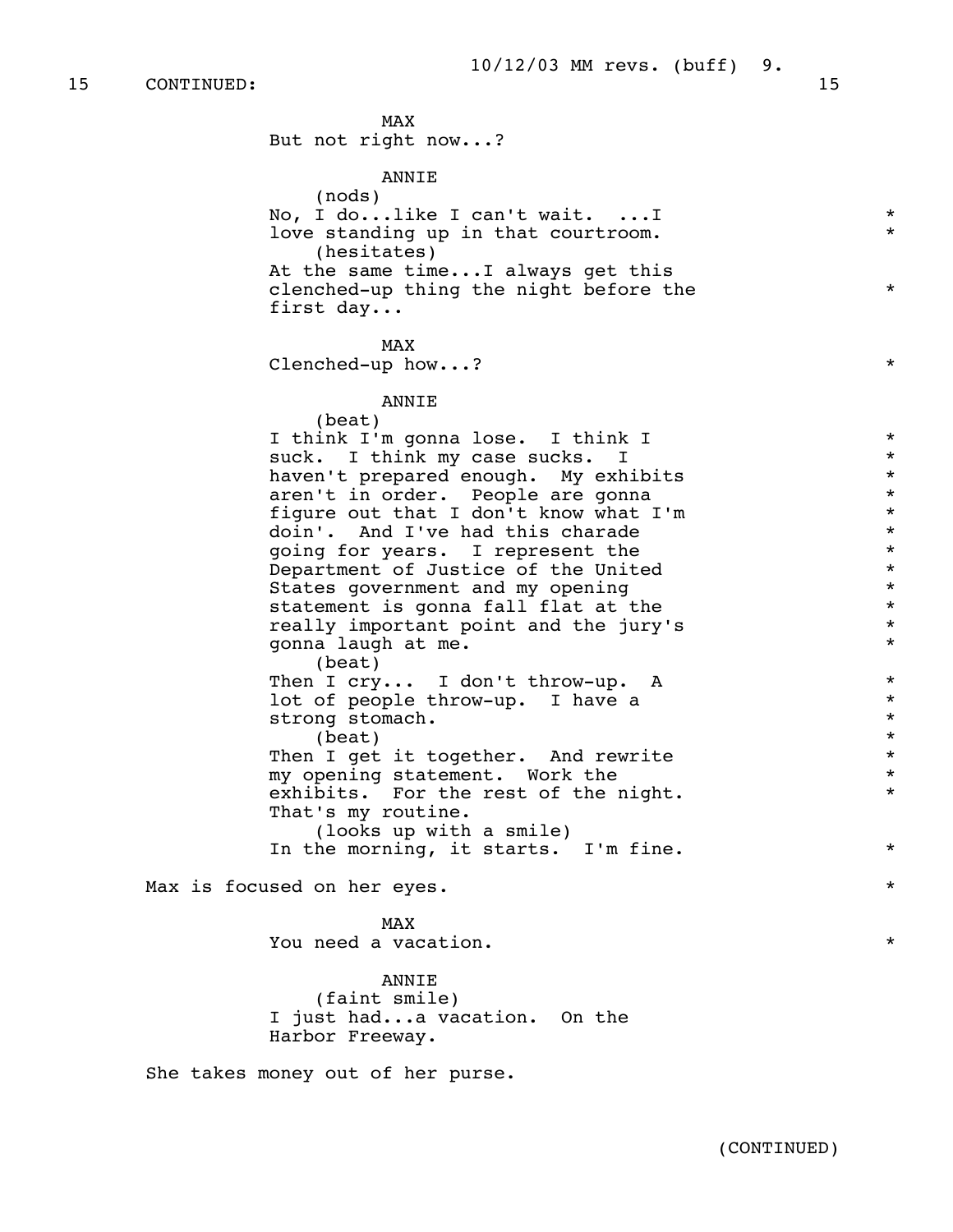MAX and the state of the state of the state of the state of the state of the state of the state of the state of the state of the state of the state of the state of the state of the state of the state of the state of the st

 No. Not in a cab. You need your head straight, gotta get your unified self up, get harmonic...you know...

 ANNIE When was the last time you took a break?

MAX and the state of the state of the state of the state of the state of the state of the state of the state of the state of the state of the state of the state of the state of the state of the state of the state of the st I take little ones all the time.

ANNIE

How often?

MAX and the state of the state of the state of the state of the state of the state of the state of the state of the state of the state of the state of the state of the state of the state of the state of the state of the st Dozen times a day.

> He flips the visor down, revealing the postcard of white beaches, clear green water. It's the first time he's shared this with anybody:

> > MAX (CONT'D) Maldives Islands. It gets heavy, I take five. Go there.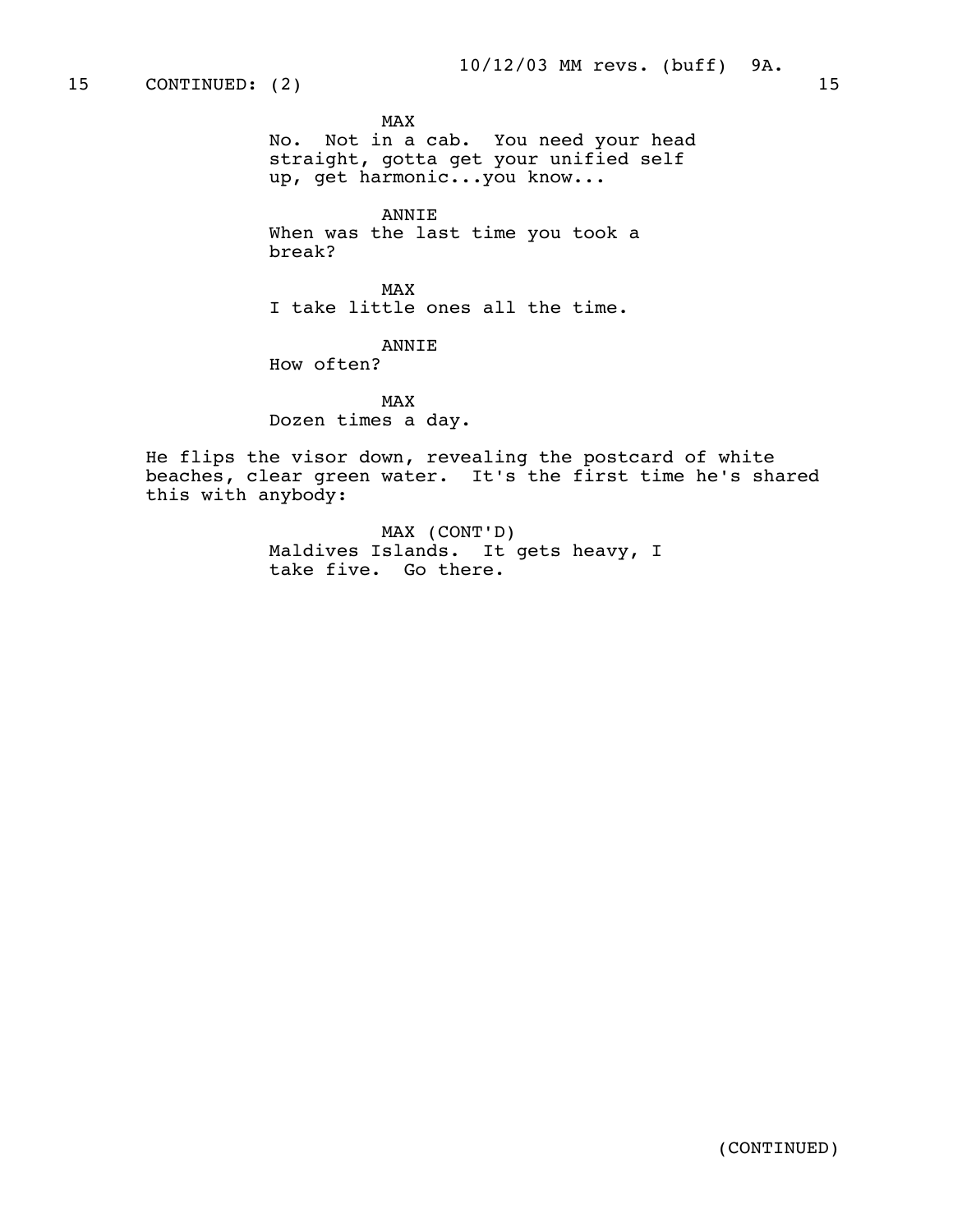### 9/8/03 MM revs. (buff) 10.

On impulse, he slips the postcard free and offers it to her.  $*$ 

 ANNIE No, I couldn't take that...I couldn't. MAX and the state of the state of the state of the state of the state of the state of the state of the state of the state of the state of the state of the state of the state of the state of the state of the state of the st Yes, you could. You need it more than I do. (off her hesitation) It helps. I promise.

> She accepts the postcard, surprised and touched. Her gaze lingers on his for a moment. She holds it.

> > **ANNTE** Wow. Thanks for everything, Max...

MAX and the state of the state of the state of the state of the state of the state of the state of the state of the state of the state of the state of the state of the state of the state of the state of the state of the st Sure thing.

She gets out of the cab, starts to walk away...

 ...but turns back, ducking into the cab's window. Looking a bit flustered, she pulls a business card and offers it to him.

ANNIE

 In case you ever...I don't know...wanna start an investigation of a Fortune 500 company or argue cab routes or something...

 And with that, she goes towards the three assistants waiting for her outside the revolving door. Max is left somewhat stunned, holding her card. He glances down at it:

## **ANNIE FARRELL ASSISTANT UNITED STATES ATTORNEY CRIMINAL DIVISION CENTRAL DISTRICT OF CALIFORNIA**

Meanwhile...

15A INT. FEDERAL BUILDING, GARAGE - DOOR 15A \*

 A hand punches a sequence of numbers into a keypad. The garage is visible beyond. The lock unlocks. We see it is Vincent who walks into the steel interior staircase from the garage.

16 INT. FEDERAL BUILDING - VINCENT - DUSK 16 \*

emerges from the interior staircase into the lobby in his good  $*$ suit with the expensive briefcase. Casually, he glances to his \* right. We don't know why...

(CONTINUED)

15 CONTINUED: (2) 15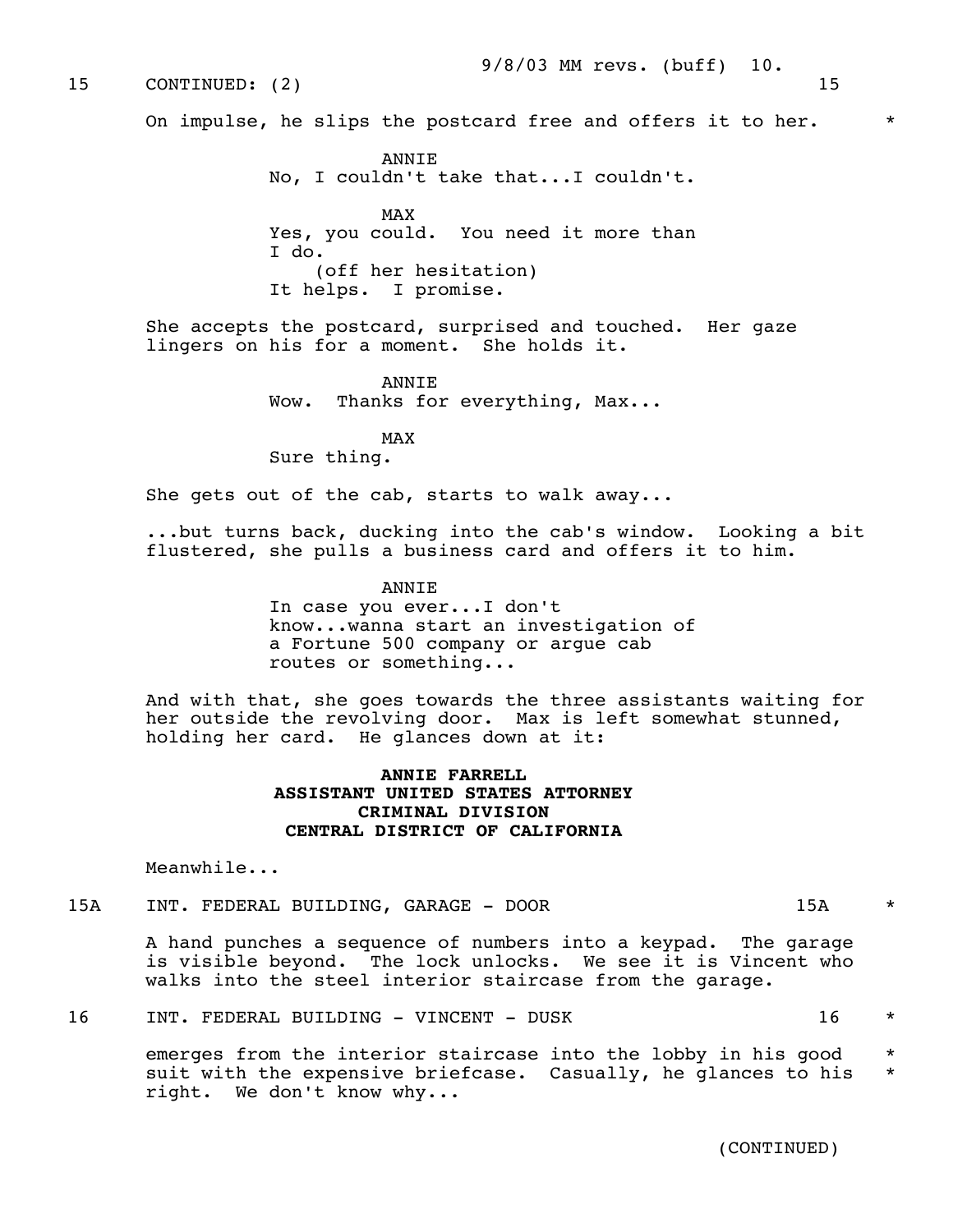## OVER VINCENT

 in front of him is a guard station and a row of tumbrils that require an identity card to not trigger and alarm. Vincent produces his card, scans it across the top.  $*$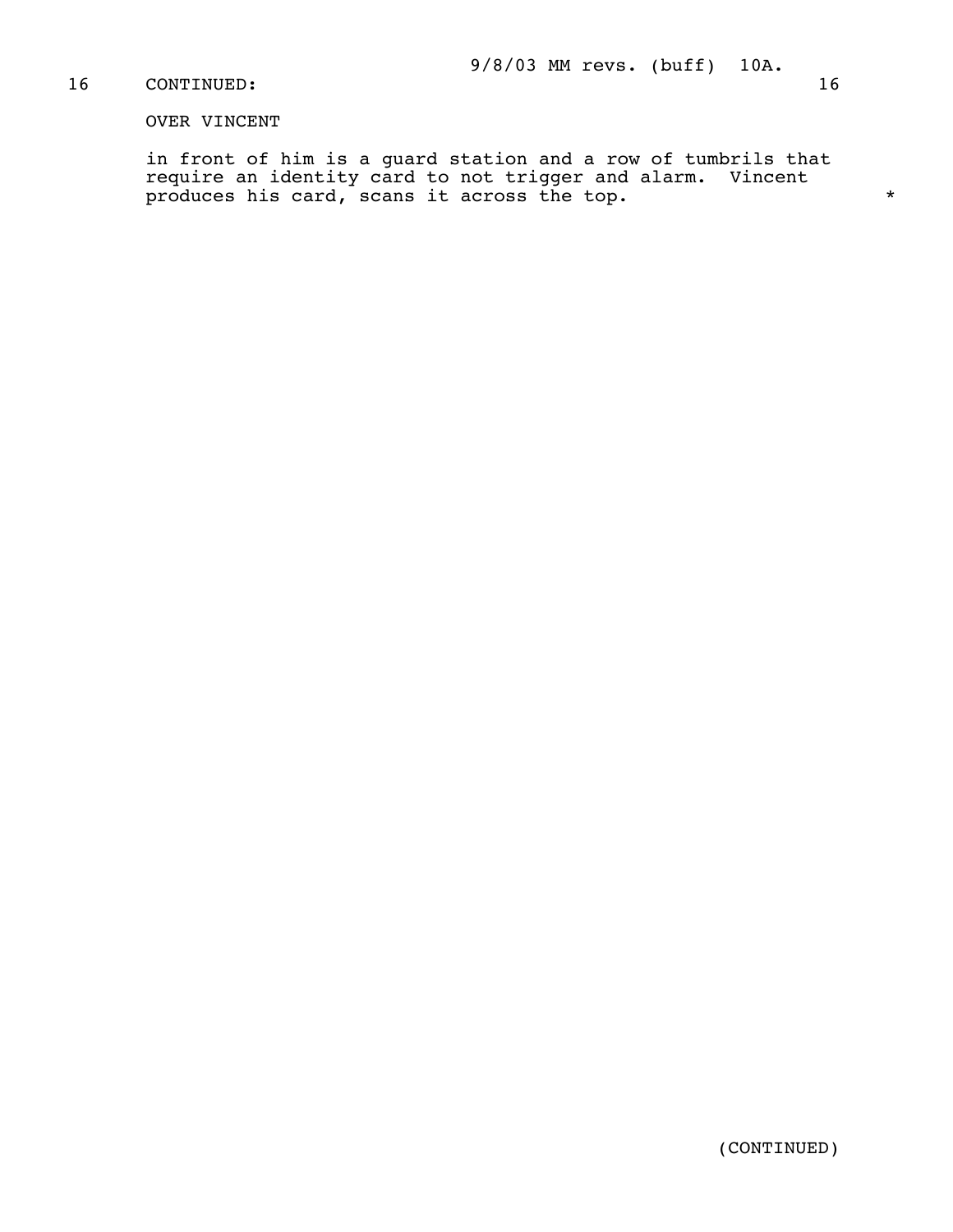| 16  | 16<br>CONTINUED: (2)                                                                                                                                                                                                                                                                                    |                                                     |  |
|-----|---------------------------------------------------------------------------------------------------------------------------------------------------------------------------------------------------------------------------------------------------------------------------------------------------------|-----------------------------------------------------|--|
|     | The indicator goes GREEN. Vincent slips the card into his<br>briefcase and walks through, towards the bank of elevators.<br>However, he doesn't take an elevator. He walks past them<br>towards an escalator down to the street. Why did he walk into,<br>through and out of the lobby of the building? | $\star$<br>$\star$<br>$\star$<br>$\star$<br>$\star$ |  |
|     | FRONTAL CLOSE: VINCENT                                                                                                                                                                                                                                                                                  |                                                     |  |
|     | and PAN RIGHT with him as he and we start a descent on the<br>escalator from the stone foyer to the street level.                                                                                                                                                                                       |                                                     |  |
|     | PAST VINCENT'S HEAD,                                                                                                                                                                                                                                                                                    | $\star$                                             |  |
|     | riding the "up" escalator is Annie Farrell and the group of<br>lawyers. Vincent looks at her, appreciatively, then away.                                                                                                                                                                                |                                                     |  |
| 17  | OMIT<br>17                                                                                                                                                                                                                                                                                              |                                                     |  |
| 17A | 17A<br>EXT. FEDERAL BUILDING - VINCENT                                                                                                                                                                                                                                                                  |                                                     |  |
|     | exits, approaches us, and ARM DOWN to include the yellow top of<br>Max's cab                                                                                                                                                                                                                            |                                                     |  |
|     | Max still holds Annie's business card, marveling at it and her.<br>From the FRONT                                                                                                                                                                                                                       |                                                     |  |
|     | VINCENT<br>Hello?                                                                                                                                                                                                                                                                                       |                                                     |  |
|     | <b>MAX</b>                                                                                                                                                                                                                                                                                              |                                                     |  |

9/8/03 MM revs. (buff) 11.

 (glances back) Uh, yeah...

And Max can't hide his eyeline and interest...

 VINCENT Let's go to... (Max isn't paying attention) You free?  $0r...$ 

Vincent starts towards another cab pulling up...  $*$ 

MAX and the state of the state of the state of the state of the state of the state of the state of the state of the state of the state of the state of the state of the state of the state of the state of the state of the st Yeah, yeah, sorry...

Vincent gets in.  $*$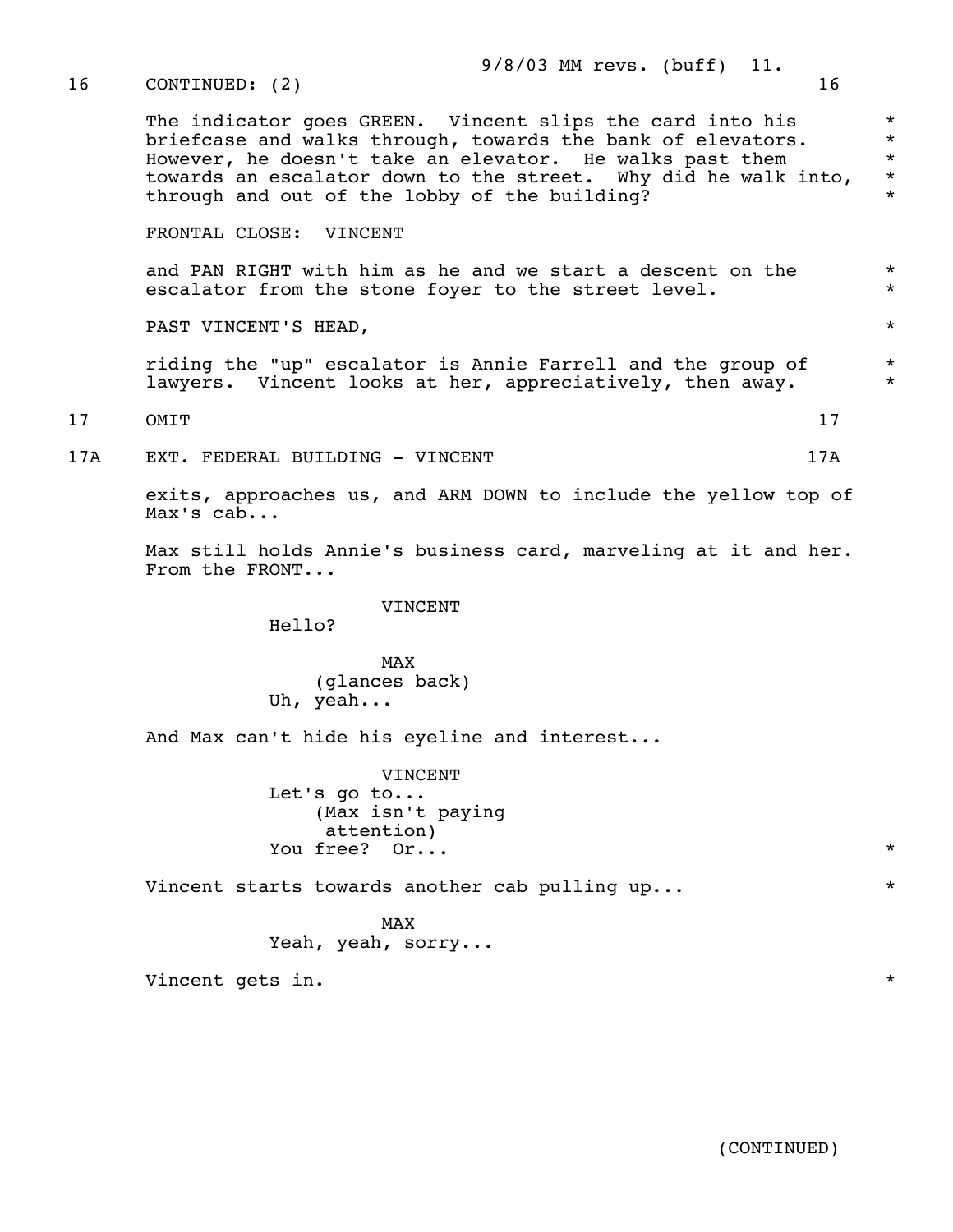17A CONTINUED: 17A

MAX (CONT'D)

Where to?

 VINCENT 452 South Union Street.

17B INT. CAB - MAX 17B

pulls out, starts the meter.

 VINCENT (checks his watch) How long you think this'll take?

MAX and the state of the state of the state of the state of the state of the state of the state of the state of the state of the state of the state of the state of the state of the state of the state of the state of the st Fourteen minutes.

> VINCENT Fourteen? Not fifteen? Not thirteen?

MAX and the state of the state of the state of the state of the state of the state of the state of the state of the state of the state of the state of the state of the state of the state of the state of the state of the st

 Two minutes to get onto the 101. Transition to the 110 to the 10 and exit on Normandie is four minutes. North on Normandie is five minutes. Two minutes to South Union 'cause there's roadwork. Thirteen plus one for "shit happens."

Vincent checks his watch.

 VINCENT Mind if I time you? (Max shrugs) What do I get if you're wrong? A free ride?

MAX and the state of the state of the state of the state of the state of the state of the state of the state of the state of the state of the state of the state of the state of the state of the state of the state of the st An apology.

Max heads for the 100 on-ramp.

 MAX (CONT'D) ...I already offered up the free ride \* today. \*

VINCENT

To who?

MAX and the state of the state of the state of the state of the state of the state of the state of the state of the state of the state of the state of the state of the state of the state of the state of the state of the st ...some girl. \*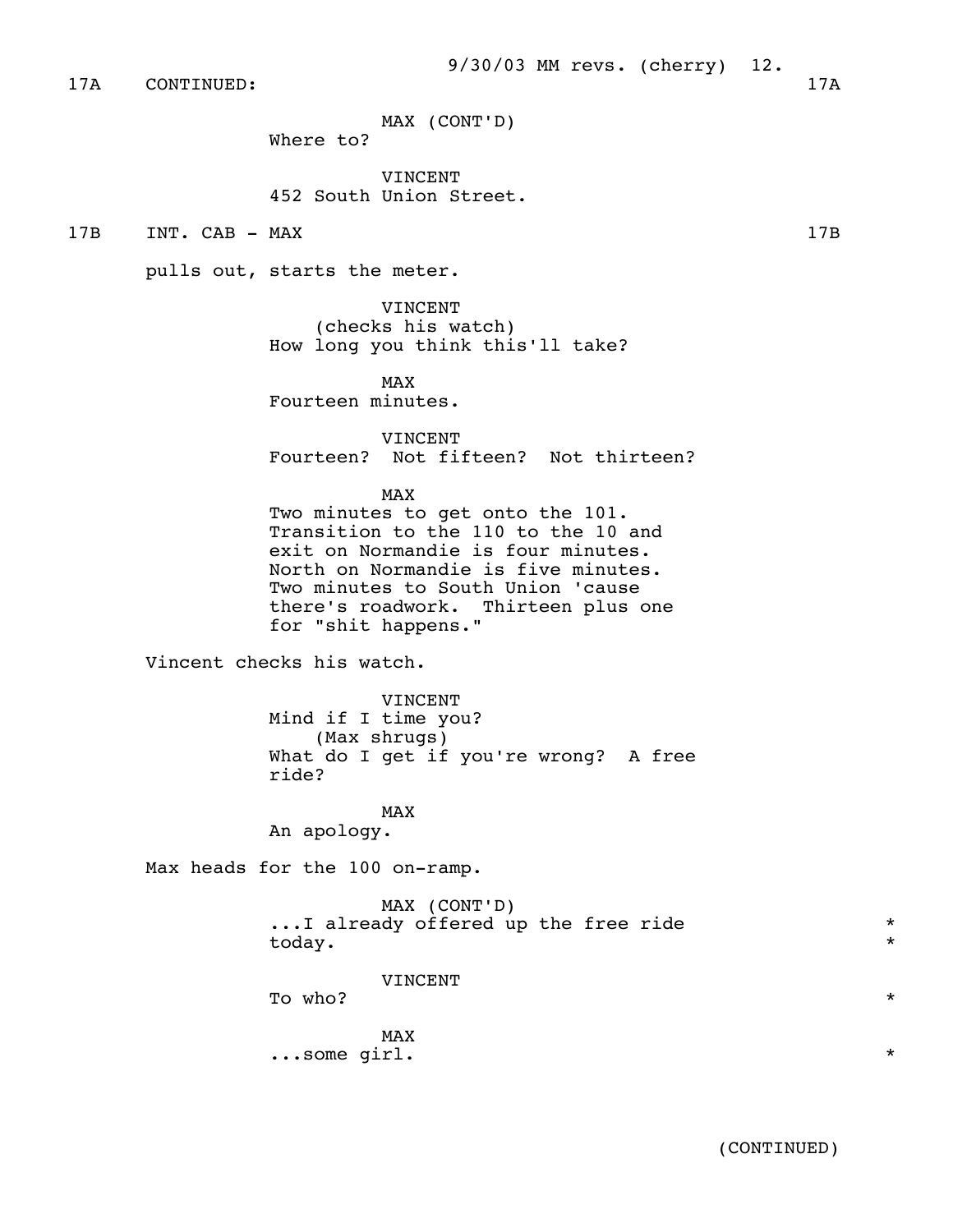17B CONTINUED: 17B

# VINCENT

Did you ask her out?

 Vincent's read Max's mind. Max hadn't thought it through that far. Now that he does, reality sinks in. Annie's out of his league and he knows it.

 Gone forever, Max jams her card under the rubber bands on the visor.

CUT TO:

18 EXT. 6TH STREET BRIDGE OVER 110 - NIGHT 18 \*

Max's cab zooms across, heading out of downtown.  $*$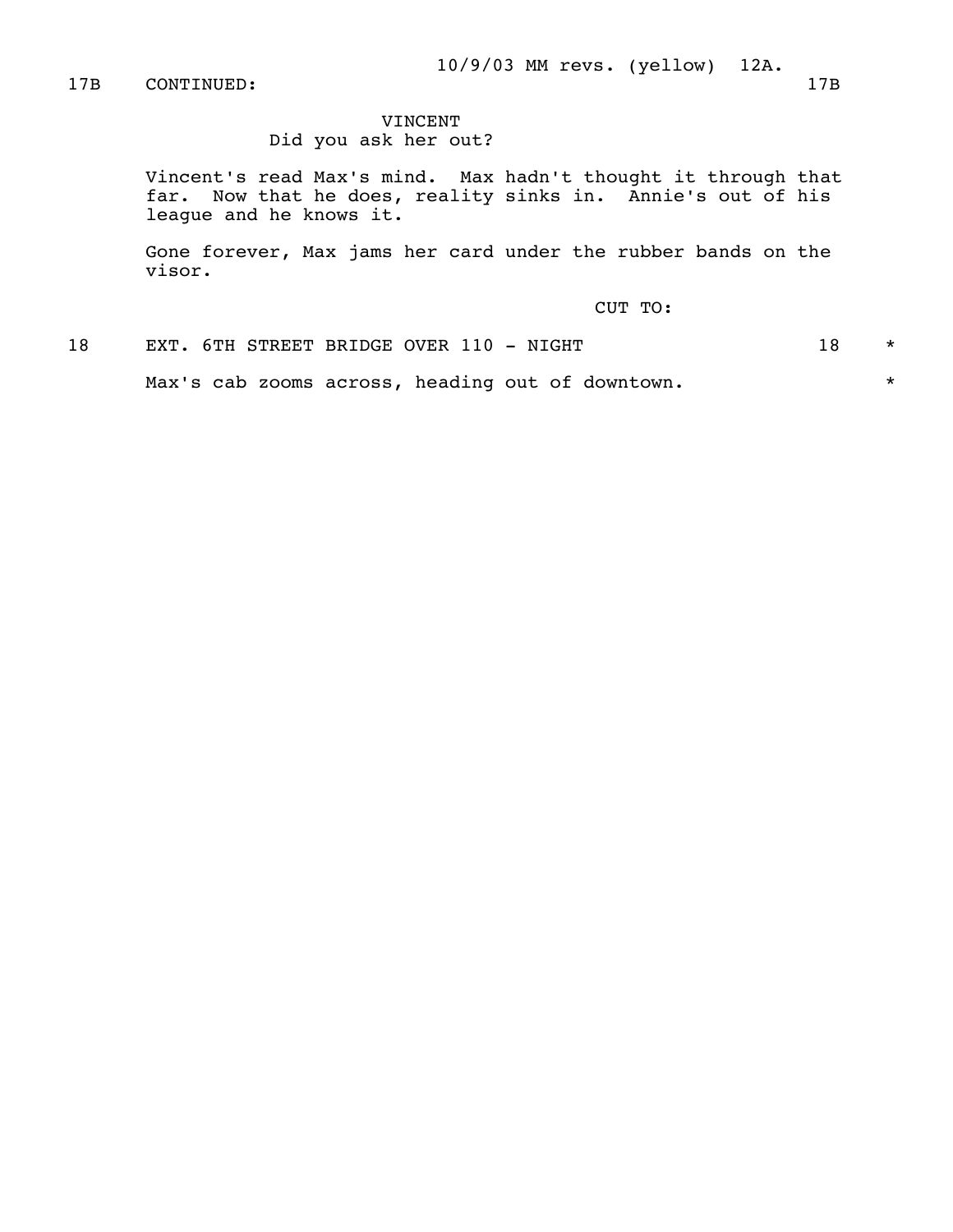# 19 INT. CAB – VINCENT 19 Max changes the subject.  $*$ MAX and the state of the state of the state of the state of the state of the state of the state of the state of the state of the state of the state of the state of the state of the state of the state of the state of the st First time in LA? VINCENT No. To tell the truth, whenever I'm here, I can't wait to leave. Too sprawled-out. Disconnected. You know...? But that's me. (beat) You like it here? MAX and the state of the state of the state of the state of the state of the state of the state of the state of the state of the state of the state of the state of the state of the state of the state of the state of the st It's home. VINCENT 17 million people. This was a country, it would be the fifth biggest economy in the world. But nobody knows each other. Too impersonal.  $*$ But that's just me...you know... (beat) I read about this guy. Gets on the  $*$  MTA, here, and dies. Six hours he's riding the subway before anybody notices. This corpse doing laps around LA, people on and off, sitting next to him, nobody notices. MAX and the state of the state of the state of the state of the state of the state of the state of the state of the state of the state of the state of the state of the state of the state of the state of the state of the st I see your point. Yeah... Vincent glances around the cab. VINCENT Cleanest cab I've ever been in. Your regular ride? MAX and the state of the state of the state of the state of the state of the state of the state of the state of the state of the state of the state of the state of the state of the state of the state of the state of the st Yeah. I share it with the dayshift guy. VINCENT Prefer nights? MAX and the state of the state of the state of the state of the state of the state of the state of the state of the state of the state of the state of the state of the state of the state of the state of the state of the st People are more relaxed, you know? Less stress, less traffic, better tips. VINCENT You get benefits?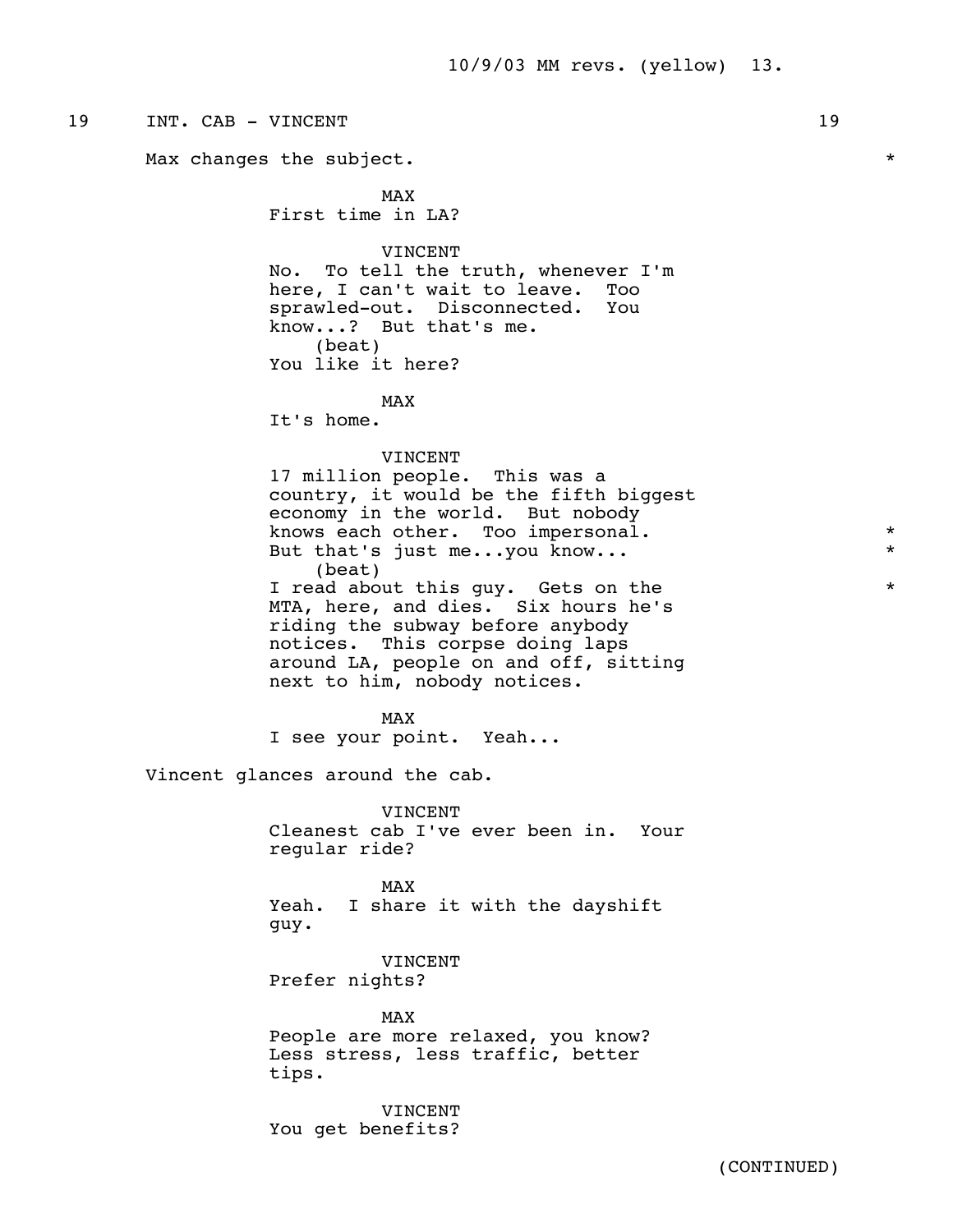MAX and the state of the state of the state of the state of the state of the state of the state of the state of the state of the state of the state of the state of the state of the state of the state of the state of the st Like sick leave?  $*$ 

> VINCENT Retirement? Health and welfare?  $*$

MAX and the state of the state of the state of the state of the state of the state of the state of the state of the state of the state of the state of the state of the state of the state of the state of the state of the st It's not that kind of job.

> VINCENT Start a union.

MAX and the state of the state of the state of the state of the state of the state of the state of the state of the state of the state of the state of the state of the state of the state of the state of the state of the st Me, specifically?

VINCENT

Why not?

## MAX and the state of the state of the state of the state of the state of the state of the state of the state of the state of the state of the state of the state of the state of the state of the state of the state of the st

 Last thing I need is a reason to keep driving a cab. It's temporary. I'm fillin' in, you know, while this other thing I'm putting together is shaping up...

 VINCENT How long you been driving?

MAX and the state of the state of the state of the state of the state of the state of the state of the state of the state of the state of the state of the state of the state of the state of the state of the state of the st Twelve years.

Hardly temporary...

 VINCENT Really? What else are you putting together?

Max hesitates. He's not as secure as he was with Annie.

MAX and the state of the state of the state of the state of the state of the state of the state of the state of the state of the state of the state of the state of the state of the state of the state of the state of the st I don't talk about it. No offense, but...

> VINCENT (smiles, shrugs) None taken. Talkers and doers. Like you, I like doers.

20 EXT. SOUTH UNION STREET APARTMENT BUILDING - NIGHT 20

 A rundown, quasi-deserted area. Alienation in the twilight. A lonely tenant watches the city from an open window. Max's cab pulls to the curb...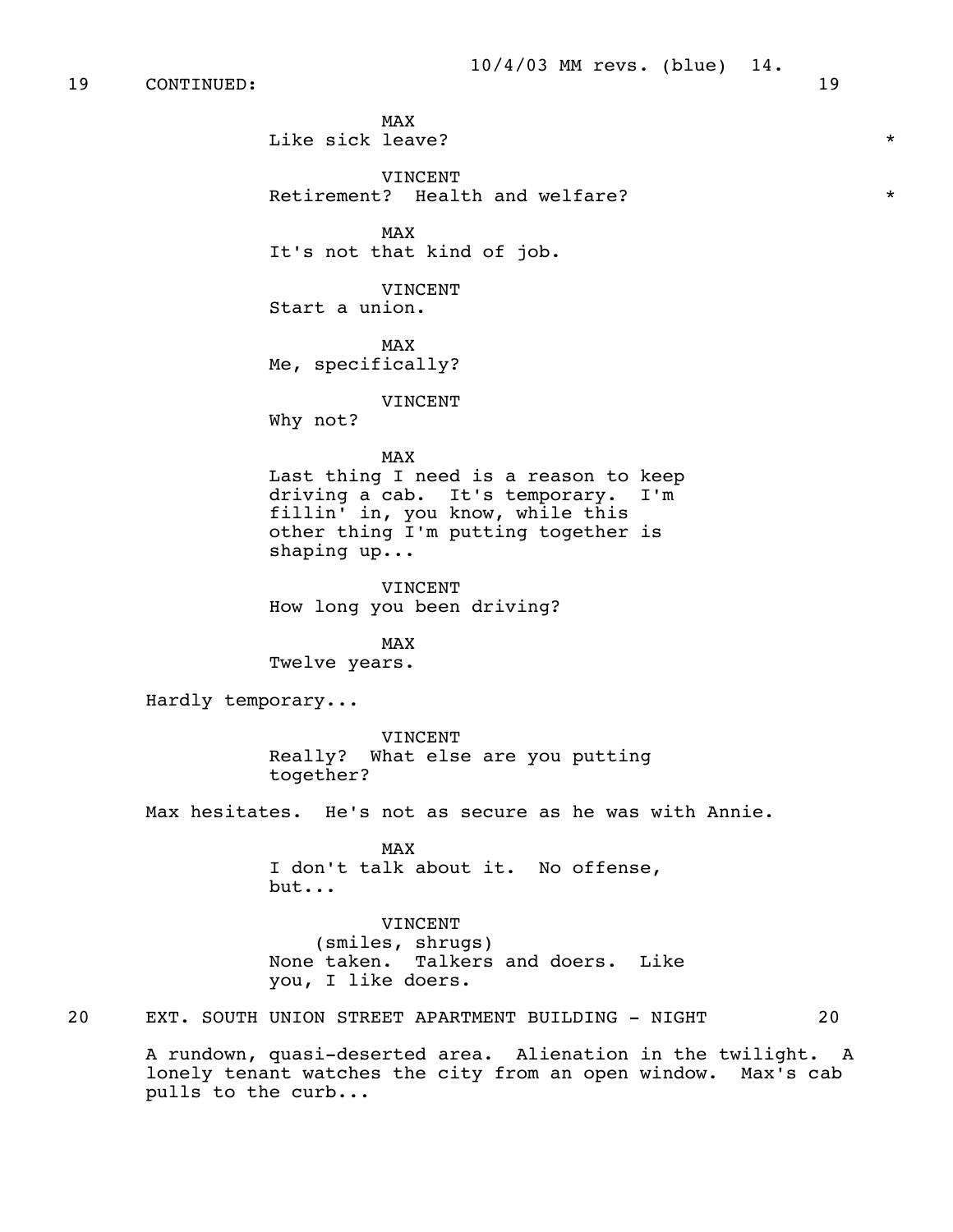# 21 INT. CAB - VINCENT 21

closes his briefcase, checks his watch.

(CONTINUED)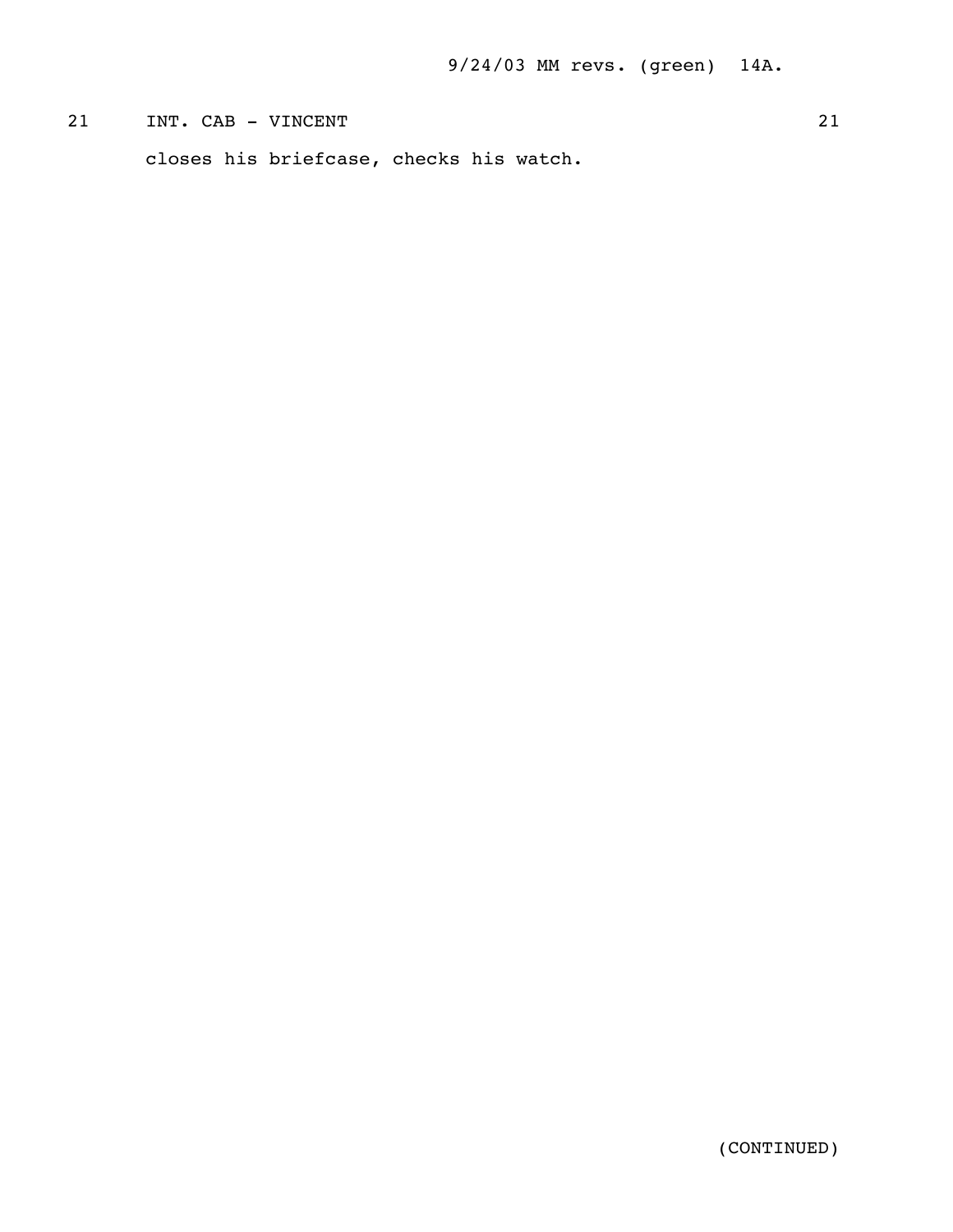VINCENT Fourteen minutes. Man, you're good...

MAX and the state of the state of the state of the state of the state of the state of the state of the state of the state of the state of the state of the state of the state of the state of the state of the state of the st Lucky with the lights.

> VINCENT Yeah, sure. You probably know the light schedules, too. (leans forward) Listen...I'm in town on a real estate deal. A closing. One night. I got five stops to make, collect signatures. See some friends. Then I got a six a.m. out of LAX. Why don't you hang with me for the night...?

MAX and the state of the state of the state of the state of the state of the state of the state of the state of the state of the state of the state of the state of the state of the state of the state of the state of the st I'm not a hire car. It's against regs...

> VINCENT Regulations? These guys don't pay you sick leave. (pulls his wallet) How much you pull down a shift?

MAX and the state of the state of the state of the state of the state of the state of the state of the state of the state of the state of the state of the state of the state of the state of the state of the state of the st Two-fifty, four hundred.  $*$ 

VINCENT

 I'll make it six hundred. Plus an extra hundred if you get me to LAX and I don't have to run for the plane.

 Vincent draws CRISP HUNDRED-DOLLAR BILLS from his briefcase, fans them like a magic trick. Meanwhile, a car pulls up behind double-parked Max. Vincent steals a glimpse of his PC. See a real estate prospectus-looking display.

 VINCENT (CONT'D) ...take a chance. MAX and the state of the state of the state of the state of the state of the state of the state of the state of the state of the state of the state of the state of the state of the state of the state of the state of the st Man, I don't know. VINCENT Yes, you do. MAX and the state of the state of the state of the state of the state of the state of the state of the state of the state of the state of the state of the state of the state of the state of the state of the state of the st (succumbs) Yeah. Okay.

Vincent smiles, gives him a firm handshake.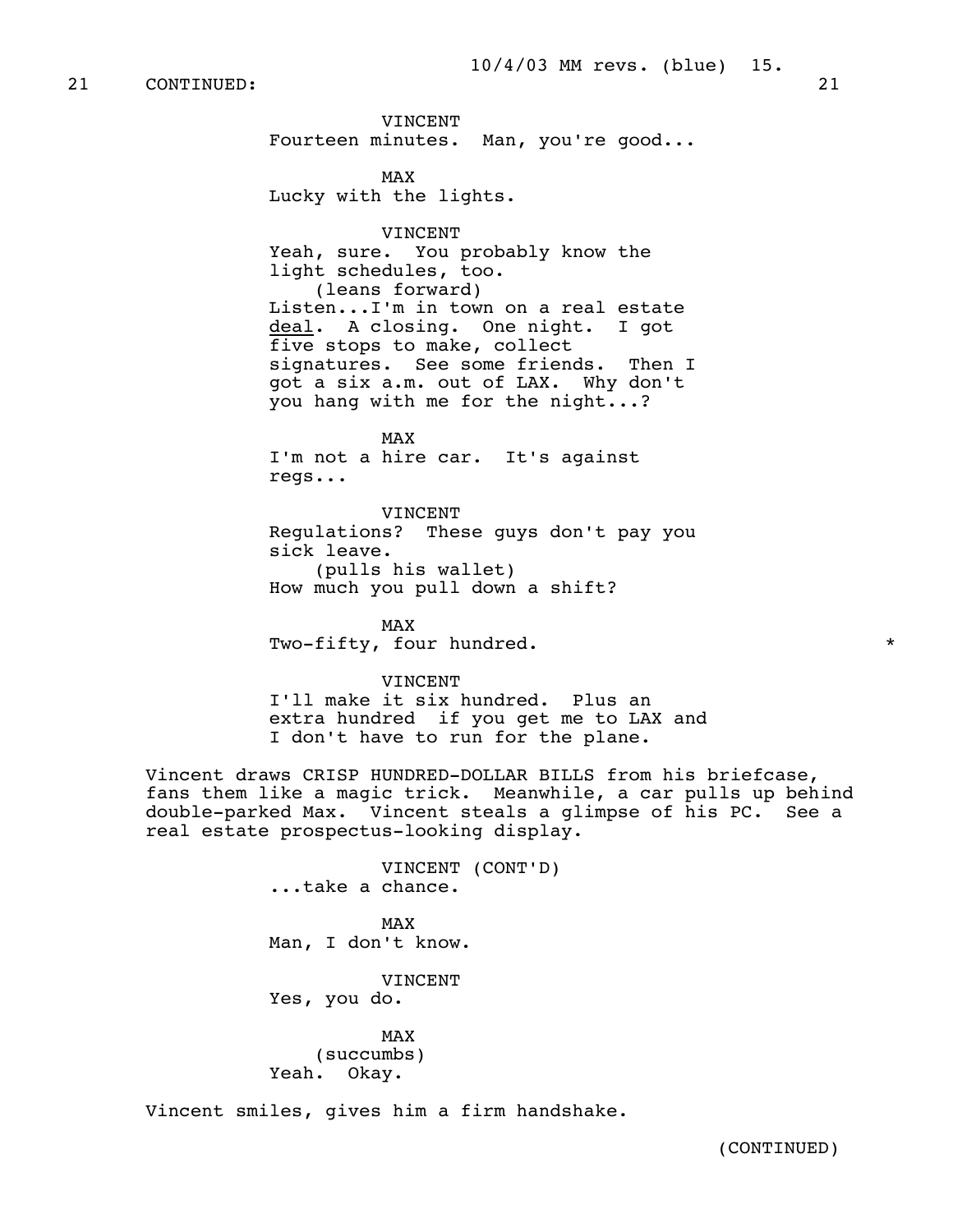VINCENT Cool. We got a deal. Here's three hundred down. What's your name?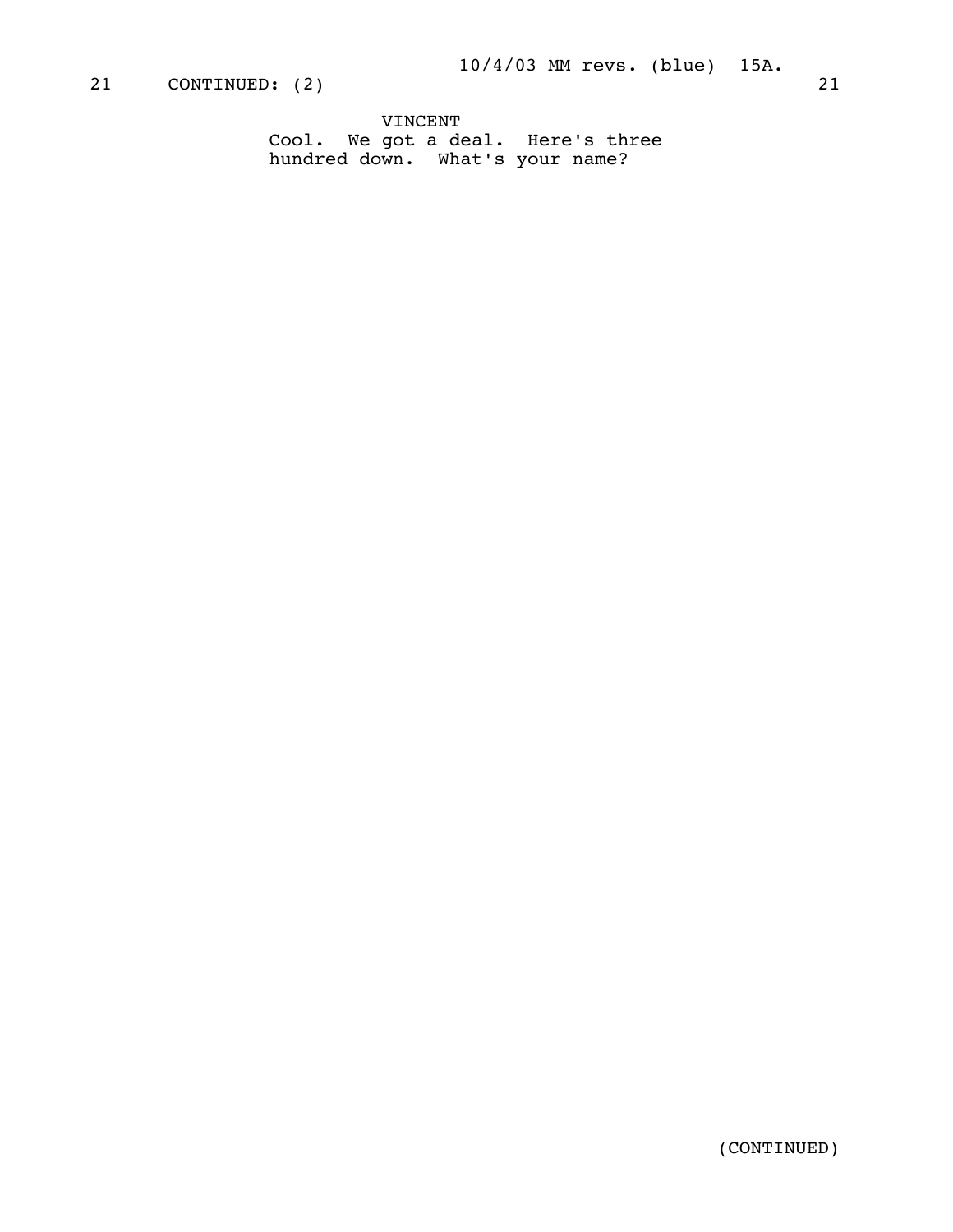MAX and the state of the state of the state of the state of the state of the state of the state of the state of the state of the state of the state of the state of the state of the state of the state of the state of the st

Max.

## VINCENT Max? I'm Vincent.

Vincent gets out. Max calls after him:

## MAX and the state of the state of the state of the state of the state of the state of the state of the state of the state of the state of the state of the state of the state of the state of the state of the state of the st

I can't double park here...

VINCENT

 I'll meet you in the alley behind the building.

Understood. Vincent steps into the building foyer, while...

Max puts the car in gear...

22 EXT. ALLEY - NIGHT 22

...and pulls into the alley behind the apartment building.

23 INT. CAB – MAX 23

 brings the car to a stop and notices Vincent's briefcase lying on the back seat. A trusting soul. Max smiles.

MAX and the state of the state of the state of the state of the state of the state of the state of the state of the state of the state of the state of the state of the state of the state of the state of the state of the st Definitely not from around here.

He kills the engine. Silence.

There's a noticeable lack of city noise. DISTANT talk radio. Spanish gospel from a Baptist church. An occasional car passes the mouth of the alley.

Max trades Mozart for Beethoven.

 Max checks his watch. Dinnertime. He turns to his battered briefcase on the passenger seat.

 It's filled with carefully arranged items. NAPKINS in the pockets. UTENSILS in the pen holders. FOIL PACKS of mayo and mustard and Thousand Island Dressing. 1.5 liter PLASTIC BOTTLE of vitamin mineral water. The well-worn Mercedes brochure for \* the S500. A spreadsheet, like a handwritten business plan. A \* large submarine sandwich wrapped in two halves. Neat note pads. Everything's in methodical order.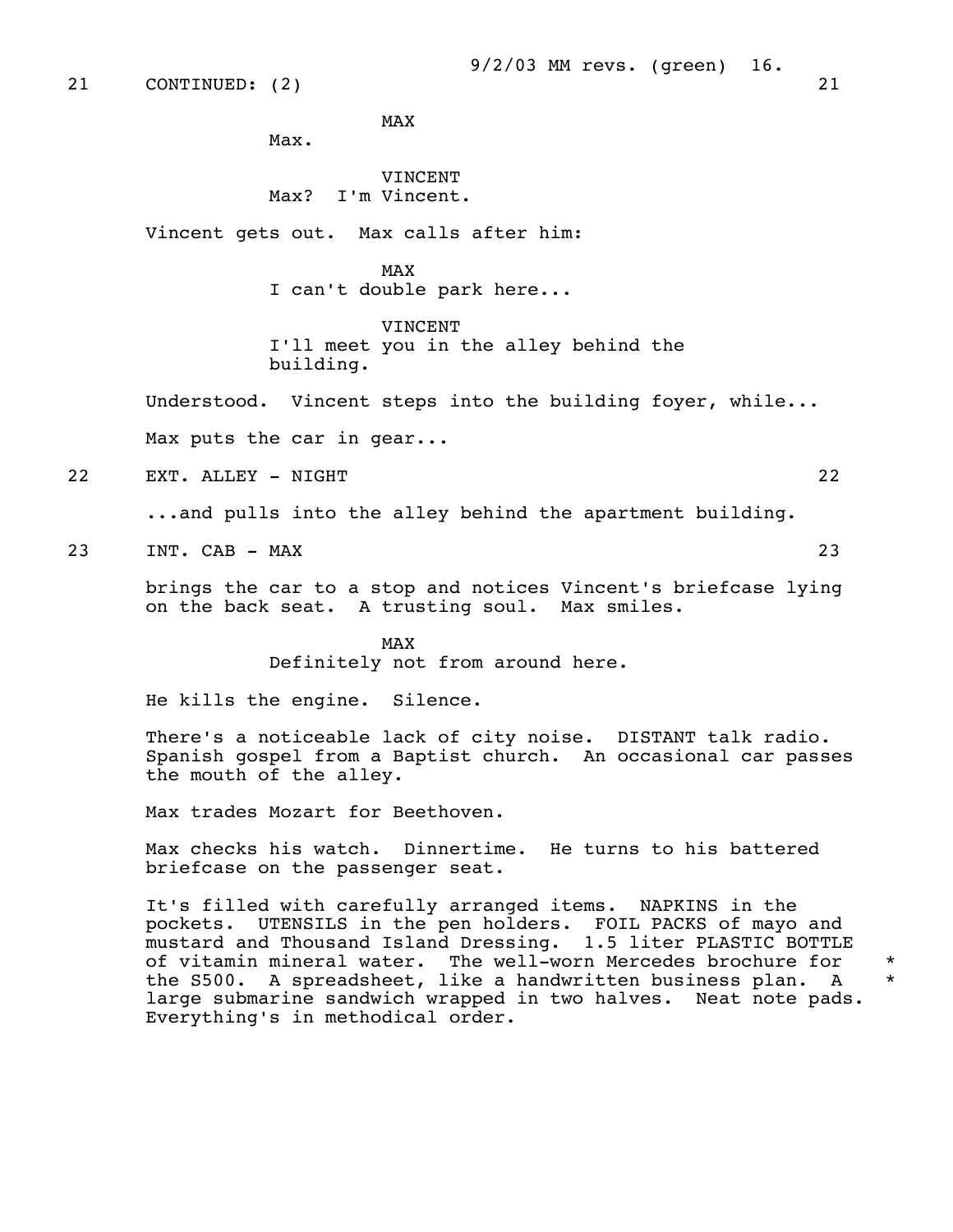9/14/03 MM revs. (cherry) 17.

 23A EXT./INT. APARTMENT BUILDING - VERY CLOSE PAST VINCENT 23A climbing stairs with palm trees and downtown behind...

23B INT. CAB - MAX 23B

 spreads Thousand Island on the sandwich. He glances up at the visor. He tilts it down, peering at Annie's business card, wondering what to do. Will he call her?

 He sits a moment, fighting a wave of sadness. Unhappy with himself. With his life. His place in the world.

23C OMIT 23C

23D INT. CAB - MAX 23D

raises the sandwich to take a bite...

FROM THE FLOOR UP PAST MAX  $+$  THE STEERING WHEEL (VFX - GRN SCRN)  $*$ 

 up THROUGH the windshield is the twinkle of stars in the night sky. Suddenly, a dark shape from above blacks out the sky. It descends towards us. As Max takes a bite...

... WHAM! SOMETHING HUGE rocks the cab on its axles! GLASS rains down. A HEADLIGHT EXPLODES! The windshield FRACTURES! Max bounces off the ceiling. His submarine deconstructs all over the interior. His coffee spills...

...and then abrupt, stunning silence.

 What hit him. An earthquake? Max takes a dazed beat. He peers at the windshield...

THE DEAD FACE OF A FAT MAN STARES AT HIM.

 Max recoils with a yell, scrambles from the cab, heart pounding...

24 EXT. ALLEY - FROM ABOVE: CAB - NIGHT 24 \*

 A CORPSE is angled across part of his roof and windshield in a \* bathrobe. There's shards of window glass from upstairs everywhere. It makes a halo around the cab.

Max is stunned.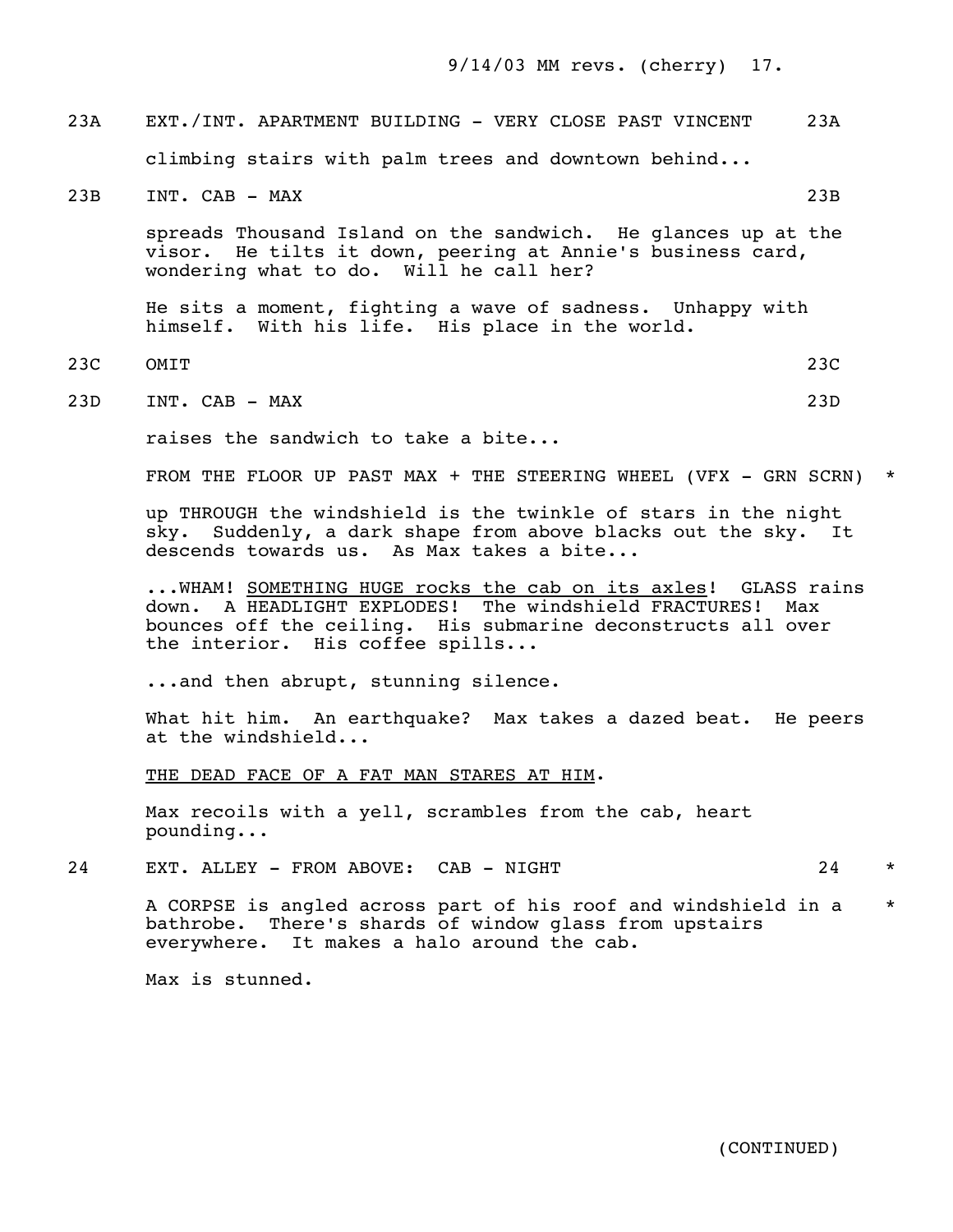He looks to see where the body came from.

MAX POV: 3RD STORY (SOUTH UNION LOCATION)

 A window on the top floor is broken out. A white curtain flaps in the breeze.

2.4A LOW ANGLE: CMS MAX 2.4A \*

turns. Vincent has entered the alley and now stops.  $*$ 

Max's first thought: this passenger will think Max ran into  $*$ this guy.

MAX and the state of the state of the state of the state of the state of the state of the state of the state of the state of the state of the state of the state of the state of the state of the state of the state of the st He - He fell on my cab...! (points)

> VINCENT (pause) You always stutter?

MAX and the state of the state of the state of the state of the state of the state of the state of the state of the state of the state of the state of the state of the state of the state of the state of the state of the st Well, yeah. Yeah. Guy fell on my motherfucking cab from up there...!

> Max looks up, points again, as if Vincent might have missed it \* the first time. Vincent's focus hasn't left Max. \*

> > MAX (CONT'D) I think he's dead.

 VINCENT ...taken two .45s and did a high dive onto his head. It's a good guess.

Max stares at Vincent. It's sinking in. Vincent, meanwhile, has to make his decision. About Max. Kill him and find another, or...

MAX and the state of the state of the state of the state of the state of the state of the state of the state of the state of the state of the state of the state of the state of the state of the state of the state of the st You - you killed him?

> VINCENT No. I - I shot him. The bullets and the fall killed him.

 A frozen beat. Everything's out in the open. Max realizes he's in trouble. He backs away, thinking escape...

 ...and like lightning, Vincent's .45 H+K is in his hand. To Max the .45 caliber bore is the diameter of the Spring Street tunnel.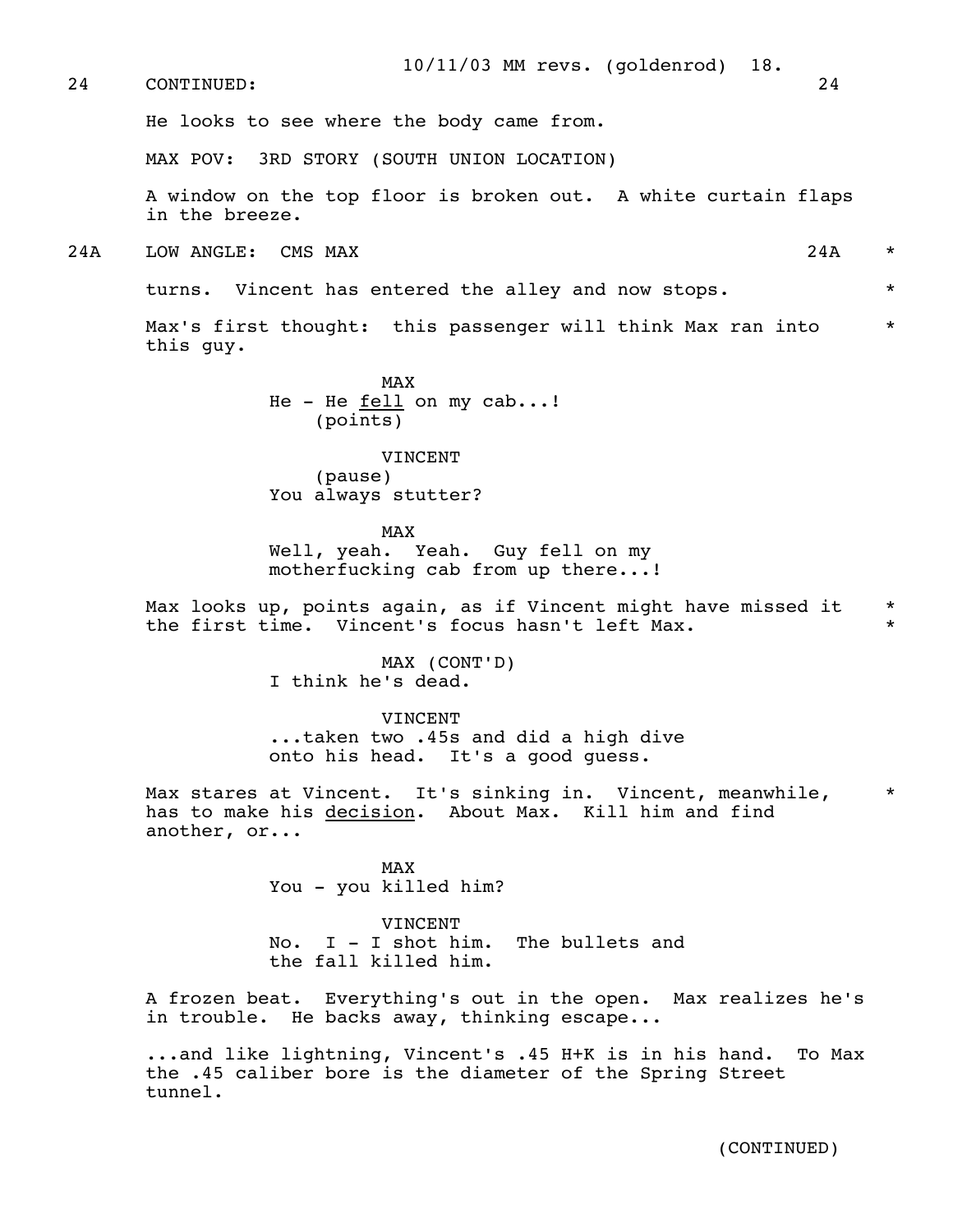VINCENT (CONT'D) Red-light-green-light? Light's red.

Max freezes.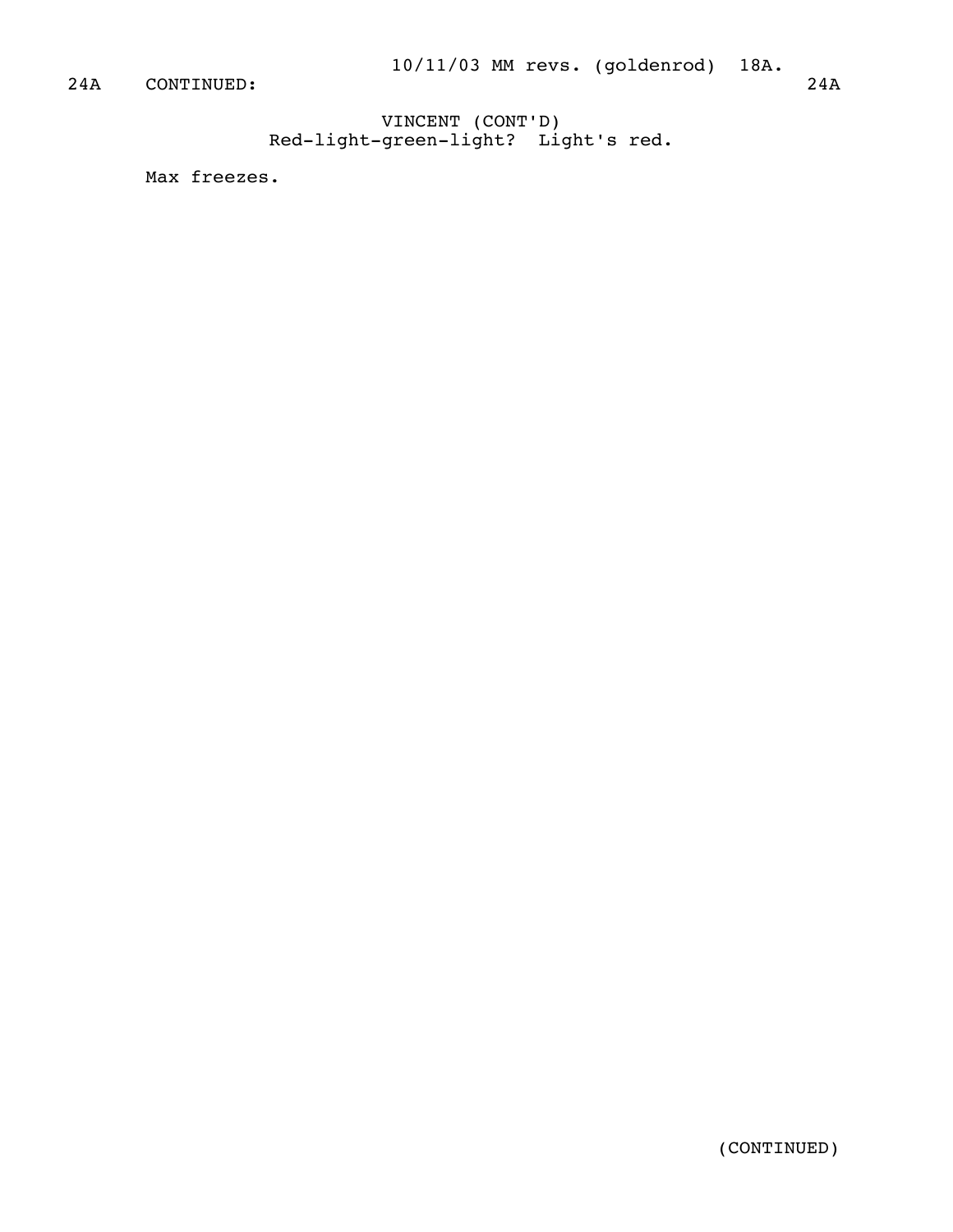24A CONTINUED: (2) 24A

 VINCENT (CONT'D) You can run, but you'll die tired.

Max nods. Shakily raises his hands.

 VINCENT (CONT'D) Put down your hands. (beat) Are you cool? Say "I am cool."  $\qquad \qquad$  \*

MAX and the state of the state of the state of the state of the state of the state of the state of the state of the state of the state of the state of the state of the state of the state of the state of the state of the st You are cool.

VINCENT

 No. (beat) You say you are cool.

MAX and the state of the state of the state of the state of the state of the state of the state of the state of the state of the state of the state of the state of the state of the state of the state of the state of the st I am...I'm cool.

> Vincent decides. The gun disappears back into Vincent's waistband.

> > VINCENT Okay. Help me out here.  $*$

MAX and the state of the state of the state of the state of the state of the state of the state of the state of the state of the state of the state of the state of the state of the state of the state of the state of the st With what?

> VINCENT El Gordo decided to get some air and not take the stairs. So we go to plan

B. Pop the trunk.  $\star$ 

MAX and the state of the state of the state of the state of the state of the state of the state of the state of the state of the state of the state of the state of the state of the state of the state of the state of the st

My trunk?

 VINCENT (Isn't it self evident?) I can't \* leave him here. So unless you want him riding up front with you...and given the hygiene... (smells) ...and his sphincters let go...

 Max reluctantly pops the trunk, circles to the front of the car. Vincent reaches over the hood, grabs the corpse by the bathrobe lapels, heaves the body into a sitting position.

> VINCENT (CONT'D) Gonna roll him off the hood.  $*$  (a homily for Max) \* Always lift with your legs...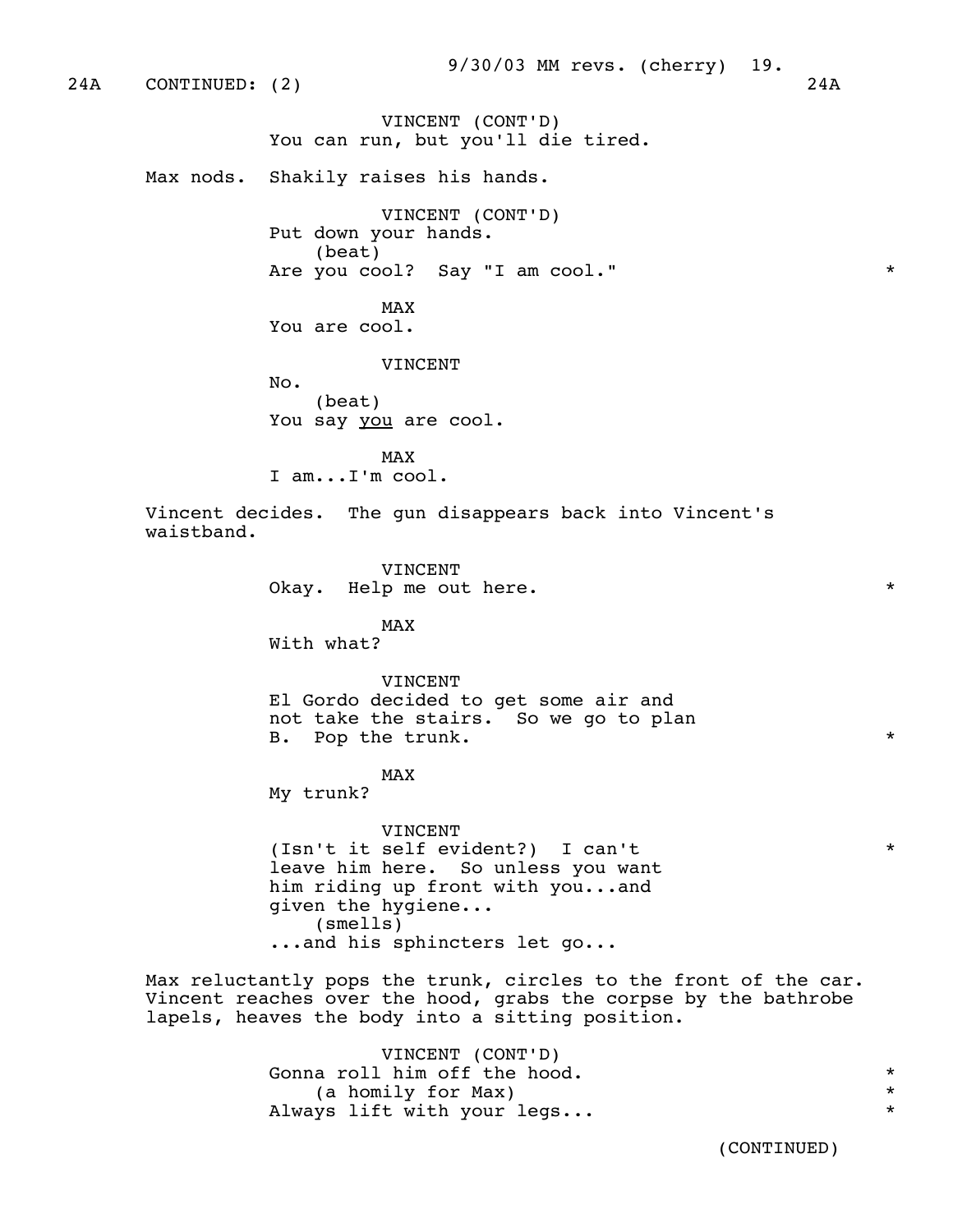24A CONTINUED: (3) 24A

MAX and the state of the state of the state of the state of the state of the state of the state of the state of the state of the state of the state of the state of the state of the state of the state of the state of the st

I don't think I can do this.

 VINCENT He's only a dead guy. On three. Uno. \* Dos. Three.

 He rolls the corpse off the hood. Grimacing, Max gets a firm grip under the arms. Vincent gets the legs.

VINCENT (CONT'D)

Got it?

MAX and the state of the state of the state of the state of the state of the state of the state of the state of the state of the state of the state of the state of the state of the state of the state of the state of the st

Yeah.

 They start shuffling toward the trunk. Suddenly, Max lets out a YELL, almost dropping his end.

#### VINCENT

What?

MAX and the state of the state of the state of the state of the state of the state of the state of the state of the state of the state of the state of the state of the state of the state of the state of the state of the st His hand moved! His goddamn hand twitched!

> VINCENT It's a spasm! Jesus, don't be such a girl...

ANGLE FROM INSIDE TRUNK

as they heave the body inside, pausing to catch their breath.

 VINCENT (CONT'D) (to heavy dead person) \* Never heard of a treadmill?  $*$ 

He slams the trunk, shutting us into DARKNESS...

25 EXT. CAB - NIGHT 25

 ...and we find Max frozen like a statue while Vincent is dousing the hood with Max's 1.5 liter bottle of drinking water.

> **VINCENT**  Six liters of blood in the average Angeleno, he's gotta dump all his...on your cab. (a final dousing) Okay, that's good enough.

 Vincent heads for the car, notices Max's feet are frozen to the \* concrete.  $*$ 

(CONTINUED)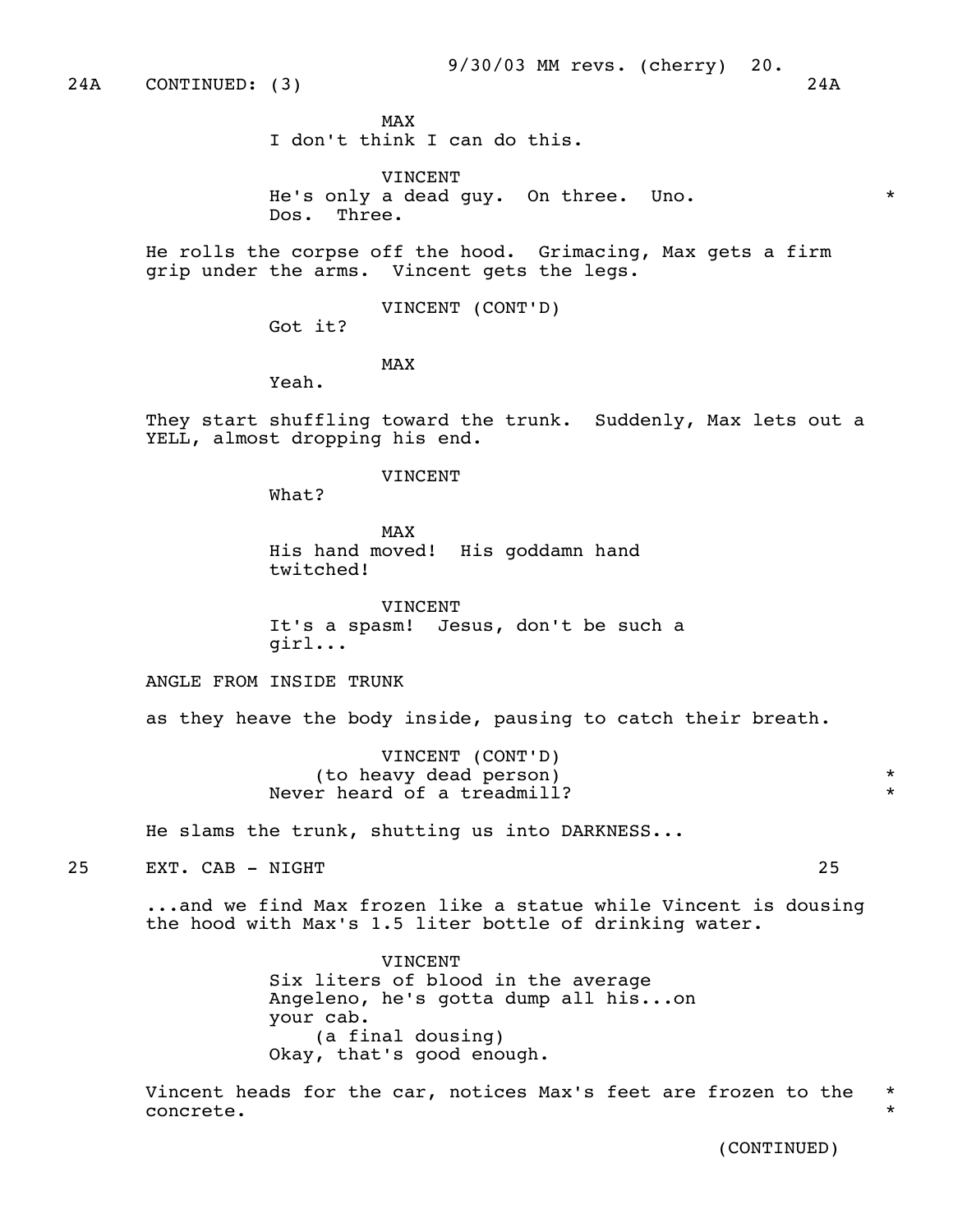MAX and the state of the state of the state of the state of the state of the state of the state of the state of the state of the state of the state of the state of the state of the state of the state of the state of the st Uh, look...why don't you, like, take the cab... VINCENT "Take the cab..." MAX and the state of the state of the state of the state of the state of the state of the state of the state of the state of the state of the state of the state of the state of the state of the state of the state of the st Yeah. I - I'll chill. You know. And...they don't check. You know?

They don't. They don't know who's driving these things. You, me...

 VINCENT And you promise you will never tell anybody? Right? ...get in the fucking car.

Max does. Vincent gets into the back seat...

26 INT. CAB - MAX 26

 behind the wheel, turns the key. The ENGINE GRINDS. He tries again. MORE GRINDING.

> VINCENT Can we leave the scene of the crime,  $*$ now, please?

MAX and the state of the state of the state of the state of the state of the state of the state of the state of the state of the state of the state of the state of the state of the state of the state of the state of the st I'm trying...

> He turns the ignition again. GRIND. GRIND. Vincent's getting steamed:

> > VINCENT

Max.

MAX and the state of the state of the state of the state of the state of the state of the state of the state of the state of the state of the state of the state of the state of the state of the state of the state of the st It's not me!

Grind. Grind.

 VINCENT The engine is already on. Put the little pointer on the letter "D." "D" stands for Drive.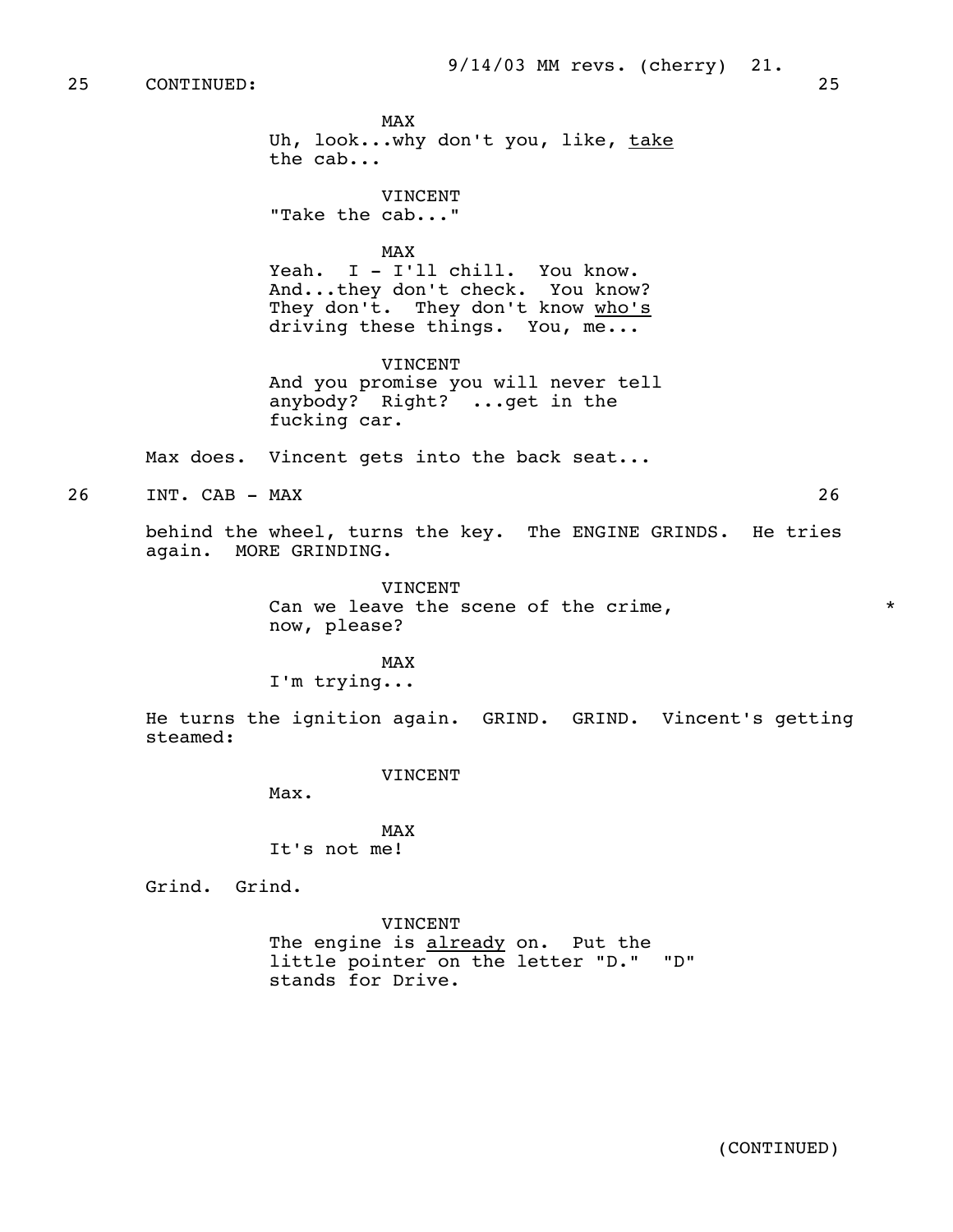Max pulls out of the alley...

27 EXT. STREET - AS MAX'S CAB 27

MAX and the state of the state of the state of the state of the state of the state of the state of the state of the state of the state of the state of the state of the state of the state of the state of the state of the st

You're making me nervous.

 VINCENT I'm making you nervous? I'm the one on a schedule...

...accelerates away, disappearing, another CAR appears.

27A EXT. UNION STREET 27A

 It cruises down the street and stops in front of the apartment building.

RAY FANNING emerges from the car. Edged hair, an earring, sports clothes. A salesman or a player or a dealer. Forties, a face with character and some miles. And something insistent about his intent...

 He heads towards the entry gate, rings a buzzer. Waits a moment. Rings again. Nothing. Plus...he looks like he could kick your ass if he wanted to.

 He pulls a thin plastic card from an inner pocket of his jacket, jimmies the door lock...

28 INT. APARTMENT BUILDING COURTYARD, THIRD FLOOR - FANNING - 28 \* NIGHT

 approaches across the balcony walkway against the junky palms and downtown skyscape.

 He knocks on the door...causing the door to swing in slightly. He glances down, sees the lock was pulled. Tensing, he fades to one side, his hand going to his holster at his hip.

 He draws a Beretta, reaches out and pushes the door all the way open...

29 INT. APARTMENT - NOTHING - NIGHT 29

 A dark shambles. Old take-out. A TV. Fanning enters \* cautiously, alert for the slightest movement or sound.

 $\tt{FANNING}$  \* Ramone? (beat) Estas fiestando con una chica?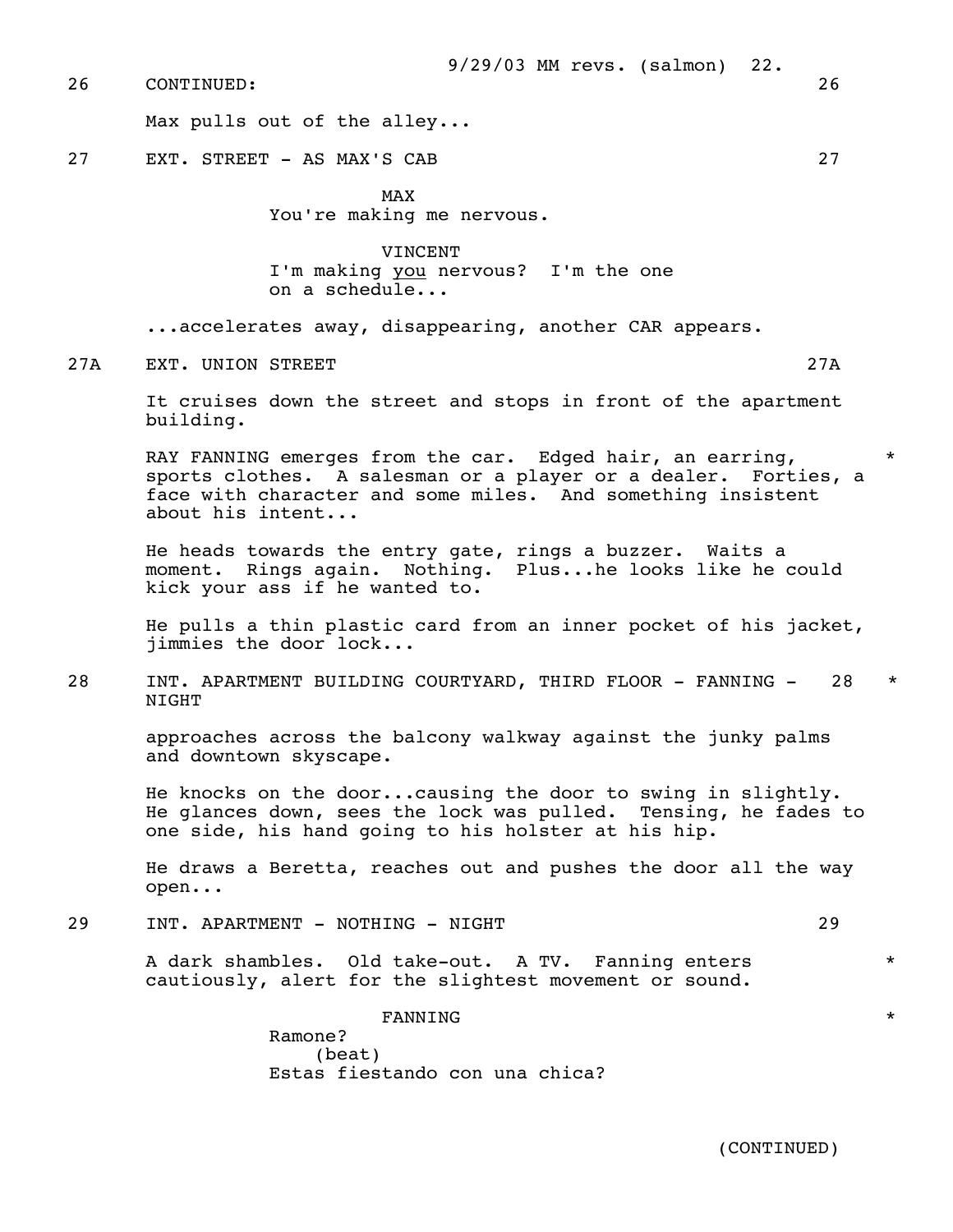Nothing. Fanning cautiously enters the bedroom, worried now.  $\quad$  \* Reemerges. Nothing.

30 INT. APARTMENT - FANNING 30 \*

 carefully negotiates the corners and slides along the wall to SEE...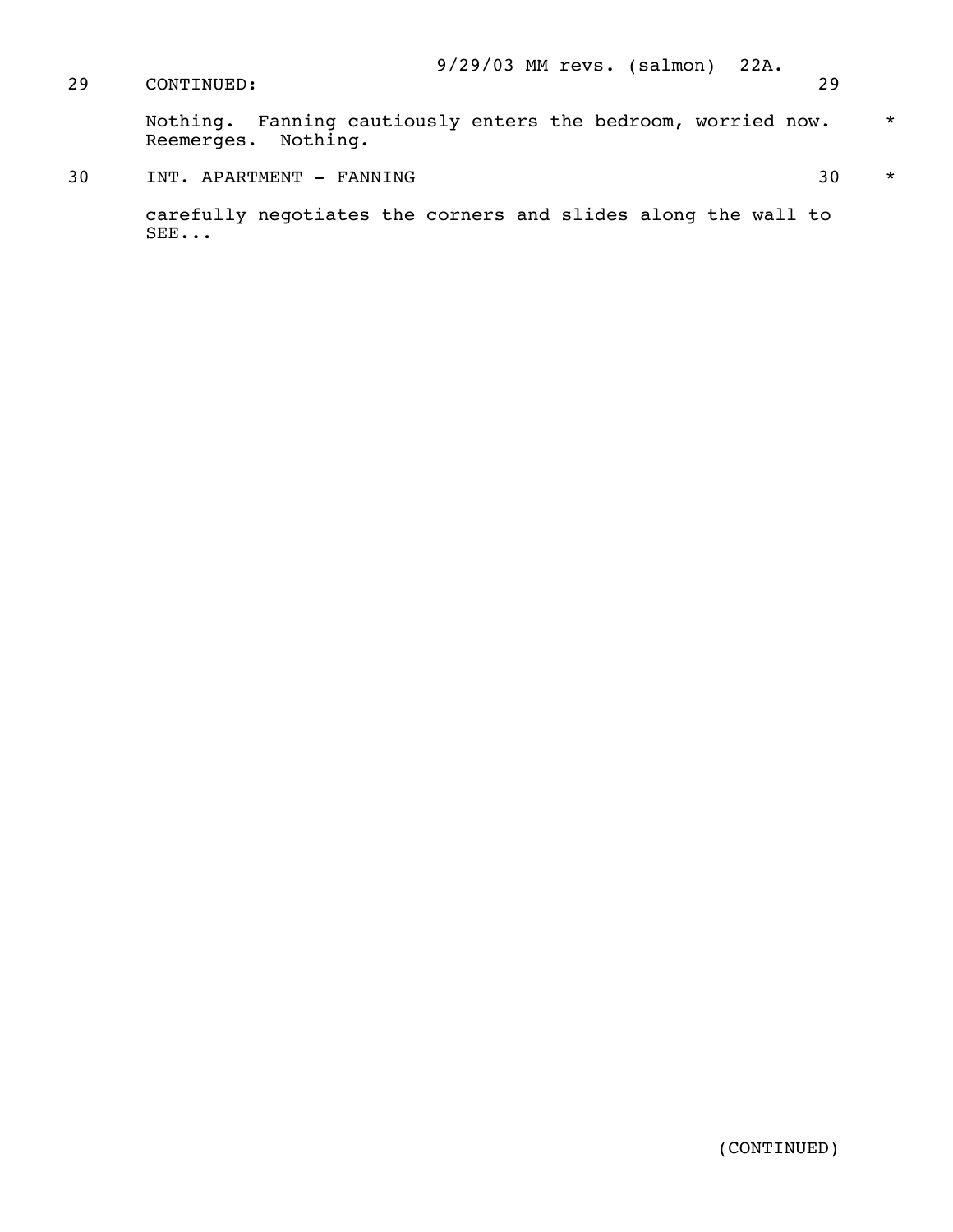## 30 CONTINUED: 30

THE BROKEN WINDOW

 Glass missing. He leans out. A dizzying drop. A halo of broken glass on the alley below...in the center of which is a big blank spot.

#### FANNING

Fuck.

And he produces his police radio and we realize he's a cop.

31 INT. CAB, TRAVELING - MAX - NIGHT 31

 Max winds his way through surface-street traffic, in shock, sneaking anxious glances at Vincent in back. Vincent's got the tablet PC from his briefcase, studying it. The silence is thick.

 Max's hand is shaking. He lifts it off the wheel, tries to steady his fingers. Vincent diverts some attention to Max...

> VINCENT (O.S.) Try deep breathing.

# MAX and the state of the state of the state of the state of the state of the state of the state of the state of the state of the state of the state of the state of the state of the state of the state of the state of the st

What?

 VINCENT Adrenaline's wearing off. You get shaky after. Some people slip into shock. It's not uncommon. Deep breathing helps.

Max starts drawing in breaths, letting them out slowly.

 VINCENT (CONT'D) Is that better?

MAX and the state of the state of the state of the state of the state of the state of the state of the state of the state of the state of the state of the state of the state of the state of the state of the state of the st

I think so.

 They stop at a RED LIGHT. Max glances at the passenger seat. Dressing and stray pieces of lettuce and mortadella. He parks the gearshift and goes for the paper towels, cleaning up.

Vincent over the tablet PC, taking in Max. Softly: \* \* \*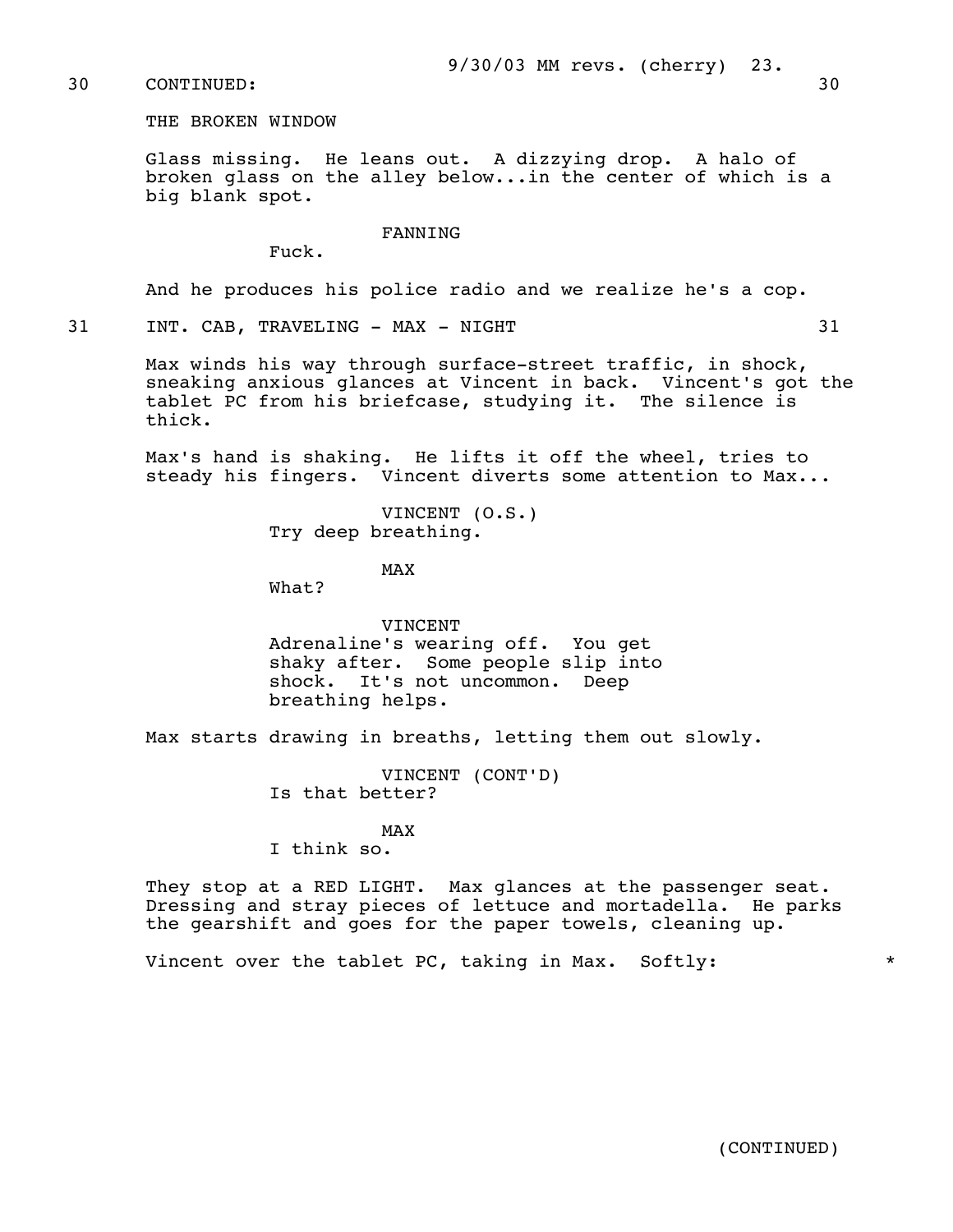31 CONTINUED: 31

 VINCENT What are you doing?

MAX and the state of the state of the state of the state of the state of the state of the state of the state of the state of the state of the state of the state of the state of the state of the state of the state of the st It's a mess.

VINCENT

So?

 Max keeps wiping, as if getting the seats clean might put everything right again.

> VINCENT (CONT'D) Lady Macbeth. Leave the seats. The light's green. We're sitting here.

 A CAR HORN HONKS behind Max. The car whips around them to get through the intersection.

#### DRIVER

Asshole!

 VINCENT You no longer have the cleanest cab in La-La Land. You gotta live with that.  $*$ Focus on the job. Drive.

Right. Max puts the car in gear and proceeds.

 VINCENT (CONT'D) (checks the PC) 7565 Fountain. You know it?

MAX and the state of the state of the state of the state of the state of the state of the state of the state of the state of the state of the state of the state of the state of the state of the state of the state of the st West Hollywood.

> **VINCENT**  (checks his watch) How long, you figure?

Max has to force himself to concentrate:

MAX and the state of the state of the state of the state of the state of the state of the state of the state of the state of the state of the state of the state of the state of the state of the state of the state of the st Seventeen minutes. Why?

Silence from the back. Max into the rearview, realizing:

 MAX (CONT'D) Oh. Oh, no. You're kidding. We...

 VINCENT I told you we had other stops to make tonight.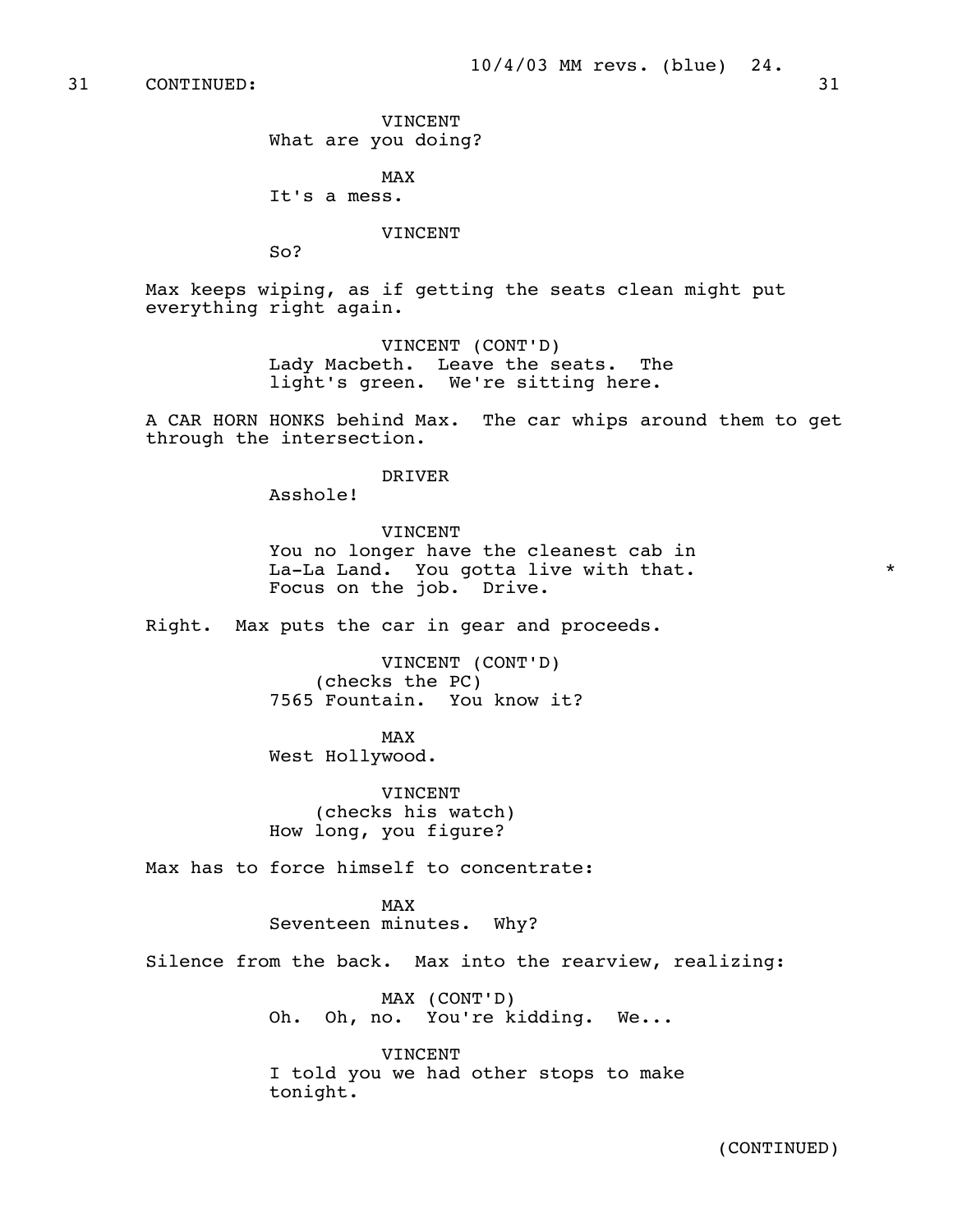MAX and the state of the state of the state of the state of the state of the state of the state of the state of the state of the state of the state of the state of the state of the state of the state of the state of the st You said you were visiting friends!

 VINCENT They're somebody's friends... (changes display) \* You drive a cab. I make my rounds. We both do our jobs, you might make it through the night and come out seven hundred bucks ahead.

MAX and the state of the state of the state of the state of the state of the state of the state of the state of the state of the state of the state of the state of the state of the state of the state of the state of the st I...I'm not trying to piss you off, see? Okay? But I can't drive you around so you can murder people... Man, that's not my job...

> VINCENT Tonight it is.

MAX and the state of the state of the state of the state of the state of the state of the state of the state of the state of the state of the state of the state of the state of the state of the state of the state of the st You don't get it. I mean it. Really. I'm not up for this...

Vincent realizes Max is on the verge of panic.

 VINCENT You are stressed. I understand that.  $*$ Keep breathing. Stay calm.

Max starts deep-breathing again, exhaling slowly. Vincent stows \* the PC.  $\qquad \qquad \star$ 

> VINCENT (CONT'D) Are you breathing?

MAX and the state of the state of the state of the state of the state of the state of the state of the state of the state of the state of the state of the state of the state of the state of the state of the state of the st

Yes.

 VINCENT Good. What else calms you down? Candy? Cigarettes? Breathe.

MAX and the state of the state of the state of the state of the state of the state of the state of the state of the state of the state of the state of the state of the state of the state of the state of the state of the st

Music.

VINCENT

Play music.

Max turns on the CD. SOFT CLASSICAL.

 VINCENT (CONT'D) Chopin prelude. Stodgy. (Max nods) Here's the deal. (MORE)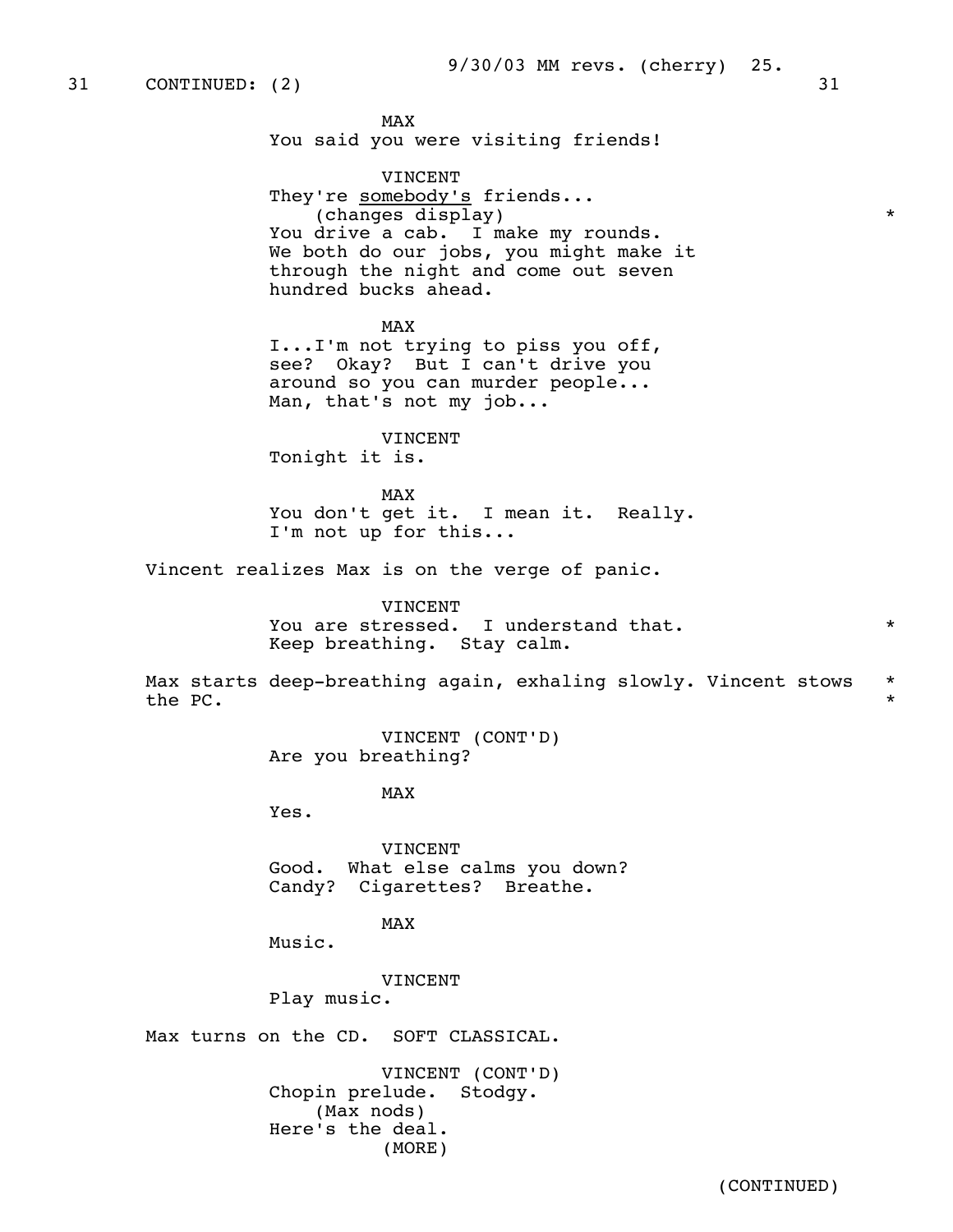VINCENT (CONT'D) You were gonna drive me around and never be the wiser. But because of El Gordo's high dive, we're into Plan B. Still breathing? (beat) Now. We have to make the best of it. Improvise. Adapt to the environment. Darwin. "Shit happens." The I \* Ching...whatever. Roll with it... MAX and the state of the state of the state of the state of the state of the state of the state of the state of the state of the state of the state of the state of the state of the state of the state of the state of the st I Ching? You threw a man out a window! VINCENT I didn't throw him, he fell. MAX and the state of the state of the state of the state of the state of the state of the state of the state of the state of the state of the state of the state of the state of the state of the state of the state of the st What'd he do to you? VINCENT Nothing. I only met him one time. MAX and the state of the state of the state of the state of the state of the state of the state of the state of the state of the state of the state of the state of the state of the state of the state of the state of the st Then how can you kill him like that? VINCENT I should only kill people after I get to know 'em? (off Max's look) Six billion people on the planet and you get bent out of shape 'cause of one fat guy? MAX and the state of the state of the state of the state of the state of the state of the state of the state of the state of the state of the state of the state of the state of the state of the state of the state of the st Who, who was he? VINCENT What do you care? Ever hear of Rwanda? MAX and the state of the state of the state of the state of the state of the state of the state of the state of the state of the state of the state of the state of the state of the state of the state of the state of the st Rwanda. Yeah. \* **VINCENT**  Tens of thousands killed before sundown. Nobody's killed people that fast since Hiroshima and Nagasaki. Did you bat an eye, Max? Did you join Amnesty International, Oxfam or something? No. (off Max's silence) (MORE)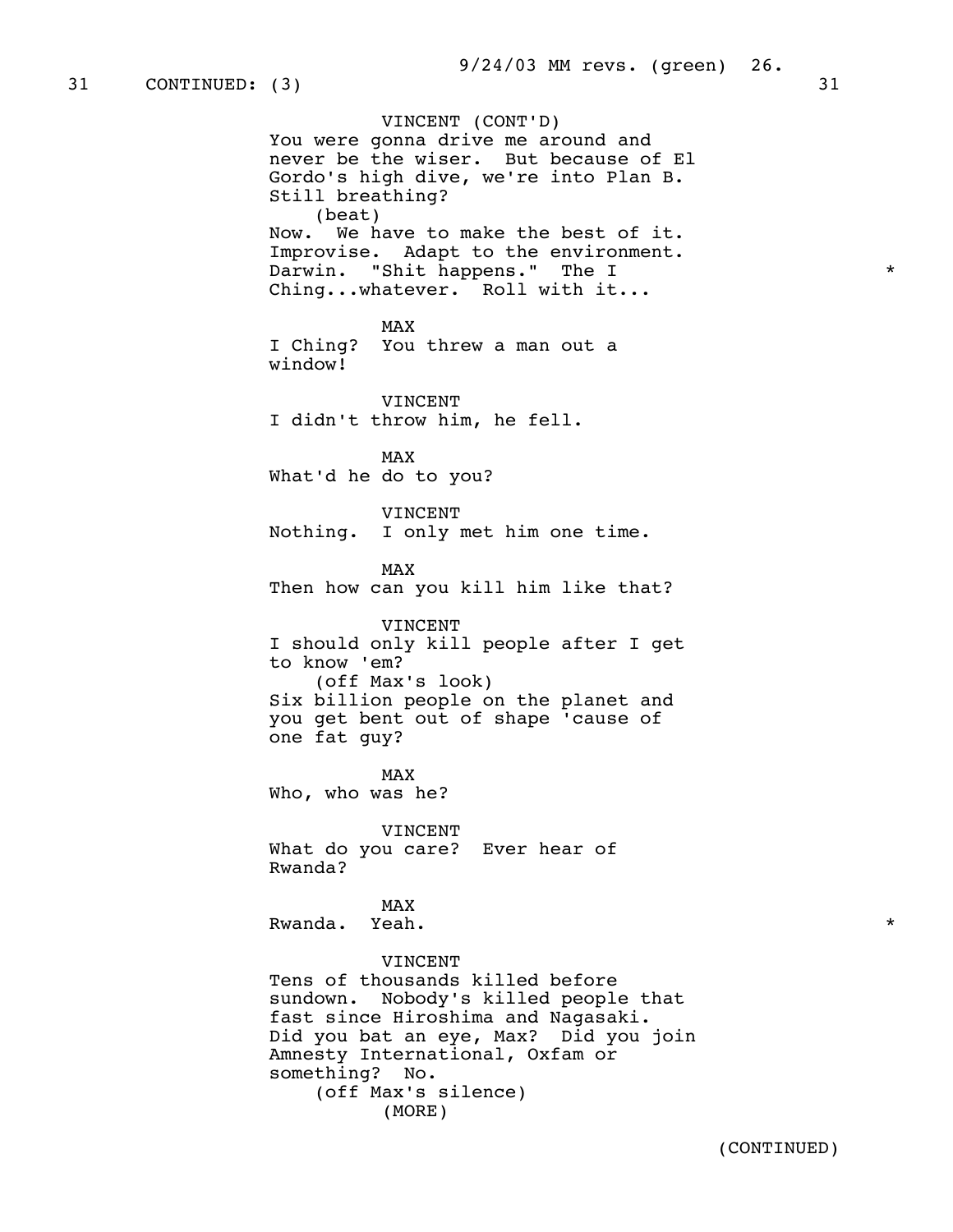VINCENT (CONT'D) I off one Angeleno, you throw a hissy fit...

Max stops at another RED LIGHT.

MAX and the state of the state of the state of the state of the state of the state of the state of the state of the state of the state of the state of the state of the state of the state of the state of the state of the st I don't know Rwandans.

> VINCENT You don't know the guy in the trunk, either. (beat) If it makes you feel any better, he was a criminal involved in a Continuing Criminal Enterprise.

MAX and the state of the state of the state of the state of the state of the state of the state of the state of the state of the state of the state of the state of the state of the state of the state of the state of the st Oh, that makes it okay, then. 'Cause \* all you're doing is taking out the  $*$ garbage...

> VINCENT Something like that... (distracted) What you need to remember is that nobody gets out of this alive. Even if we quit smoking. Cut out red meat. Everybody dies...

 Suddenly -- A BRILLIANT GLARE OF FLASHING LIGHTS stabs at the cab. Max sees --

-- an LAPD CRUISER behind the cab. The ROOFTOP LIGHTS FLASHING...

> $COP$  #1 ( $P.A.$ ) Please pull the vehicle over to the curb.

 Max complies. A second bright beam lights up the interior. TWO UNIFORMED COPS emerge from the patrol car. Faceless silhouettes, approaching cautiously.

> VINCENT (low) Get rid of 'em.

MAX and the state of the state of the state of the state of the state of the state of the state of the state of the state of the state of the state of the state of the state of the state of the state of the state of the st

How?

 VINCENT You're a cabby. Talk yourself out of a ticket.

 The cops are now circling to either side of the cab, using Maglite FLASHLIGHTS.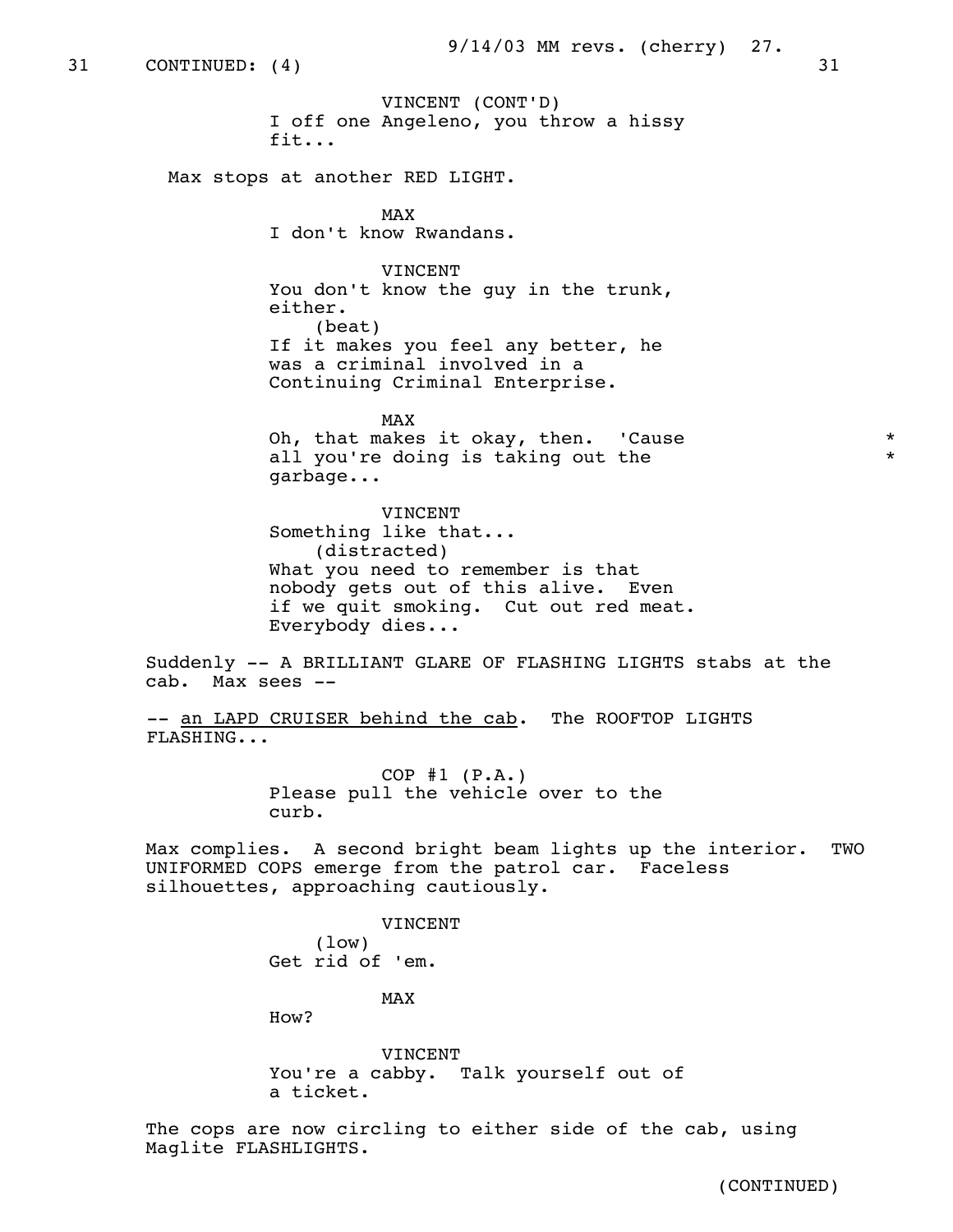# 31 CONTINUED: (5) 31

 Vincent eases the briefcase off his lap, his hands clear his field of movement, spread open his jacket to better reach his waistband and his  $H+\overline{K}$ .

MAX and the state of the state of the state of the state of the state of the state of the state of the state of the state of the state of the state of the state of the state of the state of the state of the state of the st Please. Don't do anything.

> VINCENT Then don't let me get cornered. You don't have the trunk space.

MAX and the state of the state of the state of the state of the state of the state of the state of the state of the state of the state of the state of the state of the state of the state of the state of the state of the st I can't believe this...

Vincent's hand reaches...

 VINCENT Believe it.

MAX and the state of the state of the state of the state of the state of the state of the state of the state of the state of the state of the state of the state of the state of the state of the state of the state of the st Don't. I'll talk to them, I'll talk to them...!

> VINCENT (re: cops) Probably married.

 A COP'S HAND descends to the driver's window, raps loudly, GOLD WEDDING BAND catching the light as it taps on the glass.

> VINCENT (CONT'D) Maybe that one's got kids. Probably \* his wife's pregnant...

MAX and the state of the state of the state of the state of the state of the state of the state of the state of the state of the state of the state of the state of the state of the state of the state of the state of the st I'll deal with it!

> A FLASHLIGHT BEAM pops on at the driver's window. Cop #1 glaring light into Max's eyes.

 A SECOND FLASHLIGHT BEAM pops on, this from Cop #2 on the passenger side. Checking out Vincent in the back. Vincent smiles good-naturedly.

 Max rolls his window down. Cop #1 leans down, and we see his face for the first time. A clean-cut blonde guy.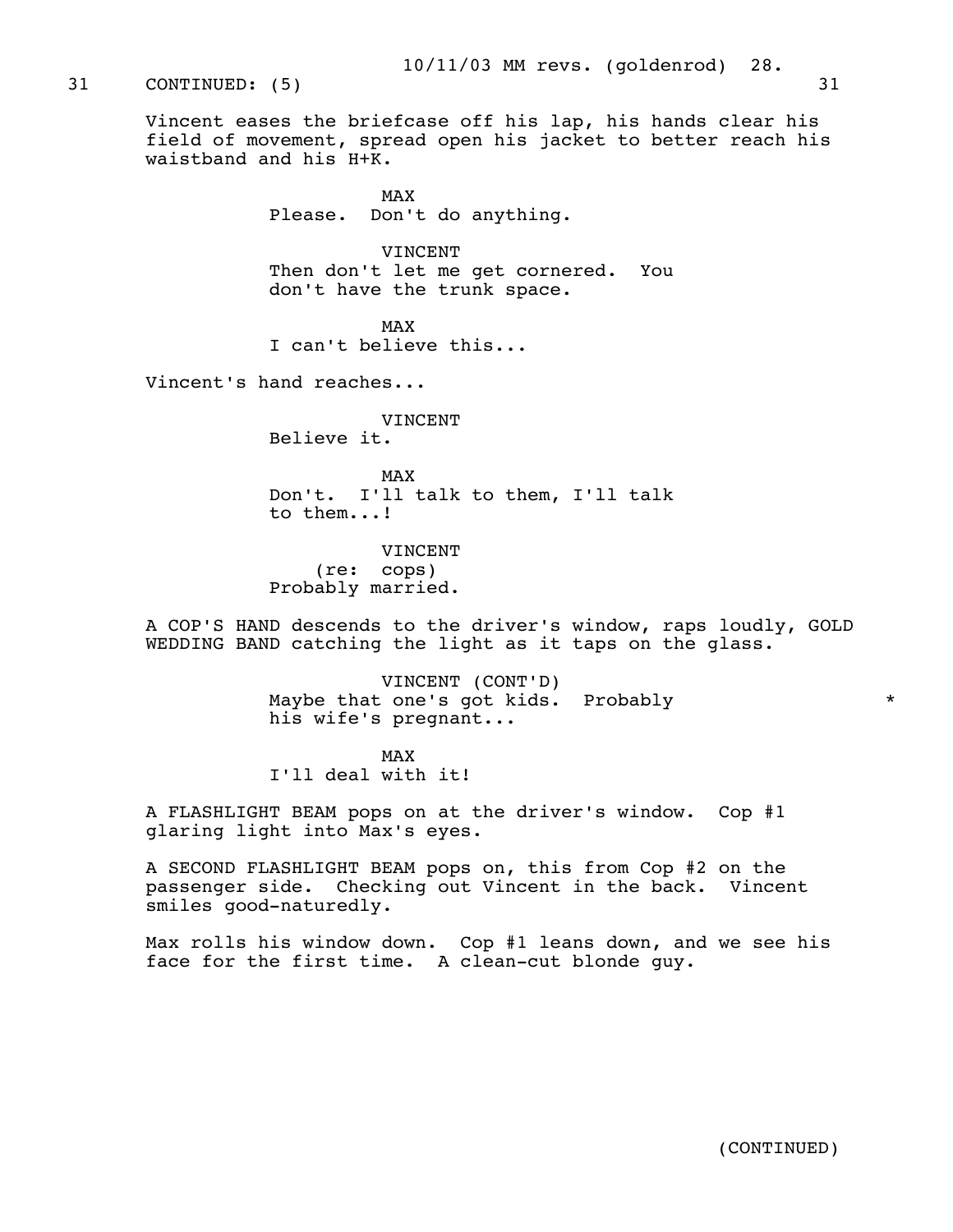31 CONTINUED: (6) 31

# COP #1

License and registration.

 Max pulls them off the visor, hands them over. The cop examines them by flashlight.

 COP #1 (CONT'D) Pulled you over 'cause your \* windshield's smashed. \*  $\star$ All of this current?  $*$ 

MAX and the state of the state of the state of the state of the state of the state of the state of the state of the state of the state of the state of the state of the state of the state of the state of the state of the st Yes, officer.

> From the other side of the cab, COP #2 lets out a laugh. He's playing his flashlight beam across the seats. Mustard and mayo everywhere.

> > COP #2 Wha'd you, have a food fight in here?

 Max gives Vincent an "I told you so" look in the rearview mirror. Meanwhile, we HEAR dimly on the POLICE RADIO about a domestic disturbance on 83rd and Hoover and some officers responding.

 Cop #2 plays his beam across the cracked windshield and damaged hood. Faint reddish traces in the paint. His smiles fades.

 COP #2 (CONT'D) Is that blood?  $*$ MAX and the state of the state of the state of the state of the state of the state of the state of the state of the state of the state of the state of the state of the state of the state of the state of the state of the st Yeah. See... (thinks fast) I hit a deer. COP #1 A deer... MAX and the state of the state of the state of the state of the state of the state of the state of the state of the state of the state of the state of the state of the state of the state of the state of the state of the st Over by Slauson. COP #1 A "South Central" deer? MAX and the state of the state of the state of the state of the state of the state of the state of the state of the state of the state of the state of the state of the state of the state of the state of the state of the st Goddamn deer jumped out in front of me. You believe that? COP #1 (indicates Vincent) Why you still carrying a passenger?

(CONTINUED)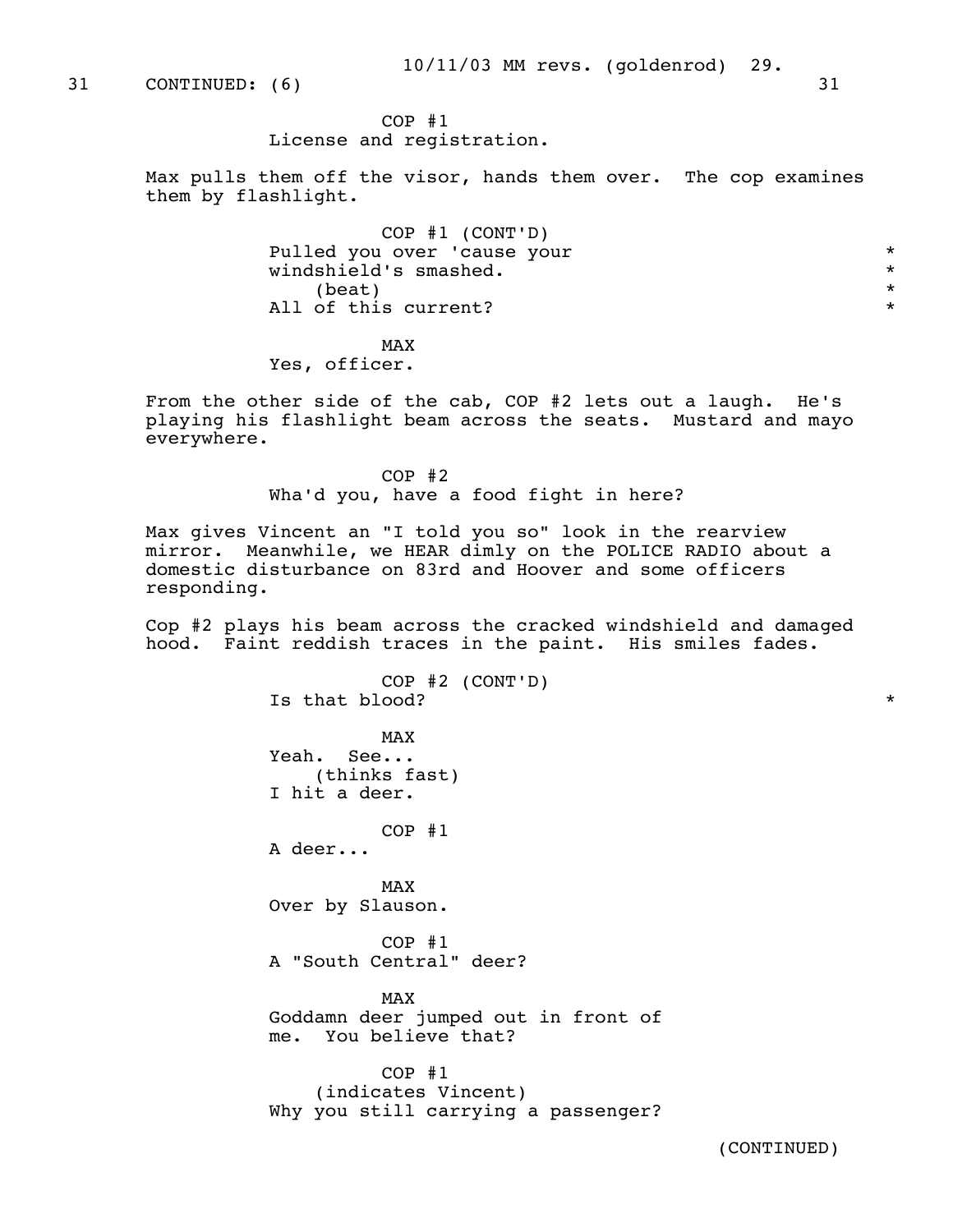# MAX and the state of the state of the state of the state of the state of the state of the state of the state of the state of the state of the state of the state of the state of the state of the state of the state of the st

 I was headed back to my depot, see, you know? And his drop's on the way.

COP #1

 Yeah, but your cab's not safe to drive. And we're going to impound it. We need to do a vehicle inventory while we wait for the tow truck. Pop the trunk and step out of the vehicle. (swings flashlight beam to Vincent) (MORE)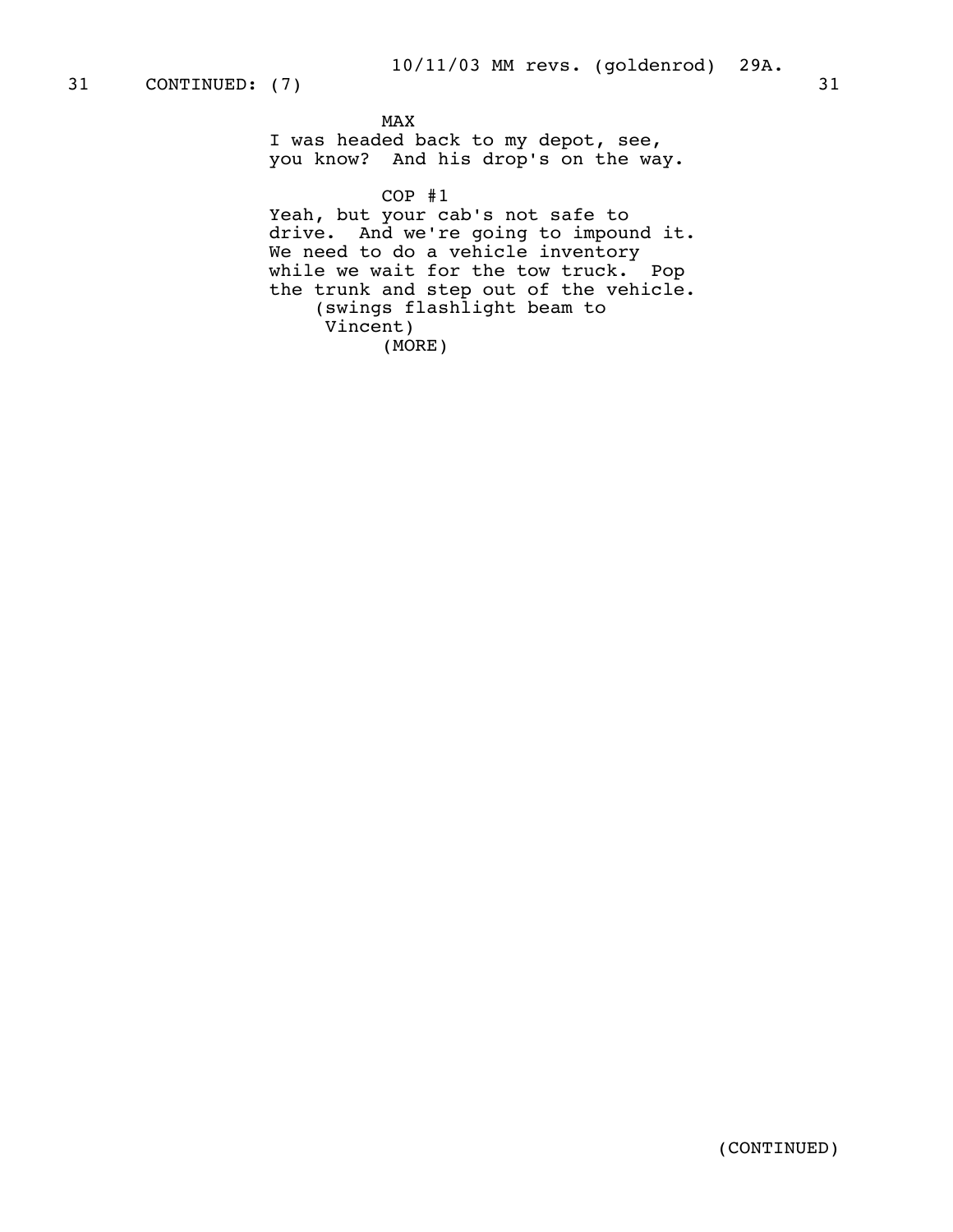COP #1 (CONT'D) I'm sorry, sir, you'll have to phone for another cab.

 VINCENT Is that necessary, Officer? I'm just a half mile from here.

 COP #1 I'm afraid it is. Please exit the vehicle. (to Max) You, too.

Max hears a SOFT CLICK behind him. The unmistakable sound of a safety CLICKED OFF. He meets Vincent's gaze in the rearview \* mirror. A whisper:

> VINCENT You open that trunk, they go inside.

 Behind Vincent, through the rear windshield, Max sees Cop #2 moving to the trunk, playing his flashlight across it...

Max, mouth dry...

MAX and the state of the state of the state of the state of the state of the state of the state of the state of the state of the state of the state of the state of the state of the state of the state of the state of the st Hey, man, it's been a long day. You know? It's so slow, I pay this guy to ride so I don't get lonely... (re: Vincent) My first fare. How about a break? I'm heading to the barn, anyway...

> COP #1 Get out of the car. And open the trunk...

 Max tosses a hopeless look into the rearview. Vincent's staring at him. No mercy there.

 Max steps from the car. The cop escorts Max toward the rear, Vincent smoothly pulls his H+K from his waistband and emerges on the passenger side, gun held out of sight and a heartbeat away from opening fire...

 ...a CRACKLE OF STATIC, a PANICKY VOICE COMES OVER THE POLICE BAND:

> POLICE RADIO Officer needs help. We got a man with a gun. Shots fired at 83rd and Hoover...

Cop #2 to his partner.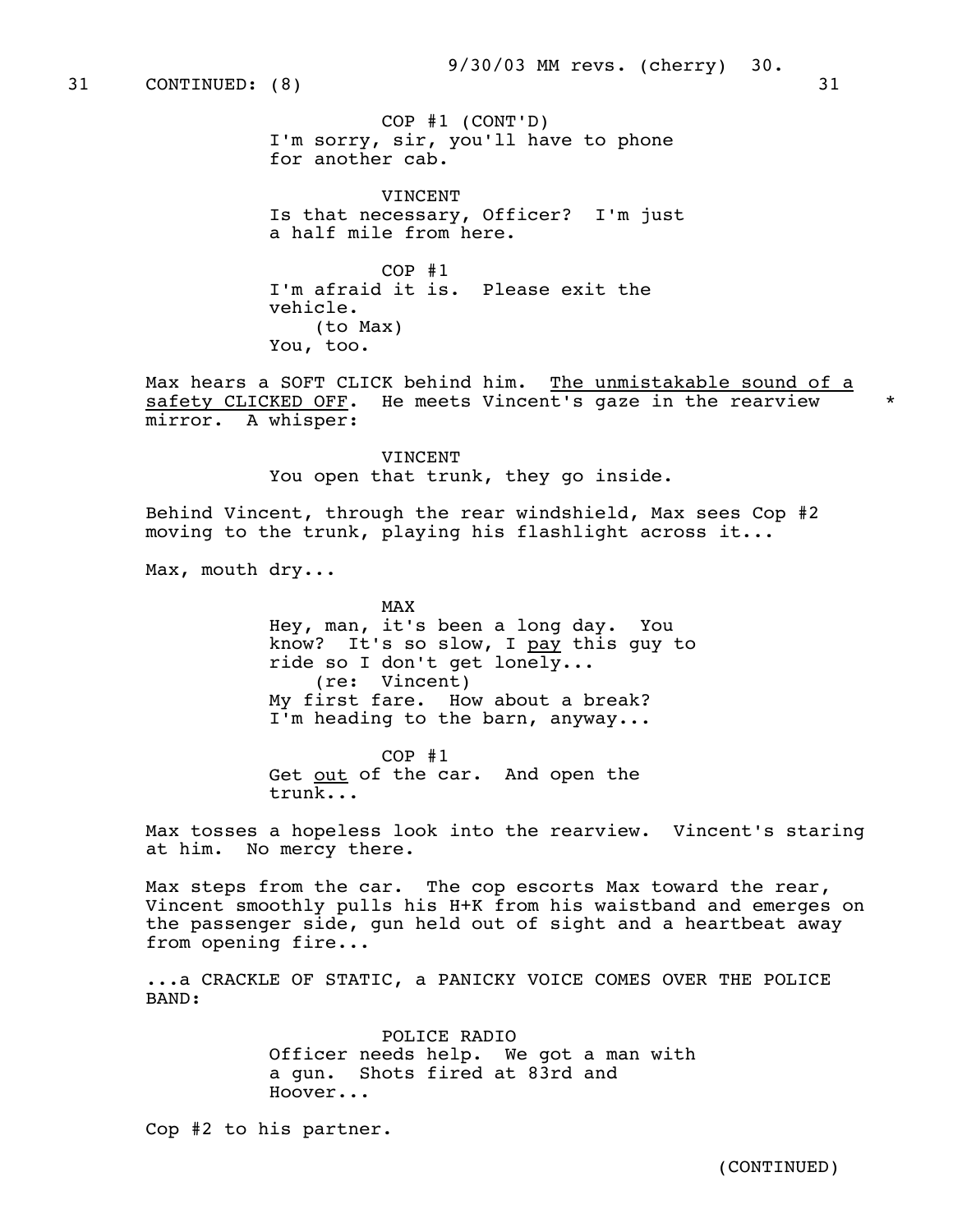# COP #2

Let's go.

Off-screen radio talk from many responding units...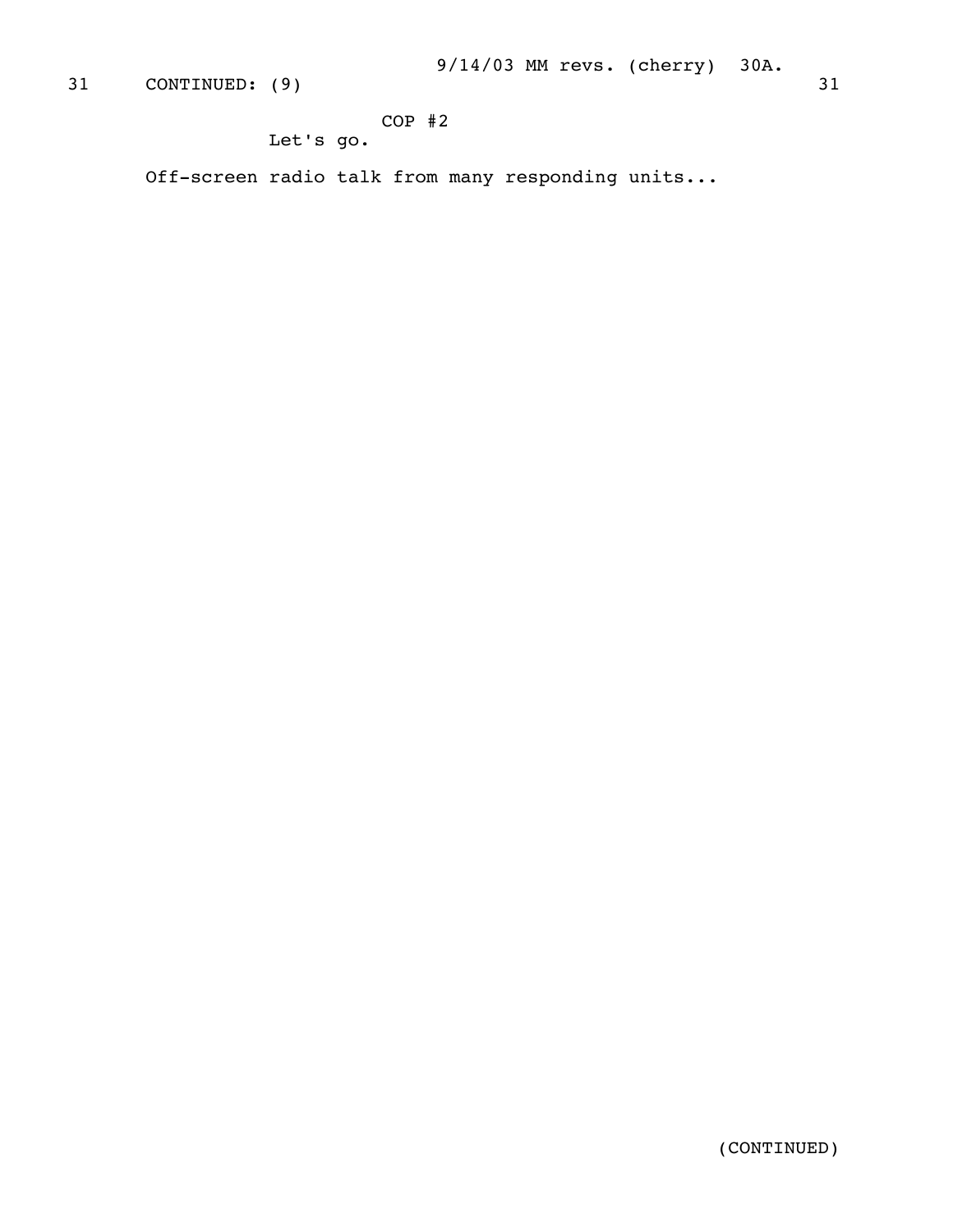31 CONTINUED: (10) 31

 COP #1 (to Max; leaving) Get that cab back to your garage...

 The cops pile into their black-and-white and ROAR off into the night.

 Max and Vincent are left standing, gazing across the cab at each other.

VINCENT

Breathe.

Max starts deep-breathing as they get back in the cab...

CUT TO:

32 EXT. HOTEL + PENTHOUSE - CORPULENT MAN - NIGHT 32 \*

in an attorneys suit with rapper clients.

 VINCENT (to himself) I thought Californians exercised...?

 REVEAL Vincent looking at his PC. Vincent pulls from his briefcase an identity card for a Notary Public and a second gun, a .45 Cal Para-Ordnance back up. He moves the slide, checking there's a round in the chamber. Max hears metal on metal, looks up. As Vincent holsters it in the small of his back...

> VINCENT (CONT'D) (abrupt tone) What are you lookin' at?

 He gets out and enters the passenger seat next to Max in the front.

> VINCENT (CONT'D) Hands on the wheel. Ten and two. Like they taught you in driver's ed.

MAX and the state of the state of the state of the state of the state of the state of the state of the state of the state of the state of the state of the state of the state of the state of the state of the state of the st

Why?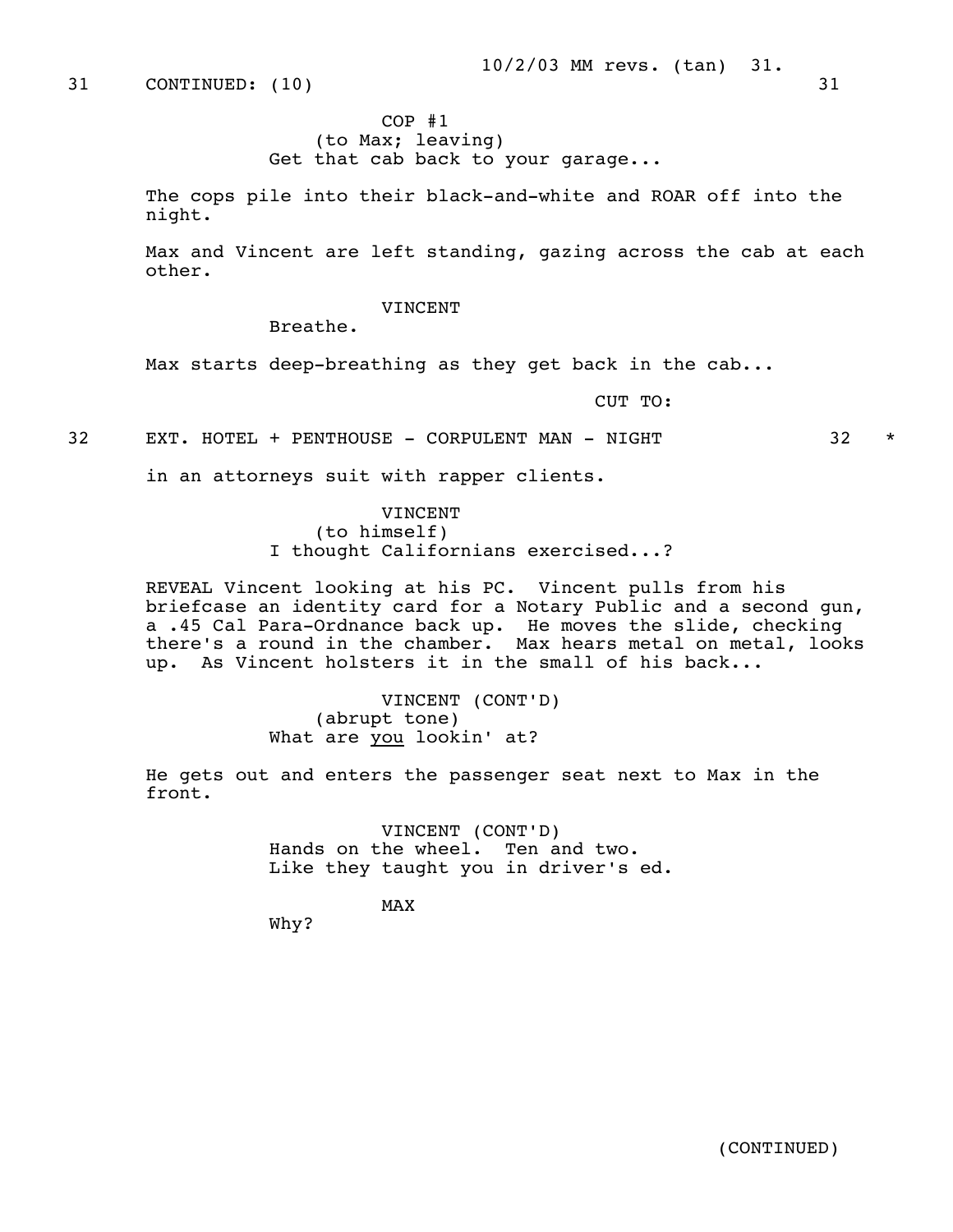9/30/03 MM revs. (cherry) 32.

32 CONTINUED: 32

 VINCENT Because I say so.  $*$ 

 Max grips the steering wheel. Vincent has plastic ties and proceeds quickly and efficiently to bind Max's hands to the steering wheel.

> VINCENT (CONT'D) Cab's a disgrace. No wonder the cops  $*$ pulled you over.

On the way out of the car...

 DISPATCH RADIO (O.S.) Max? Max? You out there, you son of a bitch?

Vincent looks to Max...

 VINCENT Who...is that?

MAX and the state of the state of the state of the state of the state of the state of the state of the state of the state of the state of the state of the state of the state of the state of the state of the state of the st Lenny, my dispatcher.

> LENNY (O.S.) I know you're out there! Answer the goddamn call!

**VINCENT** What happens if you don't?

MAX and the state of the state of the state of the state of the state of the state of the state of the state of the state of the state of the state of the state of the state of the state of the state of the state of the st He'll keep calling.

> LENNY (O.S.) Max? Answer!

 Vincent reaches across Max, pulls the mike off the dash, holds it up to Max's mouth.

> VINCENT Don't blow it.

Max nods. Vincent thumbs the toggle.

MAX and the state of the state of the state of the state of the state of the state of the state of the state of the state of the state of the state of the state of the state of the state of the state of the state of the st Uh, yeah? Lenny? It's me.

> LENNY (O.S.) I got off the phone with the cops. A desk sergeant called to check you brought the cab in...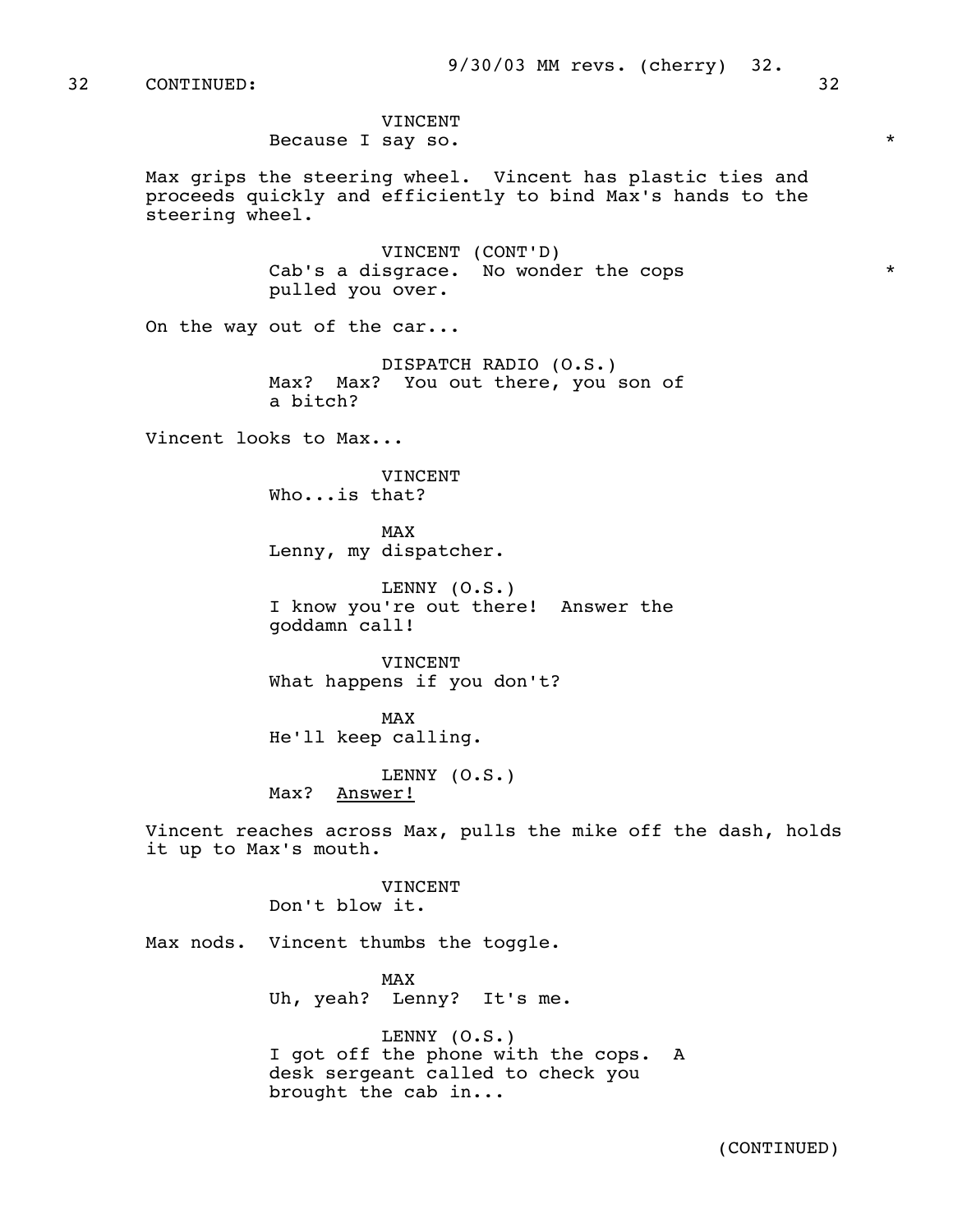32 CONTINUED: (2) 32

 Silence as Lenny waits for a reaction. Max and Vincent trade a look. Vincent shrugs, thumbs the toggle. Say something.

MAX and the state of the state of the state of the state of the state of the state of the state of the state of the state of the state of the state of the state of the state of the state of the state of the state of the st Yeah? So? LENNY (O.S.) So? So, aside from I hate talking to cops, they tell me you crashed the goddamn cab? MAX and the state of the state of the state of the state of the state of the state of the state of the state of the state of the state of the state of the state of the state of the state of the state of the state of the st It got crashed! I didn't... LENNY (O.S.) Do I care what, where or why? You're \*\* payin'! **VINCENT**  It was an accident. You're not liable. (Tell him.) \* MAX and the state of the state of the state of the state of the state of the state of the state of the state of the state of the state of the state of the state of the state of the state of the state of the state of the st It was an accident. I'm not liable. LENNY (O.S.) Bullshit! I'm making you liable! \* \* It's comin' outta your goddamn pocket... Vincent stares at Max, expecting him to respond. VINCENT Tell him to stick the cab up his fat ass. MAX and the state of the state of the state of the state of the state of the state of the state of the state of the state of the state of the state of the state of the state of the state of the state of the state of the st I can't do that. He's the Man. VINCENT So what? MAX and the state of the state of the state of the state of the state of the state of the state of the state of the state of the state of the state of the state of the state of the state of the state of the state of the st I need the job. VINCENT No you don't. LENNY (O.S.) You still there? I'm talking to you! Max? Max?

Vincent abruptly puts the mike to his mouth, thumbs the toggle.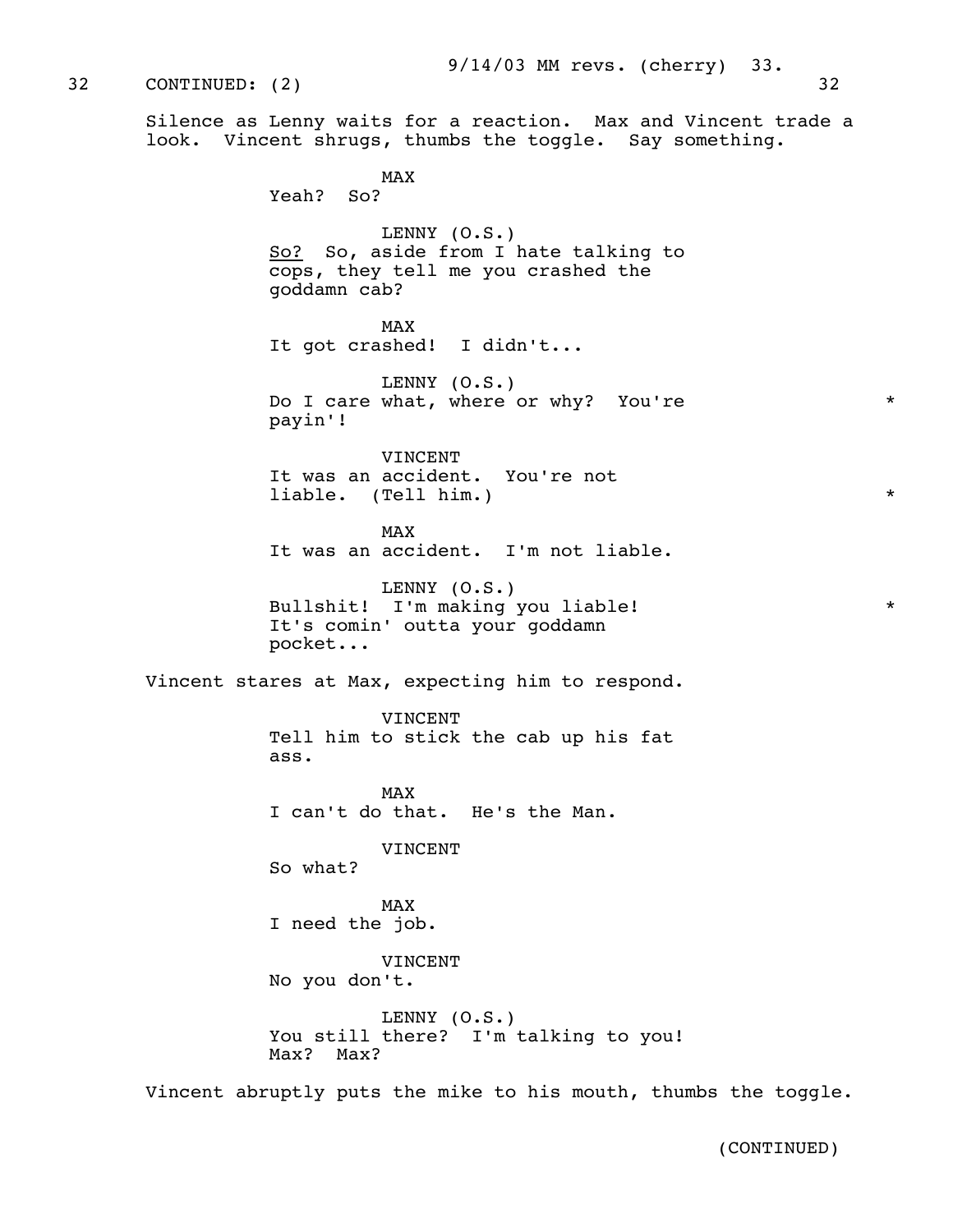VINCENT He's not paying you a damn thing!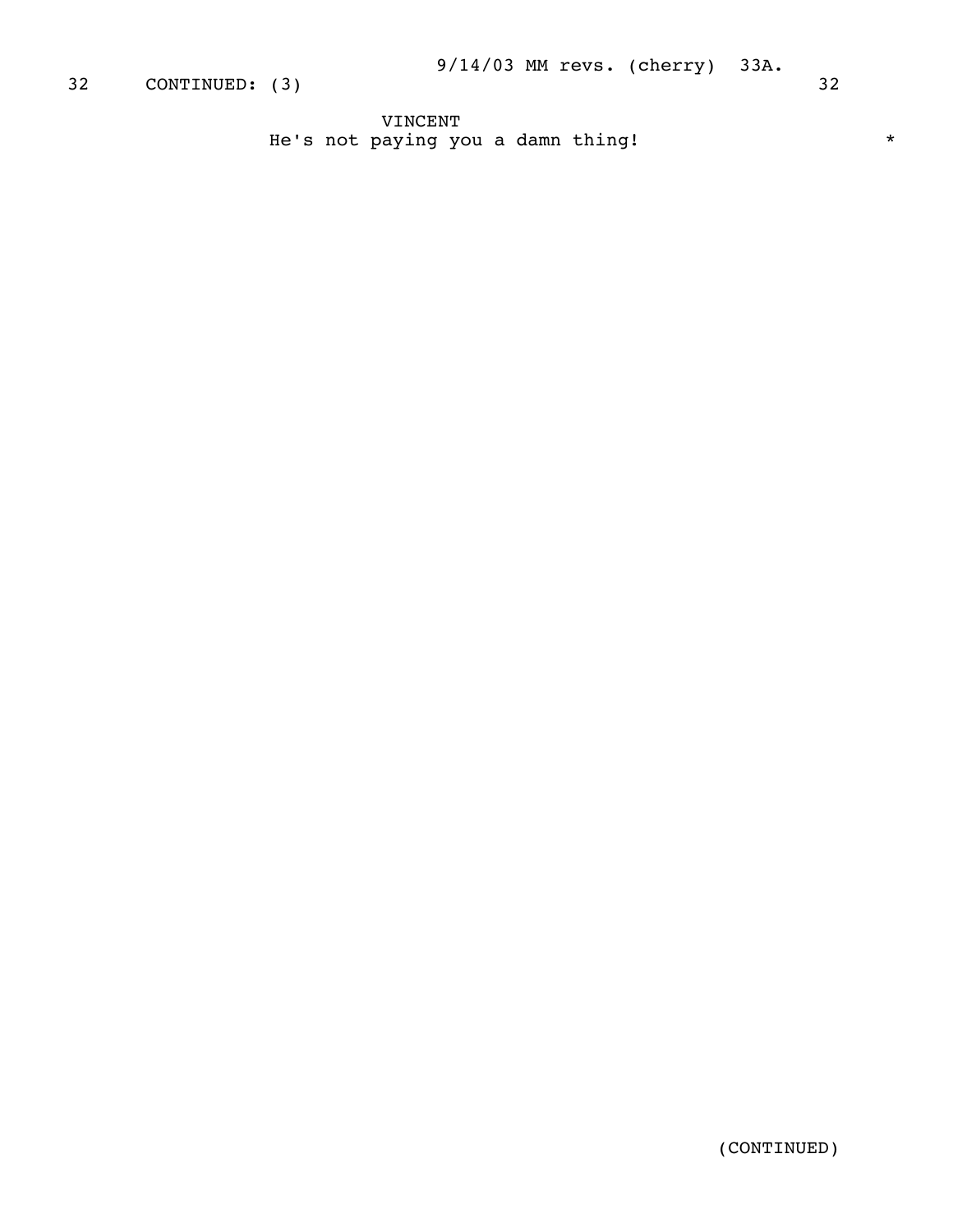32 CONTINUED: (4) 32

 LENNY (O.S.) Who the hell are you?

 Vincent glances up, tilts the visor down to see Annie's business card.

> VINCENT Richard Riccardo, Assistant U.S. \* Attorney. A passenger in this taxicab, and I'm reporting you to the DMV...

LENNY (O.S.) (beat) Let's not get excited.

#### VINCENT

 Not excited? How am I supposed to not get excited, listening to you try to extort a working man? You know  $*$  goddamn well your collision policy and \* general liability umbrella would cover the damages. What are you trying to pull, you sarcastic prick?

 LENNY (O.S.) I'm just tryin' to...to...

VINCENT

 Tell it to him. (shifts the mike) Tell him he's an asshole.

MAX and the state of the state of the state of the state of the state of the state of the state of the state of the state of the state of the state of the state of the state of the state of the state of the state of the st (hesitates) You're an asshole.

> VINCENT Tell him next time he pulls any shit, you're gonna stick this yellow cab up his fat ass.

MAX and the state of the state of the state of the state of the state of the state of the state of the state of the state of the state of the state of the state of the state of the state of the state of the state of the st Next time you pull any shit, I'm gonna stick this yellow cab up your fat ass.

> Vincent clicks off, hangs up the mike. Looks at Max. Beat. Max, taped to the steering wheel, nods.

> > VINCENT (smiles) Don't wait up, hon. I gotta work late.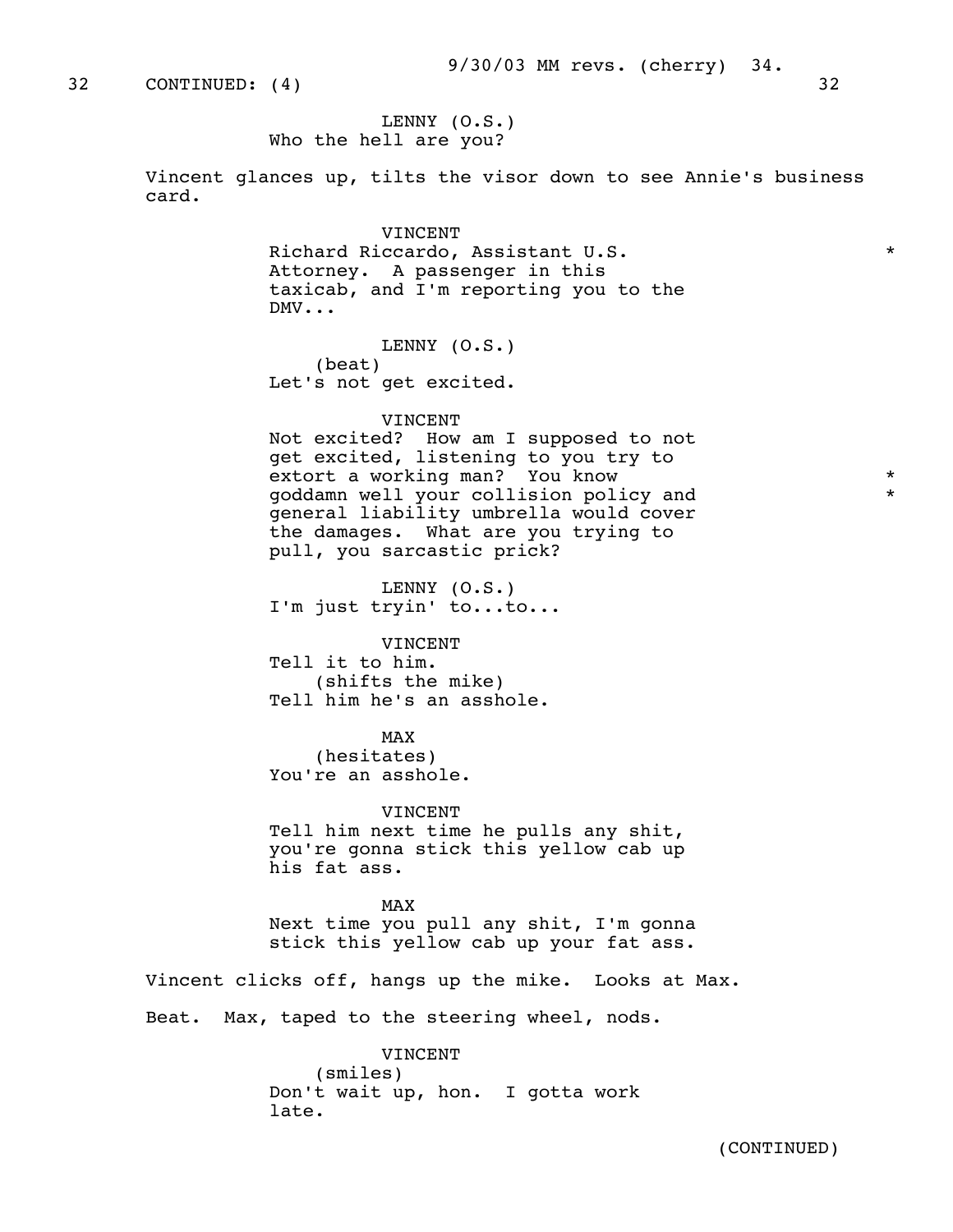# 9/24/03 MM revs. (green) 34A. CONTINUED: (5) 32 He grabs the ignition keys, shuts Max's door, strolls away.

(CONTINUED)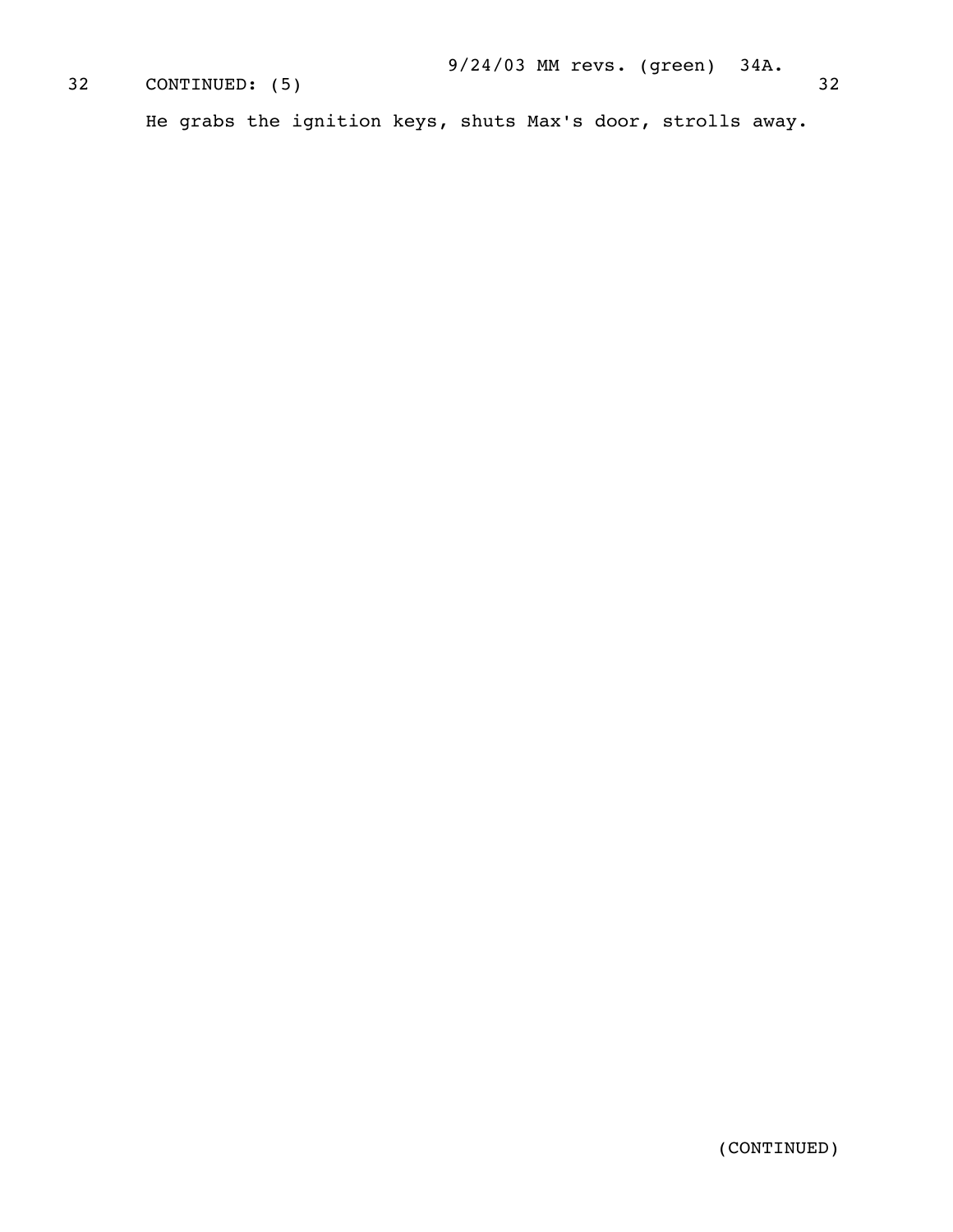| 32   | $10/2/03$ MM revs. (tan)<br>35.<br>CONTINUED: (6)                                                                                                          | 32   |                                          |
|------|------------------------------------------------------------------------------------------------------------------------------------------------------------|------|------------------------------------------|
|      | Max watches in the sideview mirror as Vincent vanishes into the<br>building.                                                                               |      |                                          |
|      | Max is left alone, trapped in his own cab in the alley.                                                                                                    |      |                                          |
|      | Max jerks and strains against the duct tape, trying to free his<br>hands. He gives up, breathing hard.                                                     |      |                                          |
| 32A  | OMIT                                                                                                                                                       | 32A  |                                          |
| 32B  | INT. HOTEL, PENTHOUSE - NIGHT                                                                                                                              | 32B  | $\star$                                  |
|      | The overweight LAWYER, SYLVESTER CLARKE, who we saw on Vincent's<br>P.C., separates from two girls and a second man, all watching<br>TV, to answer a phone |      |                                          |
|      | SYLVESTER CLARKE<br>He identify himself?<br>(beat)<br>Sure. Let him up.                                                                                    |      | $\star$<br>$\star$<br>$\star$<br>$\star$ |
| 32C  | INT. LOBBY - VINCENT                                                                                                                                       | 32C  | $\star$                                  |
|      | in shades leaves the Hotel Security and enters the elevator.<br>$\star$<br>Meanwhile<br>$\star$                                                            |      |                                          |
| A32D | INT. HOTEL, PENTHOUSE - SYLVESTER CLARKE                                                                                                                   | A32D | $\star$                                  |
|      | crosses towards the front door.                                                                                                                            |      | $\star$                                  |
| 32D  | EXT. HOTEL - ALLEY - MOVING IN ON MAX                                                                                                                      | 32D  | $\star$                                  |
|      | He glances in the sideview, wondering where Vincent is,<br>straining for a glimpse.                                                                        |      |                                          |
|      | Nothing. Just darkness back there Mind racing                                                                                                              |      |                                          |
|      | MAX<br>HEY! HEY! OVER HERE! I'M IN THE<br>CAB! HEY! HELP!                                                                                                  |      |                                          |
|      | The street traffic's distant; nobody's around.                                                                                                             |      |                                          |
|      | MAX (CONT'D)<br>HELP! GODDAMN IT! THERE'S A MAN WITH<br>A GUN! HE'S GONNA KILL PEOPLE!                                                                     |      |                                          |
|      | Max thrashes wildly against the duct tape, screaming with<br>frustration. He starts head-butting the car horn                                              |      |                                          |
|      | BEEEEEP! BEEP-BEEEEEEEEP! BEEEEEP! BEEP-BEEP-BEEEEEEEEEP!                                                                                                  |      |                                          |
|      | He raises his head, checking the street traffic a quarter block<br>away. No one on the sidewalk takes notice of Max's cab.                                 |      |                                          |

(CONTINUED)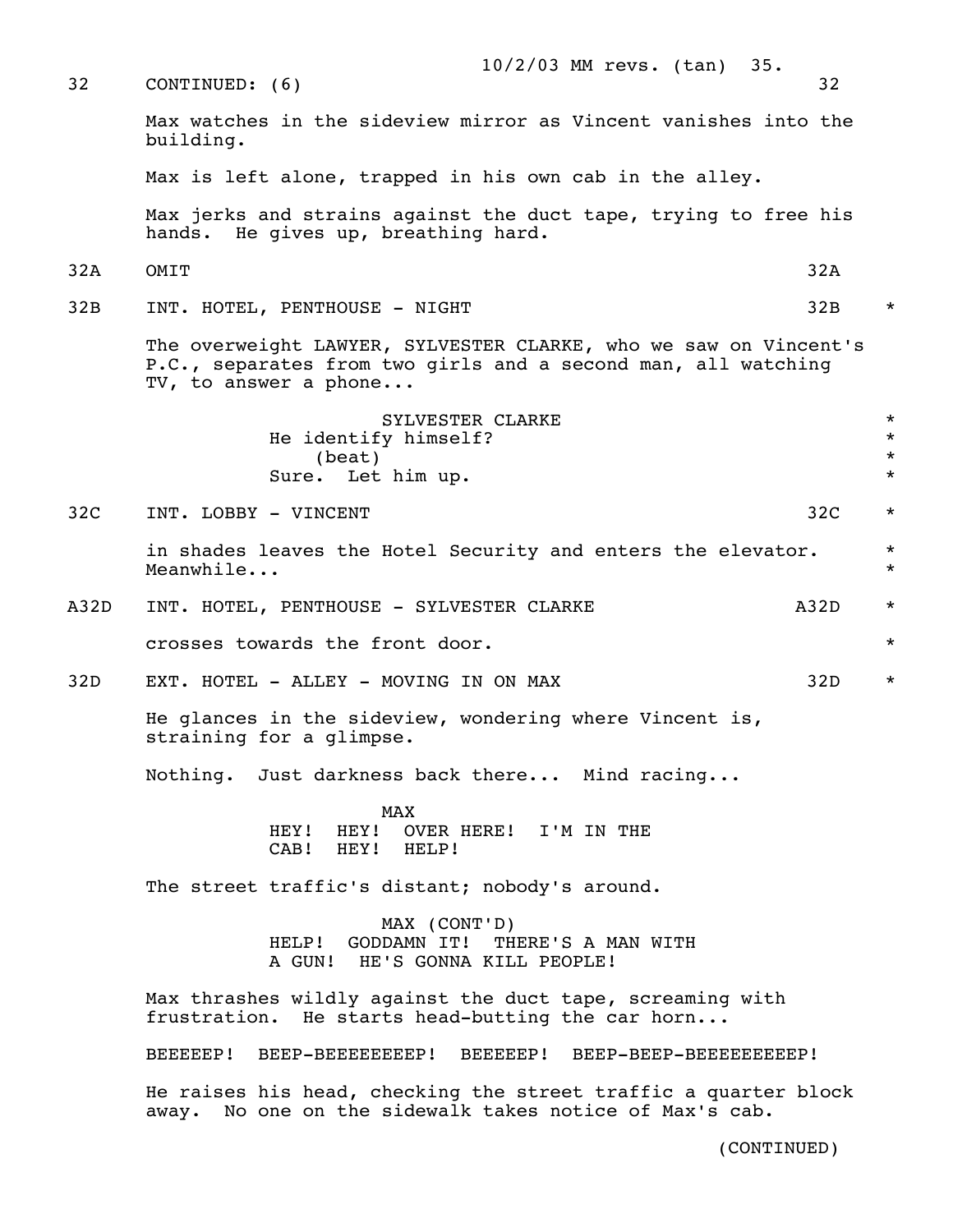MAX (CONT'D) Oh, fuck me.

 He shifts low on the seat, getting his knee under the dashboard. He slams his knee up, hitting the RED EMERGENCY LIGHT BUTTON concealed there. EMERGENCY STROBES START FLASHING at the front and rear of the car...

...and still nobody notices.

 MAX (CONT'D) GODDAMN IT, I'M FLASHING LIKE A CHRISTMAS TREE OVER HERE.

 He throws a look to the sideview mirror, sweaty and tense, knowing he's out of time.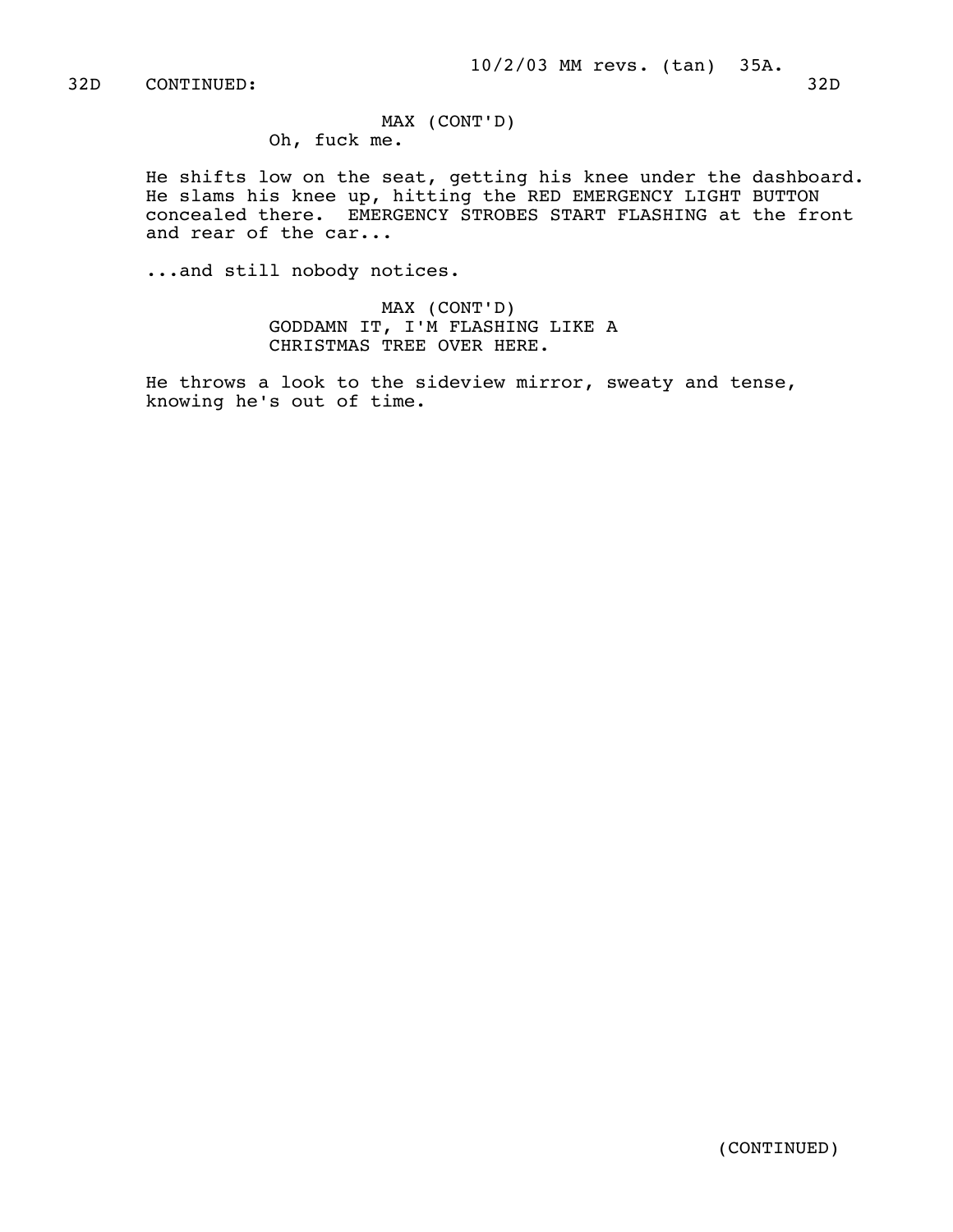THE SIDEVIEW MIRROR

 IN WHICH WE SEE Max's reflected eyes. Seconds ticking breathlessly away as he struggles...

 He head butts the horn again. BEEP-BEEP. BEEEEP. Flashers and horn!

 MEANWHILE the ANGLE SHIFTS in the mirror, leaving Max's eyes and bringing into view the building and the penthouse at the top and we SEE...

 ...TWO SILENT MUZZLE FLASHES light up the windows like flashbulbs going off. Another death. Then A THIRD FLASH...then nothing. Lights out. Meanwhile...

> MAX (CONT'D) \* Oh shit, oh shit, oh shit. \*

 He is head-butting the horn. BEEEEP. BEEP-BEEP. And he checks \* the mirror. This time when he looks, he sees...

YOUNG WHITE GUYS. 20-25. They were on the sidewalk. Now they detour into the alley and approach the distressed cab from the back, shielding their eyes from Max's flashing lights.

> MAX (CONT'D) Oh. Oh, thank God! Hey, hey, man, help me out here!

 WHITE GUY #1 Yo, whassup?

MAX and the state of the state of the state of the state of the state of the state of the state of the state of the state of the state of the state of the state of the state of the state of the state of the state of the st (fast, stumbling) I got my, my hands taped to the steering wheel, here, by this guy, who's taped me in the car, 'cause he's up in the building somewhere...

> CLOSER, now, the four are in baggies, hoodies and tattooed with lightning bolts on their necks, swastikas on chests, one has "5150" tattooed on his shaven eyebrow (police code for emotionally disturbed)...

> > WHITE GUY #2 You all trapped in there and shit?

MAX and the state of the state of the state of the state of the state of the state of the state of the state of the state of the state of the state of the state of the state of the state of the state of the state of the st ...yeah, he's coming back. Hurry. Get me loose so I can call the cops...

> WHITE GUY #1 nods...and pulls a chromed .380 and points it at Max.

> > (CONTINUED)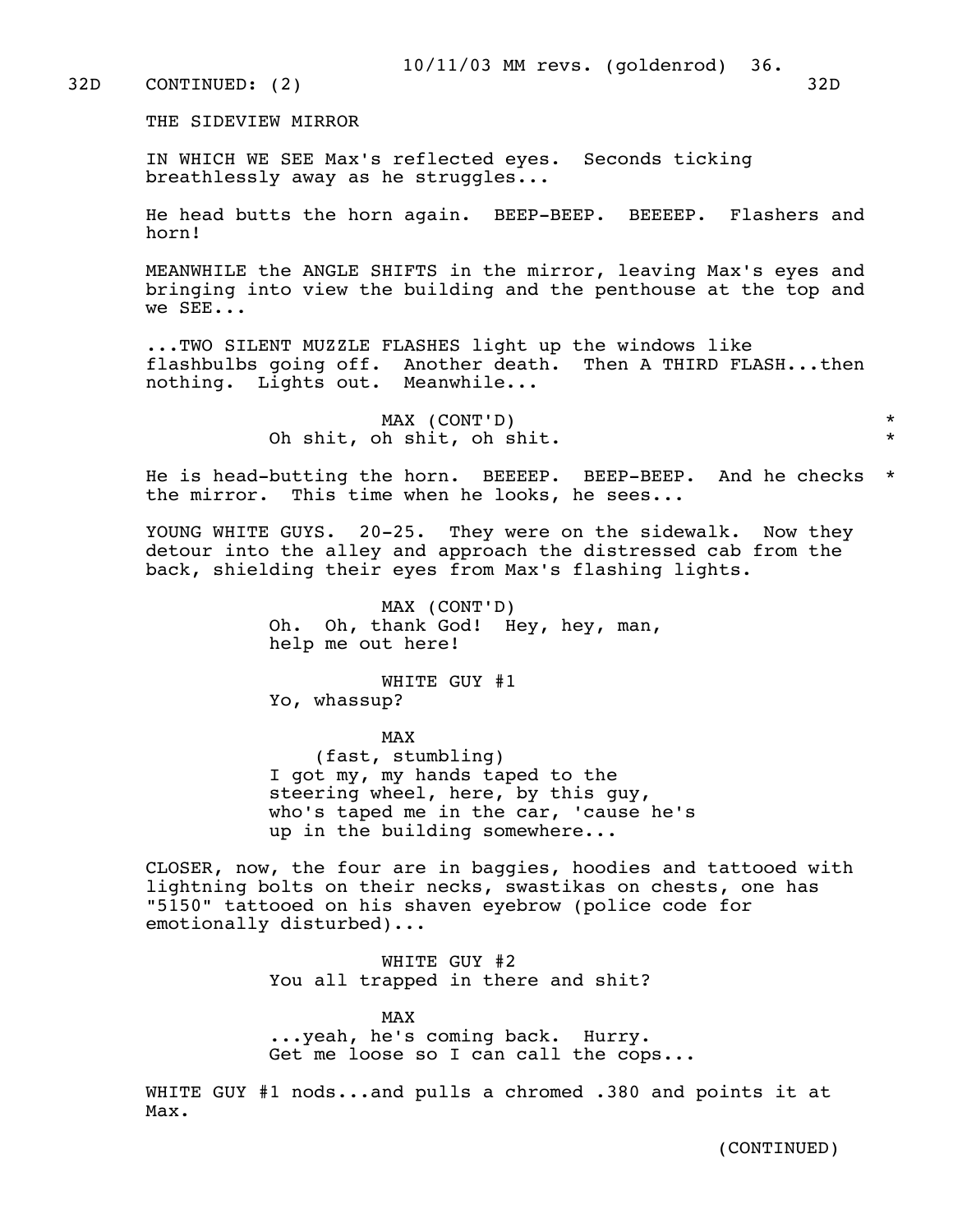WHITE GUY #1  $\star$ Fuck that, man, gimme your wallet.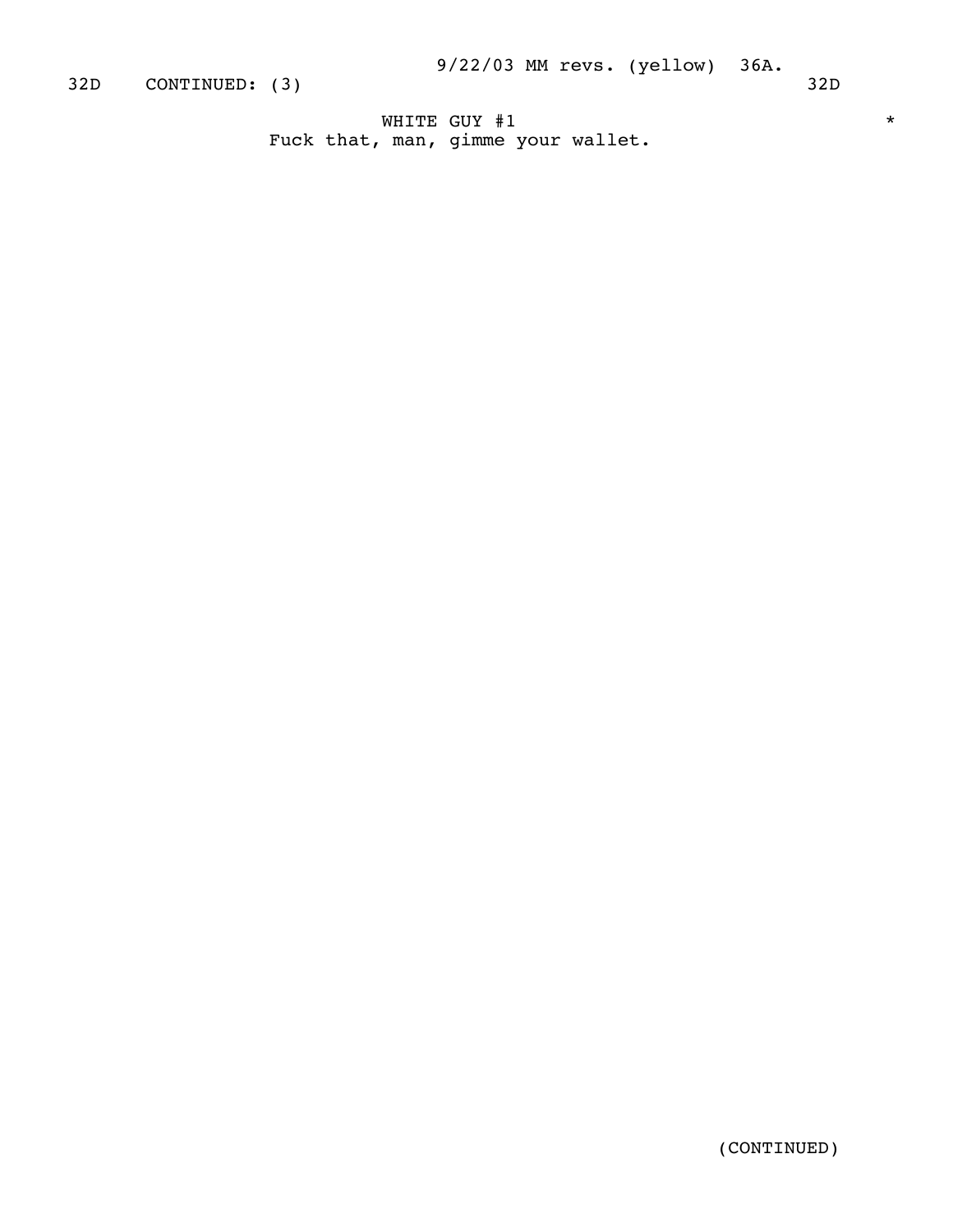32D CONTINUED: (4) 32D

MAX and the state of the state of the state of the state of the state of the state of the state of the state of the state of the state of the state of the state of the state of the state of the state of the state of the st Are you kidding me?

> WHITE GUY #1 I will fuck you up! Hand it over.

MAX and the state of the state of the state of the state of the state of the state of the state of the state of the state of the state of the state of the state of the state of the state of the state of the state of the st (beat) My hands are taped to the damn steering wheel!

> It takes a moment for WHITE GUY #1 to process this. He steps to the window, presses the .380 against Max's cheek. It's utterly terrifying, everything happening fast:

> > MAX (CONT'D) ...don't shoot me, don't shoot me...

 WHITE GUY #1 Then get your ass up,  $\mathbf{u}\mathbf{p} \cdot \mathbf{p}$ ...

 Max pulls himself up by the steering wheel, trying to get his butt off the seat to give the Young Man access. The White Guy #1 gropes for Max's back pocket, trying to get the wallet, pressing the gun to his face, the other guys down the alley, turn the corner.

White Guy #1 pulls Max's wallet, pockets it...

...and pauses, seeing Vincent's briefcase on the back seat.

 He yanks open the back door, grabs Vincent's briefcase, too, and walks off after his friends. White Guys #3 and #4 turned the corner. White Guy #2 lingers.

 Max, still taped, is shaken. He can't believe what happened. He looks through the windshield at...

WHITE GUY #1

...walking off, cocky as hell, about to vanish into the night...

BACK OF WHITE GUY #1

 VINCENT (O.S.) Yo' homie...

White Guy #1 turns, to see the silhouette of Vincent. He raises his .380 side-handed, like he sees gangsters do on MTV. White Guy #2 joins him.

(CONTINUED)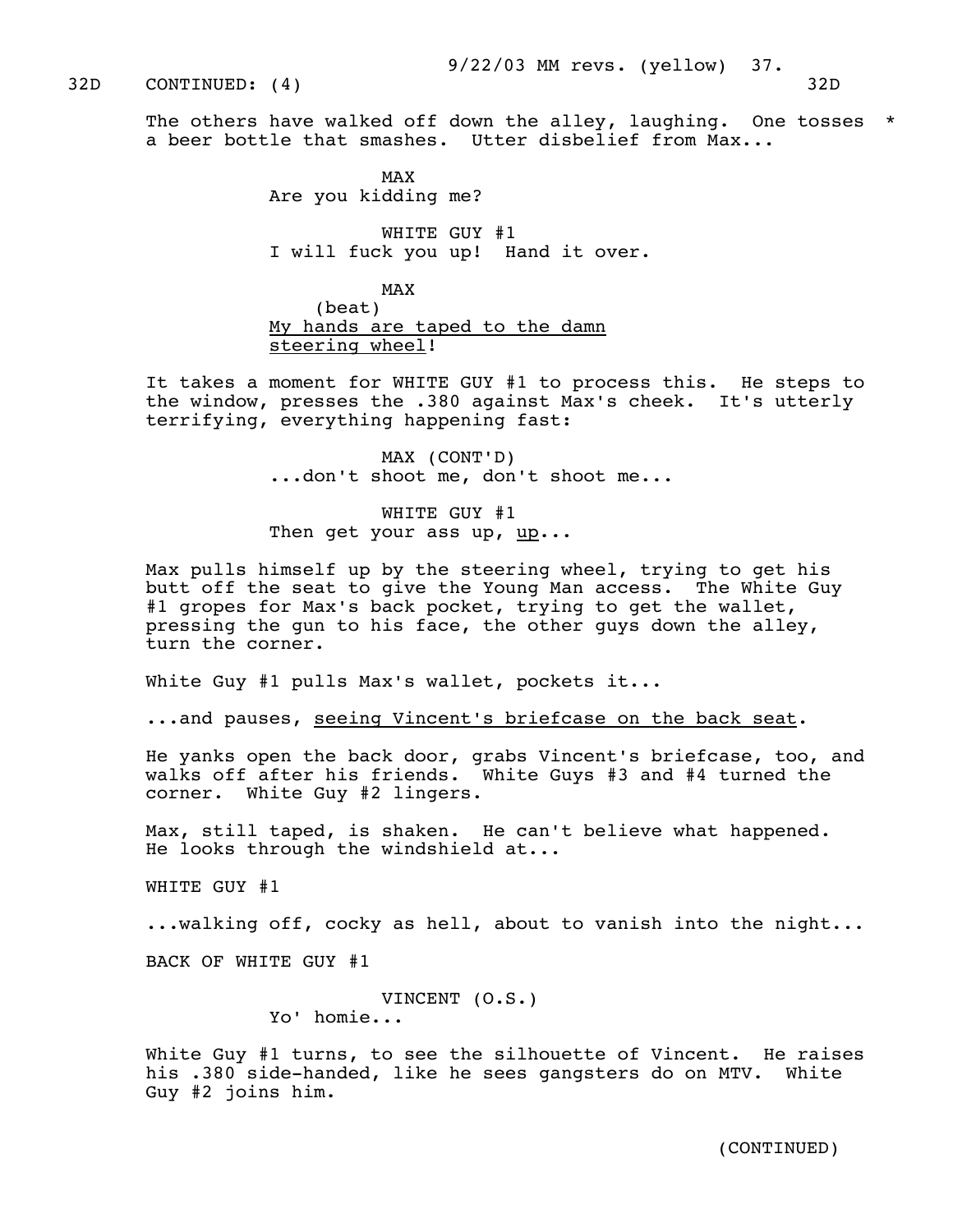VINCENT (CONT'D) (even) That my briefcase...?

White Guy #1 approaches Vincent from the front...#2 from Vincent's left.

> WHITE GUY #2 May-be. And what the fuck else you got?

 He closes on Vincent with the .380, held high and on the side. Vincent's left slams aside #1's .380. Draws and FIRES from the hip, putting TWO ROUNDS into #1. HAMMERS-ON TWO ROUNDS to the sternum, pivots. ONE to the head of #2. All in 1.6 seconds.

 White Guy #2, falling backwards, is dead before he hits the ground. #1 never saw it coming. Vincent picks up his case, retrieves something from #1's pocket, puts one more into the \* head of  $#1$  on the way back to the cab...

...where Max saw it all. Frozen in horror. Astonished.

 The rear door opens. Vincent hefts his briefcase into the back seat. He gets into the front.

 Vincent sits for a moment, staring off, not looking at Max. Maybe ready to kill him.

 Vincent raises something into view. Max's wallet. He tosses it in Max's lap.

 Vincent flicks his hand. CLICK-CLACK, a Reeves folding hunter in dull metal, razor sharp...

> VINCENT (quietly) Where's the button? Under the dash?

MAX and the state of the state of the state of the state of the state of the state of the state of the state of the state of the state of the state of the state of the state of the state of the state of the state of the st (dry whisper) Yeah.

> Vincent leans over and slices the plastic tie, freeing Max's hands. Beat.

> > VINCENT You mind turning it off?

 Max doesn't move for a moment, then reaches under the dash and turns off the strobes.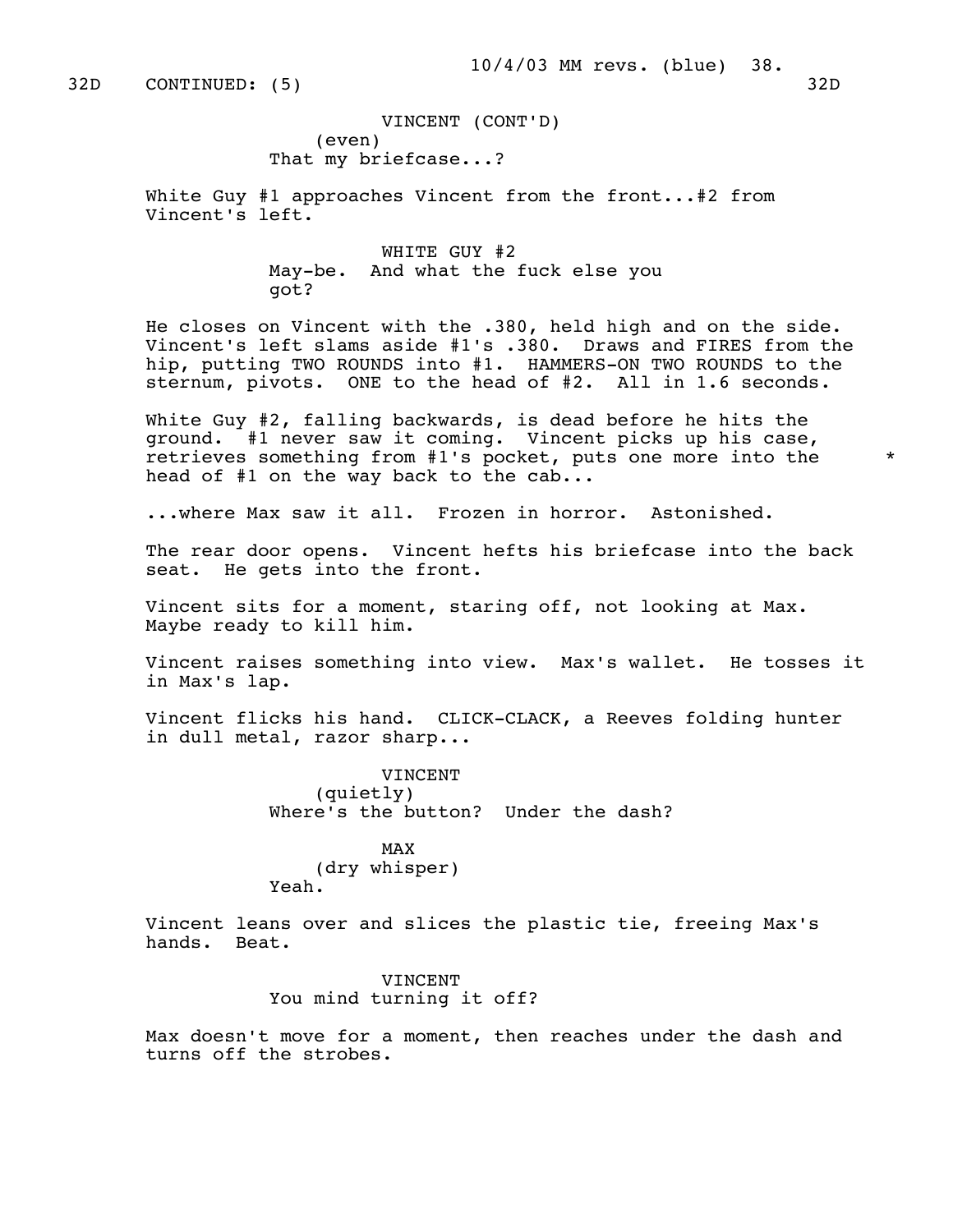# 33 INT. CAB - MAX + VINCENT (TRAVELING) - NIGHT 33

 Vincent in the back seat. (Juxtapose to a different continuity. \* Through the side window, we see Crenshaw Boulevard barbershops, \* music shops. We're stopped for a light.) Max is shell-shocked.

> VINCENT Another collateral.

MAX and the state of the state of the state of the state of the state of the state of the state of the state of the state of the state of the state of the state of the state of the state of the state of the state of the st What's that?

> **VINCENT**  Collateral damage. People in the wrong place at the wrong time. (meets Max's gaze) And you? You attract attention? You are gonna get people killed who didn't need to be. Understand?

MAX and the state of the state of the state of the state of the state of the state of the state of the state of the state of the state of the state of the state of the state of the state of the state of the state of the st I'm low on gas...

> **VINCENT** Pull in there.

33A EXT. GAS STATION, IN STREET - TAXI - NIGHT 33A

pulls by.

TIME-LAPSE - MACRO-CU: NUMBERS

 race by. WIDEN. SEE Max filling up the taxi. Vincent is positioned off the right rear corner from where he is line-of sight to everything. His affect is flat, distant. Max has witnessed violent death and the full, lethal capabilities of Vincent. Neither say a word...until softly...

MAX and the state of the state of the state of the state of the state of the state of the state of the state of the state of the state of the state of the state of the state of the state of the state of the state of the st Vincent?

VINCENT

Yes, Max?

MAX and the state of the state of the state of the state of the state of the state of the state of the state of the state of the state of the state of the state of the state of the state of the state of the state of the st Am I collateral?

Pause. A long one.

 VINCENT I haven't decided.

 Max is silent. Absorbing this. Vincent checks his watch. Unexpectedly, his mood changes up.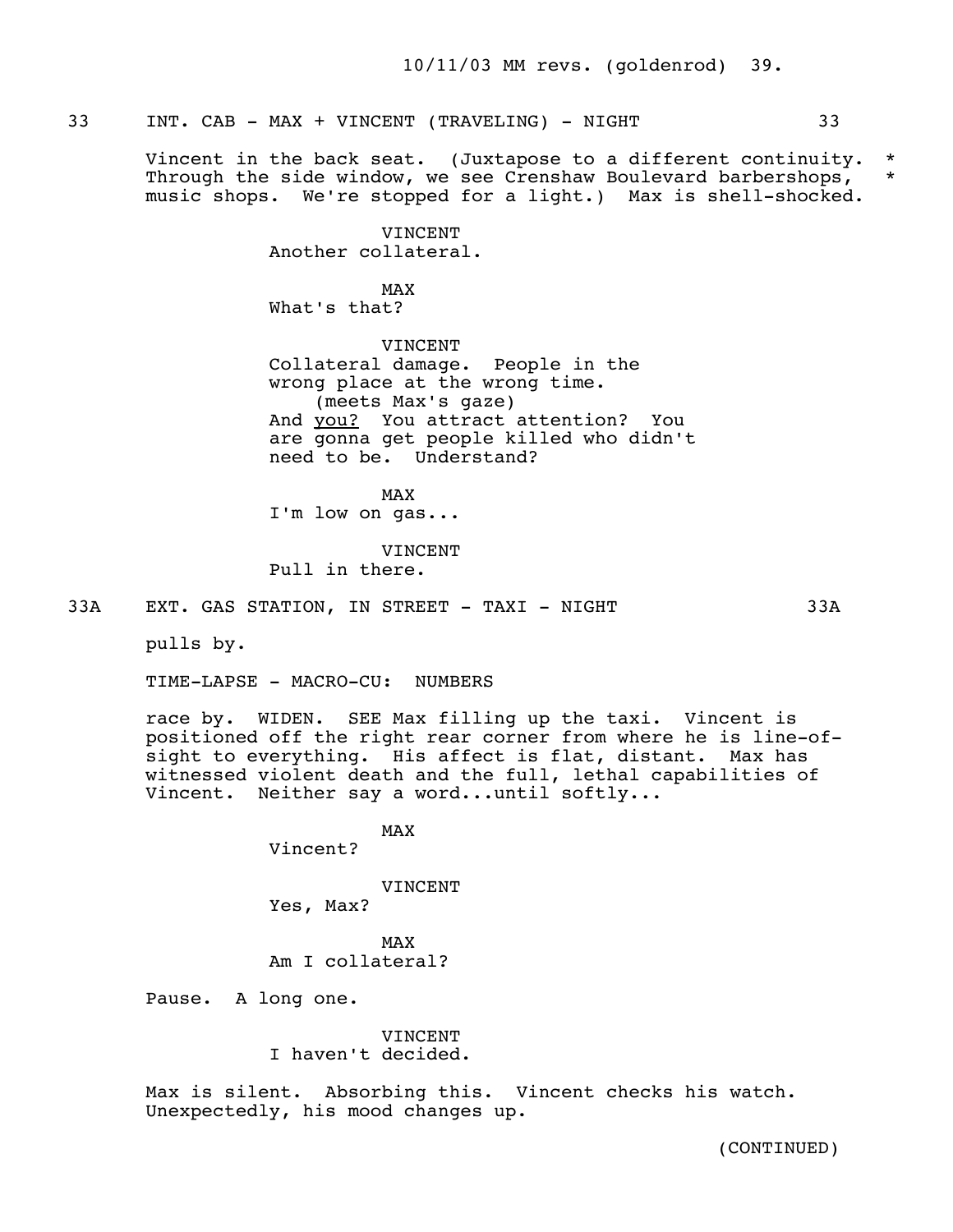VINCENT (CONT'D) But, hey! New news. We are ahead of schedule.

MAX<br>Huh...?  $\mathbf{Huh...?}$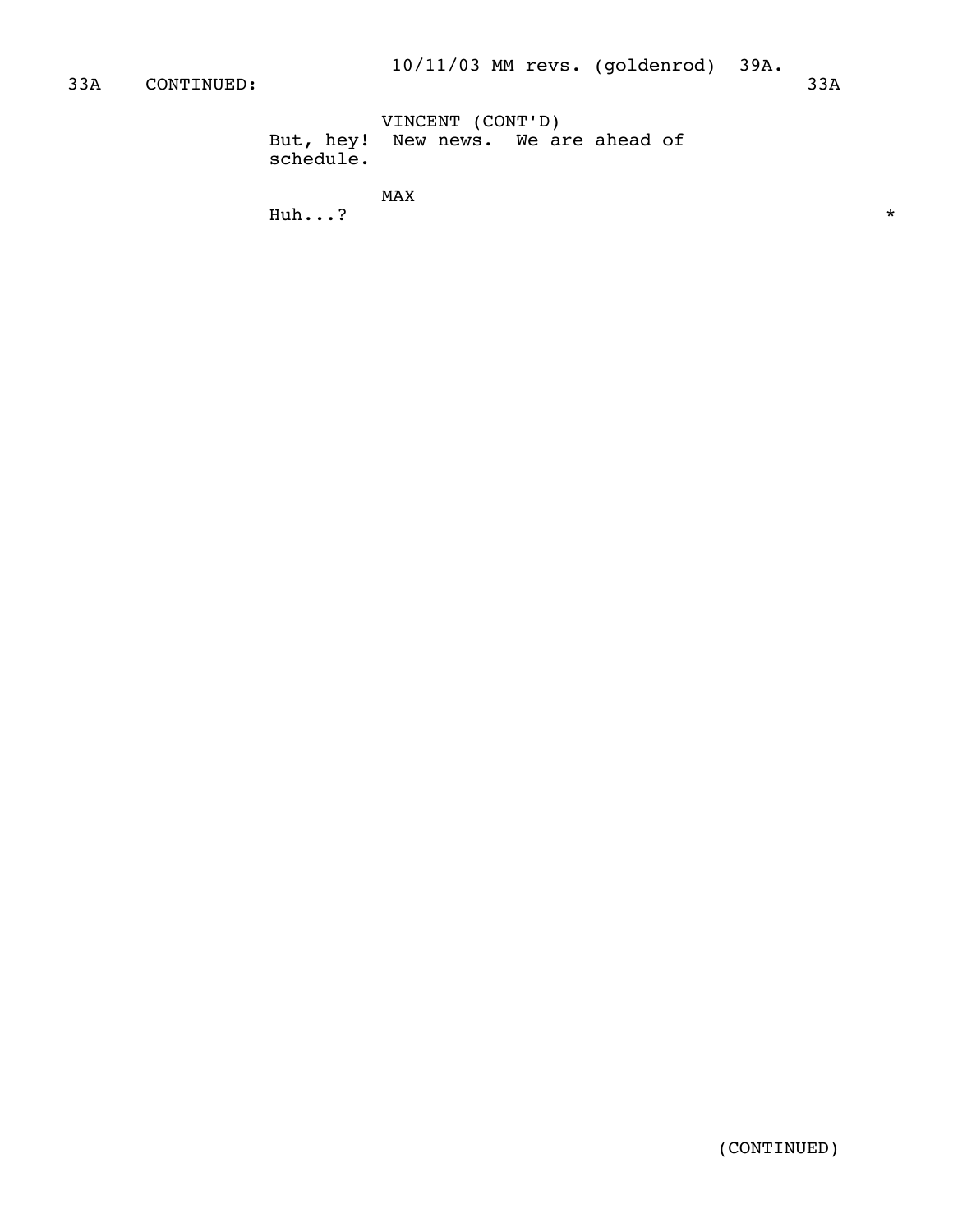# 10/11/03 MM revs. (goldenrod) 40.

 VINCENT We got time to kill. (fast change-down) You like jazz?

MAX and the state of the state of the state of the state of the state of the state of the state of the state of the state of the state of the state of the state of the state of the state of the state of the state of the st I'm...what? Sorry?

VINCENT

Jazz.

MAX and the state of the state of the state of the state of the state of the state of the state of the state of the state of the state of the state of the state of the state of the state of the state of the state of the st Not that much.

VINCENT

 Guy told me about a place off Crenshaw. Leimert Park. All the West Coast greats played there. Dexter Gordon, Thelonious Monk, Chet Baker. Like that... (off Max's look) Buy you a drink. Expand your  $*$ horizons...

Max doesn't get Vincent's mood up-change.

CUT TO:

34 EXT. SOUTH UNION APARTMENT BUILDING, ALLEY - CRIME SCENE - 34 **NTGHT** 

COPS and FORENSIC TECHNICIANS. In the midst of it all is:

 Ray Fanning. He wears his badge, visibly, now. We find him turning as his superior, RICHARD WEIDNER, 50-ish, is entering the crime scene.

> WEIDNER ...this informant of yours, what's his name, Ramone?

> FANNING Ramone Gallardo. Supposed to take him for a drink. I come here, find this.

**WEIDNER** You been working him? \*

 FANNING Four months...a low-level player, he's \* been feeding me stuff on Felix.

(CONTINUED)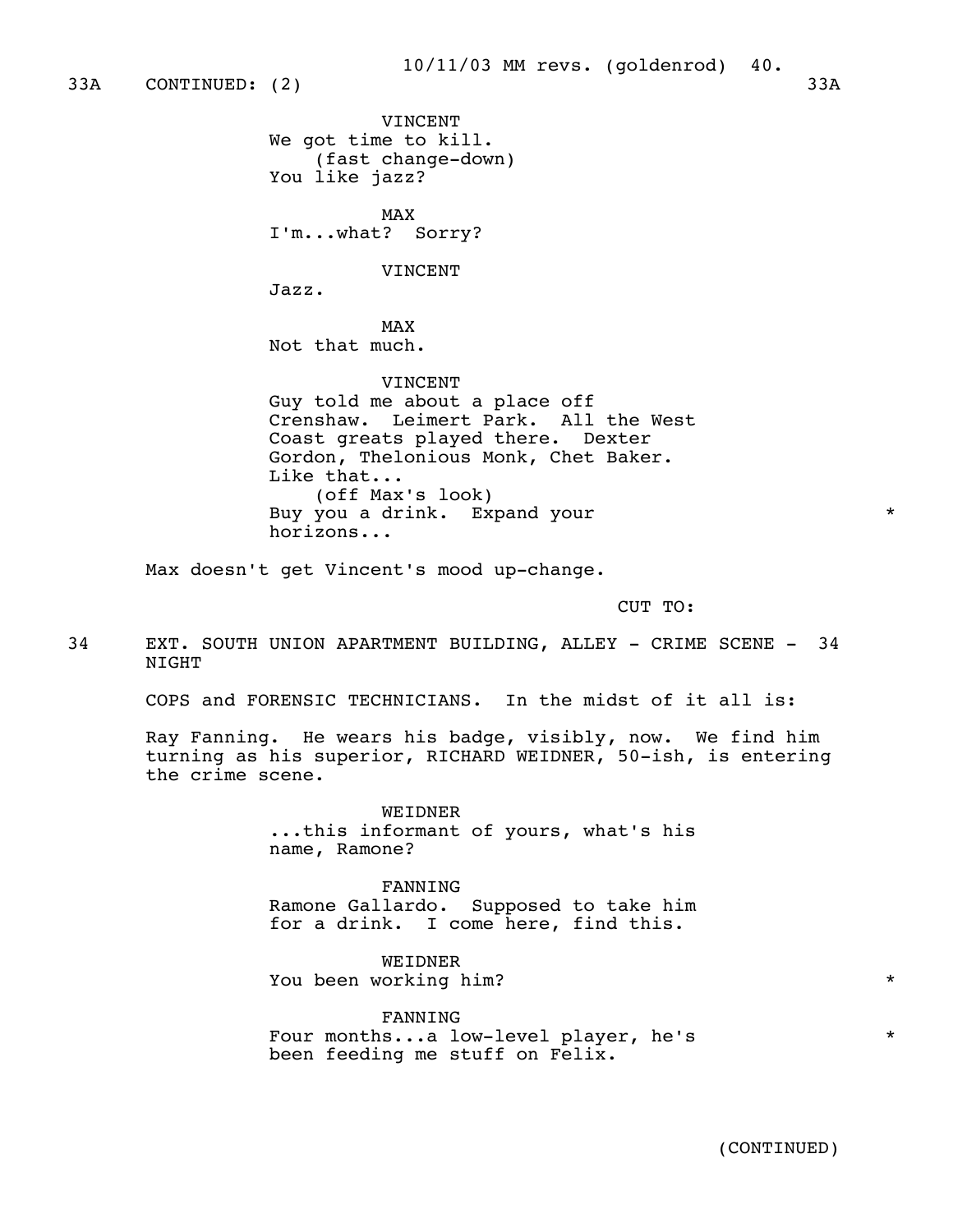WEIDNER \* Reyes-Torrena? Forget Felix. Feds \* \* \* are all over that. They don't want us anywhere near it.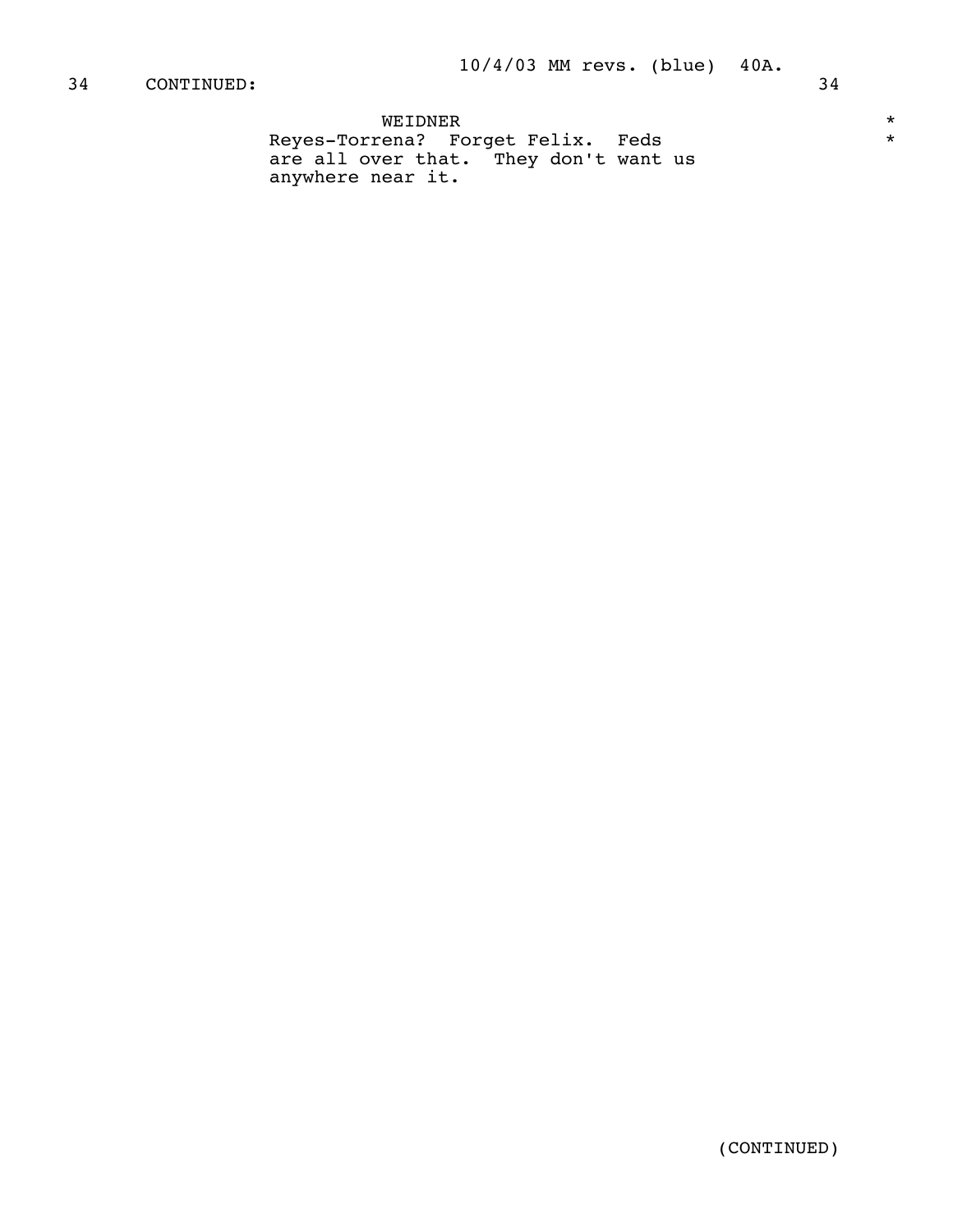| FANNING                                |         |
|----------------------------------------|---------|
| Since when is the LAPD working for the | $\star$ |
| Feeb?                                  | $\star$ |
| (points up)                            |         |
| Besides, Ramone flew out a window. My  | $\star$ |
| C.I. flew out a window, he's got       |         |
| Felix's handprints on his ass. Yes?    |         |
| That makes it ours.                    |         |
|                                        |         |

WEIDNER

 (as if to a child) Where's the homicide, Ray? Where's a \* body? All we got is glass...

 He spreads his hands at the alley floor in a gesture that says "show me something besides glass."

> FEMALE CRIMINALIST (O.S.) And blood...  $\star$

WEIDNER \*

 $\mathbf{Huh?}$ 

FEMALE CRIMINALIST  $*$  (off looks) ...blood...down here...in the glass...here's some more...

 A FEMALE CRIMINALIST (SID) examines the alley floor with Luminol \* and a handheld BLACKLIGHT WAND, picking out dark patterns. \*

> FEMALE CRIMINALIST (CONT'D) ...small splatter patterns here...all \* over there...

 SHINING FLASHLIGHTS pick out blood on the alley wall. Fanning steps to where the cab was parked, stands in the middle of the blank spot surrounded by the glass, points down:

> FANNING Ramone flew out the window. Went  $*$ splat. Here's the glass.  $*$  (beat) Then some tires rolled over it.  $*$

**WEIDNER**  How's that spell homicide? Maybe he jumped.

 FANNING Sure. He's depressed. So he jumps four stories out a window onto his head. (mimics) (MORE)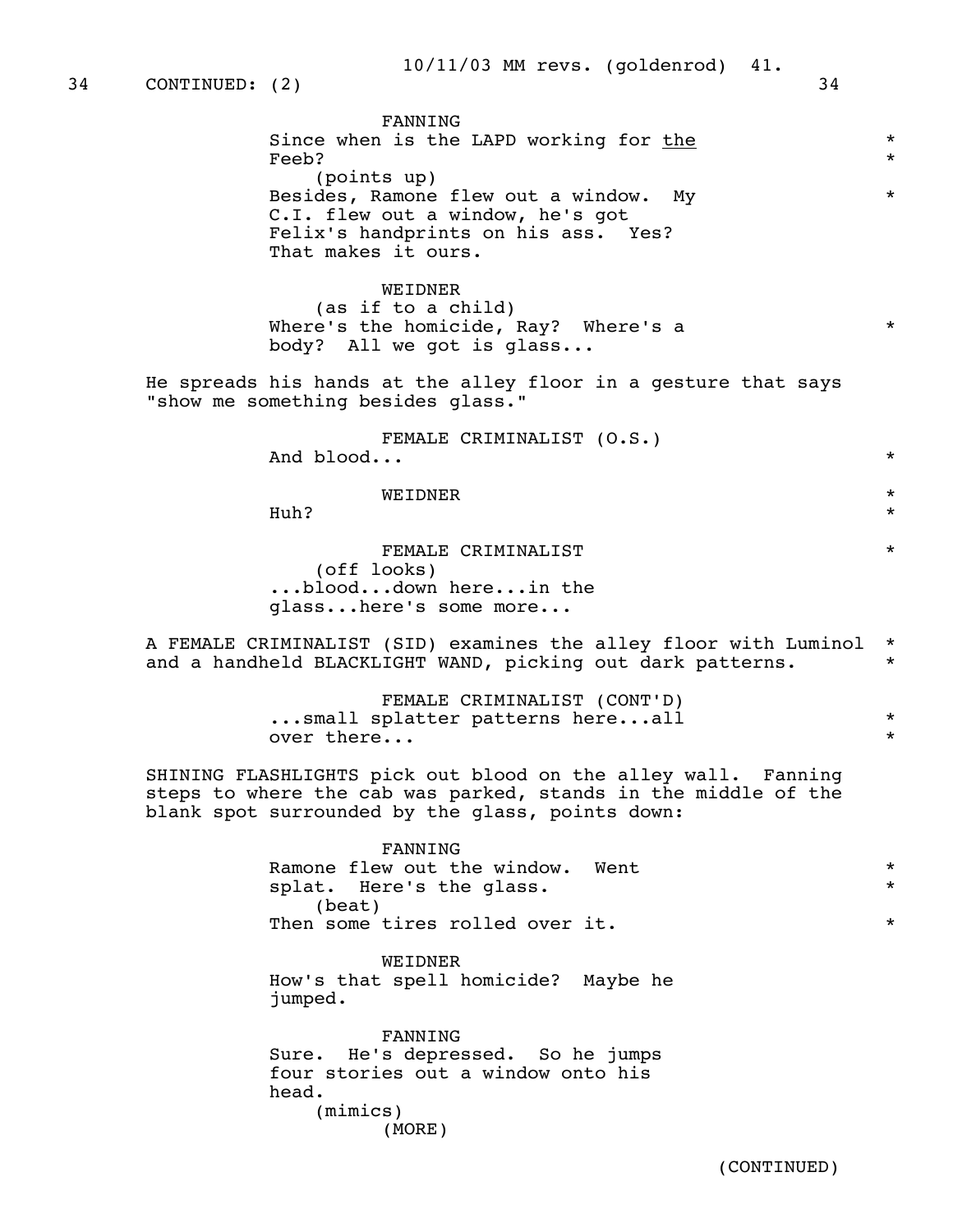FANNING (CONT'D) "Wow, that feels better!" Picks himself up. "Now, I think I'll go on with the rest of my day..."

> PLAINCLOTHES COP (O.S.) (from above) Ray! Catch!

Two uniformed cops have approached.  $*$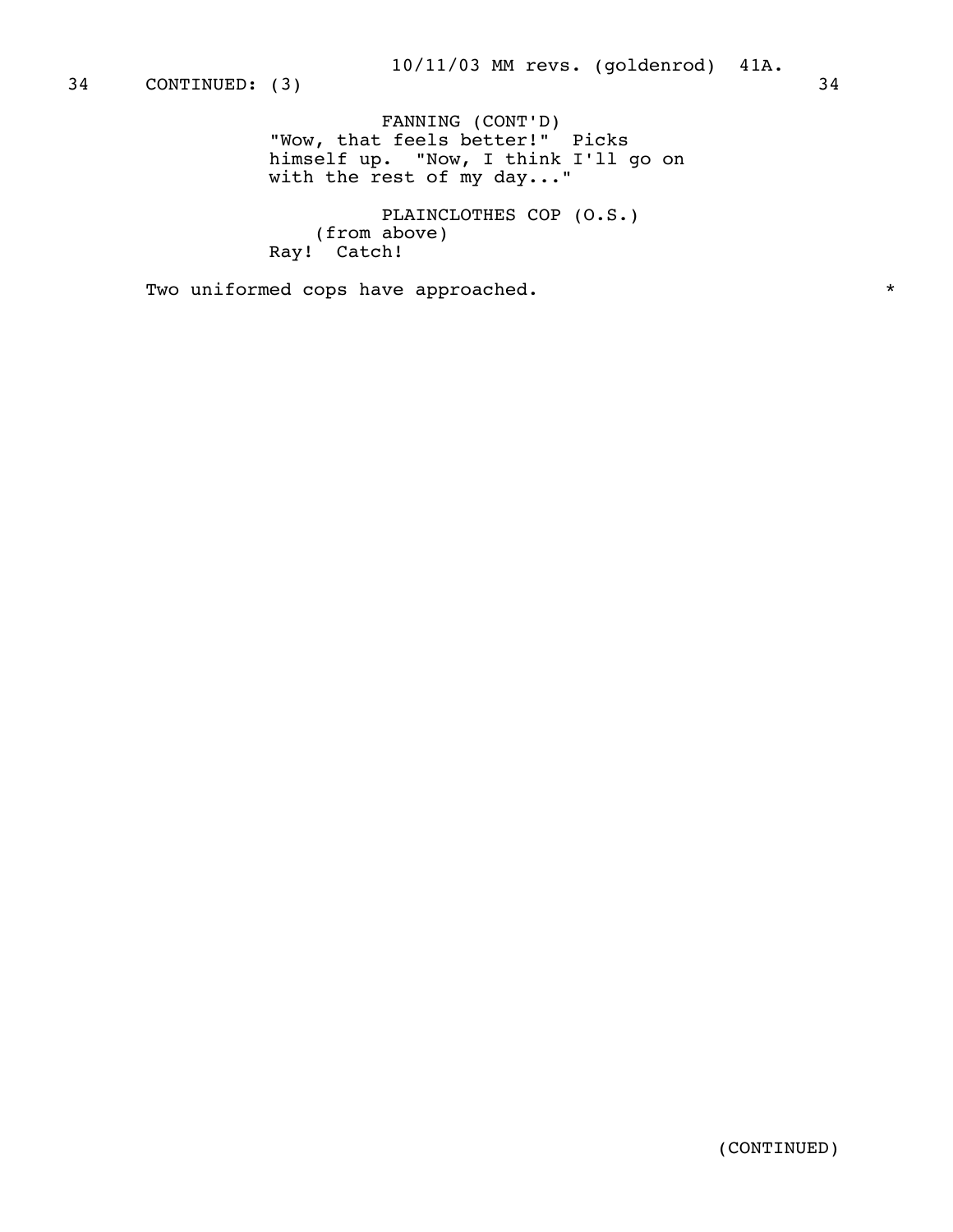Weidner and Fanning glance up. A PLAINCLOTHES COP is leaning  $\quad$  \* out of Ramone's broken window, dangling a clear plastic baggy. He drops it. It comes sailing down...

> ...right into Fanning's grasp. He glances down at it, shows it to Weidner...

TIGHT ON WEIDNER

...revealing two spent .45 cal. shell casings in the bag.

 WEIDNER (switches) \* So, who's got what? Any witnesses? We been knocking on doors?

 COP #1 Old guy across the street, lives above the deli? Says he saw a cab parked here earlier tonight. There were two guys working under the hood.

 WEIDNER Description. What did he see?

 COP #1 "Kinda" saw...guy's got glasses like coke bottles.

 FANNING Did he "see" it or did his seeing eye dog see it?

 COP #1 Late-model four-door Ford. Yellow or \* orange.  $\star$  (off Fanning's look) Maybe it was a taxi cab.

> WEIDNER Four thousand taxis in LA County. (beat) What else...?

 That's it. Uniforms go back to work. Photographer shows. He doesn't know what to shoot.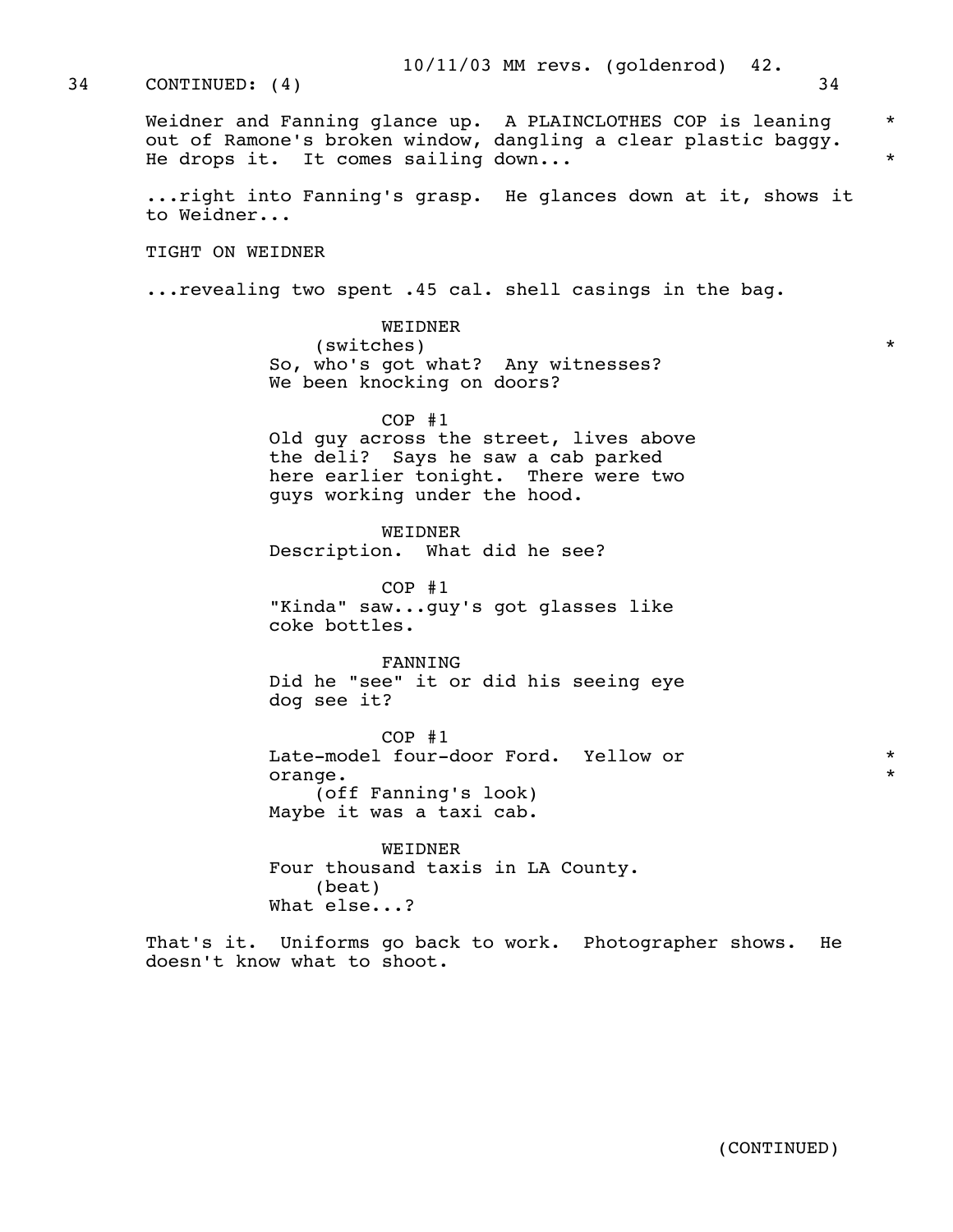# 34 CONTINUED: (5) 34

Meanwhile, Fanning, lost in thought...

FANNING

Remember fall, 2001? That Bay Area  $\star$ <br>deal? Oakland Cabbio drove around  $\star$ deal? Oakland. Cabbie drove around all night. Killed three people...

## WEIDNER

 Then he flipped out, put the gun to his head. So what?  $*$ 

FANNING

So the Oakland PD detective,  $\star$ whatshisname, never bought it.

#### WEIDNER

Why?

#### FANNING

 The Cabbie had no criminal record. No history of mental illness. Pops three people, then himself? And the victims weren't random. Two were involved in some pharmaceuticals scam... (off Weidner's look) Anyway, the detective always thought there was somebody else in that cab.

#### 35 INT. "DANIEL'S" JAZZ CLUB - NIGHT 35

 Dark and elegant - in an early '60's modern jazz kind of way with a low ceiling, small tables, leatherette booths, history soaked into the walls. A BLACK MAN in his late 50's, DANIEL, is playing a muted trumpet on stage with a QUARTET.

 CUSTOMERS are few, clustered at small tables or at a few curved leather booths. The walls are lined with great FRAMED PHOTOS of jazz icons.

 At one table, we find Vincent and Max. Vincent about the music...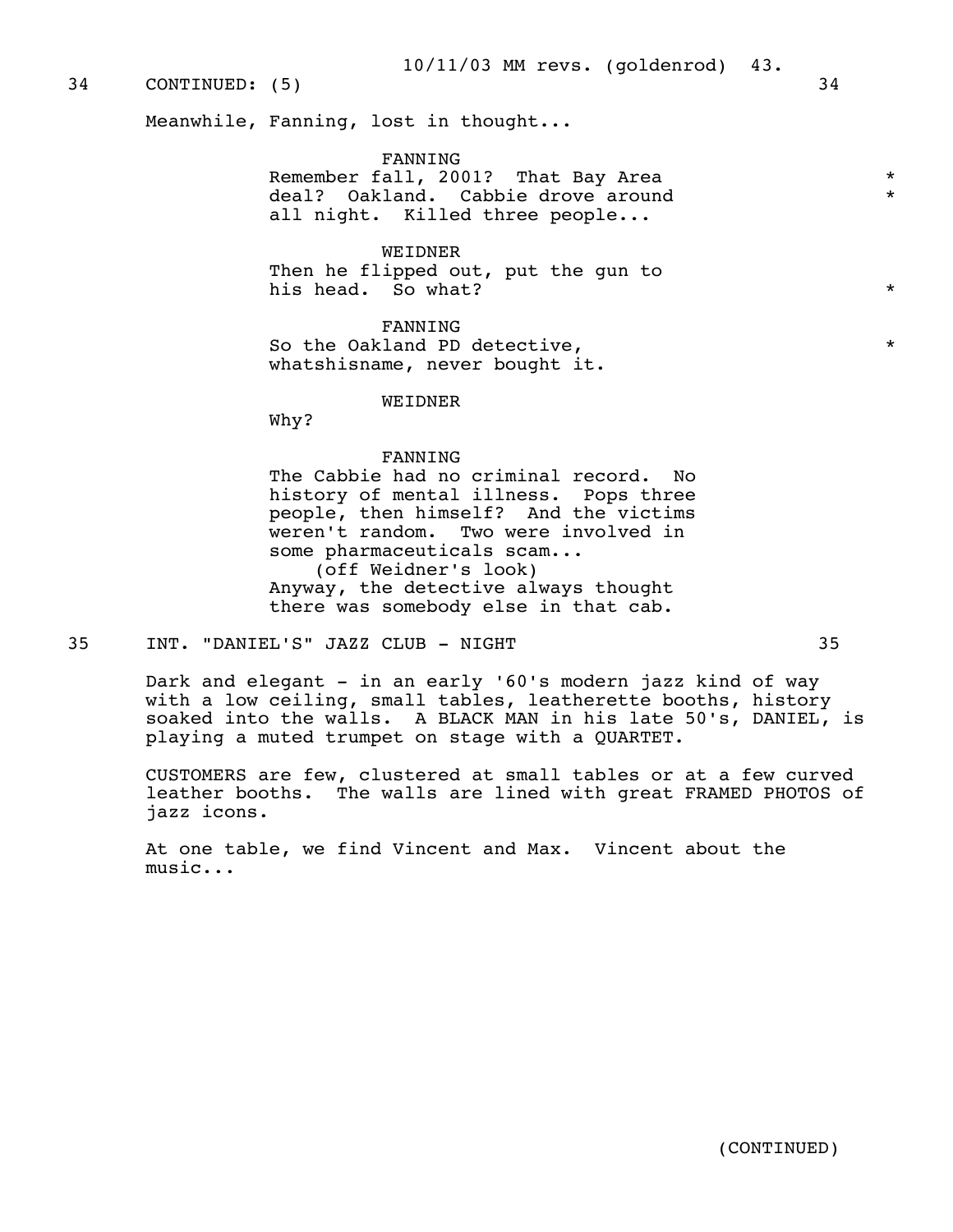35 CONTINUED: 35

 VINCENT ...a little '60's, early Miles thing \* happening...  $\star$  $MAX$  \* I never learned to listen to jazz. **VINCENT**  You don't learn to listen...anymore \* than you learn to breathe. Open your  $*$ ears.  $*$ Vincent's attention's focused on the music.  $*$  $MAX$  \* I get a beat. I don't really hear a \* melody... \* VINCENT ...he's off the melody, behind the \* notes. Outside what's expected.  $\star$ <br>Improvising off impulse. Kind of like  $\star$ Improvising off impulse. Kind of like  $\qquad \qquad *$ <br>tonight \* tonight.  $\star$  $MAX$  \* Like tonight?  $\star$  VINCENT \*  $Sure.$  $\star$ This is nothing, if not "What's next?<br>Right now. In the moment." Right now. In the moment."<br>(beat) \*  $\star$ There's people...ten years from now?<br>Same iob, same place, same shit. \* \* \* \* \* \* \* Same job, same place, same shit.  $*$ <br>Everything the same: keepin' it safe.  $*$ Everything the same; keepin' it safe.  $*$ <br>Over and over and over and over... Over and over and over and over...  $\star$ <br>(beat)  $\star$  "Ten years from now?" Man, you don't \* know where you'll be...ten minutes \* from now...tonight. \* (beat; re: saxophonist) \* That's what <u>he's</u> saying. Open your  $*$ <br>ears. You'll hear it...in his ears. You'll hear it...in his \* "dialoguing" with the trumpet... The WAITRESS arrives, an Asian woman with a tray of drinks:

> WAITRESS 'Nother Vodka tonic, hon?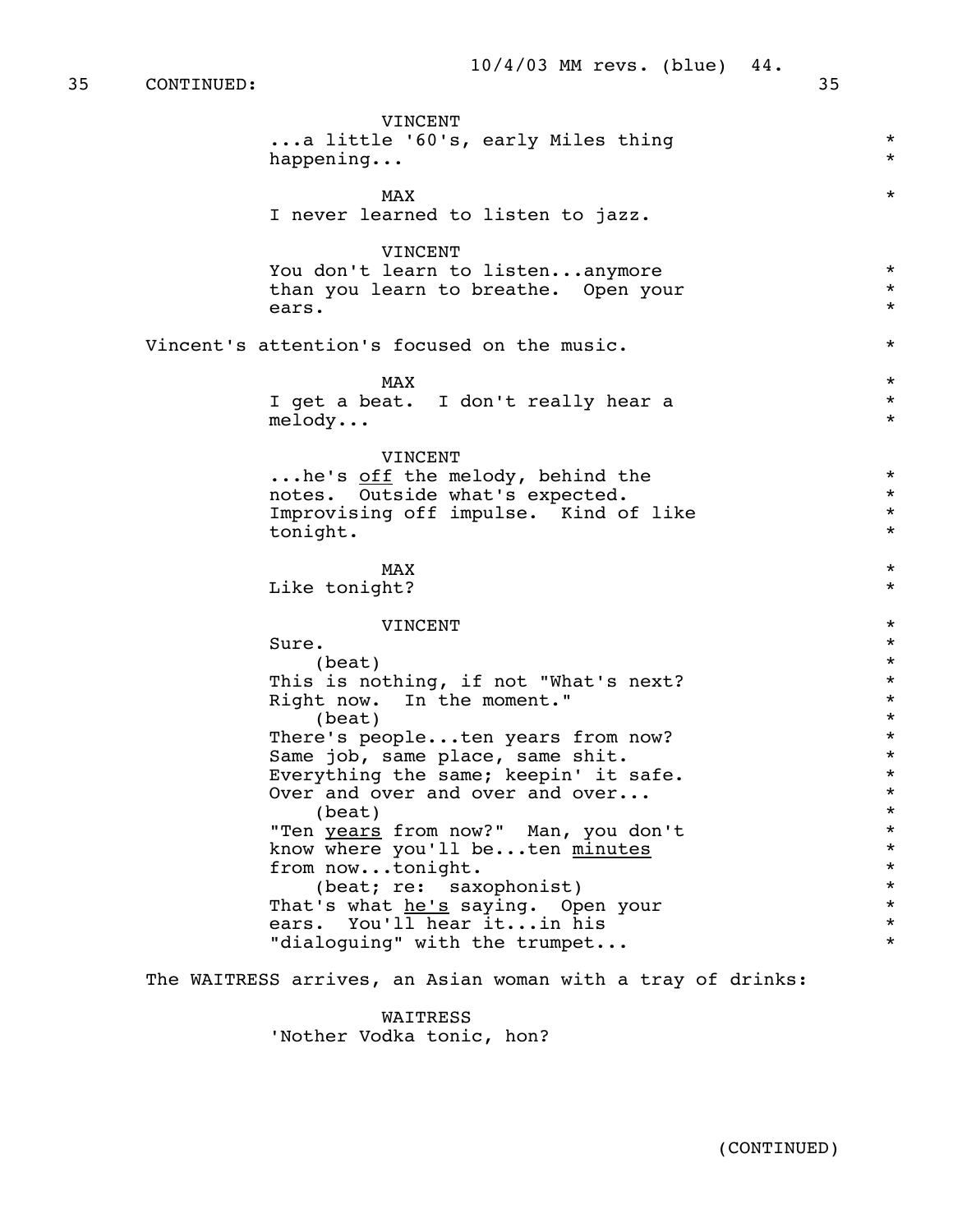VINCENT And one for my friend. (indicates stage) Who's on the tenor sax?  $*$ 

 WAITRESS That's Daniel, baby, he's the owner.

 VINCENT He is terrific. Would you be so kind  $*$ <br>as to invite him over after his set? as to invite him over after his set? \* I gotta buy him a drink.

 WAITRESS Sure thing, darlin'...

 Vincent gives her a radiant smile and tucks a twenty dollar bill into her apron as she leaves...

# TIMECUT:

 ...and we find Daniel sharing more than a few drinks with Vincent and Max, the place almost closed. Just the three of them.

#### DANIEL

 ...I was a young cat back then, about nineteen, bussin' tables. Right here. Didn't pay but shit, but that wasn't the point. Being around the music, that was the thing. And I was. Take this one night...July 22, 1964...who walks in. Mr. Louis Armstrong.

**VINCENT** You're kidding me.

 DANIEL Right through those doors. The man himself.

VINCENT

Jesus...

#### DANIEL

 He was in town playing two gigs a night at the Coconut Grove in the Ambassador Hotel... After his last set, he decides to come on down to South Central to hang with his people. That's how he was, you see. Never forgot who we was. Money and fame an' all that? Meant nothin', long as he could blow that horn. (MORE)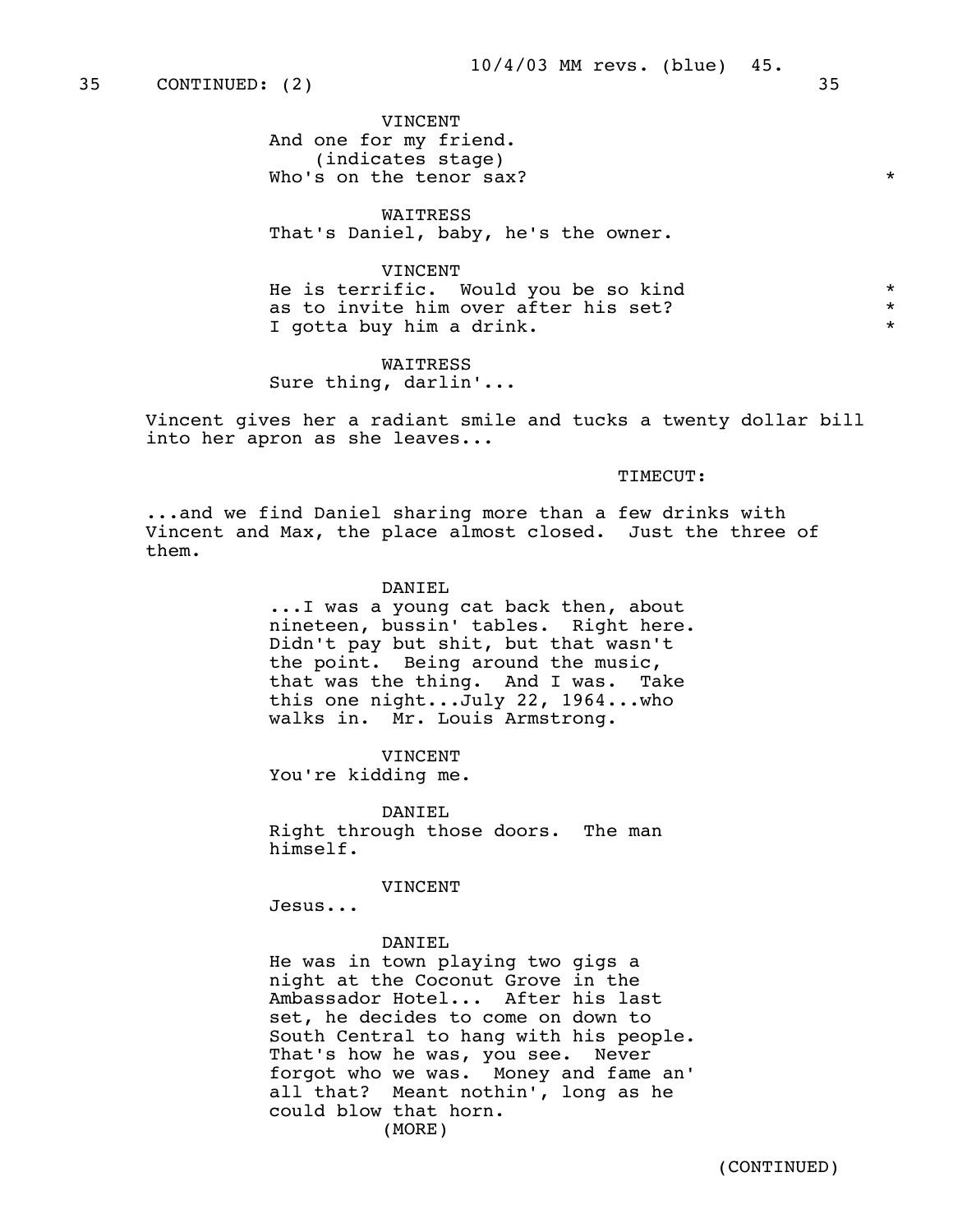## 35 CONTINUED: (3) 35

 DANIEL (CONT'D) So before you know it, he's up on that stage, doin' his thing.

 VINCENT Was it great? Better than great, it had to be...

## DANIEL

 Like Winton Marsalis says, it was pure, spiritual essence. Louis was playing. God was smiling.

**VINCENT**  You heard Armstrong play live. I've never been this jealous. You get to talk to him?

 DANIEL Did better'n that.

 Vincent gives him a questioning look. Daniel smiles, raises his hands, mimes blowing a trumpet.

**VINCENT** 

No.

DANIEL

Oh, my, yes.

**VINCENT** 

C'mon...

#### DANIEL

Fella owned this place back then, cat  $*$ named Dix Dwyer, he let slip to Louis \* that I played. So Pops, he just waves me right up. My heart about stopped. But I got up there all the same, and we played for nearly twenty minutes.

**VINCENT**  Unbelievable... (to Max) ...you hearing this?

Max is drawn into the story in spite of himself:

MAX and the state of the state of the state of the state of the state of the state of the state of the state o How'd you do?

#### DANIEL

 How do you think? You ain't shit when you playing next to Louis Armstrong. But, Dippermouth, he was kind. He could see me trying. He carried my ass as best he could.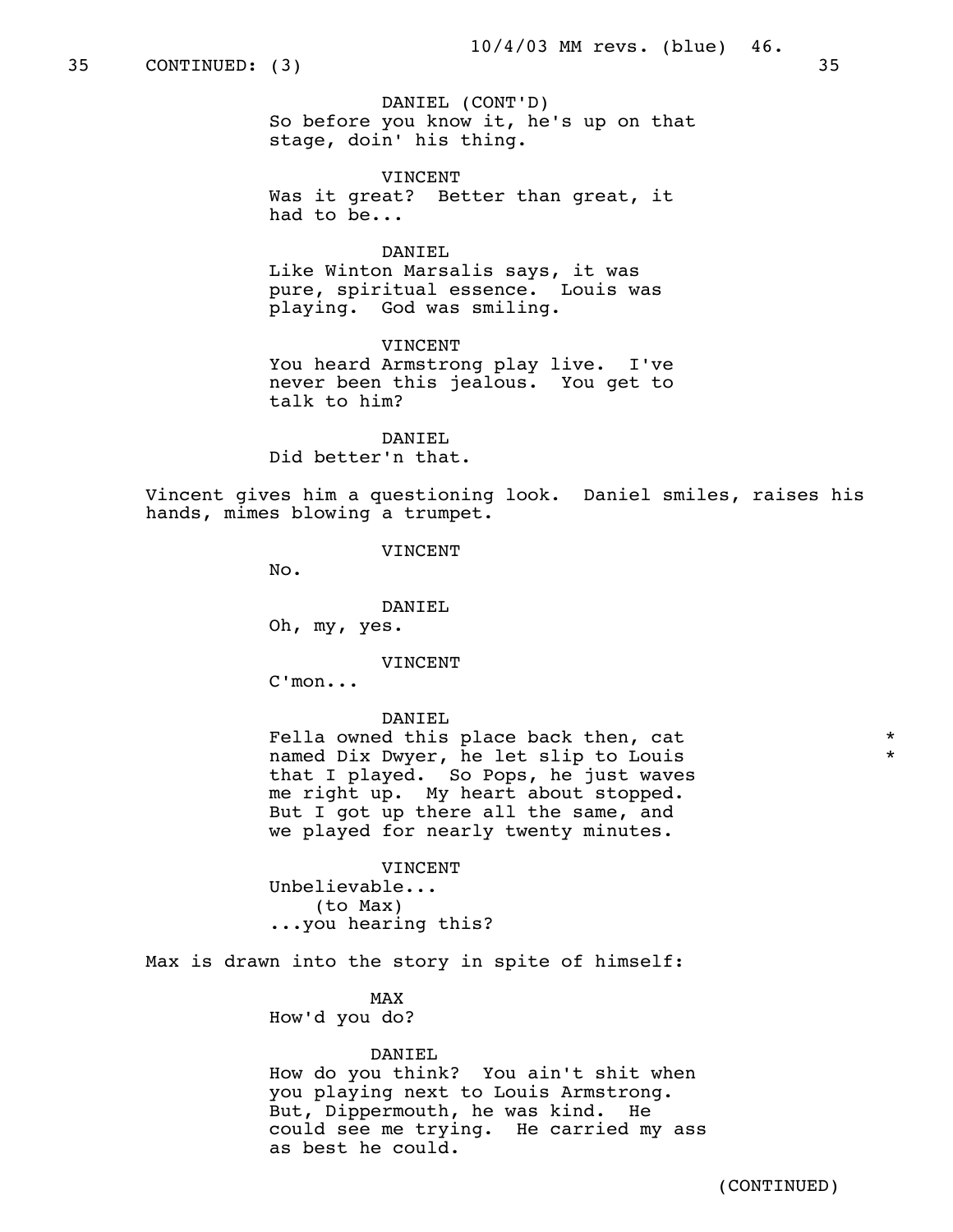VINCENT Remember what you played? DANIEL Most vividly. (ticking them off) "Potato Head Blues," "Sleepy Time Down South..." (laughs) ...then Pops laid some "Cornet Chop Suey" on me, and left me in the dust like a whipped dog. VINCENT \* Whipped dog?  $*$  DANIEL \* Whipped dog on a wet night.  $*$  VINCENT \* Crowd dig it? \* DANIEL (smiles, nods) The crowd was most kind. (beat) I was born in 1945, but that was the moment of my conception. Right here in the used-to-be crowded room. \* Daniel picks up the bottle to freshen up their drinks... VINCENT Crowds not here now? DANIEL Oh, jazz ain't the draw it used to be. VINCENT But the place looks great. DANIEL Only 'cause I got the wherewithal to  $*$ finance keepin' it up on my own.  $*$  VINCENT What a great story. I'll tell the  $*$  folks in Culiacan and Bogota that story. ...and Daniel's hand freezes just as he's about to pour. He glances up at Vincent.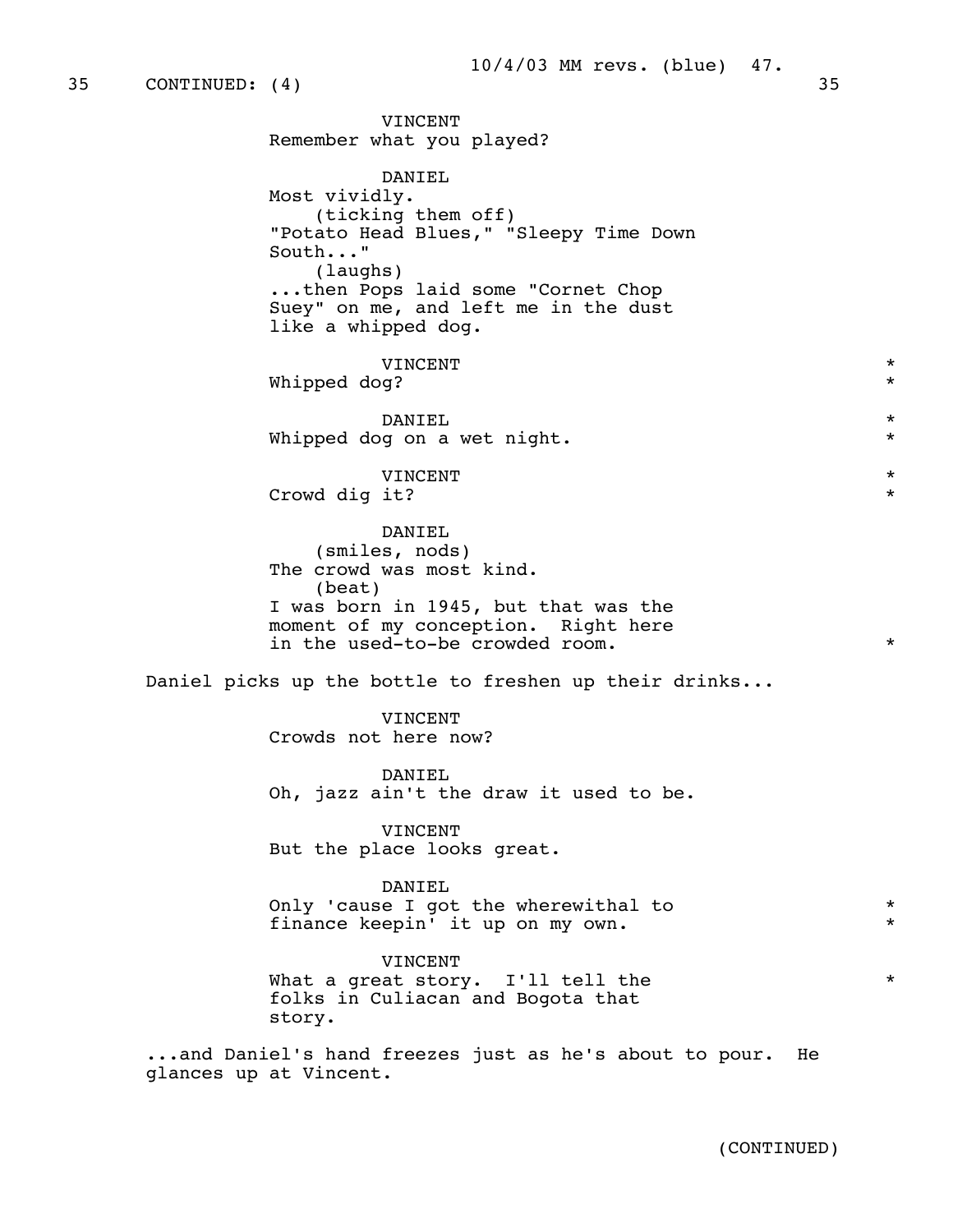DANIEL You know the people in Culiacan and Bogota?

 VINCENT (softly) 'Fraid so.

 Max is glancing from one to the other, unsure what's going on. Realizing it isn't good.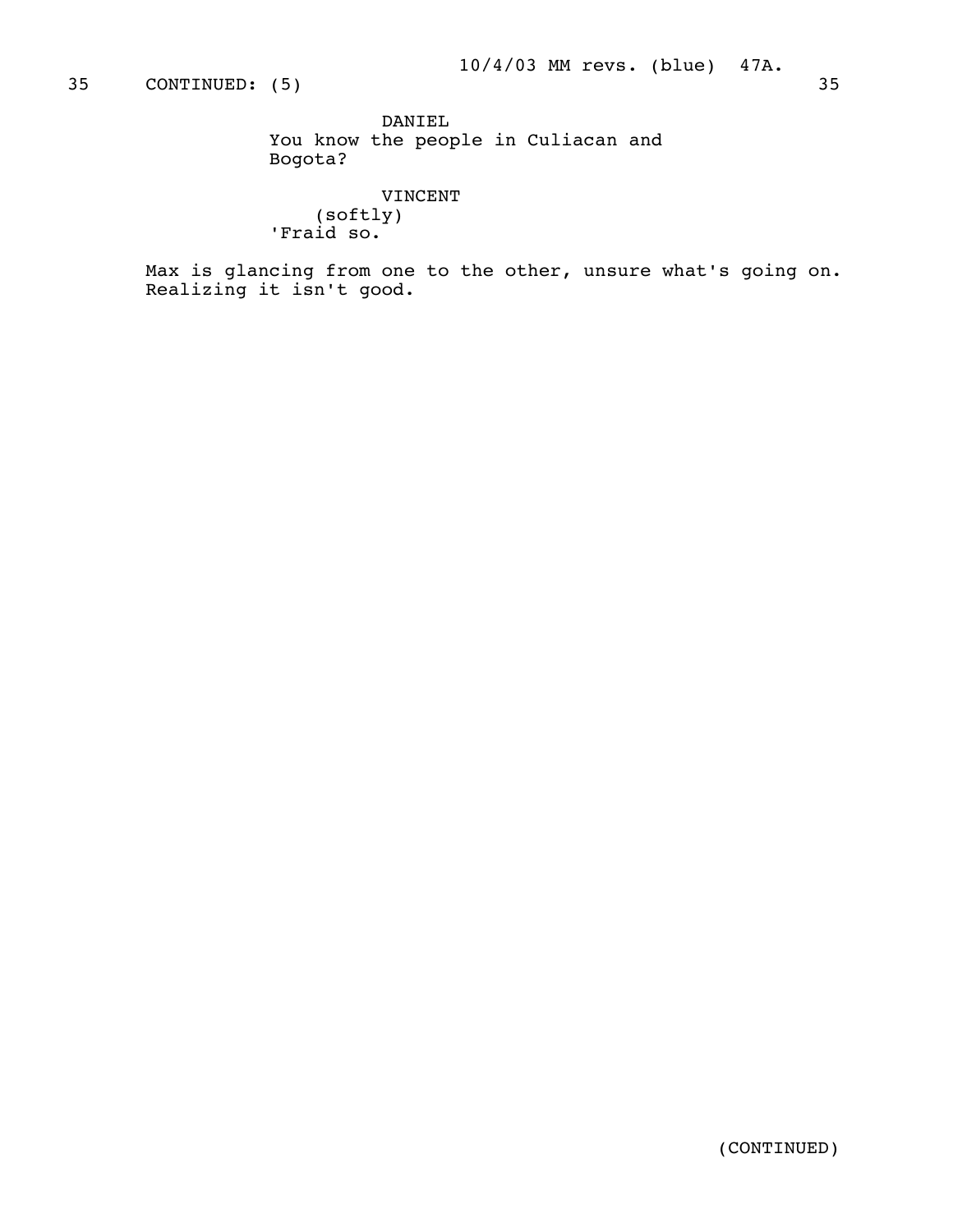DANIEL And here I thought you were such a cool guy.

 VINCENT I am a cool guy. With a job I was hired to do. You know how it is.

 There's genuine regret in Vincent's tone. Max feels his heart pounding, but manages to keep his voice steady:

MAX and the state of the state of the state of the state of the state of the state of the state of the state of the state of the state of the state of the state of the state of the state of the state of the state of the st Let him go, Vincent.

> VINCENT I'm working here.

MAX and the state of the state of the state of the state of the state of the state of the state of the state of the state of the state of the state of the state of the state of the state of the state of the state of the st

 You're the one who keeps talking about going with the flow. You like the man, you like the way he plays. How about a little jazz, huh?

 VINCENT Improvisation? That's funny from you.  $*$  (thinks about it, looks to Daniel) Okay, some jazz for the jazz man. How's this? I'll ask a question?

 DANIEL What question?

VINCENT

 Jazz question. You get it right, we roll. You disappear. Tonight. You don't go home, you don't pack a bag, you leave town...and nobody, I mean nobody, ever hears from you or sees you again.

 DANIEL How do I know you'll keep your word?

 VINCENT I never lie. Ask Max. Max, have I lied?

 Daniel looks to Max. Hope, fear, and desperation in the older man's face.

MAX and the state of the state of the state of the state of the state of the state of the state of the state of the state of the state of the state of the state of the state of the state of the state of the state of the st No. No. He hasn't lied...  $\star$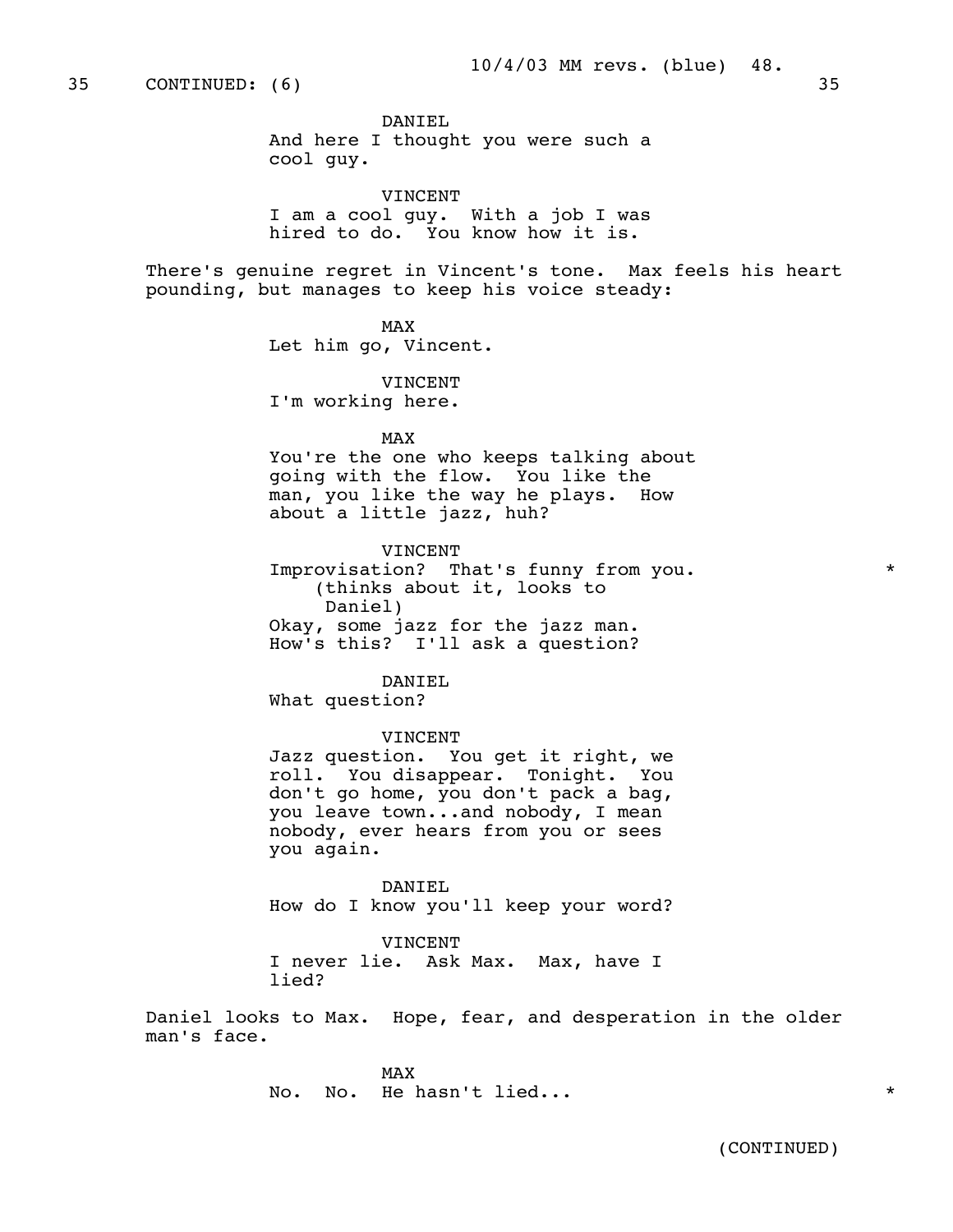### 35 CONTINUED: (7) 35

Daniel absorbs this, looks back to Vincent.

 DANIEL \* Means you're a man who lives on  $*$  reputation. (beat) I will take your word. And I will give you mine. If I walk out of here tonight, I'd go so far away, it'd be just like I was dead.

> Vincent nods. We have a deal. He eases something from his waistband. Max knows. His heart is in his throat.

 DANIEL (CONT'D) And one more thing. Those guys and  $*$ <br>their man, here, what's his name. their man, here, what's his name,  $Felix?$ Felix?  $\star$ 

## VINCENT \*

 $\mathbf{Y}$ eah.  $\star$ 

 DANIEL \* Tell them, if by some chance I get<br>this wrong,,,you tell them I had to. this wrong...you tell them I had to. \* They laid a grant of immunity on me.<br>So it was flip and play ball or go  $\star$ So it was flip and play ball or go  $*$ <br>back inside. I ain't goin' back  $*$  back inside. I ain't goin' back \* inside.

#### VINCENT

 $Sure.$ 

 Daniel pours himself that drink. He lifts his shot glass, hand trembling slightly, knocks it back. Sets the glass down.

DANIEL

Lay it on.

 VINCENT It's simple. What was Louis' first musical instrument?

 DANIEL I know all there is to know about Louis.

 VINCENT Then let's have it.

Daniel hesitates.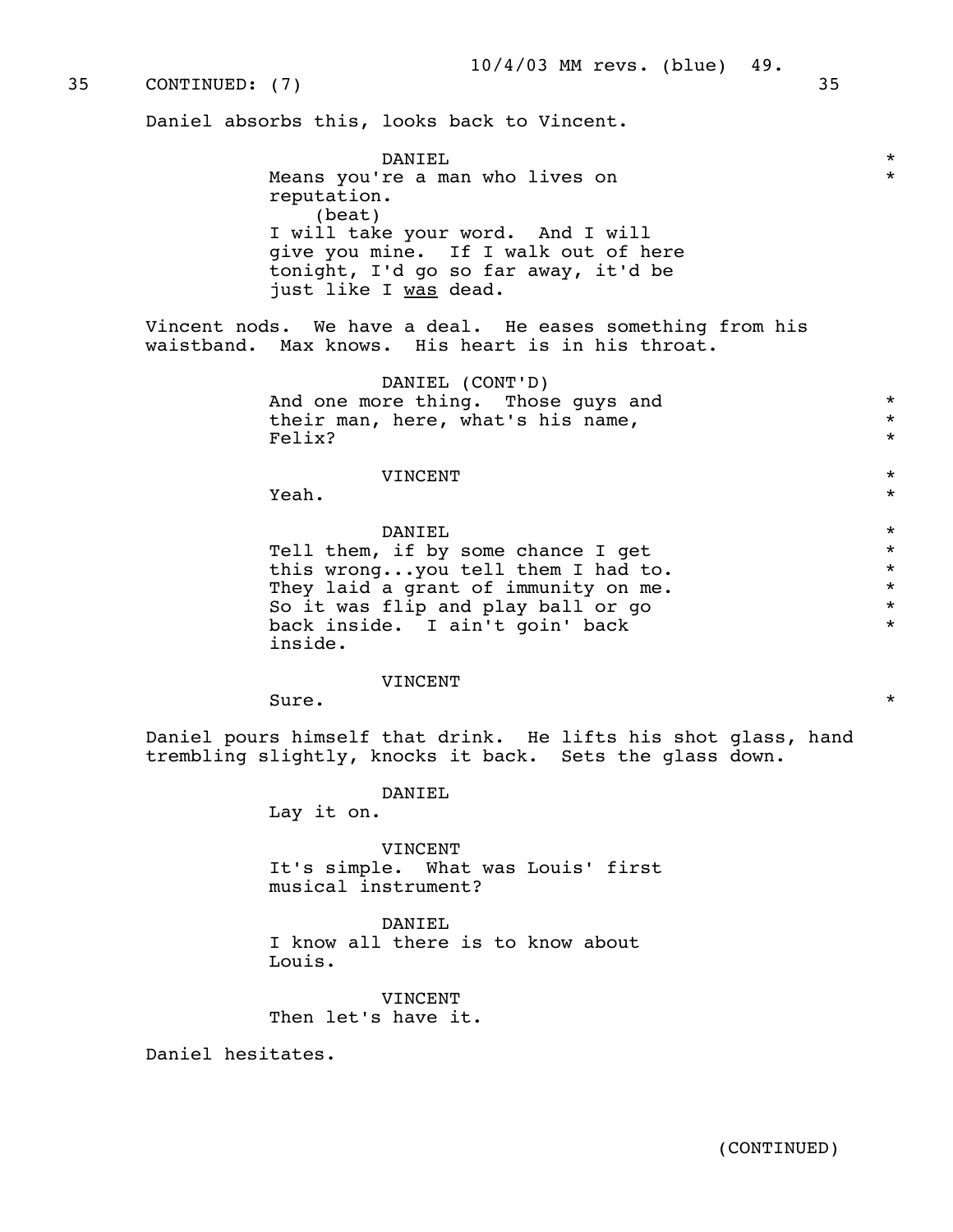MAX and the state of the state of the state of the state of the state of the state of the state of the state of the state of the state of the state of the state of the state of the state of the state of the state of the st (blurts out) It was a trumpet! Wasn't it? Wasn't it a trumpet?

Daniel shakes his head.

 DANIEL Coronet. Bought it from a New Orleans pawnshop when he was a kid. (MORE)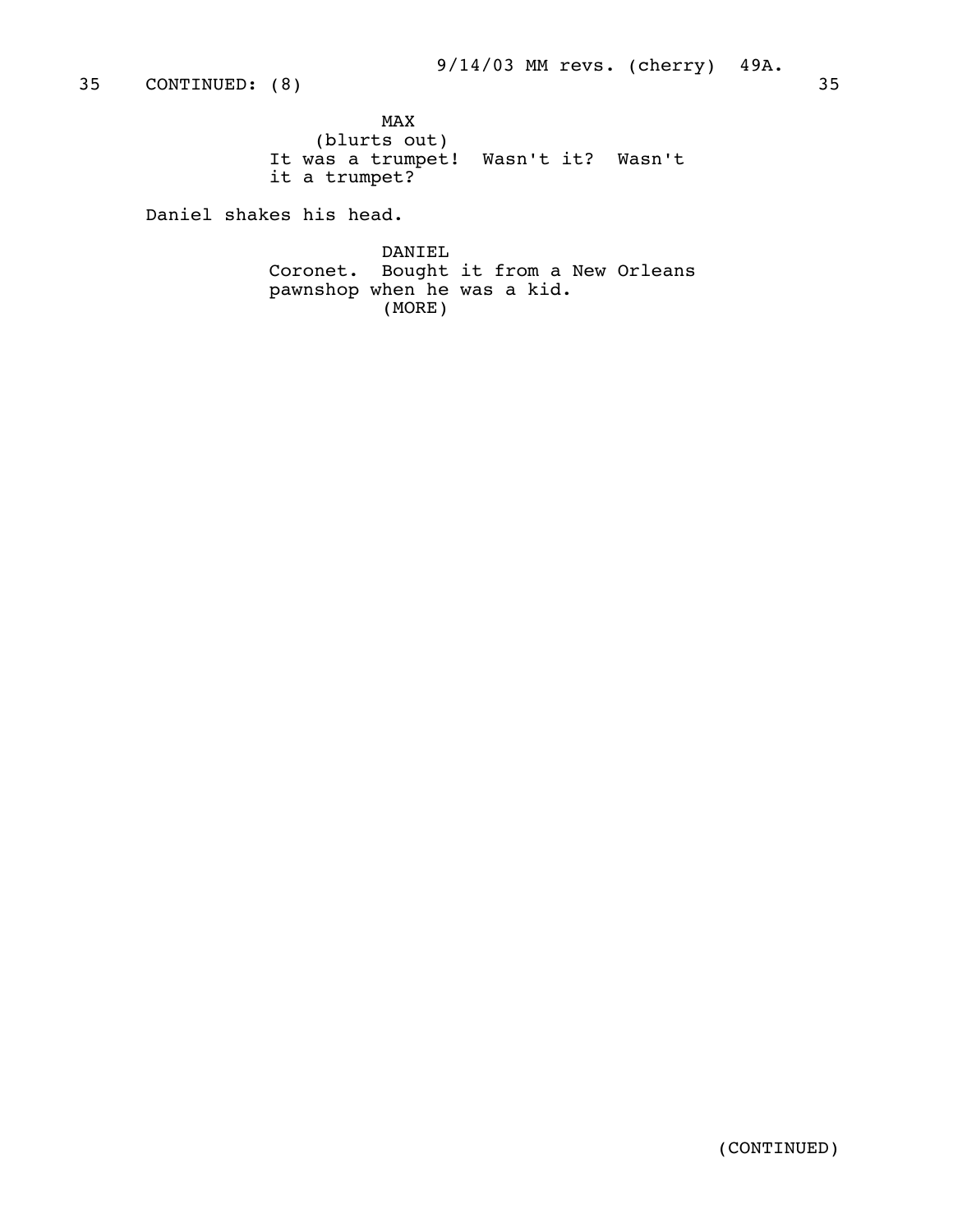DANIEL (CONT'D) Cost him five dollars. Got a two dollar advance on his salary from a fine Jewish family he worked for, saved up the rest.

 A frozen moment. An endless pause. Max not even breathing, staring at Vincent, waiting...

...a beat of regret...

 ...and Vincent's gun came up so fast, Max didn't even see it. THREE SMALL POPS. A different gun: .22 caliber Ruger with a thick, silent barrel. Three small holes. And Daniel's head falls forward. Vincent catches it, arranges Daniel's arms so that Daniel's head rests on them as if he's taking a nap. And Vincent did it gently, almost regretfully. A red mist of blood swirls in the air.

 Max is stunned beyond words, and powder-burned at such close range.

 Silence now. No one's noticed. The waitress was in the kitchen. Softly:

> VINCENT Tin horn. Cost him a dime. Rode the junk \* wagon and played for the neighborhood. People sold them stuff. Rags. Bottles. Whatever.

Max sits frozen, unable to move...

CUT TO:

36 EXT. STREET OUTSIDE JAZZ CLUB - NIGHT 36

 ...and they exit the club. Vincent heads for the cab, turns and sees Max standing there.

VINCENT

Let's go.

MAX and the state of the state of the state of the state of the state of the state of the state of the state of the state of the state of the state of the state of the state of the state of the state of the state of the st

No.

 VINCENT What you mean, no?

MAX and the state of the state of the state of the state of the state of the state of the state of the state of the state of the state of the state of the state of the state of the state of the state of the state of the st

I'm done. Find another cab.

Max turns, walking away. Vincent blinks at him, almost laughs.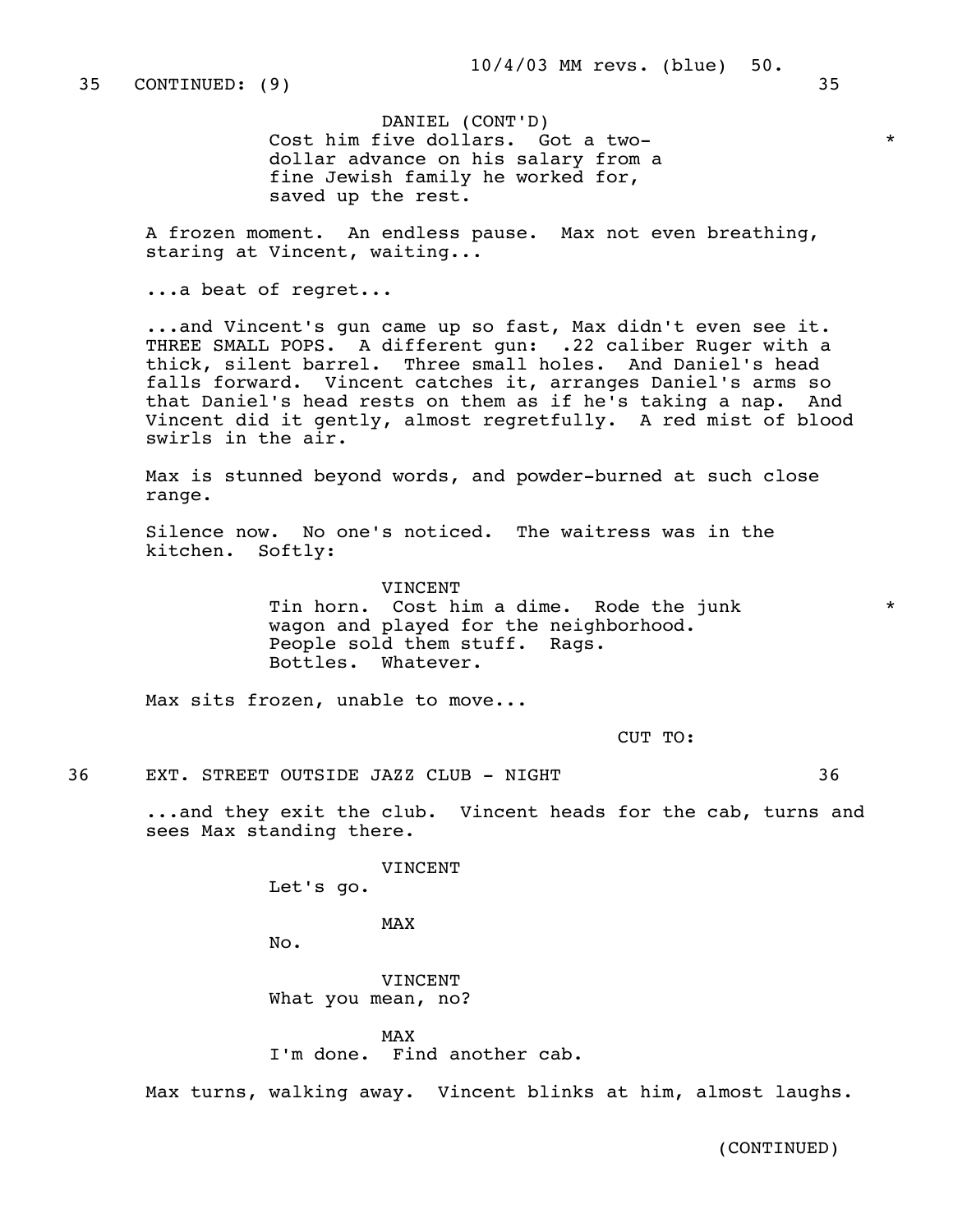VINCENT

Max?

 MAX Leave me alone. (shouting) I'm collateral anyway, so do it and  $*$ <br>stop making me a part of this! stop making me a part of this!<br>(beat)  $\star$ I don't wanna know you!

> Vincent grabs the back of his collar, slams him against the wall. Max's neck is a centimeter from breaking. Their faces are inches apart.

 VINCENT \* (low, threatening) I'm not playing.

MAX and the state of the state of the state of the state of the state of the state of the state of the state of the state of the state of the state of the state of the state of the state of the state of the state of the st You played him, man. \* (off Vincent's look) He got the answer right, would you  $*$ have let him go?

> The question hangs in the air. Before Vincent can answer, the DISPATCH RADIO CRACKLES:

> > LENNY (FILTERED) Max? Maaax. Pick up, you dipshit.

 VINCENT What is it with this guy?

 LENNY (FILTERED) Maaaaaax!

 Vincent spins Max, controls him, as he propels him to the cab, slams him against the fender.

 Vincent releases him, points at him. Don't move. He reaches into the cab, pulls out the radio mike, clicks it on.

> VINCENT You hassling my man again?

 LENNY Who are you?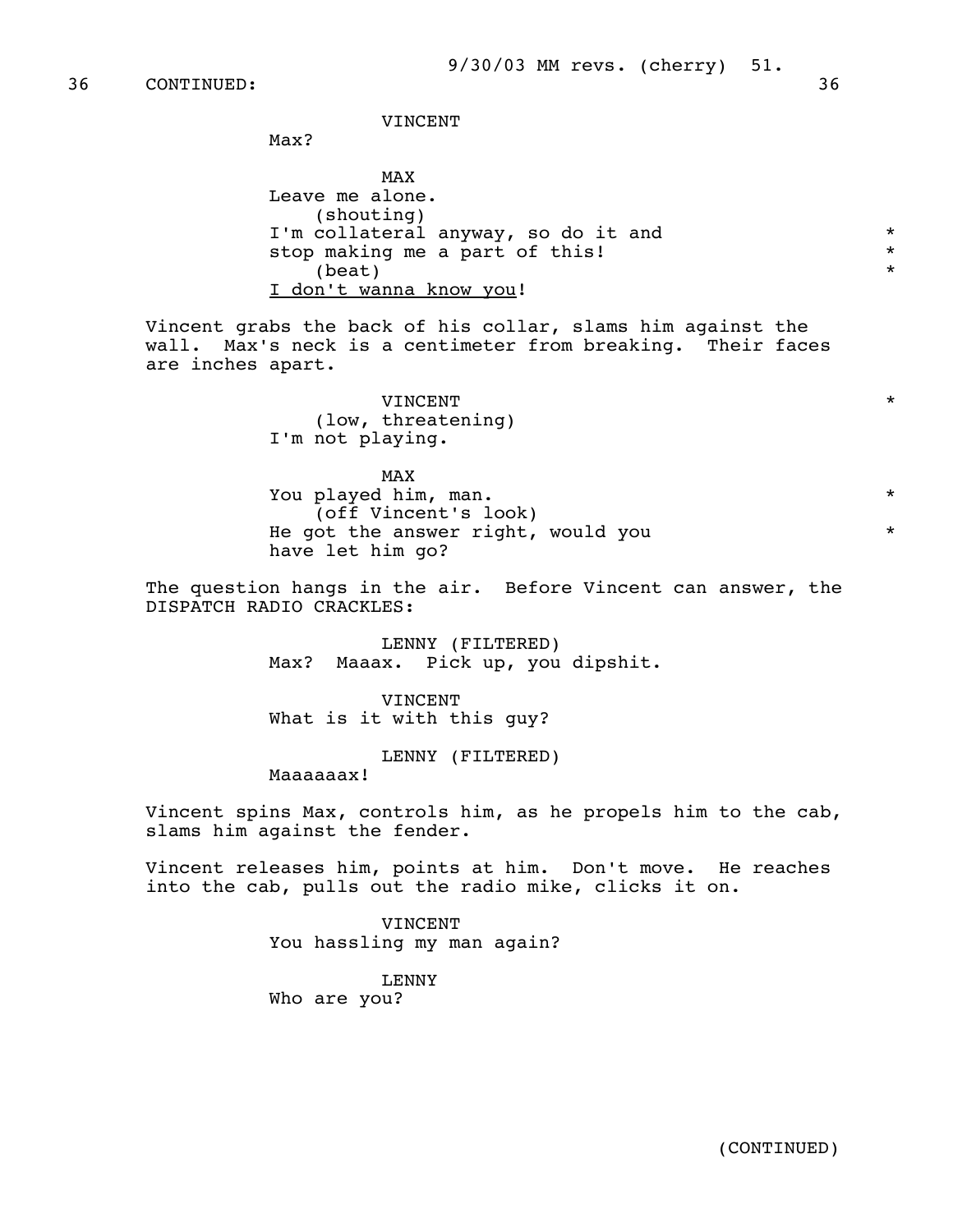36 CONTINUED: (2) 36

 VINCENT Same fare you talked to last time.

 LENNY (FILTERED) What are you guys, taking an all-night tour?

 VINCENT We're gay lovers, what's it to you?  $*$ 

 LENNY (FILTERED) Nothing! Aside from every night Max's mother driving me crazy, I'm dancin' on a rainbow! May he come on the line, please.

VINCENT

 Hang on. (to Max) Carefully...

Max takes the hand mike, clicks it on.

MAX and the state of the state of the state of the state of the state of the state of the state of the state of the state of the state of the state of the state of the state of the state of the state of the state of the st

Yeah?

 LENNY (FILTERED) Your mother's calling every ten minutes. Why didn't he show? Are you \* all right? Where are you?

VINCENT

 (whispers) Show for what?

MAX and the state of the state of the state of the state of the state of the state of the state of the state of the state of the state of the state of the state of the state of the state of the state of the state of the st (ignoring him) Tell her I can't make it tonight, okay?

> LENNY (FILTERED) What am I, related to you? You tell her yourself!

Lenny CLICKS OFF. Dead air.

 VINCENT Show up for what?

MAX and the state of the state of the state of the state of the state of the state of the state of the state of the state of the state of the state of the state of the state of the state of the state of the state of the st She's in the hospital.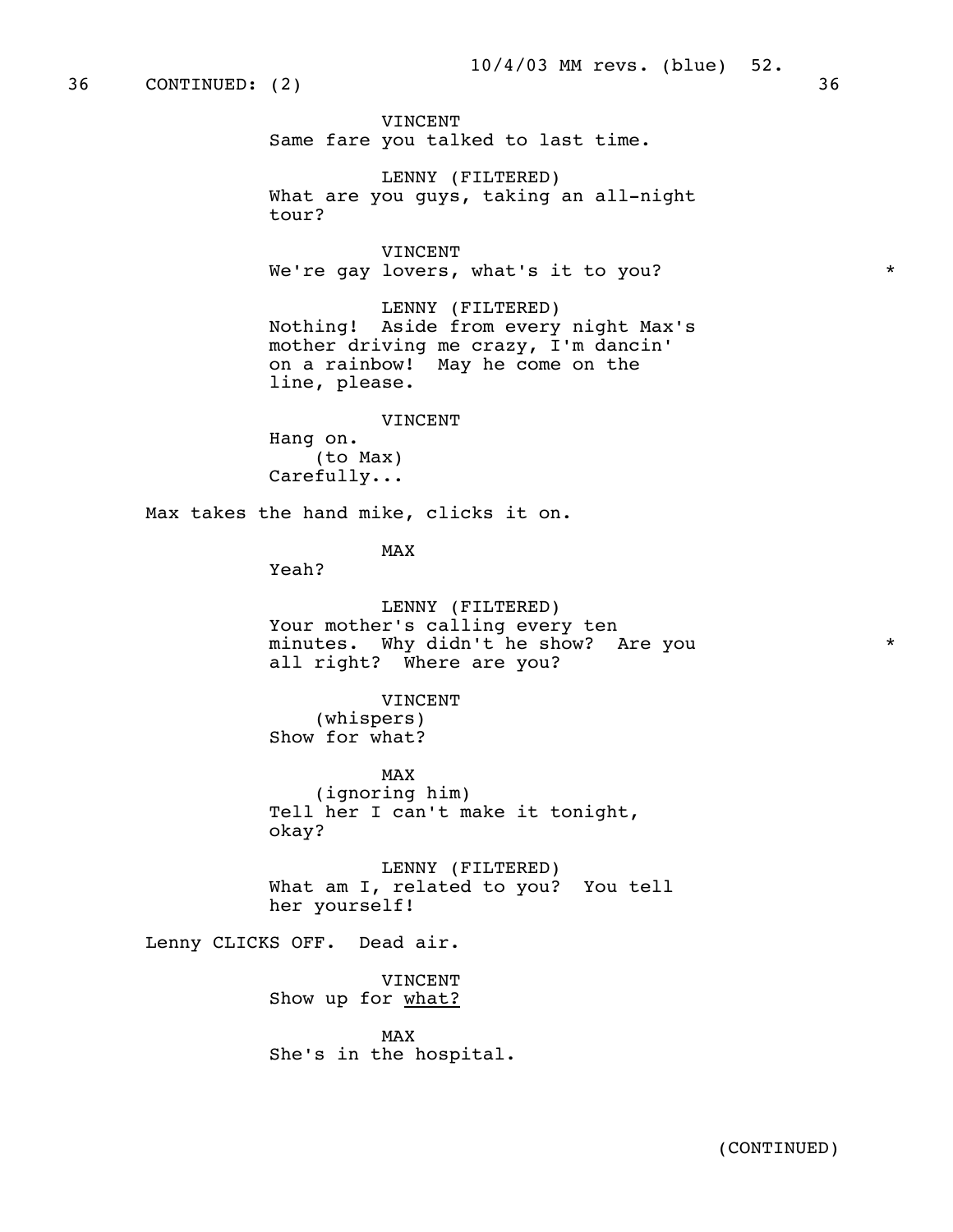36 CONTINUED: (3) 36

 VINCENT You visit every night?

MAX and the state of the state of the state of the state of the state of the state of the state of the state of the state of the state of the state of the state of the state of the state of the state of the state of the st Yeah. What difference does it make?

> VINCENT Cause if you don't show it breaks a routine.

MAX and the state of the state of the state of the state of the state of the state of the state of the state of the state of the state of the state of the state of the state of the state of the state of the state of the st

So?

 VINCENT So people start looking for you, this cab. That is not good.  $*$ 

MAX and the state of the state of the state of the state of the state of the state of the state of the state of the state of the state of the state of the state of the state of the state of the state of the state of the st No. I can't take you to see my mother...

> VINCENT Since when was any of this negotiable?

CUT TO:

37 INT. HOSPITAL - ENTRANCE - NIGHT 37

 Stark corridors, queasy fluorescent lighting, PATIENTS and STAFF MEMBERS. A row of INJURED PEOPLE are seated along one wall, waiting for attention.

 The AUTOMATIC DOORS swing open. Max and Vincent enter, the briefcase held at Vincent's side. As they enter and proceed up the corridor...

> VINCENT Stay three paces in front of me and one to my left...

 Max, seeing the innocent people along the walls, complies. Vincent sees in the ceiling a security camera mounted in a Perspex hemisphere and averts his face towards Max...

VINCENT (CONT'D)

Flowers?

Max turns, sees a row of FLOWER BOUQUETS at the gift counter.

MAX and the state of the state of the state of the state of the state of the state of the state of the state of the state of the state of the state of the state of the state of the state of the state of the state of the st Waste of money. Won't mean a thing to her.

> Vincent pulls an arrangement, tosses the flowers to Max, pulls his wallet to pay.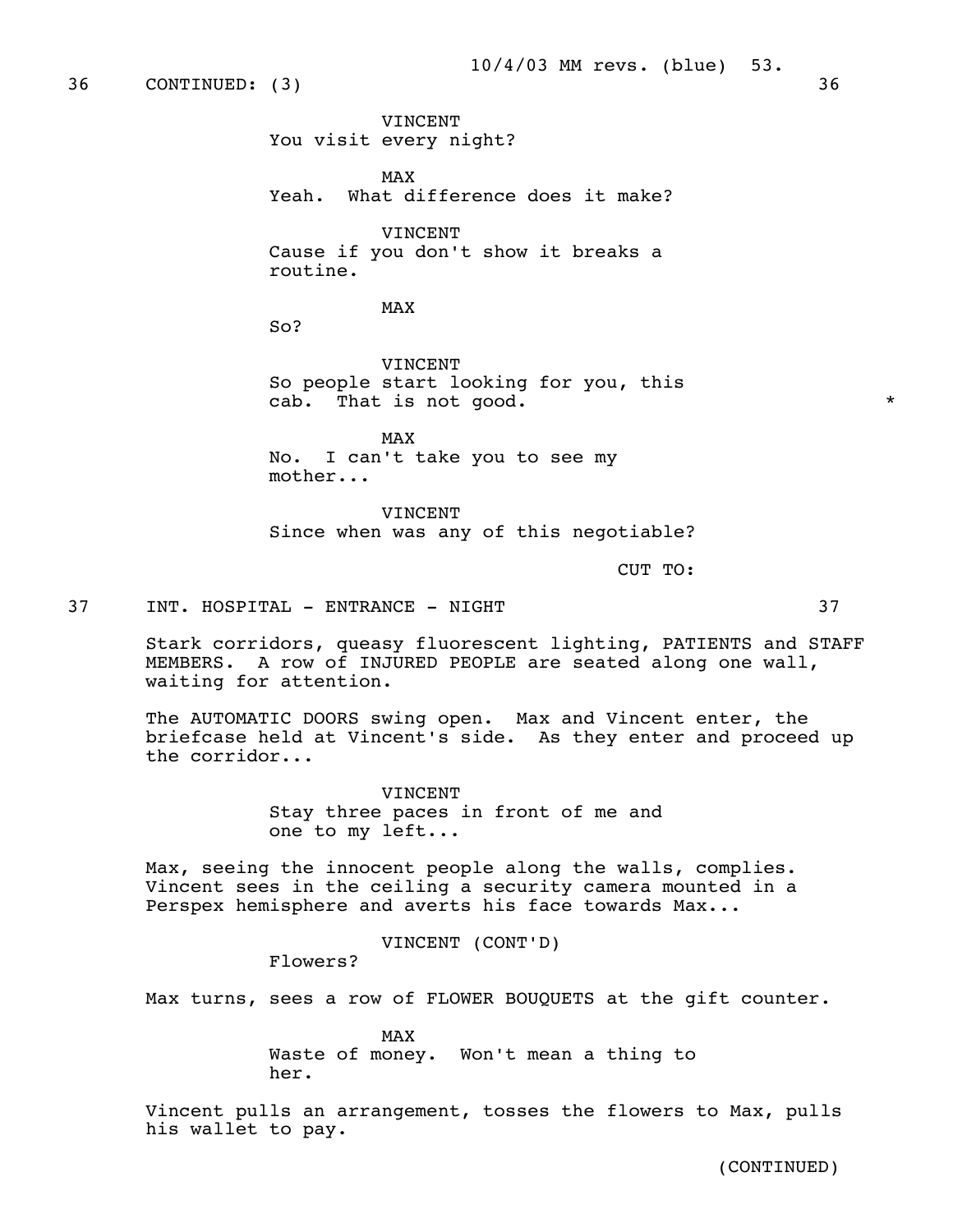VINCENT (sincere) She carried you in her womb for nine months.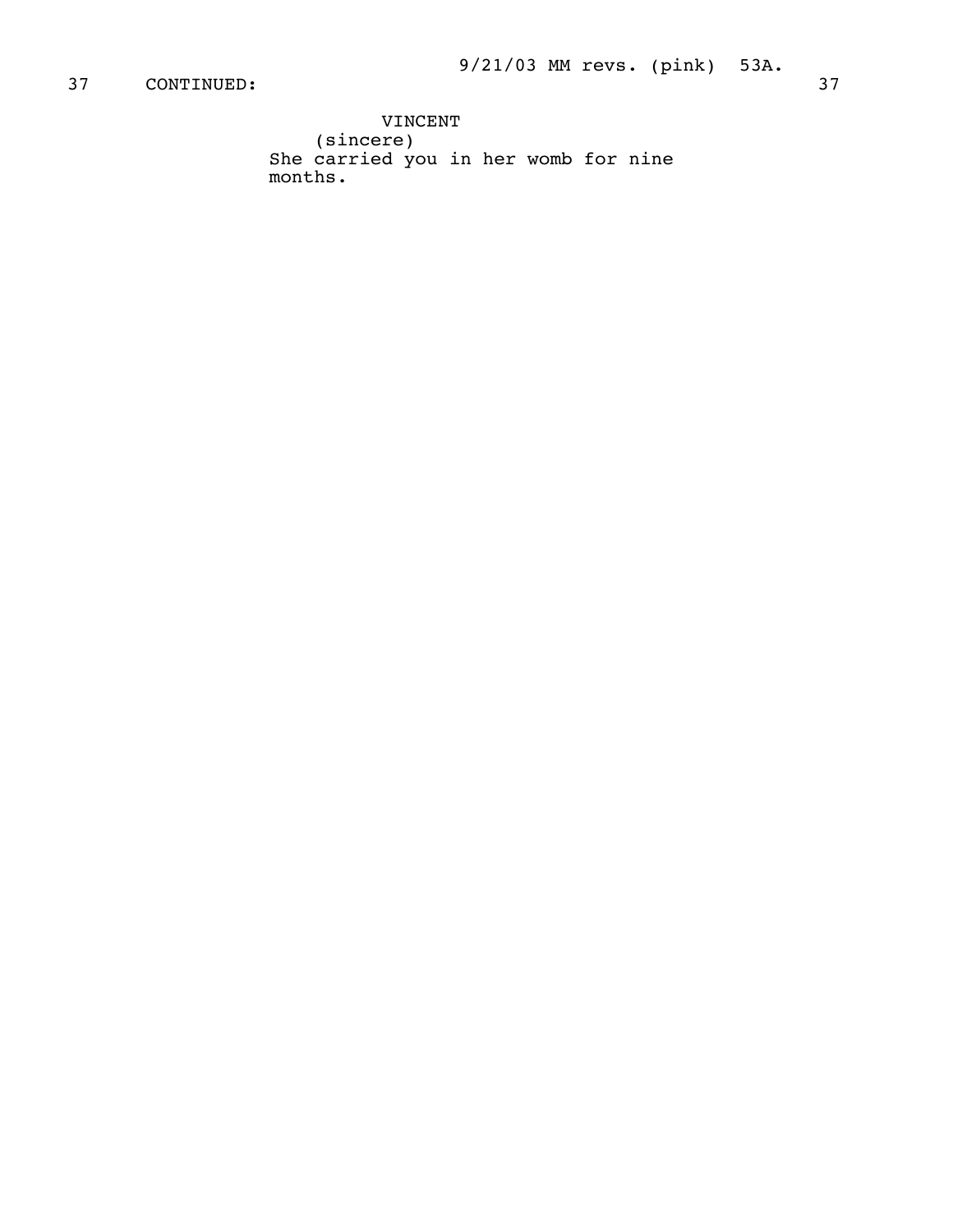38 INT. HALLWAY - NIGHT 38

 The elevator arrives. Vincent and Max get on. Vincent presses the button and the doors start to close...

> MAN'S VOICE Hold, please...

 Vincent puts his hand out, stopping the doors. A MAN slides in the elevator with them...

38A INT. THE ELEVATOR 38A

 ...and turns around. Detective Ray Fanning. He doesn't see Max \* in the back corner. His back is to him.

#### $\tt{FANNING}$  \* Five. Thanks.

Vincent hits the button. The doors close.

 The three of them ride up in that awkward silence you only ever experience with strangers in elevators. He glances to Vincent at the control panel, nods.

> VINCENT Having a good night?

 $\tt{FANNING}$  \* Mezzo-mezzo. You?

> Vincent nods. Making do. The elevator stops. Vincent and Max get off to the right. Fanning continues riding up one more \* floor...

39 INT. FIFTH FLOOR HOSPITAL CORRIDOR - ELEVATOR DOORS - NIGHT 39

 open. Fanning gets off, turns a corner. SEE a sign indicating \* "MORGUE."

40 INT. HOSPITAL ROOM, LOWER FLOOR - MAX - NIGHT 40

(POSSIBLY INCLUDE CORRIDOR)

 Enters with the flowers. Vincent appears behind him, hovering in the doorway. Max moves toward the bed...

 ...where IDA RILKE lies hooked up to a heart monitor, a clear plastic oxygen mask over her mouth. She opens her eyes.

MAX and the state of the state of the state of the state of the state of the state of the state of the state of the state of the state of the state of the state of the state of the state of the state of the state of the st

Hi, Ma.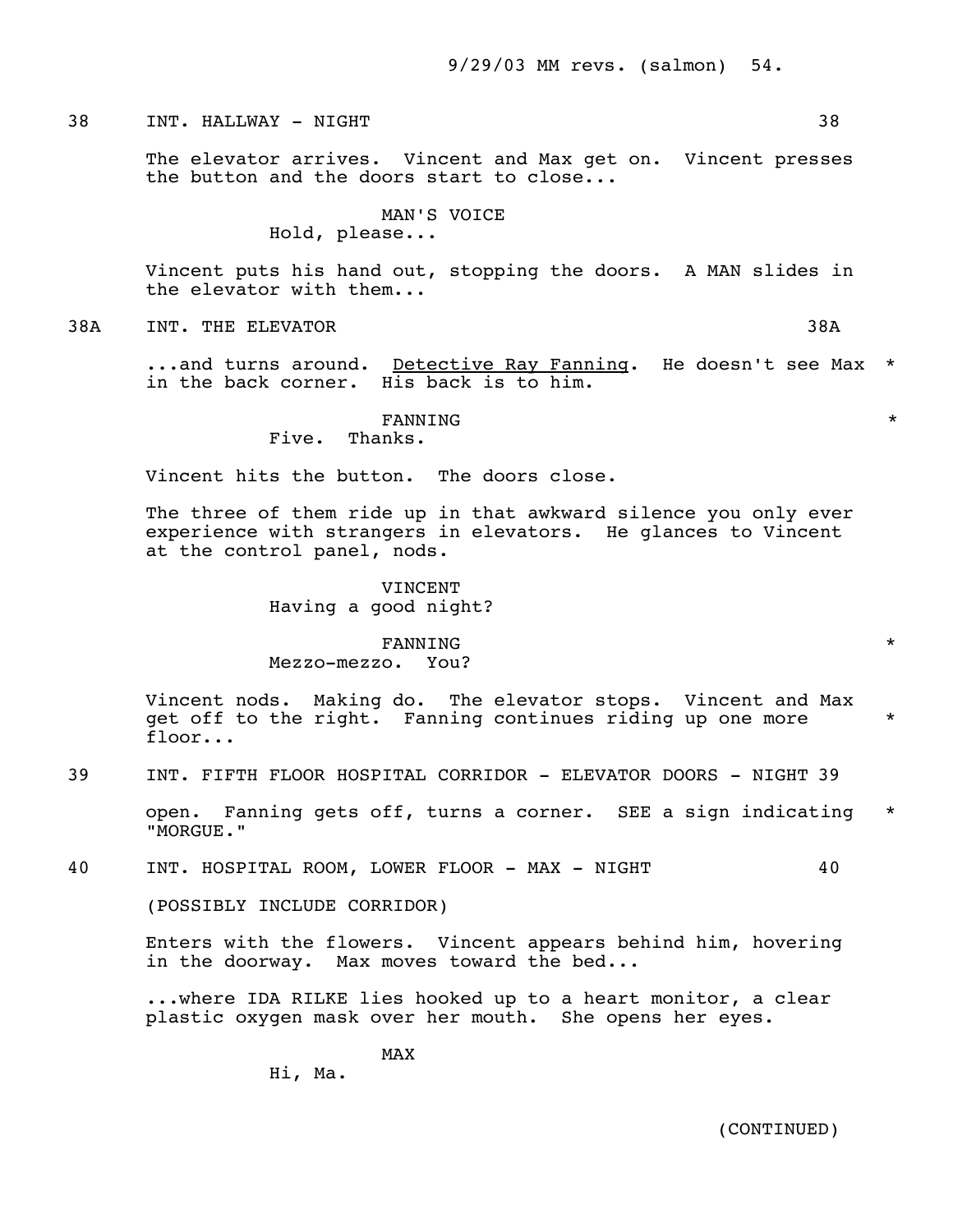IDA I've been calling and calling.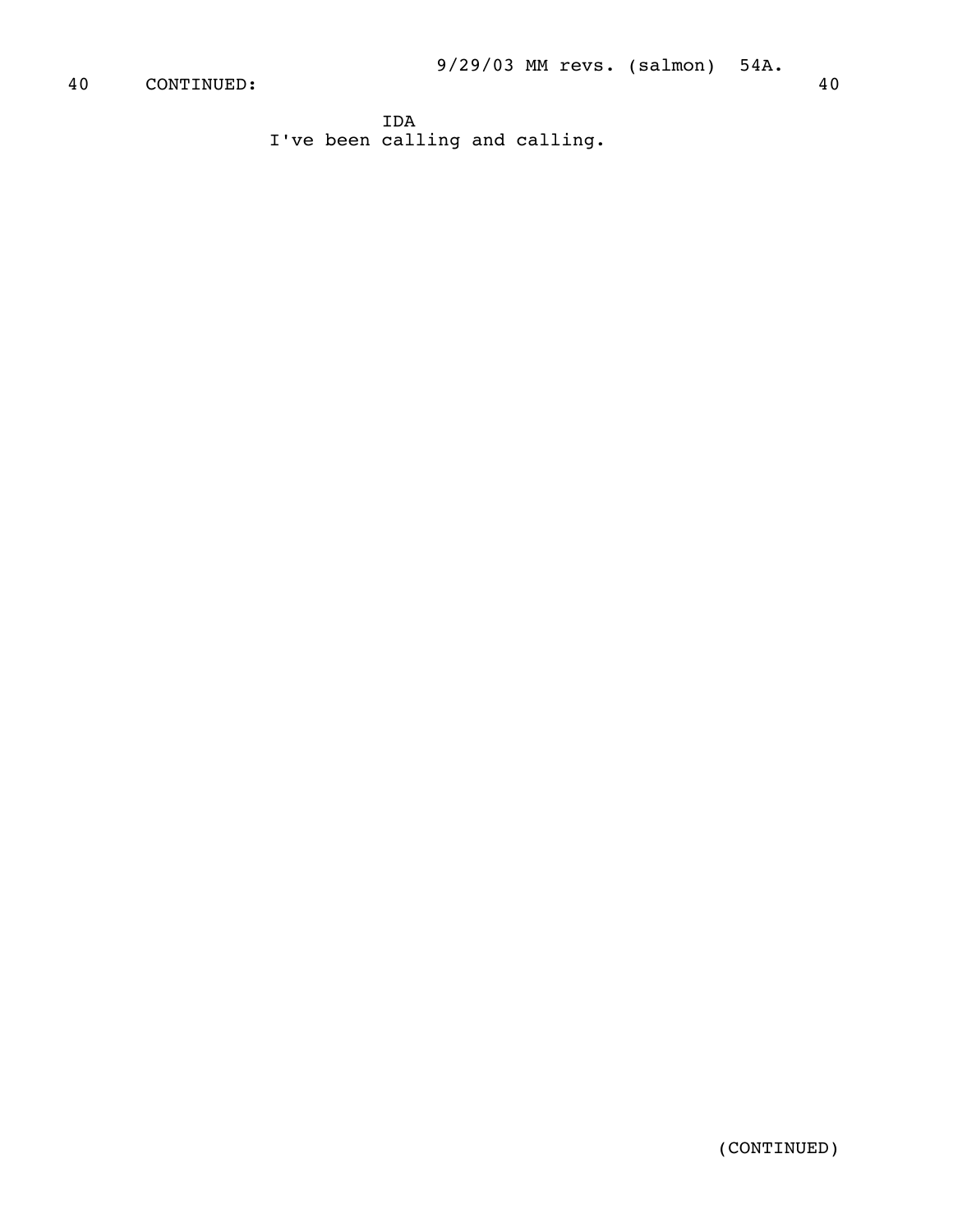40 CONTINUED: (2) 40

MAX and the state of the state of the state of the state of the state of the state of the state of the state of the state of the state of the state of the state of the state of the state of the state of the state of the st I got caught up at work. IDA Why couldn't you call me on the telephone? I'm lying here, wondering if something horrible happened to you... MAX and the state of the state of the state of the state of the state of the state of the state of the state of the state of the state of the state of the state of the state of the state of the state of the state of the st (to cut her off)  $*$  I brought you flowers. IDA What am I gonna do with flowers? MAX and the state of the state of the state of the state of the state of the state of the state of the state of the state of the state of the state of the state of the state of the state of the state of the state of the st You're gonna cheer up. IDA How? By worrying... \* (wheezes) \* ...that you spend money on \* things...that all they're gonna do is \* wilt and die? MAX and the state of the state of the state of the state of the state of the state of the state of the state of the state of the state of the state of the state of the state of the state of the state of the state of the st (to Vincent) See? (to Ida, defensively) \* I didn't buy 'em. He did. \* IDA Who? Come in. What I got is not  $\star$  contagious.  $\star$  contagious. \*  $\star$  Why didn't you tell me we had company? \* (to Vincent) And what's your name? Sorry. My son is rude. VINCENT No harm done, madam. She takes the flowers from Max, making a fuss over them: IDA You paid for my flowers? They're beautiful. Max, will you introduce us?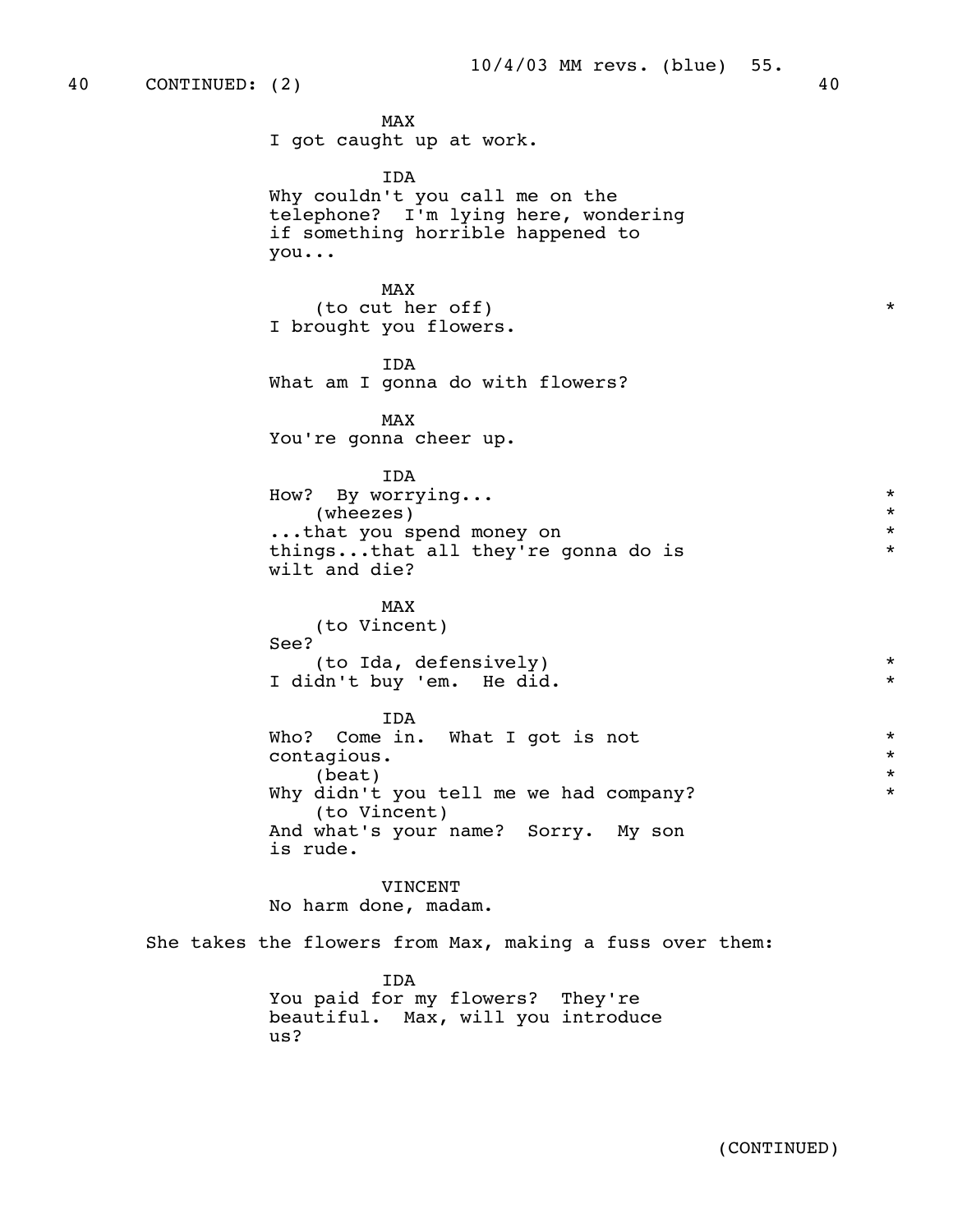40 CONTINUED: (3) 40 MAX and the state of the state of the state of the state of the state of the state of the state of the state of the state of the state of the state of the state of the state of the state of the state of the state of the st Mom, Vincent. Vincent, my mother, Ida. Vincent sets his briefcase by the door, approaches the bed, offers his hand. She takes it. He glows with charisma. **VINCENT**  I'm really happy to meet you, Mrs. \* Rilke. IDA Oh, call me Ida. To what do we owe this pleasure? Vincent sits in the chair at bedside. VINCENT Well, I was with Max when he got the call. IDA And you came all the way here to see me? VINCENT It's nothing. IDA Tell my son. You have to hold a gun to his head to get him to do anything. VINCENT Tell me about it. Vincent leans in, helps her adjust her pillows. IDA You must be an important client of Max's. This catches Vincent slightly off guard. He glances to Max.

> VINCENT Client? I like to think of myself as his friend. A mentor.  $\star$

 IDA Max never had many friends. Always talking to himself in the mirror... It's unhealthy.

MAX and the state of the state of the state of the state of the state of the state of the state of the state of the state of the state of the state of the state of the state of the state of the state of the state of the st Hey, mom. How many times do I have to ask you not to do that?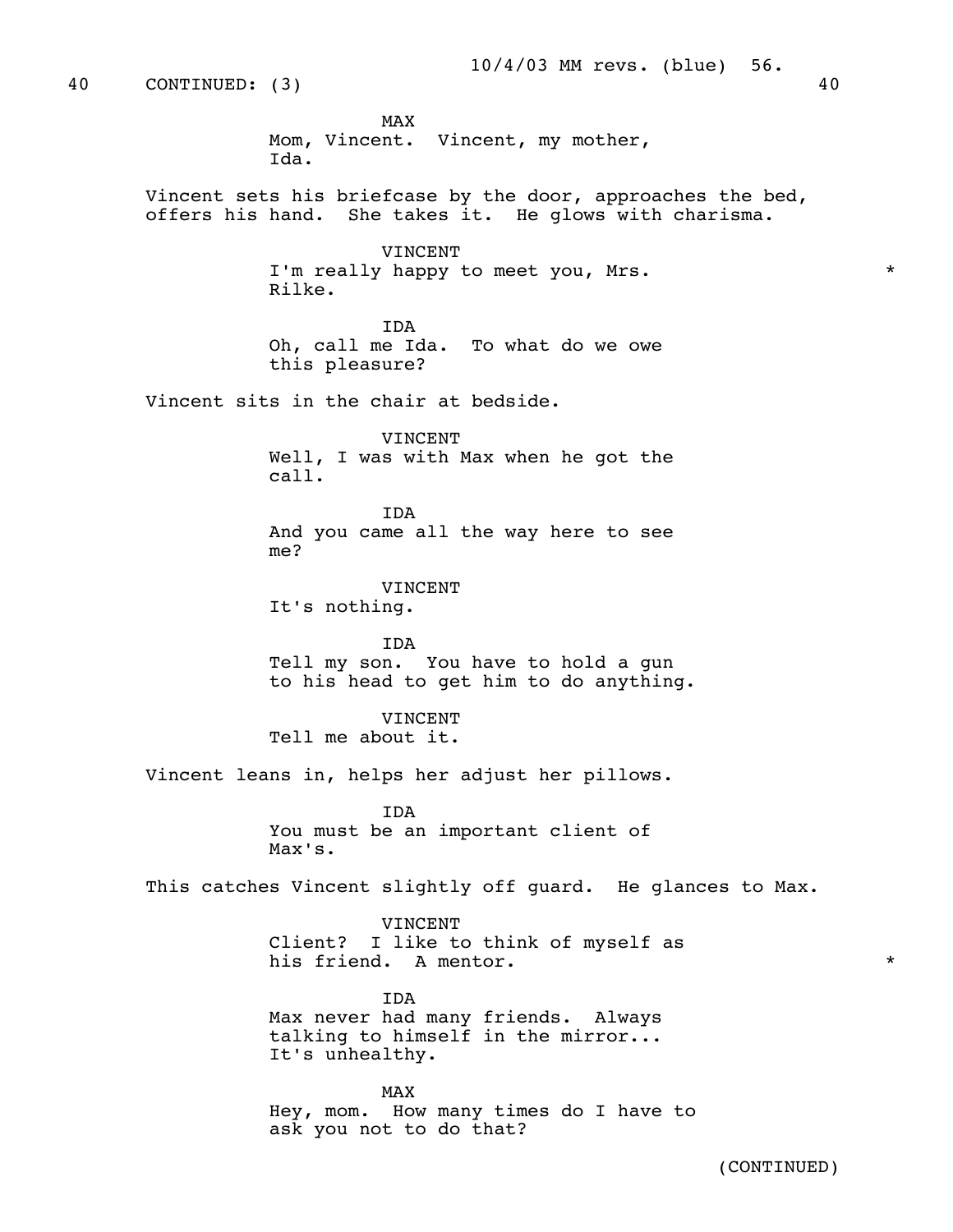IDA Do what? MAX and the state of the state of the state of the state of the state of the state of the state of the state of the state of the state of the state of the state of the state of the state of the state of the state of the st Talk about me like...I'm...not...in the room, here. IDA (to Vincent) What's he sayin'? VINCENT Ida, he says he's standing right here.<br>In the room. Here. In the room. Here. IDA (to Max) Yesss, you are, honey. (back to Vincent) He's sensitive. VINCENT I know. But I'm sure you're proud of \* him. IDA (directed at Max) Of course I'm proud. You know, he started with nothing. Look at him today. Here. Vegas. Reno... Vincent looks at Max...squirming under the exposure. MAX and the state of the state of the state of the state of the state of the state of the state of the state of the state of the state of the state of the state of the state of the state of the state of the state of the st Mom, Vincent's not interested. (to Vincent) Let's go. VINCENT No. I am interested. \* IDA What's your name, again? \* VINCENT Vincent...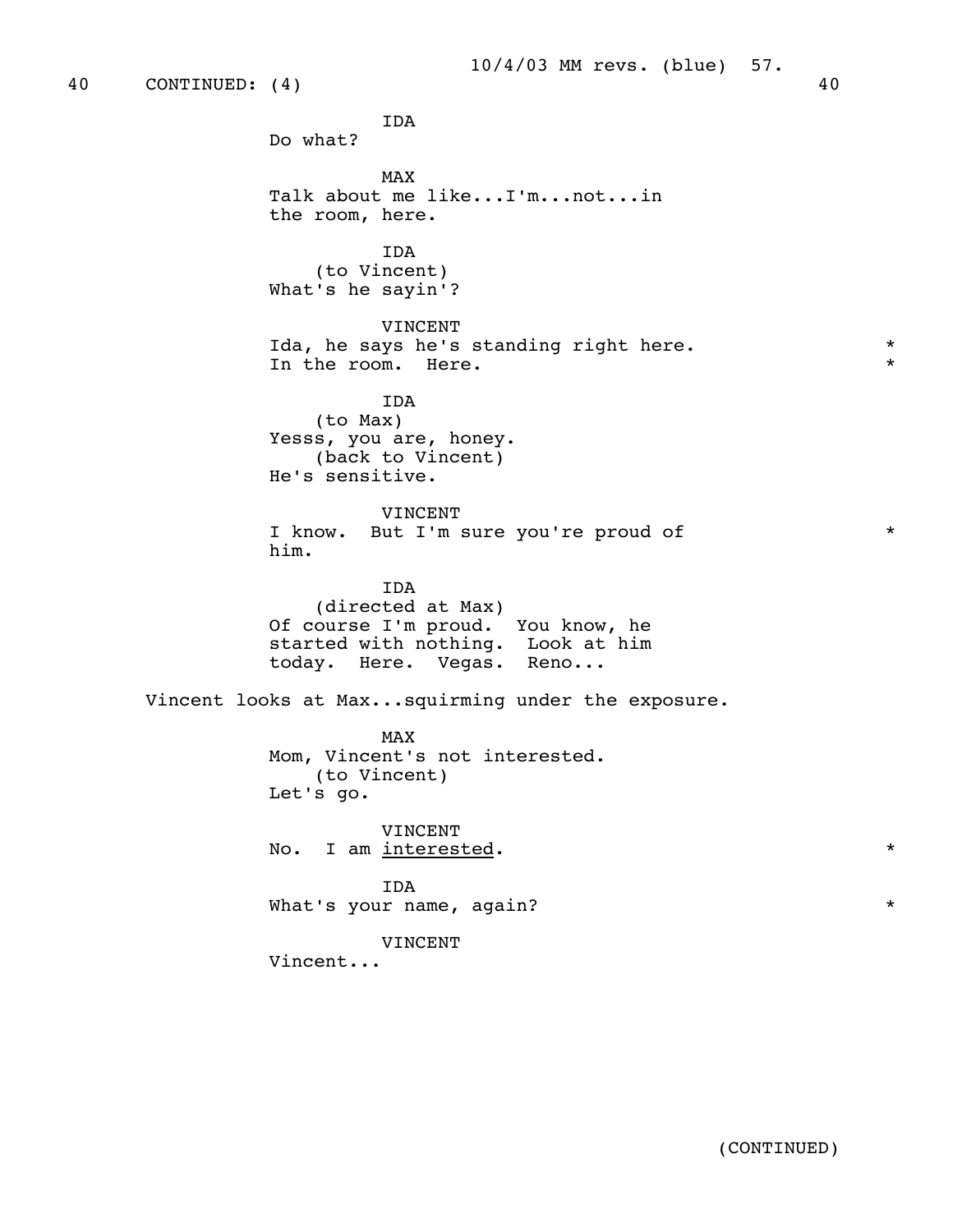MAX and the state of the state of the state of the state of the state of the state of the state of the state of the state of the state of the state of the state of the state of the state of the state of the state of the st I came to see you. I saw you. You look fine. Let's go.

He's kissed her and wants to get out of there.

 IDA Limousine companies.

VINCENT \*

**The Second Second Second Second Second Second Second Second Second Second Second Second Second Second Second Second Second Second Second Second Second Second Second Second Second Second Second Second Second Second Second** 

 IDA \* He drives famous people around, you  $*$ <br>know?  $k$ now?  $\star$ 

> VINCENT Limousine companies? What an achievement...

Max heads for the door...

 IDA Visit again? \*

> VINCENT I'm only in town tonight.  $*$

 IDA When you come back?  $*$ 

> VINCENT Sure. I promise.  $*$

 IDA \* Well, nice to meet you, Vincent.

He turns to find Max gone. He looks down, eyes widening.

So is the briefcase.

Vincent races out into...

40A INT. THE HALLWAY 40A

 ...and spins around, frantically trying to see where Max went. Nothing but a FEW PATIENTS and HOSPITAL STAFF...

...and a door marked "STAIRS" swinging shut at the end of the hallway. He runs in that direction...

40B INT. HOSPITAL STAIRWELL 40B

 Vincent bursts through the door into the stairwell, hearing RUNNING FOOTSTEPS below. He peers over the railing...

(CONTINUED)

40 CONTINUED: (5) 40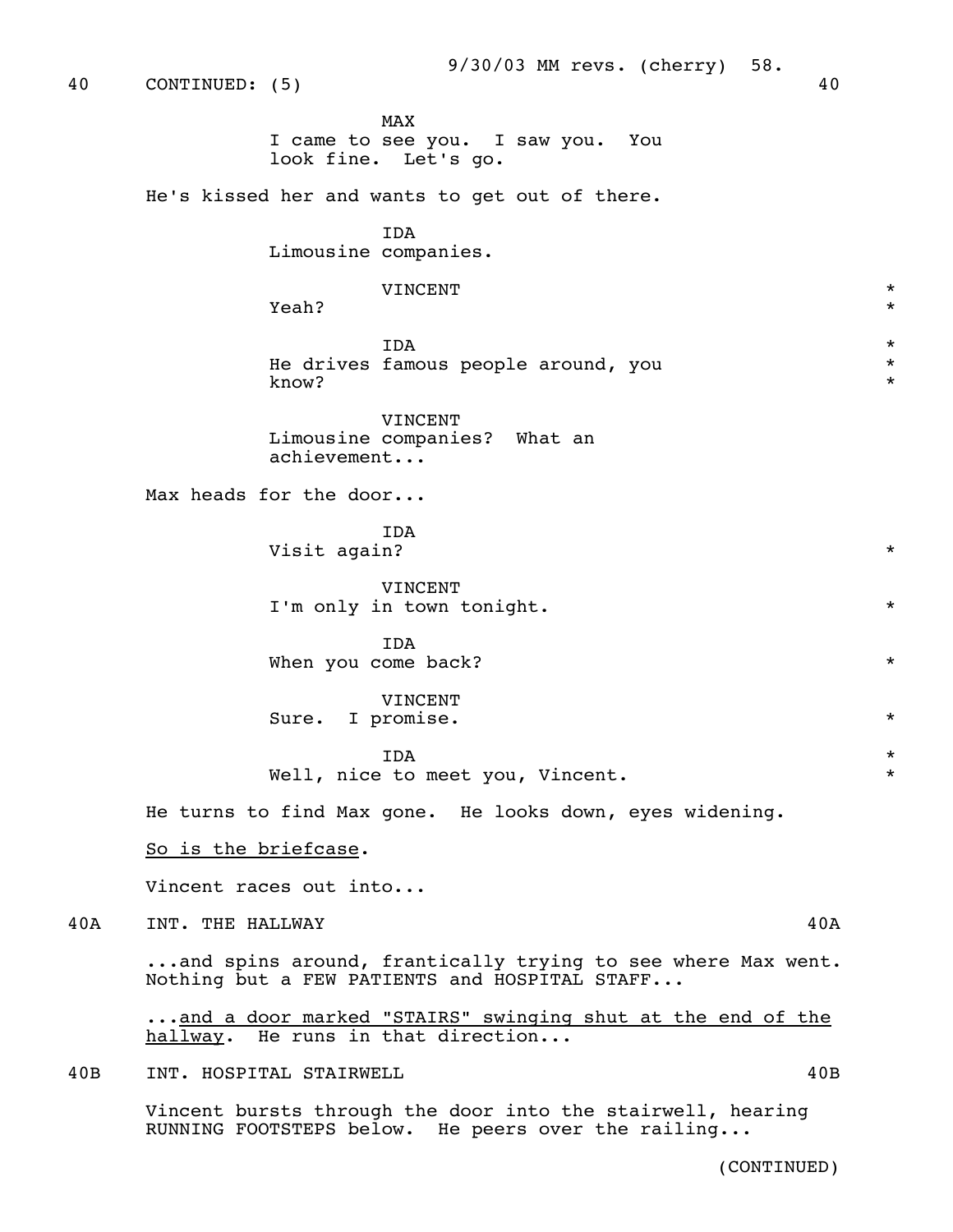### 40B CONTINUED: 40B

 ...and sees Max three flights down. Max freezes, looking up, clutching the briefcase. A moment of eye contact...

> VINCENT Stop or I'll go back and kill her.

MAX and the state of the state of the state of the state of the state of the state of the state of the state of the state of the state of the state of the state of the state of the state of the state of the state of the st You'd do her a favor.

 ...and Max keeps going, vanishing from view. Vincent takes off after him, plunging down the stairs at breakneck speed...

> VINCENT I'll tell her the truth!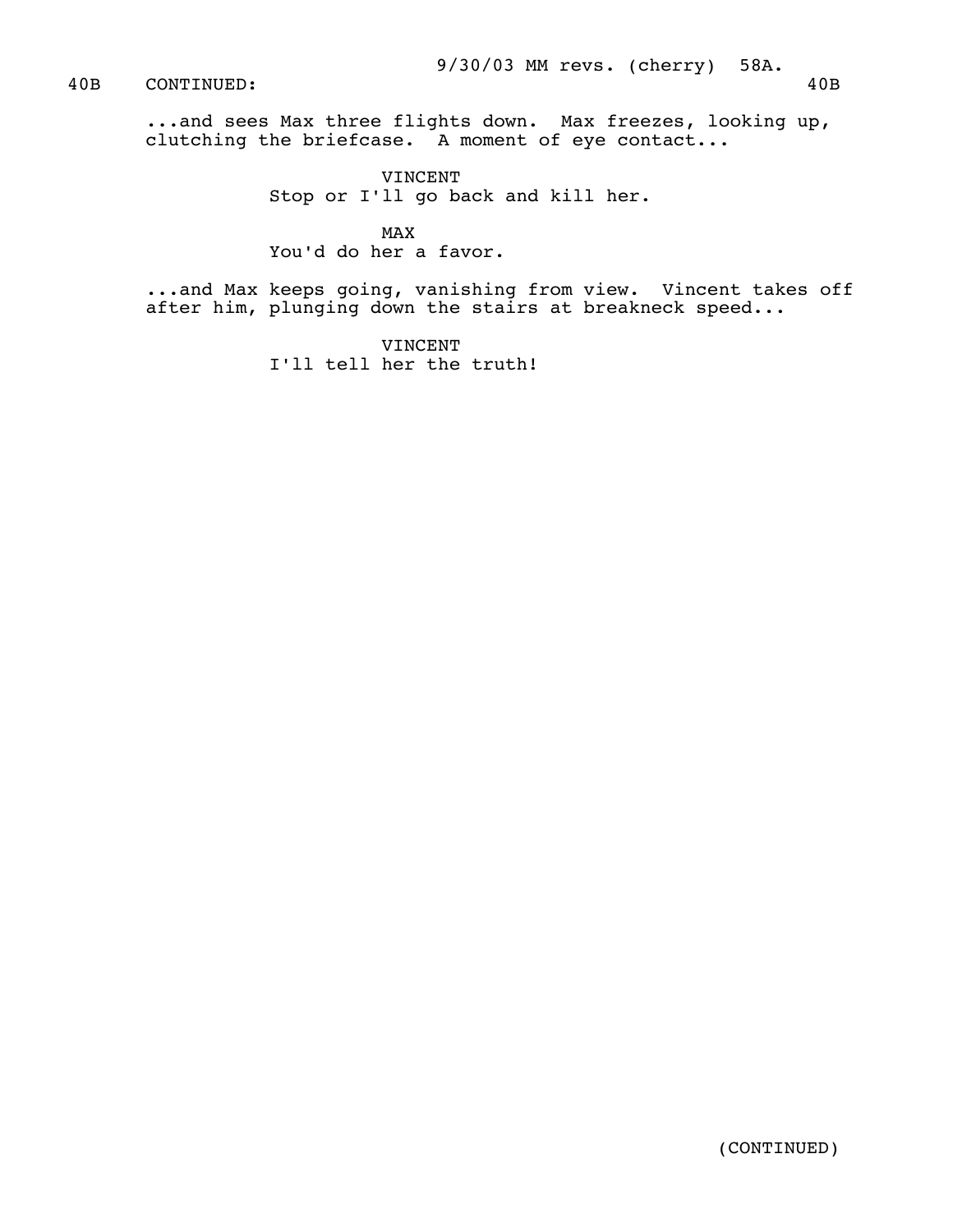40B CONTINUED: (2) 40B

MOVING WITH MAX

 careening dizzily down the steps with the briefcase, hurtling from one landing to the next, FOOTSTEPS ECHOING on concrete.

MOVING WITH VINCENT

 racing down the steps like a madman, yanking his H+K from under his jacket...

41 EXT. HOSPITAL - ON REAR DOOR - NIGHT (OPTIONAL) 41

 Max comes through the stairway door, racing like crazy along a row of HUGE ROARING INDUSTRIAL WASHERS, trying to make it to the EXIT DOOR at the far end...

 ...and Vincent bursts from the stairwell in pursuit, pausing to whip his  $H + K$  up in a two-handed grip, aiming down the length of the laundry room...

...as Max vanishes through the exit door at the far end.

 42 EXT. HOSPITAL/ON REAR DOOR - NIGHT 42 Max races out. 42A OMIT 42A 42B INT. HOSPITAL STAIRWELL - VINCENT 42B \* racing down the stairs...  $*$ 

- 42C EXT. HOSPITAL REAR DOOR VINCENT 42C bursts through parking lot.
- 42D EXT. HOSPITAL WIDE: VINCENT (VFX) 42D

 See Vincent at end of parking lot running towards us. PAN LEFT to Max running up a walkway over the freeway.

43 EXT. PEDESTRIAN BRIDGE - MAX 43

 runs to camera along the bridge which we now reveal is above and...

OVER THE FREEWAY

 Max runs up, exhausted. The stream of lights beneath them. Max swings the briefcase back, preparing to hurl it...

**VINCENT** 

Don't!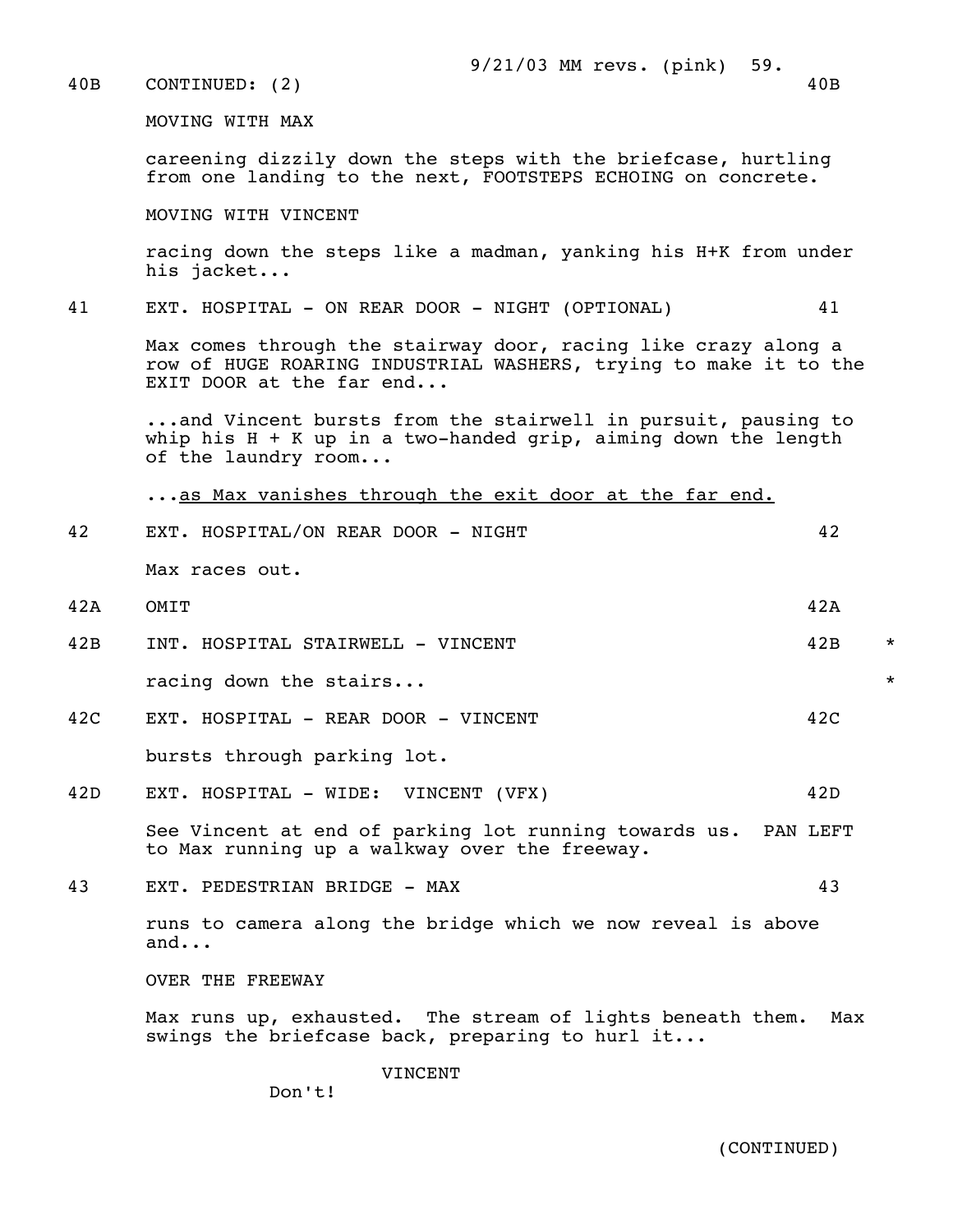43 CONTINUED: 43

 ...and Vincent's H+K is aimed at Max. Max looks back, sees Vincent, gun aimed at him...

 VINCENT (CONT'D) Red-light-green-light, Max.

A heartbeat. A hesitation. And then...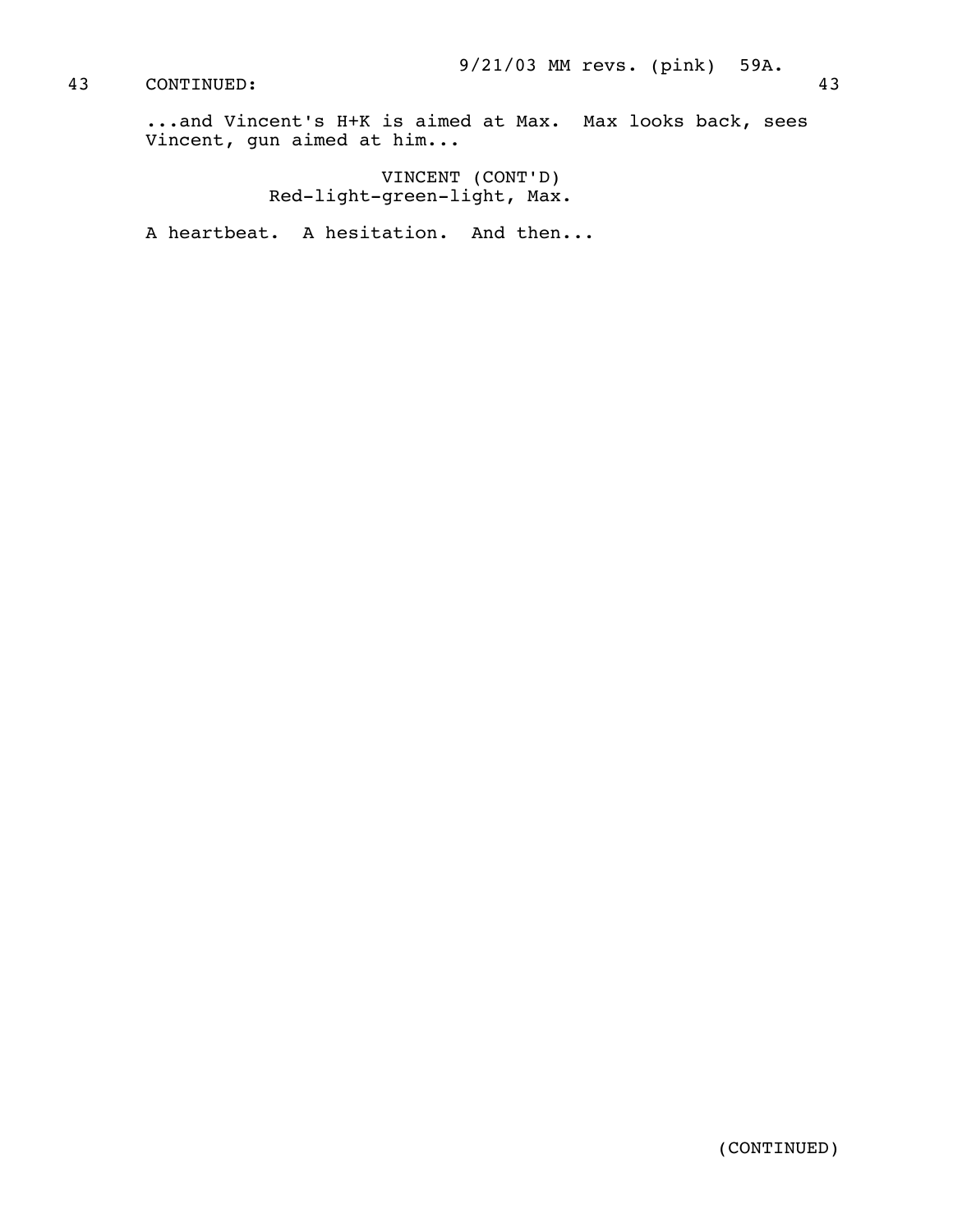# MAX and the state of the state of the state of the state of the state of the state of the state of the state of the state of the state of the state of the state of the state of the state of the state of the state of the st

# Bullshit.

... Max hurls the briefcase with all his might. Vincent watches in horror as it spins lazily through the air and crashes onto the freeway below where it's run over, flips in the air, is hit by a truck and the tablet PC is de-constructed into useless pieces of plastic and silicone. Vincent approaches.

### VINCENT

 (hisses) What the fuck was that?

# MAX and the state of the state of the state of the state of the state of the state of the state of the state of the state of the state of the state of the state of the state of the state of the state of the state of the st

Jazz.

 Max is suddenly on the ground, not knowing how he got there, about to die.

Vincent, above, staring at Max.

 VINCENT You are screwing...with my work! My  $*$  prep was in there. I'm coming up on number four. The night is no longer young. Are we getting adversarial? \*

 Each syllable like a bullet. Should Vincent kill him? Then, almost admiring...

> VINCENT (CONT'D) Didn't know you could do that... (beat) Let's see what else you can do.

...and he pulls Max to his feet.

CUT TO:

44 INT. HOSPITAL MORGUE - NIGHT 44

Fanning's in the "cold room" with a MORGUE ATTENDANT.

 ATTENDANT (checking his clipboard) We've had three come in tonight. Two John Does. Maybe one's your guy.

 The attendant nods at the first of four PLASTIC-WRAPPED CORPSES lying on stainless steel tables. Fanning draws the sheet back: Homeless Man with a beard.

> FANNING No. Not Ramone.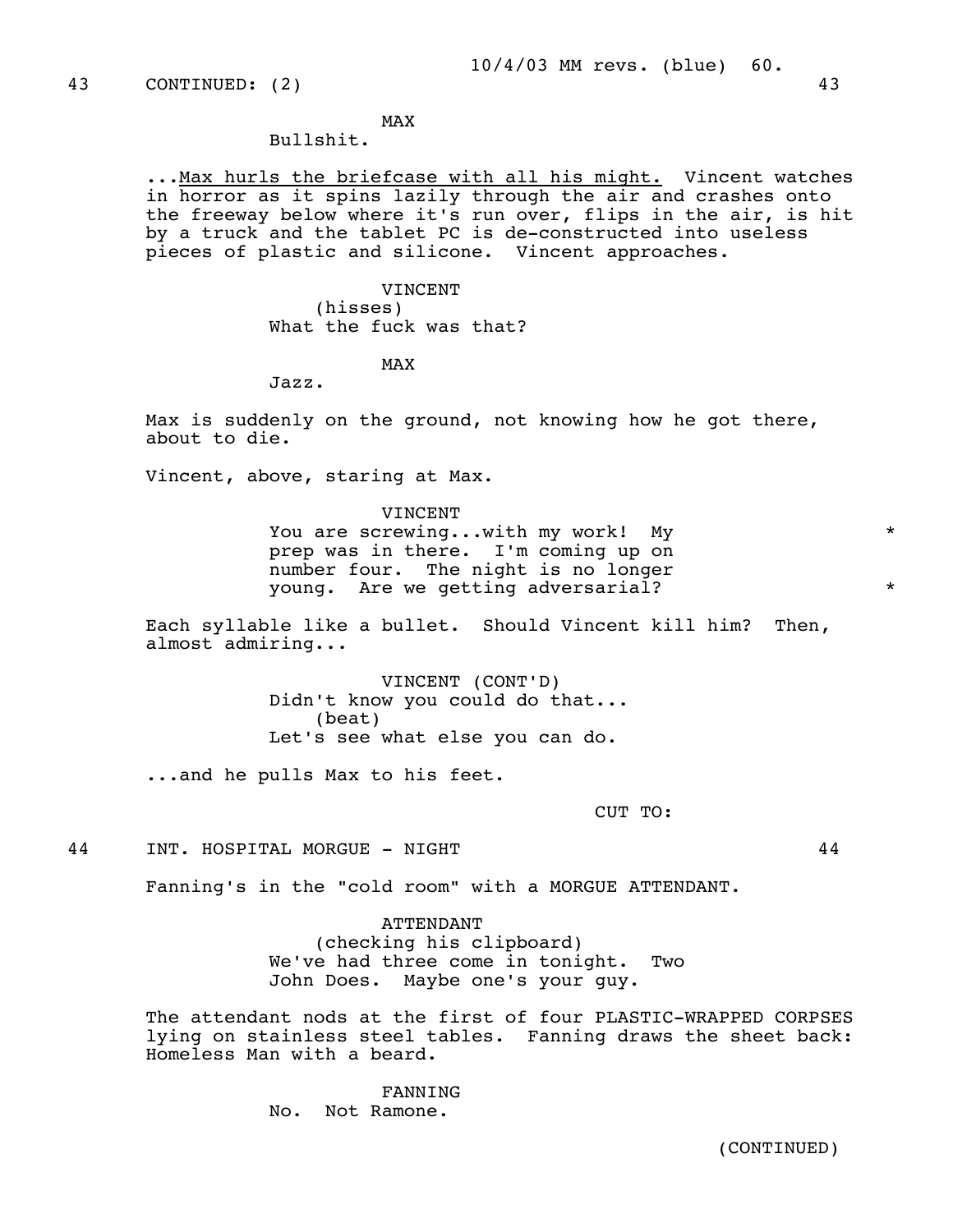10/4/03 MM revs. (blue) 61.

44 CONTINUED: 44

 The attendant makes a notation on his clipboard. Fanning nods at the next corpse.

> FANNING (CONT'D) Try that one.

 The attendant draws the sheet back. It's the Younger Man who mugged Max and took Vincent's briefcase.

FANNING (CONT'D)

No. Next...

 ATTENDANT That's what's funny. These three came in within half an hour of each other. And the kid and that last guy (number 4)...they were done by the same shooter.

 FANNING Why do you say that?

Fanning gets alert.

 ATTENDANT Same wound pattern. Two in the sternum. One in the head. Add this cat's shooting tight groups. (indicates chest) Double taps are a couple millimeters apart.

 Intrigued, Fanning steps to the fourth corpse. Attendant draws the sheet back.

Fanning stares down at the dead face. Instant recognition.

45 INT. HOSPITAL HALLWAY + AUTOPSY ROOM - MINUTES LATER 45

 Fanning is on a pay phone, amped up, talking with Richard \* Weidner. (Weidner's at home, perched on the edge of his bed, in \* a crowded bedroom overlooking MacArthur Park or palm trees and city lights, rubbing the sleep from his eyes. INTERCUT as needed:)

> FANNING ...yeah, I'm still at MLK. The John Doe doesn't pan out. Not Ramone. But you'll never guess who else is in the meat locker.

 WEIDNER \* Elvis Presley?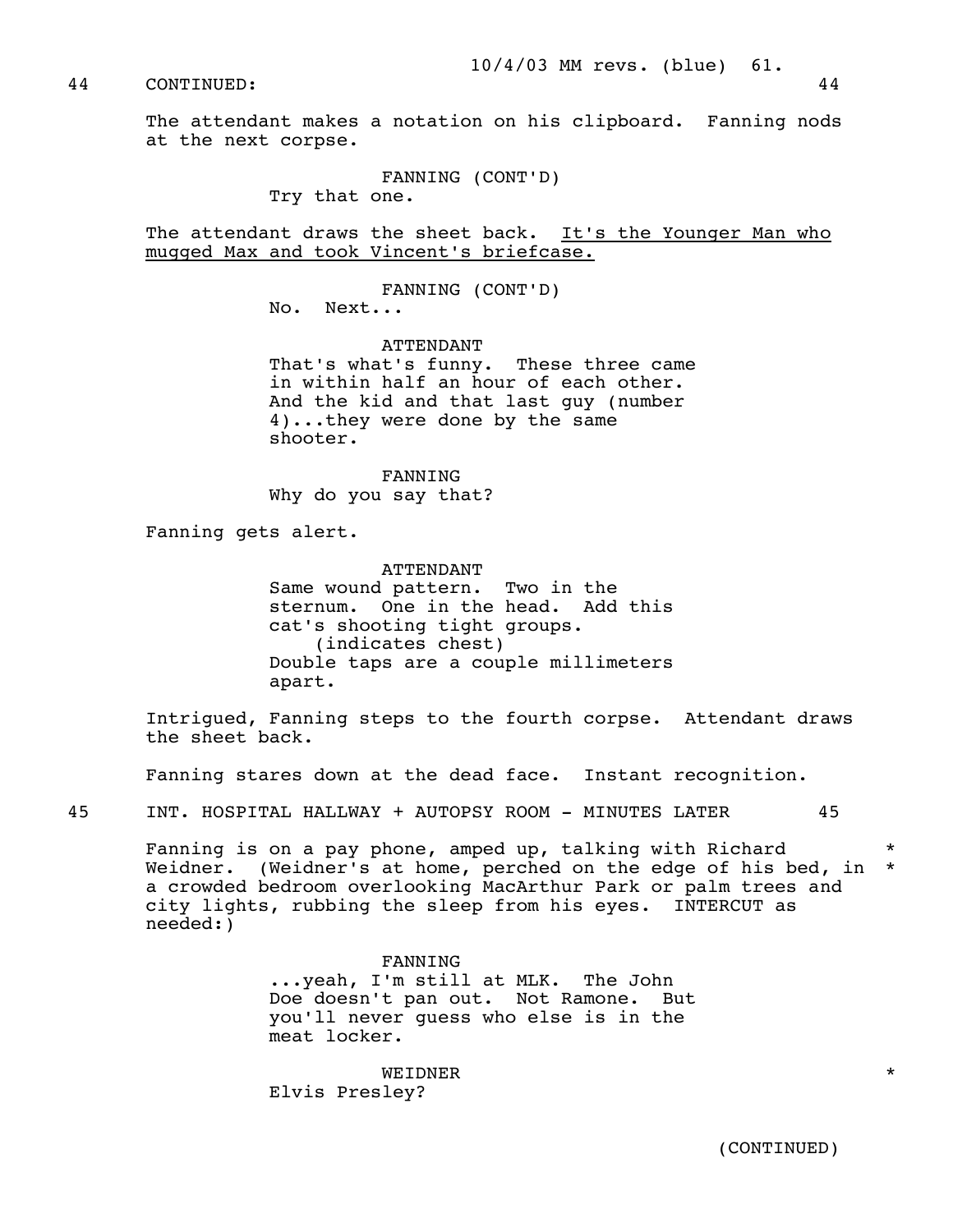```
\tt{FANNING} *
Sylvester Clarke. Criminal-lawyer 
turned lawyer-criminal?
```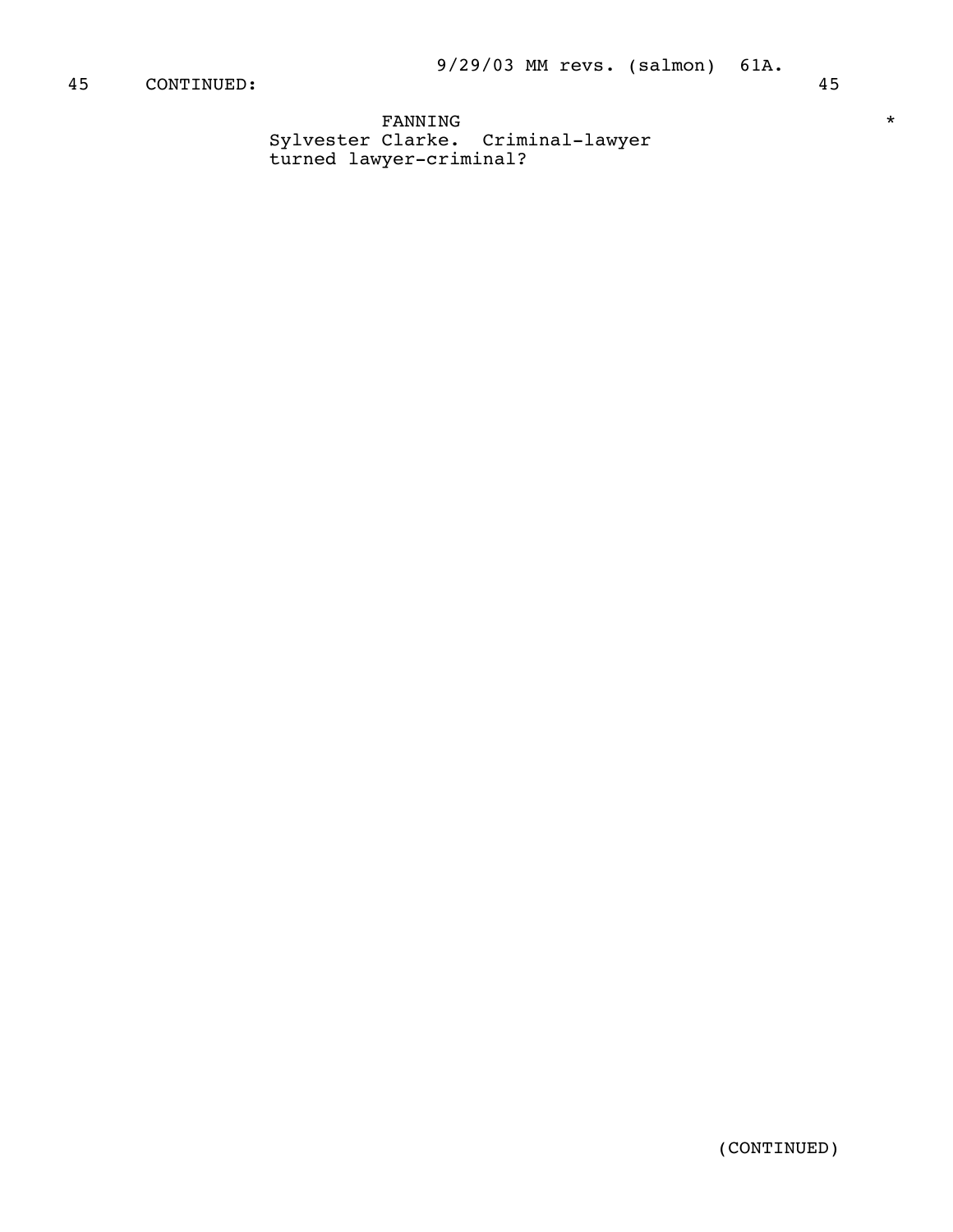45 CONTINUED: (2) 45

 WEIDNER "Sly" to his clients...

 FANNING ...including my high-diving informant, Ramone, who he represented, who's still missing. Both of whom were in the exotic-substances business...

 WEIDNER Ramone and "Sly" Clarke in one night?

 FANNING In one night. Something bad is going down. And I don't think the Feeb know about it...

Weidner hangs up, hauling himself off the bed as we...  $*$ 

CUT TO:

46 INT. MAX'S CAB, TRAVELING - MAX - NIGHT 46

 Max drives in self-conscious silence, feeling Vincent's gaze on the back of his neck.

> VINCENT Limos, huh?

MAX and the state of the state of the state of the state of the state of the state of the state of the state of the state of the state of the state of the state of the state of the state of the state of the state of the st Don't start.

Vincent enters text into a cell phone/pager.

 VINCENT Hey, I'm not the one lying to my mother.

MAX and the state of the state of the state of the state of the state of the state of the state of the state of the state of the state of the state of the state of the state of the state of the state of the state of the st She hears what she wants to hear. I don't disillusion her.

> VINCENT Yeah, right. Maybe she hears what you tell her.

Vincent sends. Waits.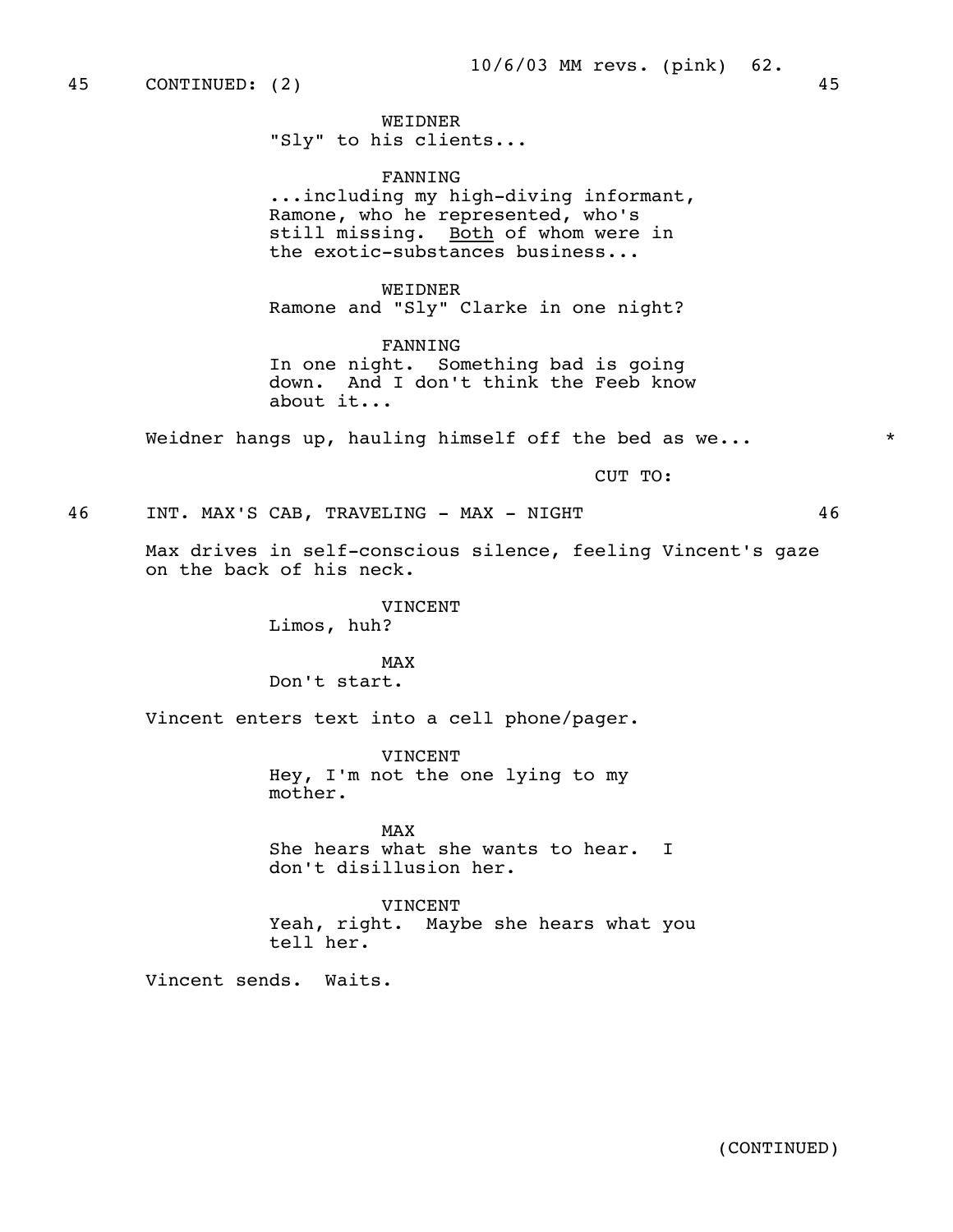MAX and the state of the state of the state of the state of the state of the state of the state of the state of the state of the state of the state of the state of the state of the state of the state of the state of the st Whatever I tell her's never good  $*$  enough. It's always been that way... My three older brothers...their wives made 'em move outta town. Vincent closes the pager/cell.

> VINCENT You're goin' to a place called El Rodeo. It's on Whittier Boulevard in Anaheim.

MAX and the state of the state of the state of the state of the state of the state of the state of the state of the state of the state of the state of the state of the state of the state of the state of the state of the st Where on Whittier?

VINCENT

Look it up.

MAX and the state of the state of the state of the state of the state of the state of the state of the state of the state of the state of the state of the state of the state of the state of the state of the state of the st What's at El Rodeo?

VINCENT

Just drive.

 (beat) They project onto you their flaws, what they don't like about themselves, their lives, whatever. And then they rank on you, instead...

MAX and the state of the state of the state of the state of the state of the state of the state of the state of the state of the state of the state of the state of the state of the state of the state of the state of the st How do you know?

> VINCENT I had a father like that.

MAX and the state of the state of the state of the state of the state of the state of the state of the state of the state of the state of the state of the state of the state of the state of the state of the state of the st Mothers are worse.

 VINCENT \* Mine died when I was one.  $*$ 

MAX and the state of the state of the state of the state of the state of the state of the state of the state of the state of the state of the state of the state of the state of the state of the state of the state of the st What happened?

> **VINCENT**  He hated whatever I did. Got drunk. Beat me up all the time.

MAX and the state of the state of the state of the state of the state of the state of the state of the state of the state of the state of the state of the state of the state of the state of the state of the state of the st Then what?

> VINCENT (intimate) I killed him. I was 12. (MORE)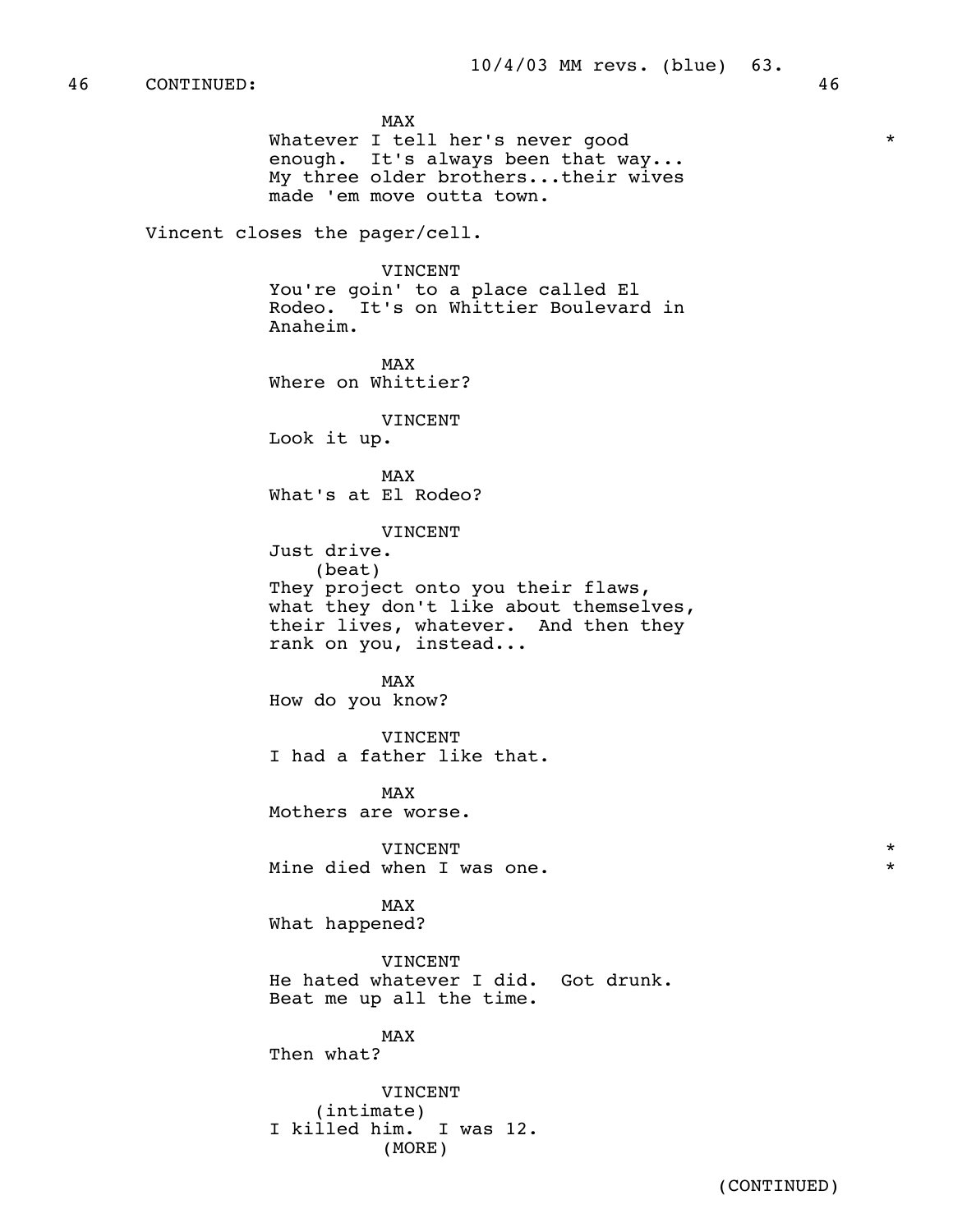```
 VINCENT (CONT'D) 
             He was the first. 
(off Max's look) 
I'm kidding. He died of liver cancer.
```
MAX

I'm sorry.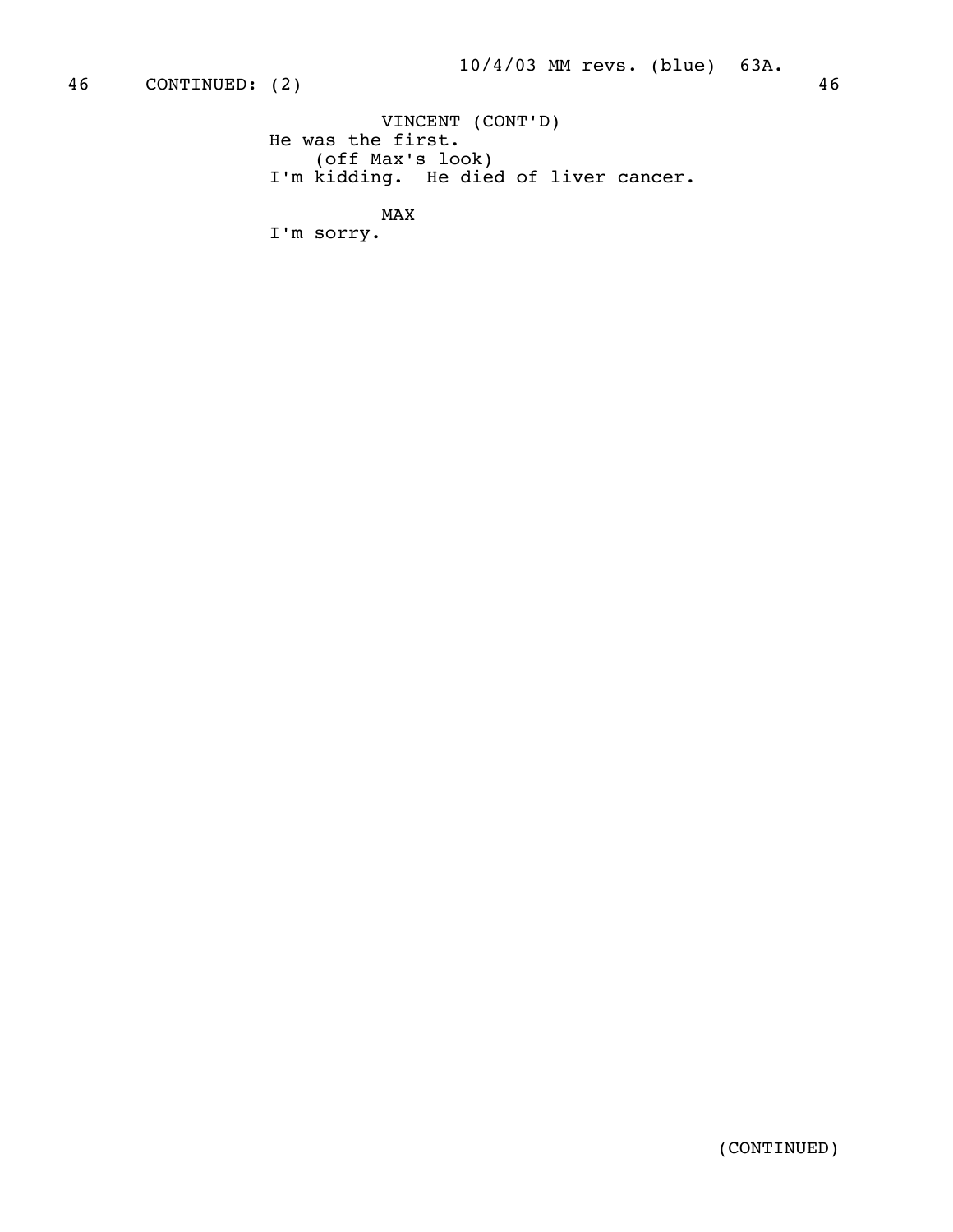VINCENT No you're not. (beat) So driving this cab "temporarily" is  $*$ all bullshit...?

MAX and the state of the state of the state of the state of the state of the state of the state of the state of the state of the state of the state of the state of the state of the state of the state of the state of the st It's not bullshit.

> VINCENT Twelve years is not temporary.

MAX and the state of the state of the state of the state of the state of the state of the state of the state of the state of the state of the state of the state of the state of the state of the state of the state of the st You gotta get cash together. Insurance, bond, maintenance, tires. Staff-up. Client lists. It's not get the car, put asses on seats.

#### VINCENT

Why not?

MAX and the state of the state of the state of the state of the state of the state of the state of the state of the state of the state of the state of the state of the state of the state of the state of the state of the st 'Cause Island Limos will be more than a ride...like a club experience, a cool groove you don't want to end. Like that. So it's gotta be <u>perfect</u>.  $*$ Perfect.

#### VINCENT

Uh-huh.

MAX and the state of the state of the state of the state of the state of the state of the state of the state of the state of the state of the state of the state of the state of the state of the state of the state of the st Plus I got bills. She's been dying of the disease since I was in high school...

 Headlights pull through the jammed lot. Max's cab. And it pulls past the entrance to a parking slot near the alley.

48 INT. CAB - NIGHT 48

 VINCENT Here's good.

 Max backs in, cuts the engine. Vincent checks it out, concealing himself as much as possible in the shadows of the back seat.

> VINCENT (CONT'D) Gimme your wallet.

# MAX and the state of the state of the state of the state of the state of the state of the state of the state of the state of the state of the state of the state of the state of the state of the state of the state of the st

Why?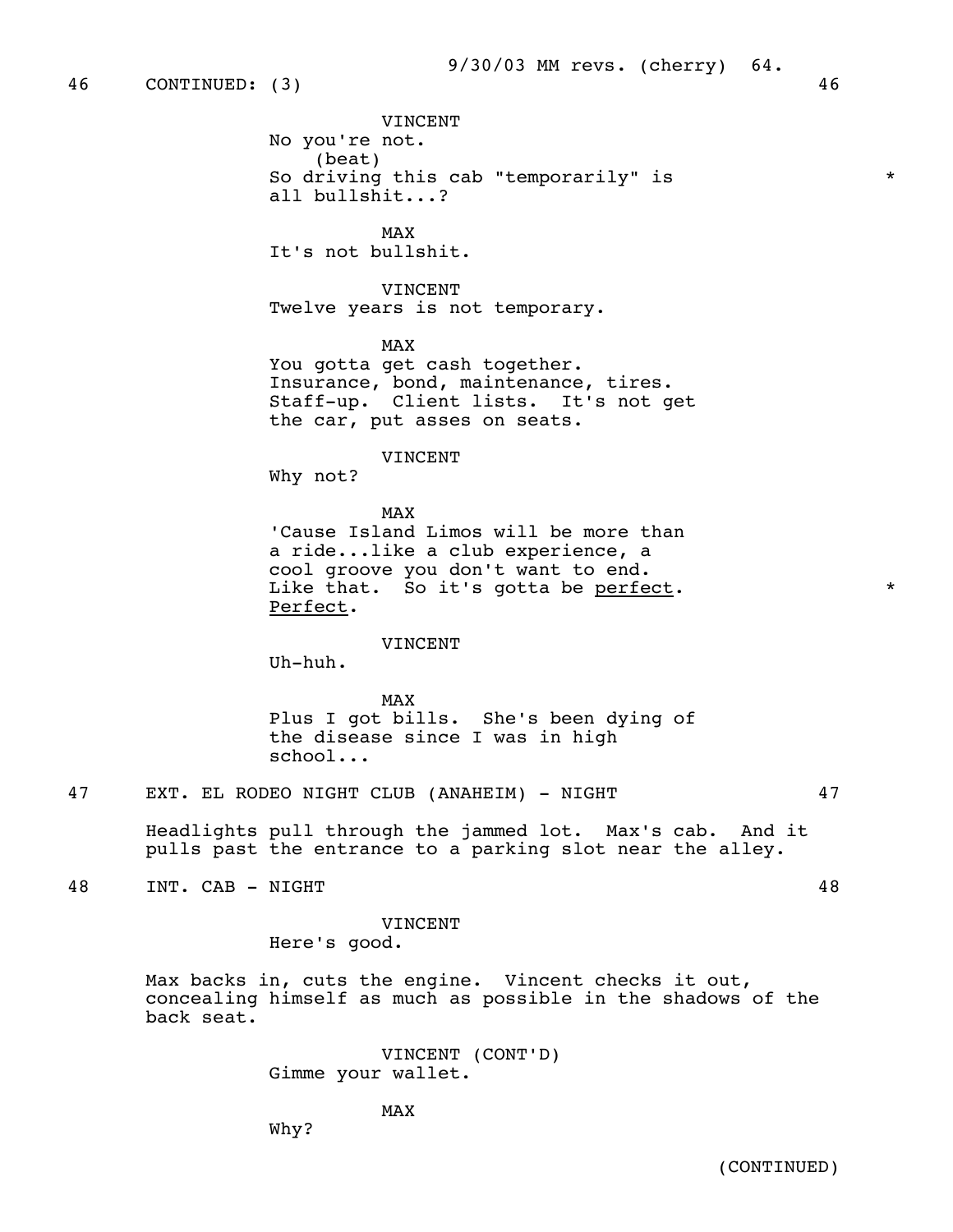# 48 CONTINUED: 48

 Vincent snaps his fingers impatiently. Max pulls his wallet, passes it back.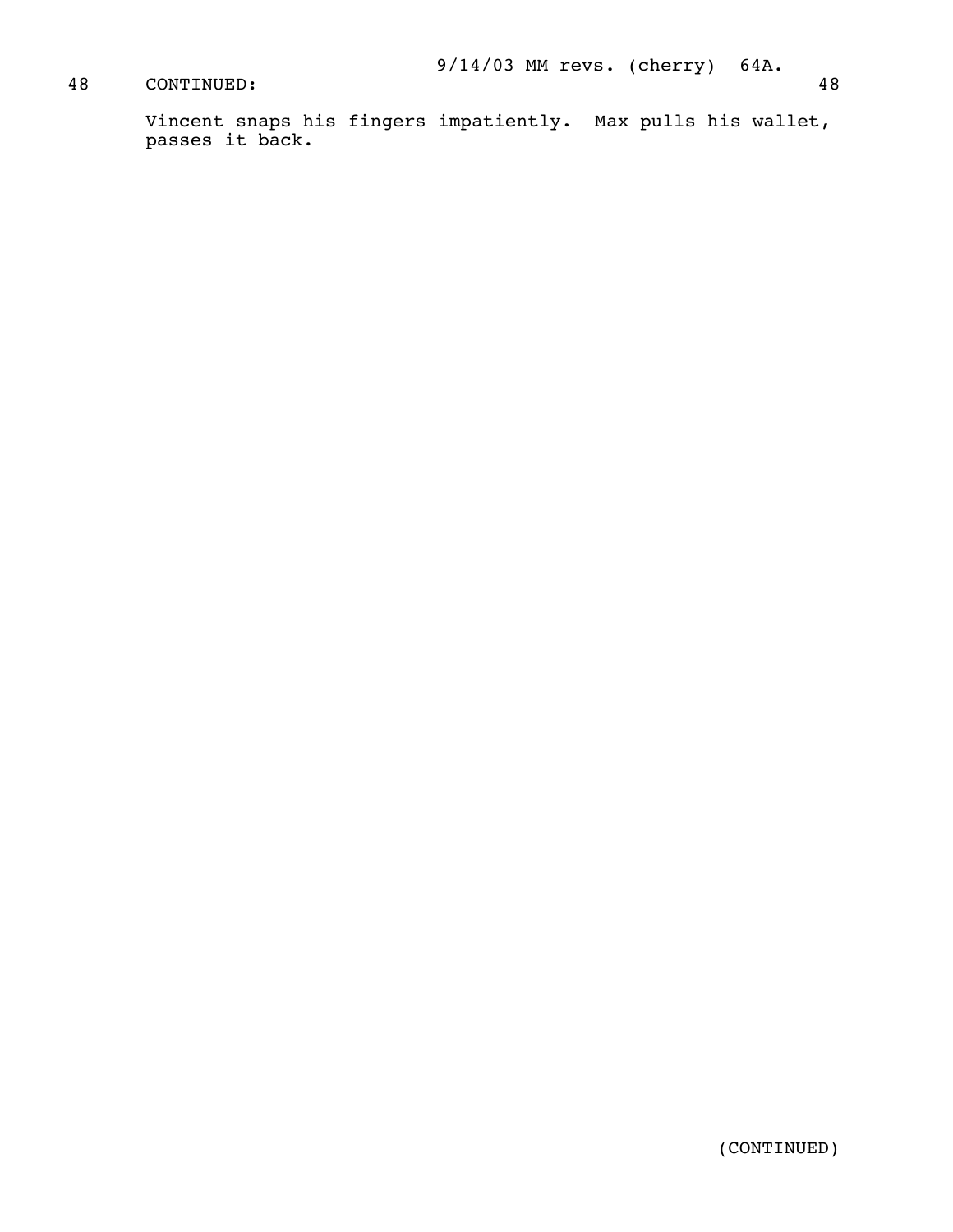VINCENT I'll hold it for you in case they search you.

MAX and the state of the state of the state of the state of the state of the state of the state of the state of the state of the state of the state of the state of the state of the state of the state of the state of the st In case who searches?

Vincent nods toward El Rodeo.

 VINCENT The people inside. Go in and ask for Felix. He's expecting you.

MAX and the state of the state of the state of the state of the state of the state of the state of the state of the state of the state of the state of the state of the state of the state of the state of the state of the st Felix? Okay. What's he look like?

> VINCENT Dunno. Never met him.

MAX and the state of the state of the state of the state of the state of the state of the state of the state of the state of the state of the state of the state of the state of the state of the state of the state of the st Who is he?

> VINCENT He's from who hired me.

MAX and the state of the state of the state of the state of the state of the state of the state of the state of the state of the state of the state of the state of the state of the state of the state of the state of the st I don't get it.

### VINCENT

 You destroyed my work-ups. And number four is due. Whatta you think, night's over? Called on account of rain? (beat) Go be me. In there. Score the  $*$  backups. He'll have 'em on a flash drive or CD...

MAX and the state of the state of the state of the state of the state of the state of the state of the state of the state of the state of the state of the state of the state of the state of the state of the state of the st (appalled) Why me? I can't. Why don't you go? \*\*

### VINCENT

They don't know what I look like. And \* I don't meet people. Like in risk \* management. Protect anonymity. And you're not going to screw that up.

MAX and the state of the state of the state of the state of the state of the state of the state of the state of the state of the state of the state of the state of the state of the state of the state of the state of the st

How'm I gonna be you?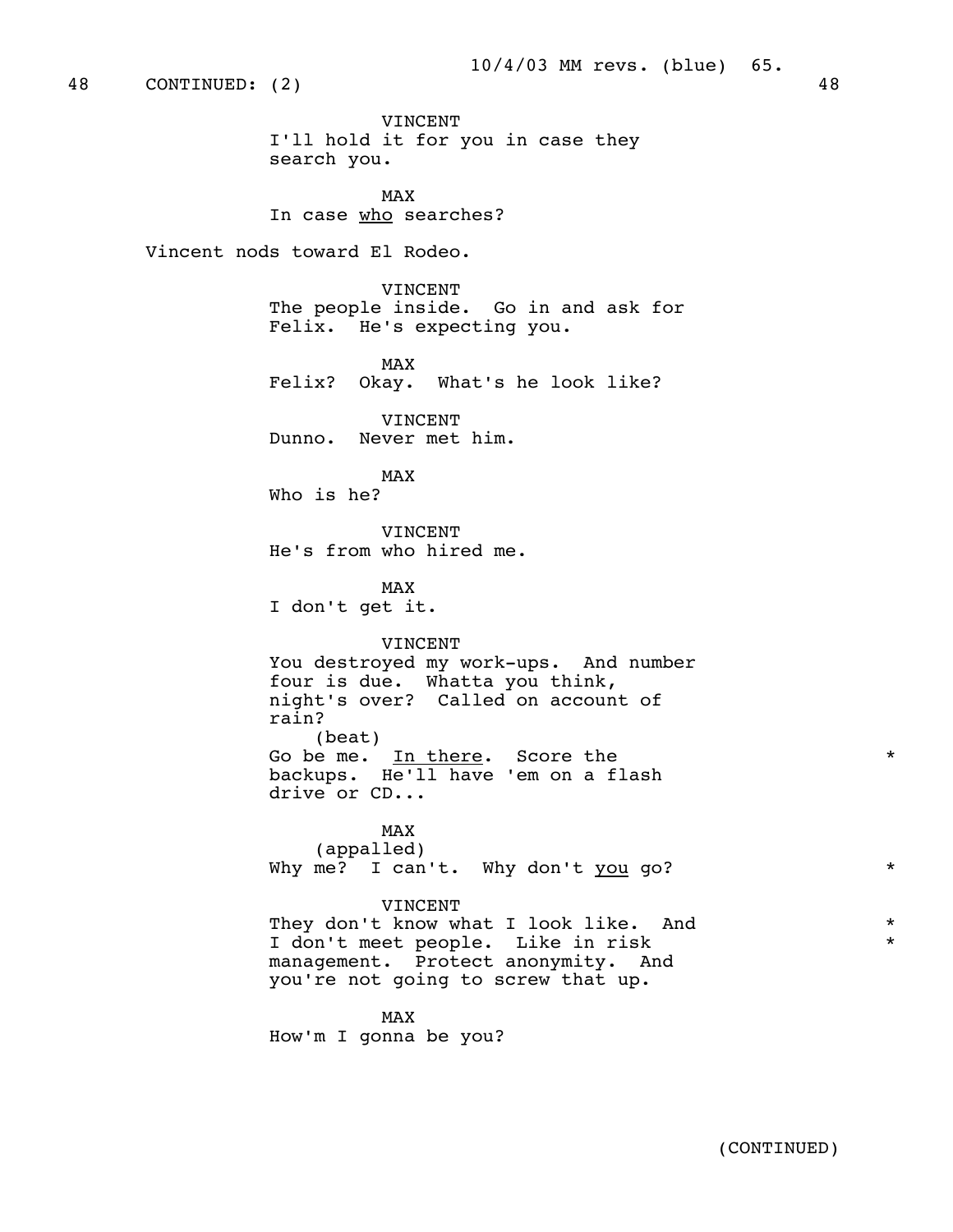48 CONTINUED: (3) 48 VINCENT Max, who's SoCal Cab Company? Ralph SoCal? MAX and the state of the state of the state of the state of the state of the state of the state of the state of the state of the state of the state of the state of the state of the state of the state of the state of the st No. VINCENT Ever met the owner?  $\star$ MAX and the state of the state of the state of the state of the state of the state of the state of the state of the state of the state of the state of the state of the state of the state of the state of the state of the st No. VINCENT Well, I don't work for them. I work for their bosses. They don't get to meet me, either. MAX and the state of the state of the state of the state of the state of the state of the state of the state of the state of the state of the state of the state of the state of the state of the state of the state of the st If...if I don't pull it off...? VINCENT They're gonna kill you.  $\star$  (shrugs) You got ten minutes. 10:01? I drive the cab to the hospital and execute your mother on my way out of town...and don't pretend indifference. MAX and the state of the state of the state of the state of the state of the state of the state of the state of the state of the state of the state of the state of the state of the state of the state of the state of the st I can't do this. VINCENT You threw my PC onto the freeway. You've got balls bigger than Toledo. MAX and the state of the state of the state of the state of the state of the state of the state of the state of the state of the state of the state of the state of the state of the state of the state of the state of the st If I pull it off, it's gonna get other people killed... VINCENT Out of options, Max. Take comfort in  $*$  knowing you never had a choice. MAX and the state of the state of the state of the state of the state of the state of the state of the state of the state of the state of the state of the state of the state of the state of the state of the state of the st Uh, how long you been doin' this?  $*$  VINCENT Why?

MAX and the state of the state of the state of the state of the state of the state of the state of the state of the state of the state of the state of the state of the state of the state of the state of the state of the st In case he asks.

> VINCENT Private sector? Six years.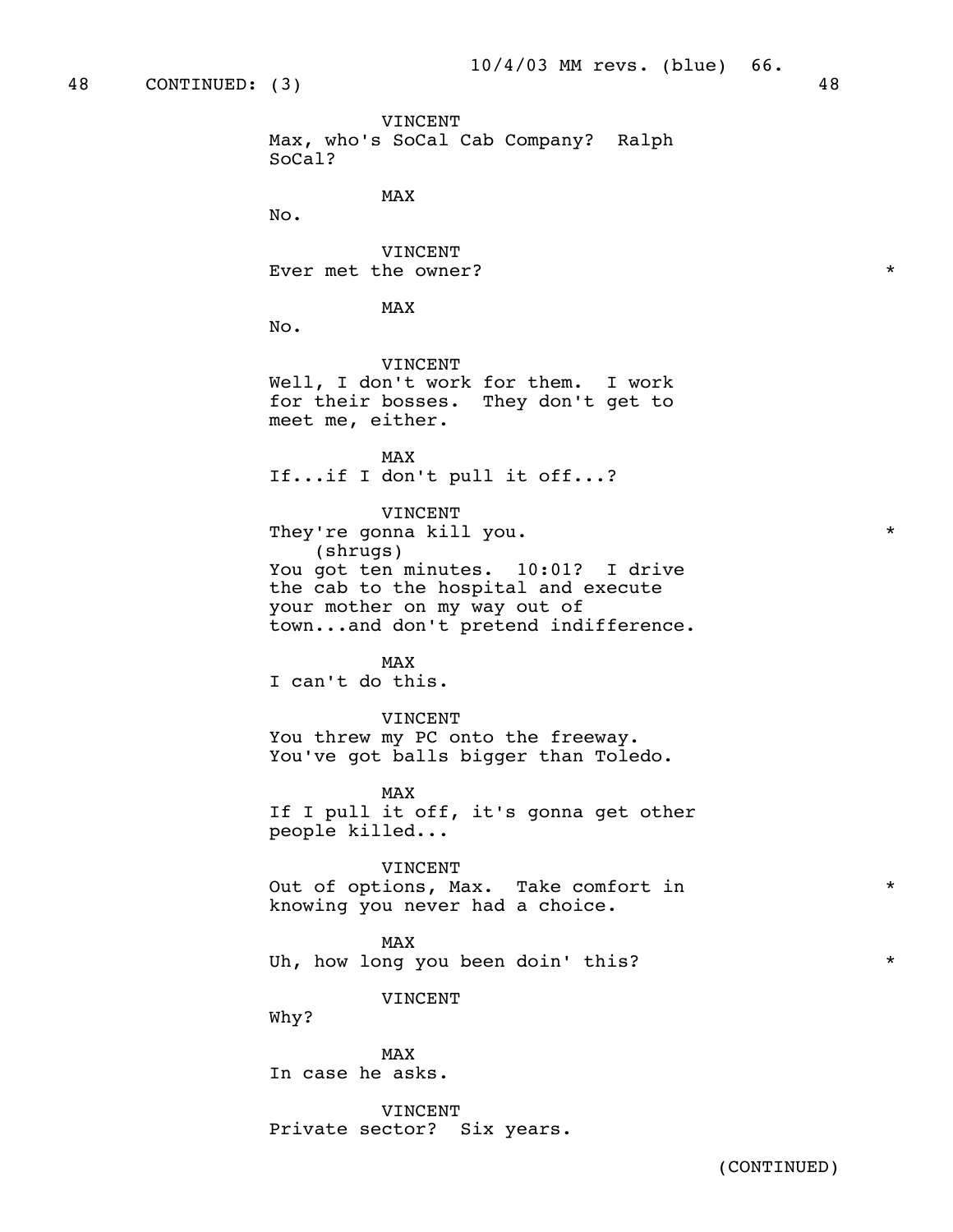MAX and the state of the state of the state of the state of the state of the state of the state of the state of the state of the state of the state of the state of the state of the state of the state of the state of the st You get benefits?

> VINCENT No. Nor paid sick leave. Quit stalling. Get out of the cab.

Max hesitates, opens the door, gets out...

49 EXT. STREET - LONG LENS: MAX - NIGHT 49

Crossing towards the entrance.

 FED #1 (O.S.) Who is this?

 FED #2 (O.S.) Not Julio Iglesias...

...and we hear WHIRRING. ANGLE PULLS BACK...

50 INT. SURVEILLANCE LOCATION - NIGHT 50

 Reveal FEDERAL AGENTS clustered loosely at a row of monitors, in a hard location. On the monitors are multiple views of El Rodeo's exterior entrances, two ND homes, the interior of two ND cars. One agent watches Max cross to the El Rodeo entrance. The room is littered with SURVEILLANCE EQUIPMENT and pizza boxes.

 SENIOR AGENT FRANK PEDROSA, permanently agitated, stands. The camera on Max ZOOMS in, tracking him.

 50A EXT. STREET OUTSIDE "EL RODEO" - PARKING LOT, FOUR- 50A FIXTURE LIGHT STAND

 Move closer. REVEAL it's a camouflage housing, holding a video surveillance camera that RIGHT NOW pans and ZOOMS IN on Max.

> AGENT #1 (O.S.) Mark the time.

50B INT. SURVEILLANCE LOCATION - PEDROSA 50B

reacts to a SOFT KNOCK on the door. Fanning and Weidner are  $*$  ushered in. Pedrosa glances at them, motions "hang on a second," as he stares at the monitor.

51 INT. EL RODEO, ENTRANCE - NIGHT 61

 Entrance does NOT have a crowd waiting to get in past disco bouncers. Only light traffic flows in and out. But, it does have extensive security. Max, hiding his terror, steps up to two men at the door.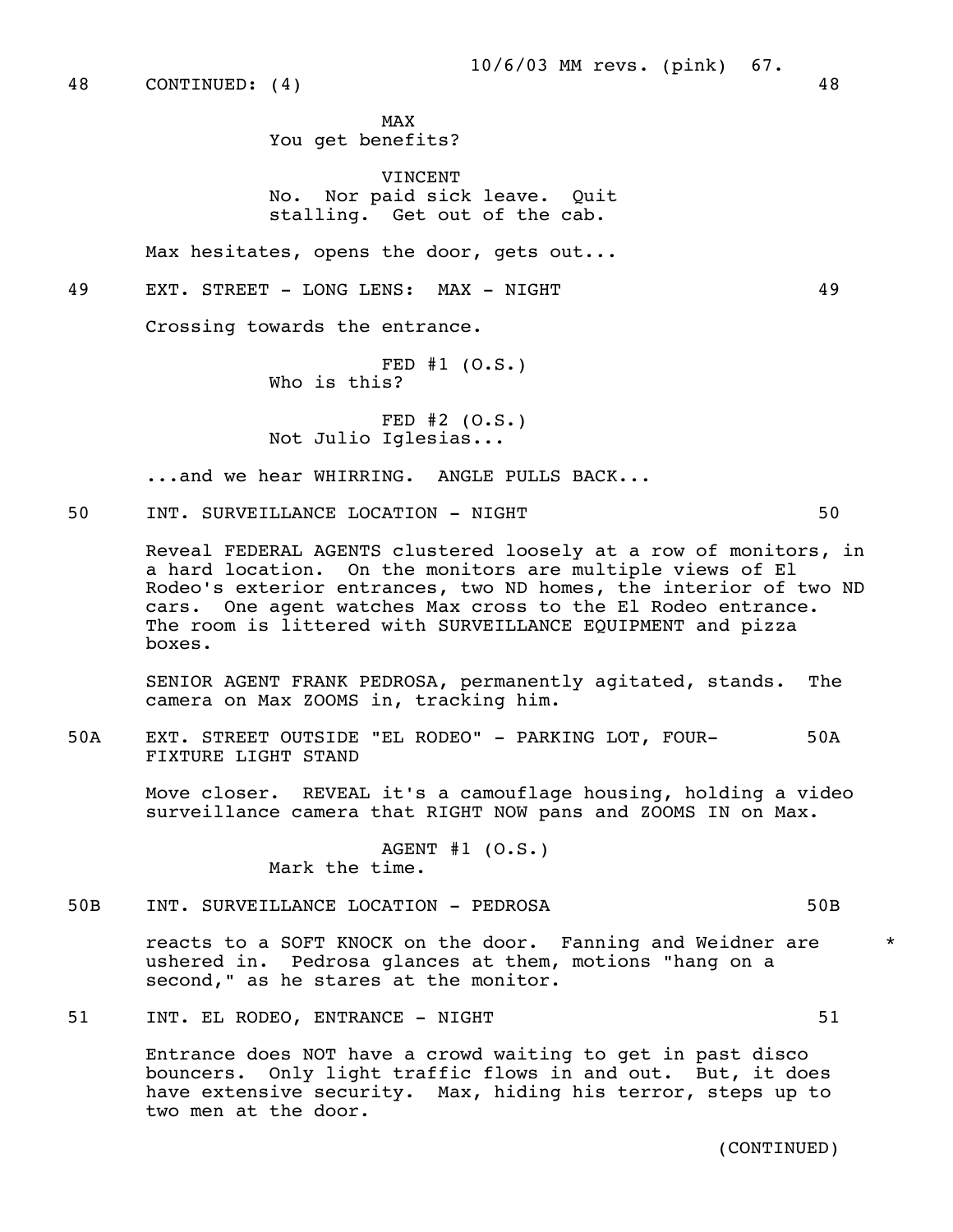# 51 CONTINUED: 51 51

MAN #1

Yeah.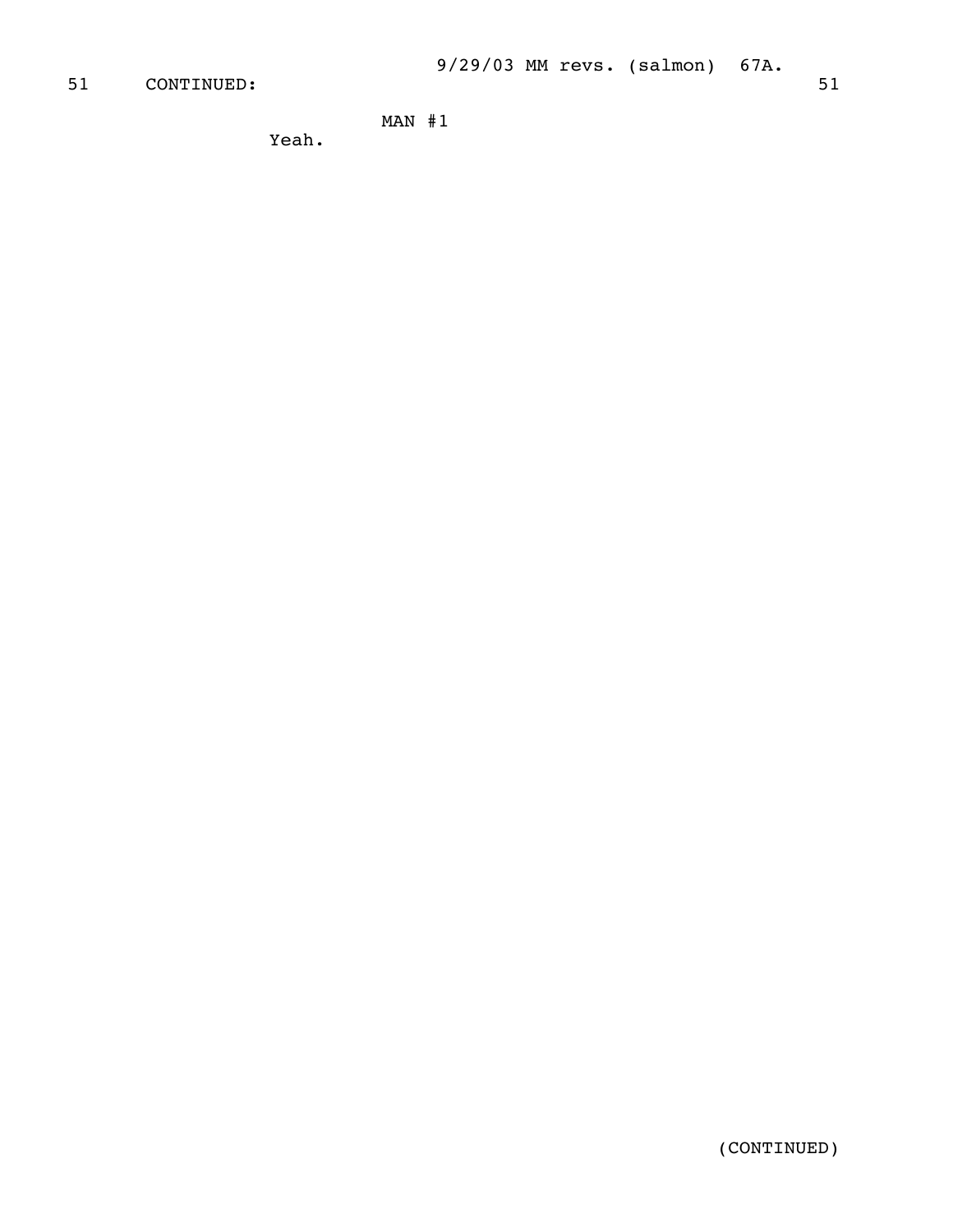### 10/6/03 MM revs. (pink) 68.

MAX and the state of the state of the state of the state of the state of the state of the state of the state of the state of the state of the state of the state of the state of the state of the state of the state of the st Uh, hi... MAN #2 Que pasa? Wha's up, homes? MAX and the state of the state of the state of the state of the state of the state of the state of the state of the state of the state of the state of the state of the state of the state of the state of the state of the st I'm here to see Felix. He has something for me. MAN #2 (cold, believable) Don't know no Felix. That's it. Max failed. He won't make it past the front door. MAX and the state of the state of the state of the state of the state of the state of the state of the state of the state of the state of the state of the state of the state of the state of the state of the state of the st Uh. Say...say it's Vincent. I'm Vincent. The two men trade surprised look. Suddenly cautious and respectful. They lead Max inside. 52 INT. SURVEILLANCE LOCATION - NIGHT 62 Pedrosa watches the group exit into El Rodeo, then turns to Fanning and Weidner for quick introductions: WEIDNER Lt. Richard Weidner. LAPD. Major Narcotics Division. FANNING Detective Ray Fanning. LAPD. Major Nar... PEDROSA (interrupts, shaking hands) Yeah, hi, okay. Agent Frank Pedrosa. WEIDNER Thanks for seeing us... PEDROSA Yeah. You're welcome. How can I help? What's up? Why do you wanna know about our case? FANNING Has there been any unusual activity tonight? PEDROSA

As in...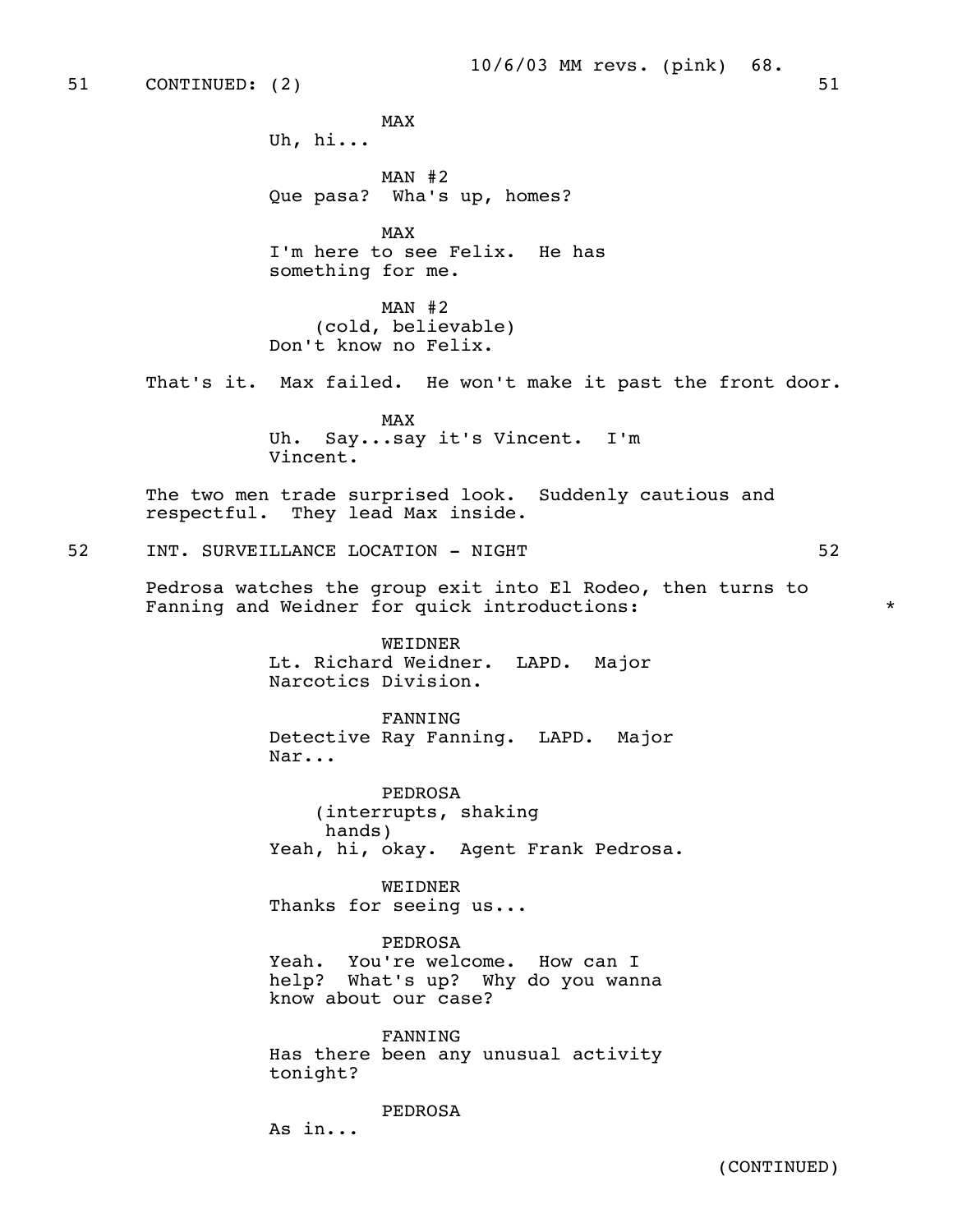### FANNING

 As in a murder or maybe a murder spree in Wilshire Central.

PEDROSA

 All quiet on the western front. Various people are asleep. Various people are not. They come and go in cars, pickups and taxis. Other than that, we're watching air move. (repeats) ...your interest in our case?

Fanning trades a surprised look with Weidner. A taxi? Fanning \* gestures. Pedrosa nods okay. Fanning rushes to the monitors, \*<br>sees Max's cab peeking out from behind the corner of the sees Max's cab peeking out from behind the corner of the  $*$ building. \*

> FANNING Hood's all beat to shit.

Weidner's fumbling on his cell phone, out, already dialing.

| PEDROSA   | $\star$ |
|-----------|---------|
| On what?! | $\star$ |
|           |         |
| FANNING   | $\star$ |
| On that.  | $\star$ |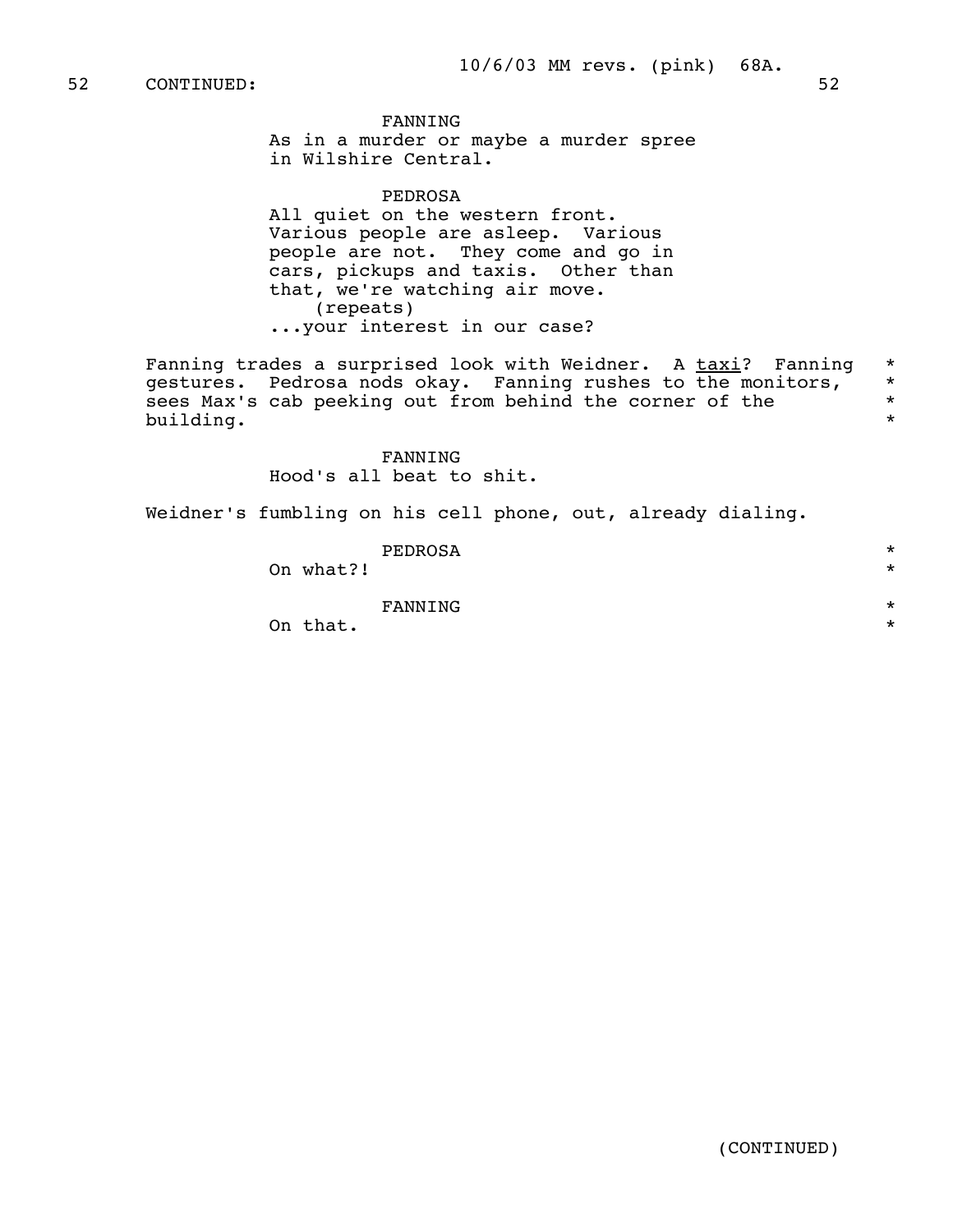52 CONTINUED: (2) 52

## WEIDNER \*

What's the license number?

 Technician on the joystick pans a remote camera to the cab, pulling out his notebook and scribbling down the number...

53 INT. "EL RODEO" - NIGHT 53

...as Max is led into a cavernous, blue Day-Glo Sinaloan disco.

 And they move through dancers, in Sinaloan style: white cowboy hats, jeans, braided key chains, endangered-species cowboy boots. Hot ladies in spandex and other couture by Earl Scheib.

 As they approach a row of booths opposite a mural of famous corrida singers...more sophisticated security appears. PACO pats down Max. Another, Rubio, cautiously covers him. Then...

MAX

is led to a booth in which sits FELIX REYES-TORRENA.

FELIX

- unlike El Rodeo's population - wears Hermes bought in Paris. Reserved elegance...

> FELIX I thought you'd be taller.

He's not invited to sit.

 FELIX (CONT'D) Anyway I look at this, I see only one thing. I see one thing with you. Here. Tonight. I see trouble.

Gestures... Max sits, forces himself to meet Felix's gaze.

 FELIX So. Vincent. Explain...

Meanwhile...

### 54 INT. SURVEILLANCE LOCATION - MONITOR - NIGHT 64

 REPLAYS Max's entrance. It's enhanced and the audio is filtered, eliminating RF interference and background noise. We and they HEAR...

> MAN #2 Don't know no Felix.

MAX and the state of the state of the state of the state of the state of the state of the state of the state of the state of the state of the state of the state of the state of the state of the state of the state of the st I'm Vincent...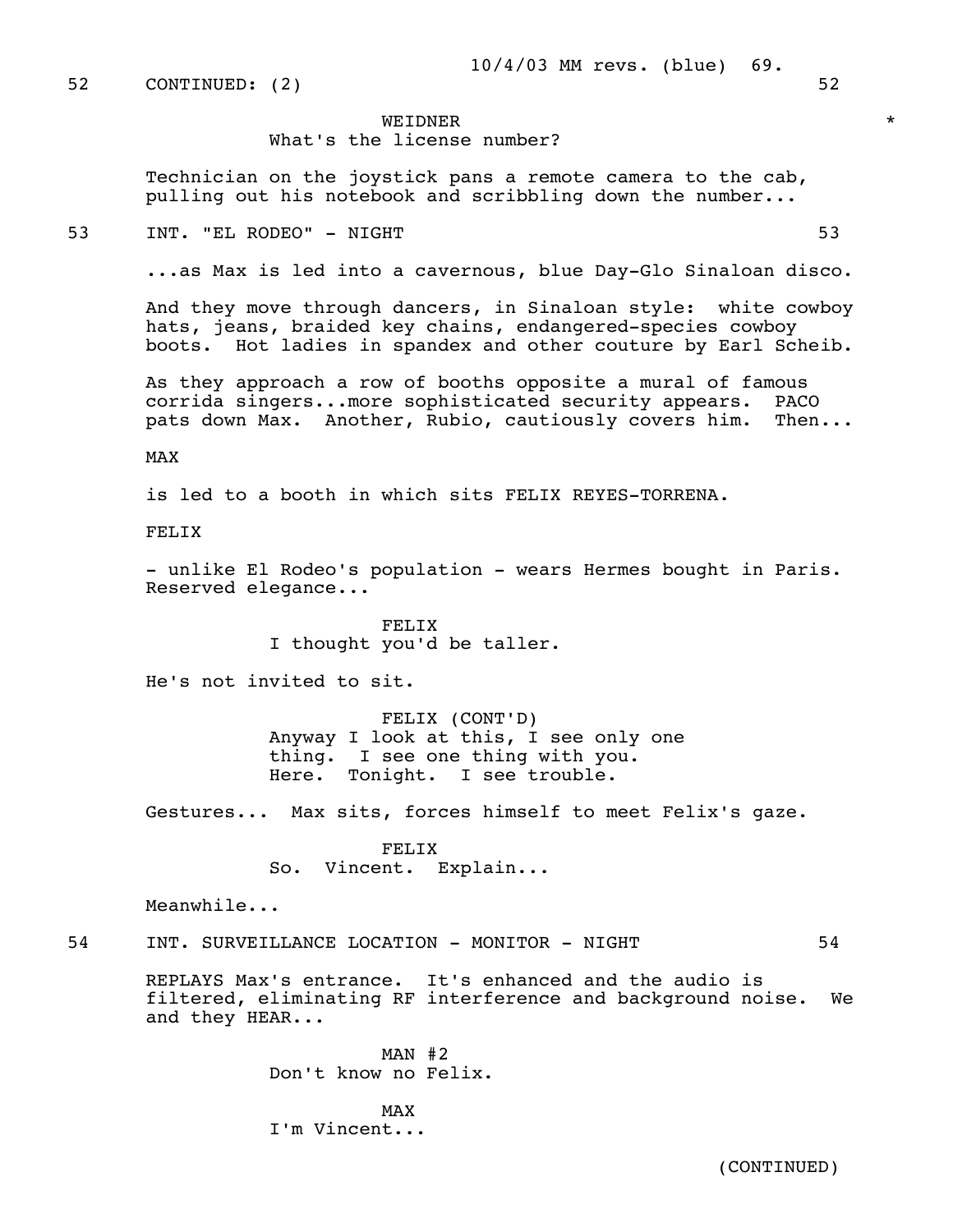54 CONTINUED: 54

The reaction in the room is electric.

 FED #3 Did he say "Vincent?"

55 INT. EL RODEO - NIGHT 55

FELIX

 (light complaint) \* Vincent don't meet people. The jefes \* in Culiacan, Bogota, maybe. But he  $\star$ <br>won't talk to you auto now you are  $\star$ won't talk to you. But, now you are here. Okay. Why?

 For a moment it looks like Max isn't even going to get the words out. Then:

MAX and the state of the state of the state of the state of the state of the state of the state of the state of the state of the state of the state of the state of the state of the state of the state of the state of the st I lost my stuff.

Pause.

 FELIX "Stuff"? Your "stuff"?

MAX and the state of the state of the state of the state of the state of the state of the state of the state of the state of the state of the state of the state of the state of the state of the state of the state of the st

Yeah.

 FELIX I want you to listen to me real well. (beat) Special teams put together that list  $*$ of..."dedos." \*

MAX and the state of the state of the state of the state of the state of the state of the state of the state of the state of the state of the state of the state of the state of the state of the state of the state of the st

Dedos?

 FELIX Fingers. Informants.  $\star$  (litany)  $\star$  (litany) \* Signal intercepts, voice-recognizing<br>software, surveillance, very \* \* \* \* software, surveillance...very<br>expensive counterintel produced that  $*$ expensive counterintel produced that  $\qquad \qquad \ast$  $\frac{1}{1}$  ist. (beat) An important list, wouldn't you say? And you "lost" it?

MAX and the state of the state of the state of the state of the state of the state of the state of the state of the state of the state of the state of the state of the state of the state of the state of the state of the st

I'm sorry.

 FELIX Sorry? Sorry does not put back together again Humpty Dumpty...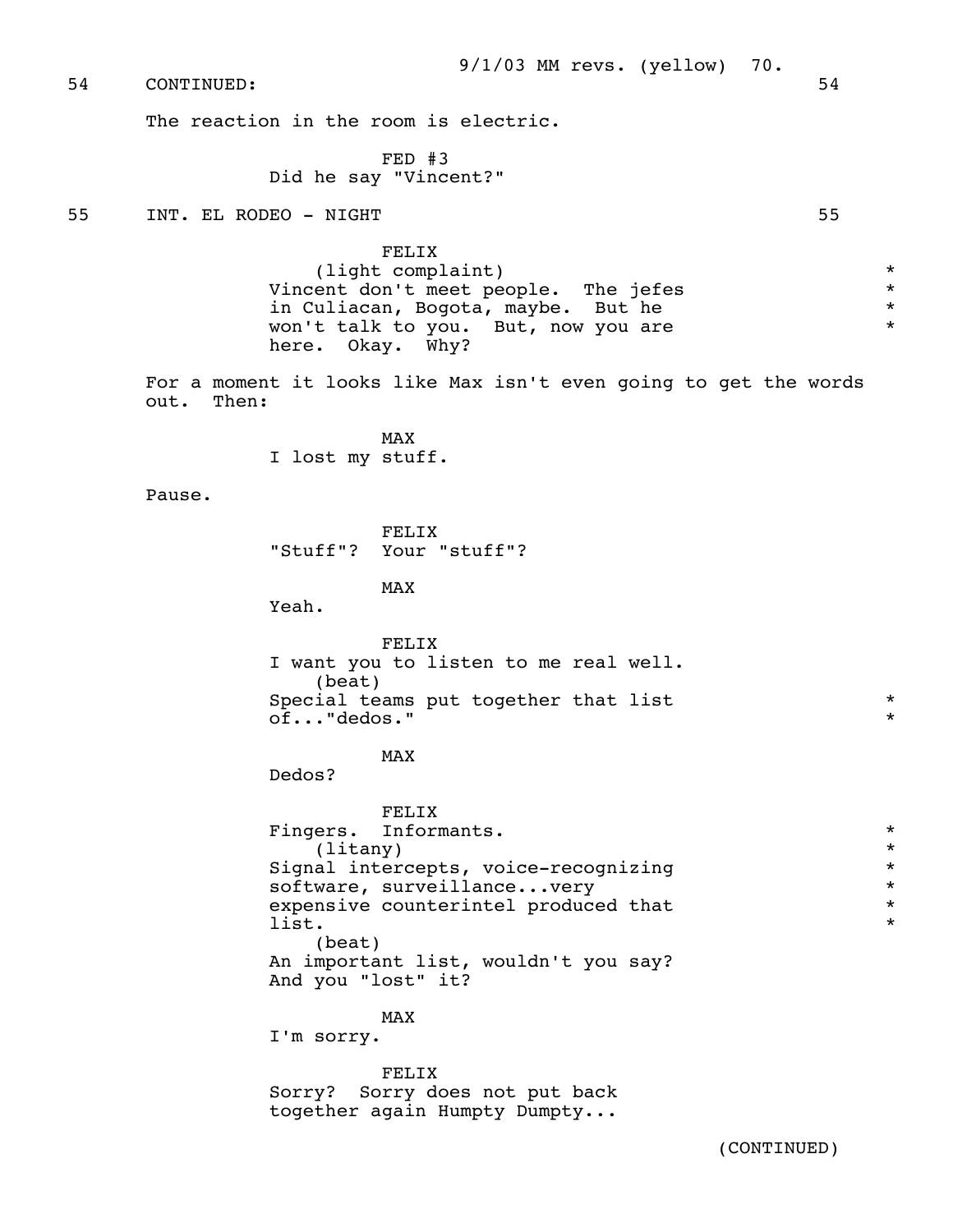# CONTINUED: 55

```
 Max is nearly pissing himself.
```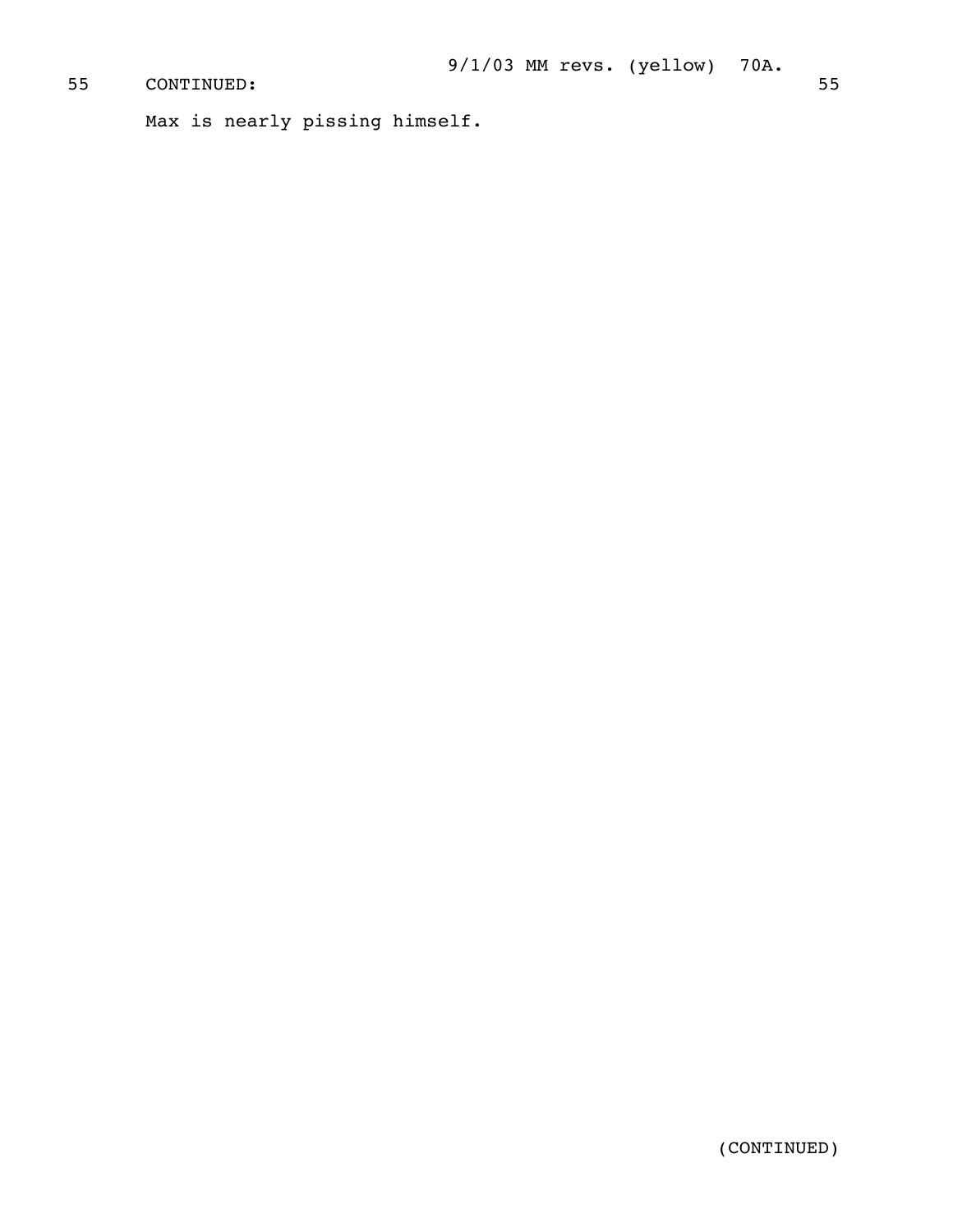# FELIX (CONT'D) Do you believe in Humpty Dumpty?

 Felix makes eye contact to PACO. Paco nods. Rubio, next to him, has his hand on an SMG and moves right to get a better line of fire on Max.

MAX and the state of the state of the state of the state of the state of the state of the state of the state of the state of the state of the state of the state of the state of the state of the state of the state of the st

No.

 FELIX Do you believe in Santa Claus?

MAX and the state of the state of the state of the state of the state of the state of the state of the state of the state of the state of the state of the state of the state of the state of the state of the state of the st

No.

#### FELIX Neither do I.

(beat)

 But my children do. They are still small. But do you know who they like even better than Santa Claus? His helper, Pedro Negro. Black Peter. There's an old Mexican tale that tells of how Santa Claus got so very busy looking out for the good children that he had to hire some help to look out for the bad children. So he hired Pedro. And Santa Claus gave him a list with all the names of all the bad children, and Pedro would come every night to check them out. And the people, the little kids that were misbehaving, that were not saying  $*$  their prayers, Pedro would leave a little wooden donkey on their windows. And he would come back and if the children were still misbehaving, he would take them away and nobody would ever see them again. Now, if I am Santa Claus and you are Pedro, how do you think jolly old Santa Claus would feel if one day Pedro came into his office and said, 'I lost the list.'? How FUCKING FURIOUS do you think Santa Claus would get?!

Paco's gun is visible. Safety clicks off Rubio's SMG.

 FELIX (CONT'D) So tell me, Vincent. Tell me what you think.

MAX and the state of the state of the state of the state of the state of the state of the state of the state of the state of the state of the state of the state of the state of the state of the state of the state of the st I think...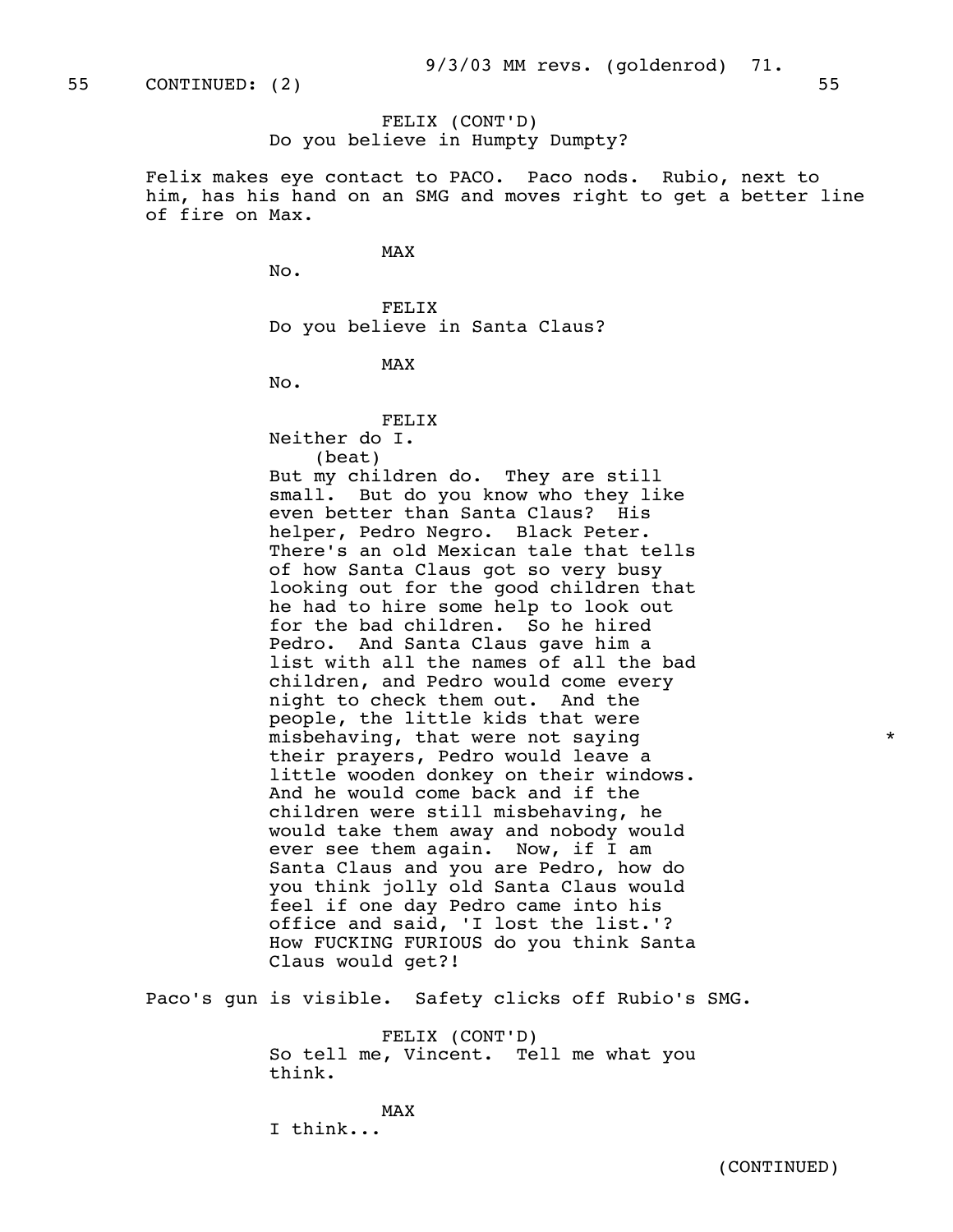9/30/03 MM revs. (cherry) 72.

55 CONTINUED: (3) 55

He can't finish.

FELIX

What?

MAX and the state of the state of the state of the state of the state of the state of the state of the state of the state of the state of the state of the state of the state of the state of the state of the state of the st I think... (to security) ...I think you should tell the man behind me to put that gun away.

> FELIX What did you say?

MAX and the state of the state of the state of the state of the state of the state of the state of the state of the state of the state of the state of the state of the state of the state of the state of the state of the st (low, tight) I said. Tell him to put the gun away. Before I take it and beat his bitch  $*$ ass to death with it.

Felix eases back, measuring Max.

 MAX (CONT'D) I picked up a tail.

FELIX

Federal?

MAX and the state of the state of the state of the state of the state of the state of the state of the state of the state of the state of the state of the state of the state of the state of the state of the state of the st You tell me. How do I know? So I tossed the list and work-ups to protect...in part... (sees his clothes) ...your Hermes, Facconable sorry ass.

Felix considers "Max."

 MAX (CONT'D) You think I like comin' here? Like I got stupid all of an instant? Shit happens. You gotta roll with it. Darwin. I Ching...

FELIX

Has, uh...

MAX and the state of the state of the state of the state of the state of the state of the state of the state of the state of the state of the state of the state of the state of the state of the state of the state of the st The fat man. The penthouse guy. The jazz man. It leaves two.

> FELIX (checks his watch) Can you finish?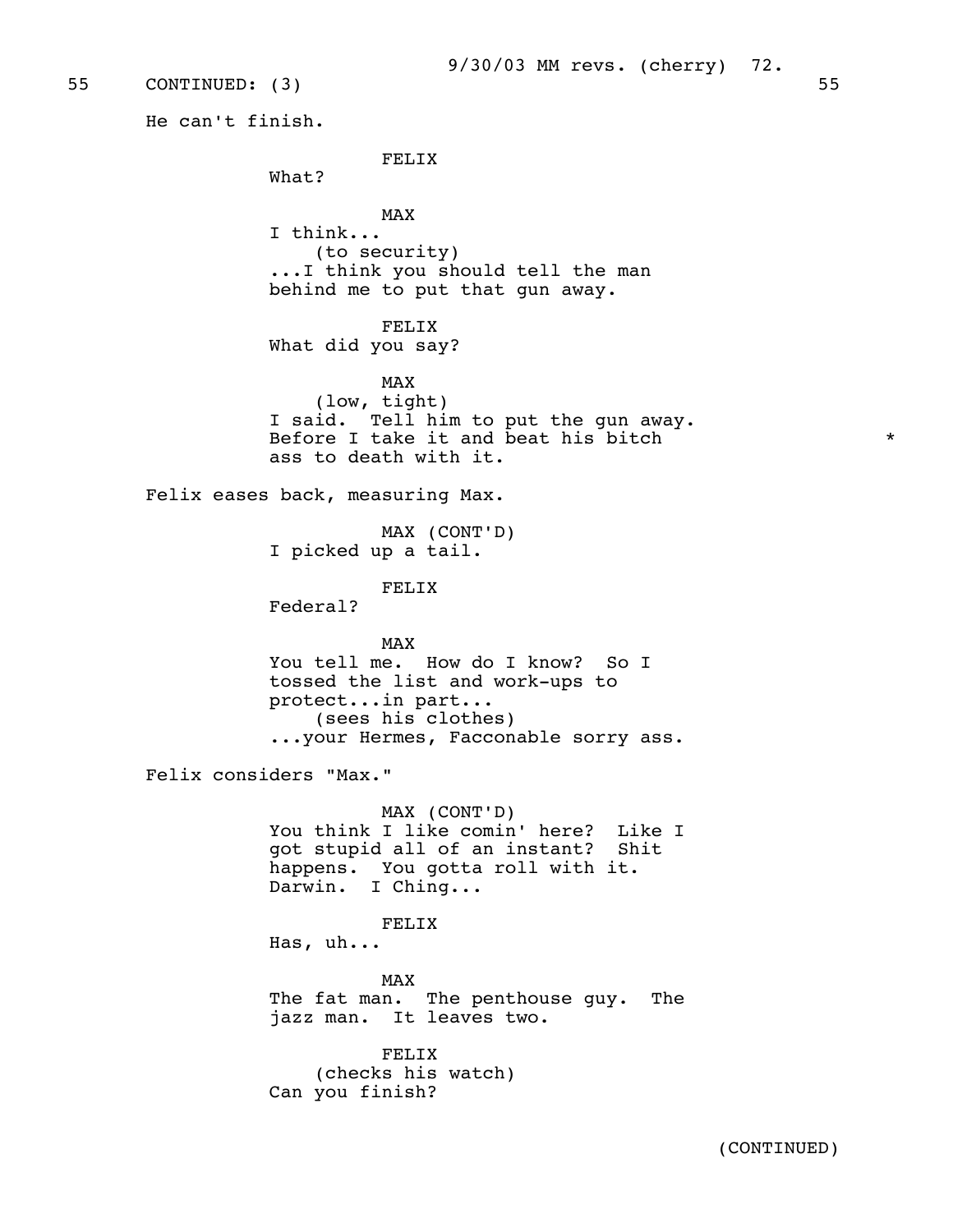55 CONTINUED: (4) 55

MAX and the state of the state of the state of the state of the state of the state of the state of the state of the state of the state of the state of the state of the state of the state of the state of the state of the st

In six years, have I ever not?

Meanwhile...

56 INT. SURVEILLANCE LOCATION - NIGHT 56

...while the Feds go apeshit at what they've been told. Meanwhile, Weidner answers his cell... \*

> PEDROSA ...are you telling me Ramone Gallardo and Sylvester Clarke were murdered tonight? Both killed...?

 FANNING ...Sylvester for sure, Ramone...

WEIDNER

 (interrupts) We got another D.O.A. One "Daniel Baker" in South Central...

 FED #3 That's three? He killed three in one night?

 WEIDNER Three what?

Fed #3 looks at Pedrosa. Mute.

 PEDROSA Three witnesses. (beat) For a secret grand jury, secret my ass...

 FANNING So who's left? Before you lose them, too...

57 INT. EL RODEO – NIGHT

 In a carrying case, a ruggedized PC is brought to the table. Felix turns it on. Enters a password. Downloads two "files" (Targets #4 and #5) into a flash drive in the USB port.

FELIX

The last two...

 Felix unplugs the flash drive and pushes it across to Max. Max takes it. Their eyes meet.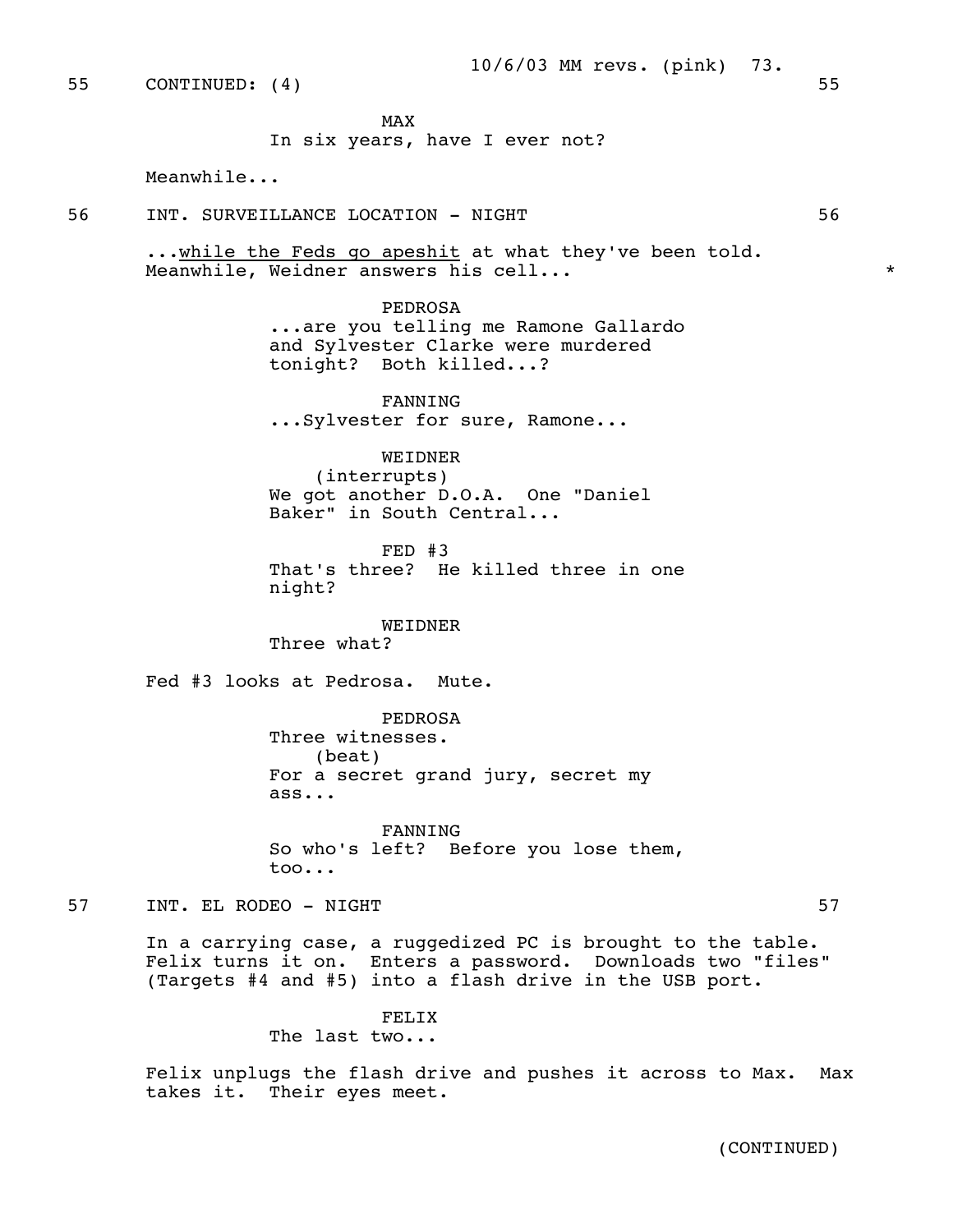57 CONTINUED: 57

 FELIX (CONT'D) Do not fail.

> MAX I never do.

Felix releases the flash ram. Max rises...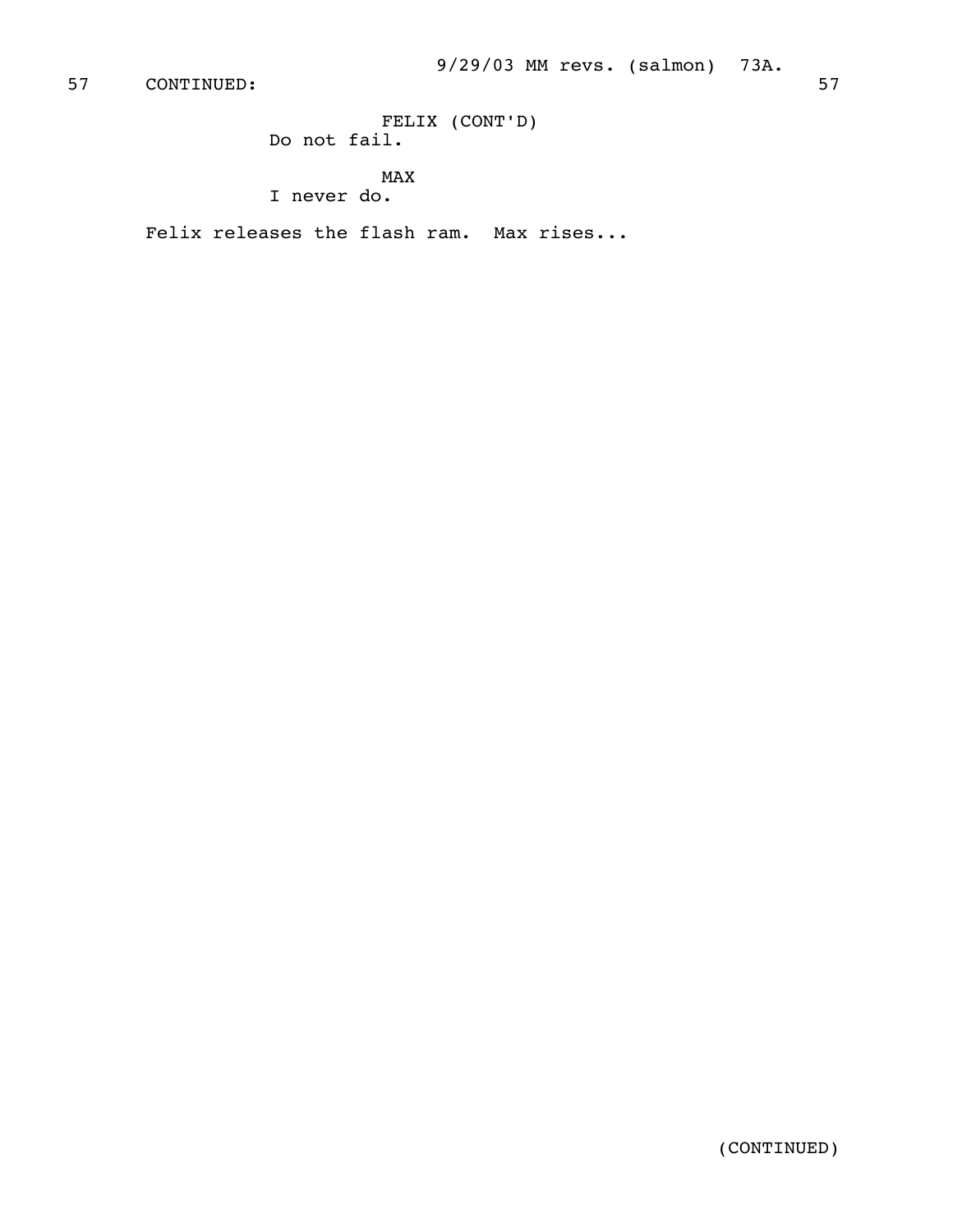MAX (CONT'D) And as a token of appreciation...I want to offer you a discount. Yeah. All my services, here, tonight... Twenty-five percent off.

 FELIX Twenty-five?

MAX and the state of the state of the state of the state of the state of the state of the state of the state of the state of the state of the state of the state of the state of the state of the state of the state of the st Hell, make it fifty.

> FELIX Very generous.

MAX and the state of the state of the state of the state of the state of the state of the state of the state of the state of the state of the state of the state of the state of the state of the state of the state of the st (beat) By the way. Daniel said he was sorry.

Felix nods. Max turns and walks out.

 The moment he's gone, Felix glances to Paco. They're giving him questioning looks.

> FELIX (in Spanish) Go to Fever. He's met me. If it begins to go wrong, close his eyes. He cannot fall into their hands...

They rise.

58 EXT. EL RODEO - MAX 58

 exits, taking in a deep breath of night air, stunned that he's still alive...

59 INT. SURVEILLANCE LOCATION - MONITORS 59

 The Feds swarm, remotely ZOOMING and capturing images, everybody talks at once...

> ALL THE FEDS (chaotic, ad lib) ...his face, make sure you get his face...Vincent the ghost...too grainy, too much noise...plus twelve dB of gain, you get noise or you get no image...you getting this? ...yeah...

 ANGLE SHIFTS to Fanning, cell phone to his ear, trying to block \* out the noise as: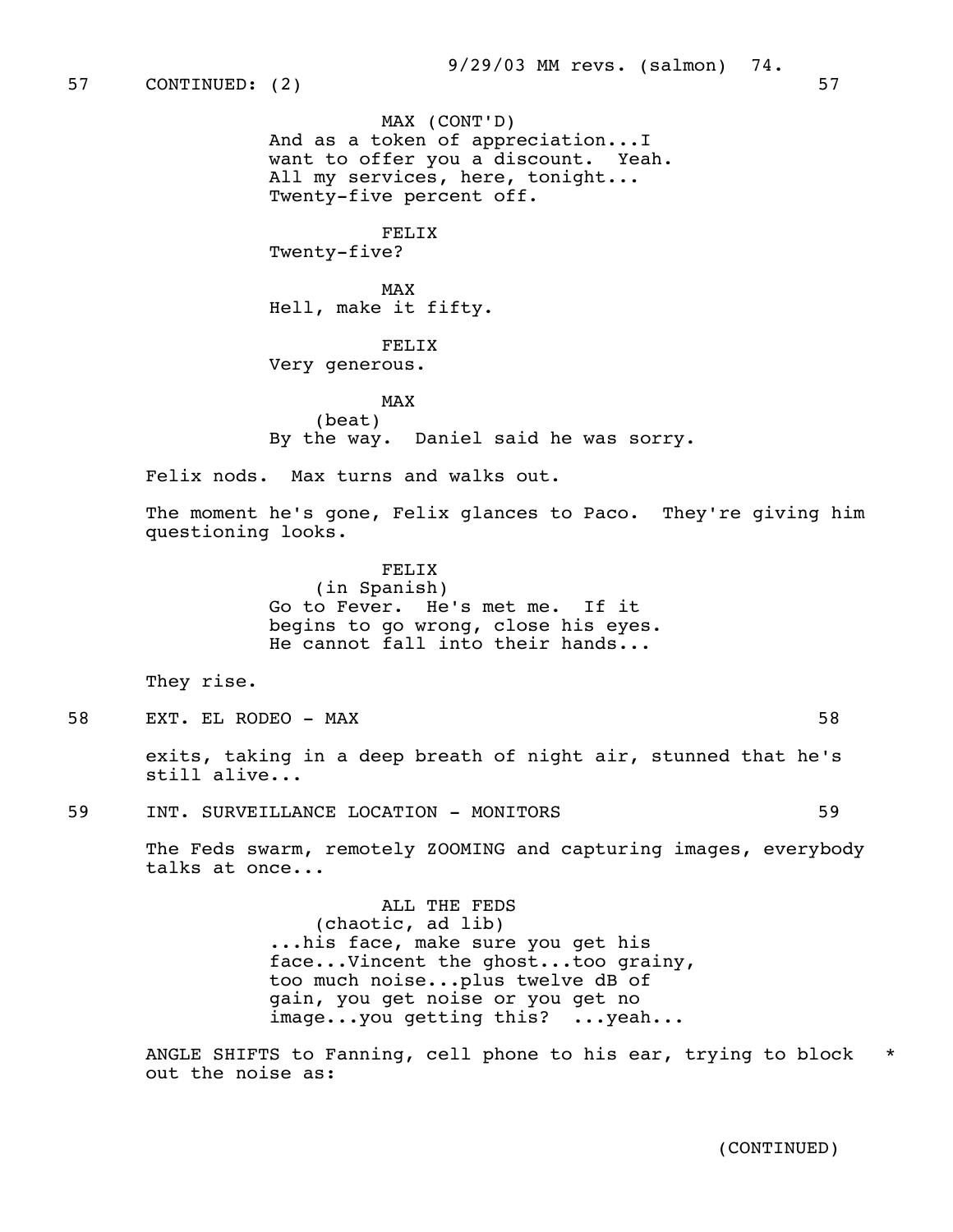FANNING ...yeah, uh-huh...African-American, medium build, dark hair...are you sure?

 Meanwhile, Pedrosa has separated from the group and on both a hard line and a Nextel is speaking urgently...

> PEDROSA (into Nextel) \* LA101 to chase units... I want a three-car revolving tail on that cab.  $*$ LA102 is on him, now, at El Rodeo. We \* will do a take-down of the cab with Vincent in it before he gets where  $*$  he's going. (into hard line)<br>  $\star$ <br>  $\star$  (into hard line)<br>  $\star$  (into hard line) Locate our witness, Peter Yip...wife,  $*$  airlfriends. mommy. daddy. whatever.  $*$ girlfriends, mommy, daddy, whatever.<br>Get him evacuated. Get him safe. Get him evacuated. Get him safe.  $\star$ <br>(into Nextel)  ${\rm (into\ Nextel)}$ <br>he cab, the assault team, when  ${\rm \ *}$  On the cab, the assault team, when \* they are in place, will do the take down. Do NOT spook him before. I want Air Support up and to maintain at 1,500 feet.

Meanwhile...

 FANNING (into cell phone) E-mail me his license. Okay? I'll wait... (to Weidner) Anybody else in that cab?

 Weidner can't tell from the angle of the surveillance camera. In the street below, Max walks to the cab...

60 INT. CAB - MAX 60

 ...gets in behind the wheel, feeling limp. He lets out a slow breath, reluctantly passes the flash drive to Vincent, who already has Max's PC ripped from the dash and in the back seat.

 Vincent plugs the flash drive into the USB port. The icon appears. Vincent double clicks the cursor on it.

> VINCENT Vegas odds would have compelled a "don't pass" bet on you walking out of there...

MAX and the state of the state of the state of the state of the state of the state of the state of the state of the state of the state of the state of the state of the state of the state of the state of the state of the st ...I'm very impressed.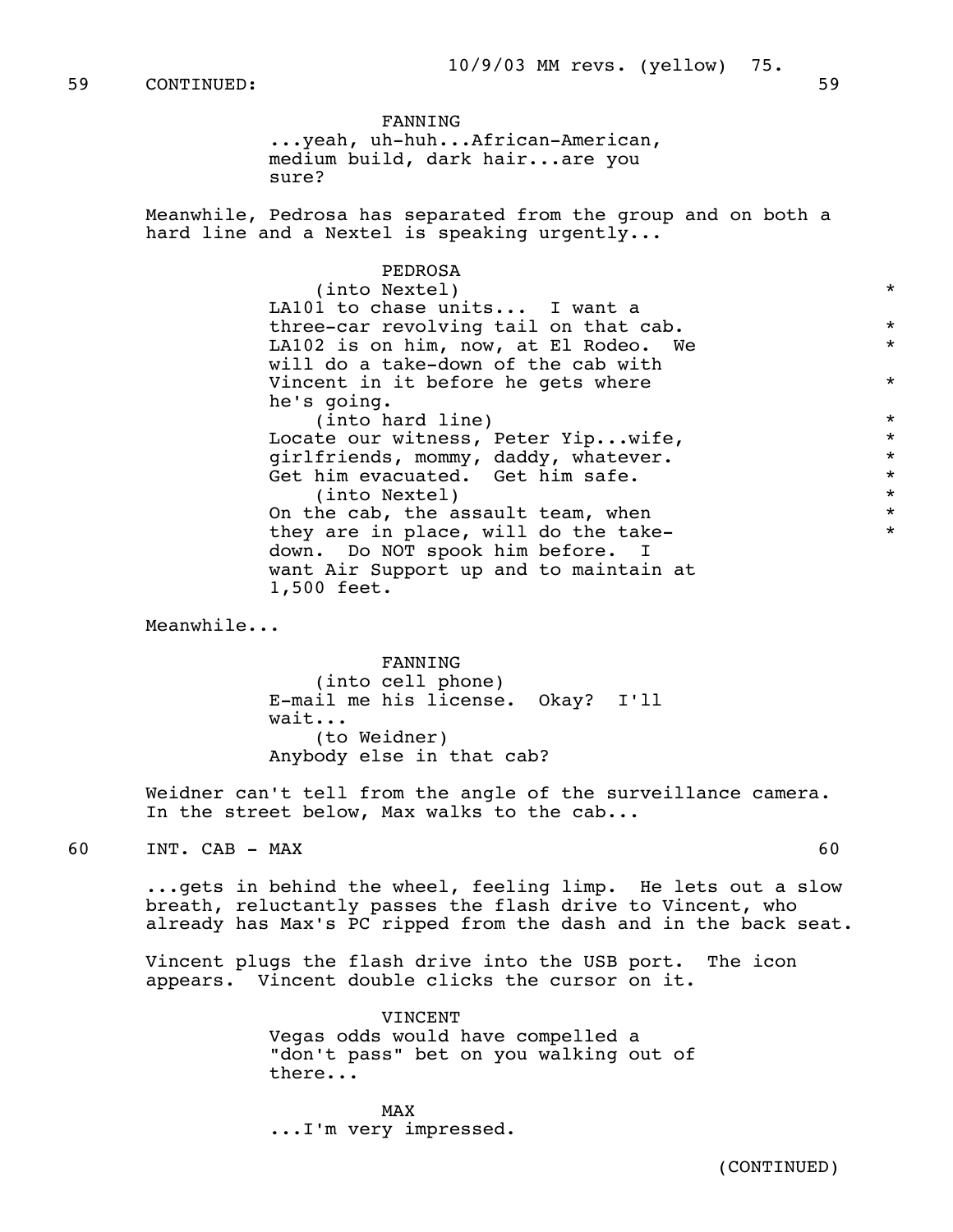# 60 CONTINUED: 60

Vincent enters a code. He sees what he needs.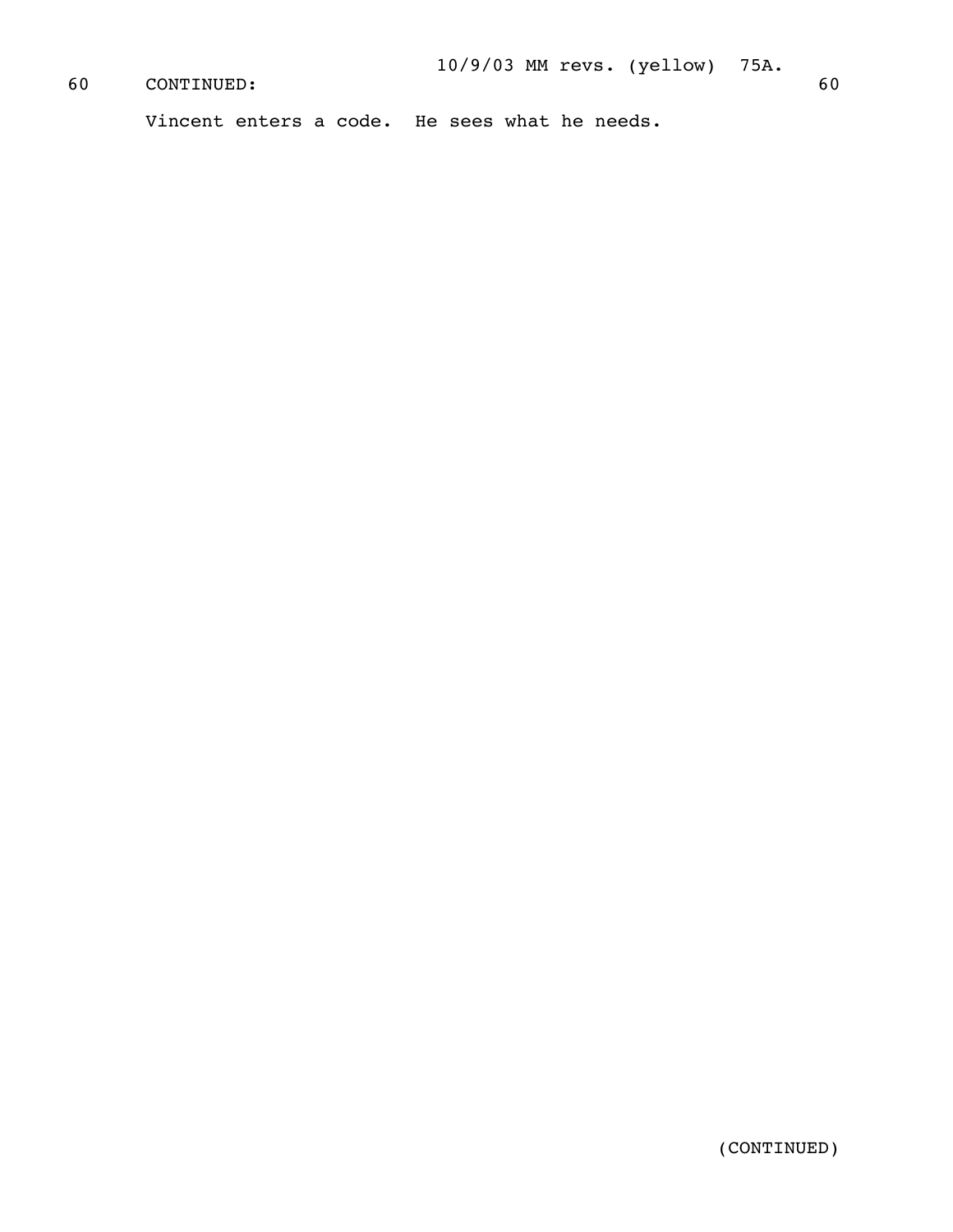#### VINCENT

 Washington Boulevard. After-hours dance club near Crenshaw called "Fever." Know it?

MAX and the state of the state of the state of the state of the state of the state of the state of the state of the state of the state of the state of the state of the state of the state of the state of the state of the st

#### Twelve minutes.

 Vincent quits the flash drive, looks at Max. Max starts the car and pulls out...

## 61 INT. MAX'S CAB - VINCENT 61

looks at Max through the rearview mirror.

 VINCENT You'll be late. Jump on the freeway and get me to the 105 west.  $*$ 

MAX and the state of the state of the state of the state of the state of the state of the state of the state of the state of the state of the state of the state of the state of the state of the state of the state of the st

Why?

#### VINCENT

Do it.

#### 62 INT. SURVEILLANCE LOCATION - NIGHT 62

 While the Feds are departing to interdict the killer before he can take their next witness, Fanning is trying to get a word in edgewise to a fast-walking Pedrosa...

#### FANNING

 ...according to the cab company's dispatcher, this cabbie's been driving that cab for twelve years...

#### PEDROSA

So what?

#### FANNING

 ...so, you're telling me this cabbie walks into a phone booth and, shazaam, changes into a meat-eater, super assassin? What's he do, squeeze 'em in between fares?

#### PEDROSA

 No. Cabdriver Max is floating down a storm drain. He is stuffed in the trunk of a cab. He is being devoured by flesh-eating stretococcus...

 Fanning displays on his cell phone Max's picture from the DMV on Max's license. It's blurred, low-res.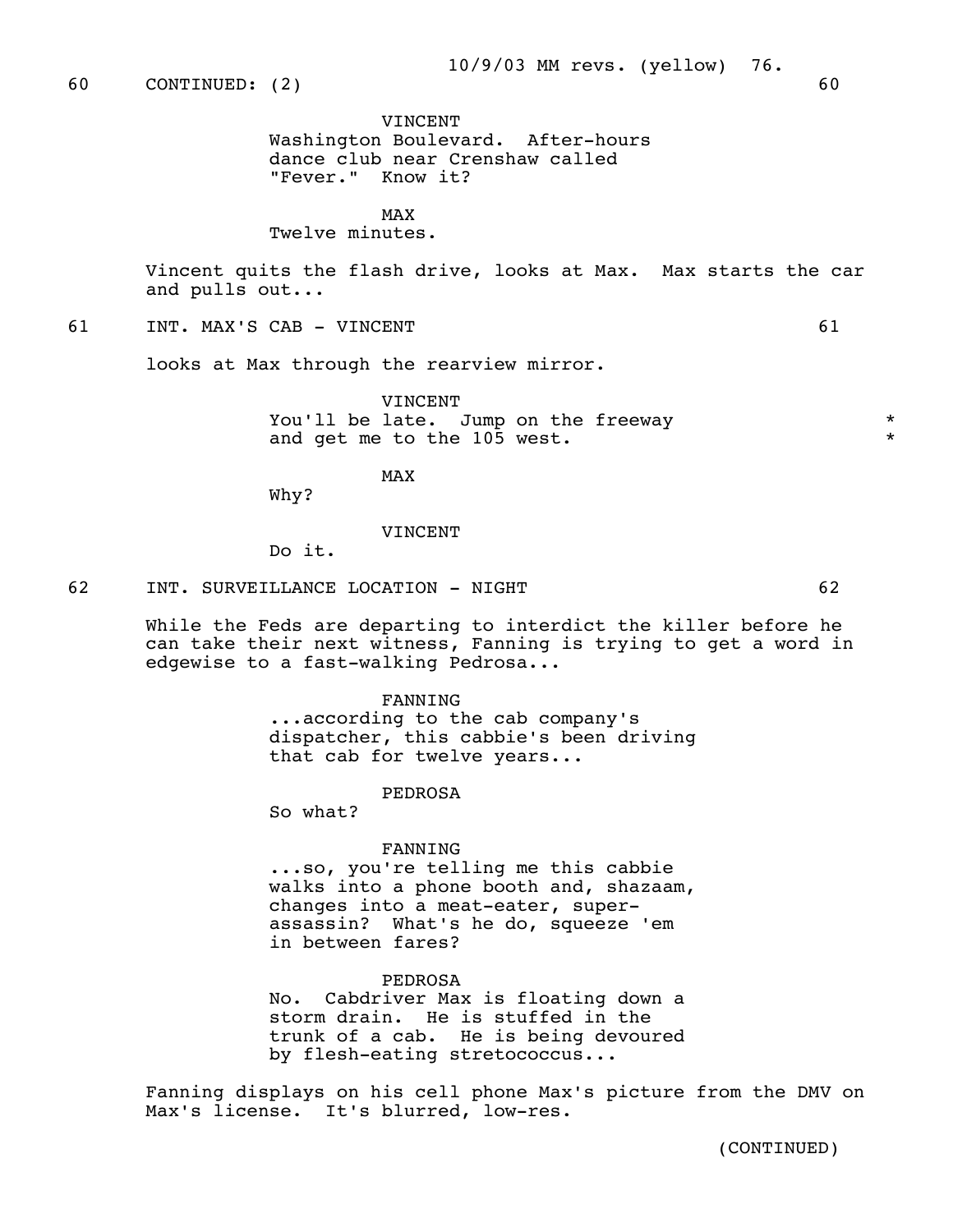FANNING The guy, who walked out, looks <u>like</u> this guy...!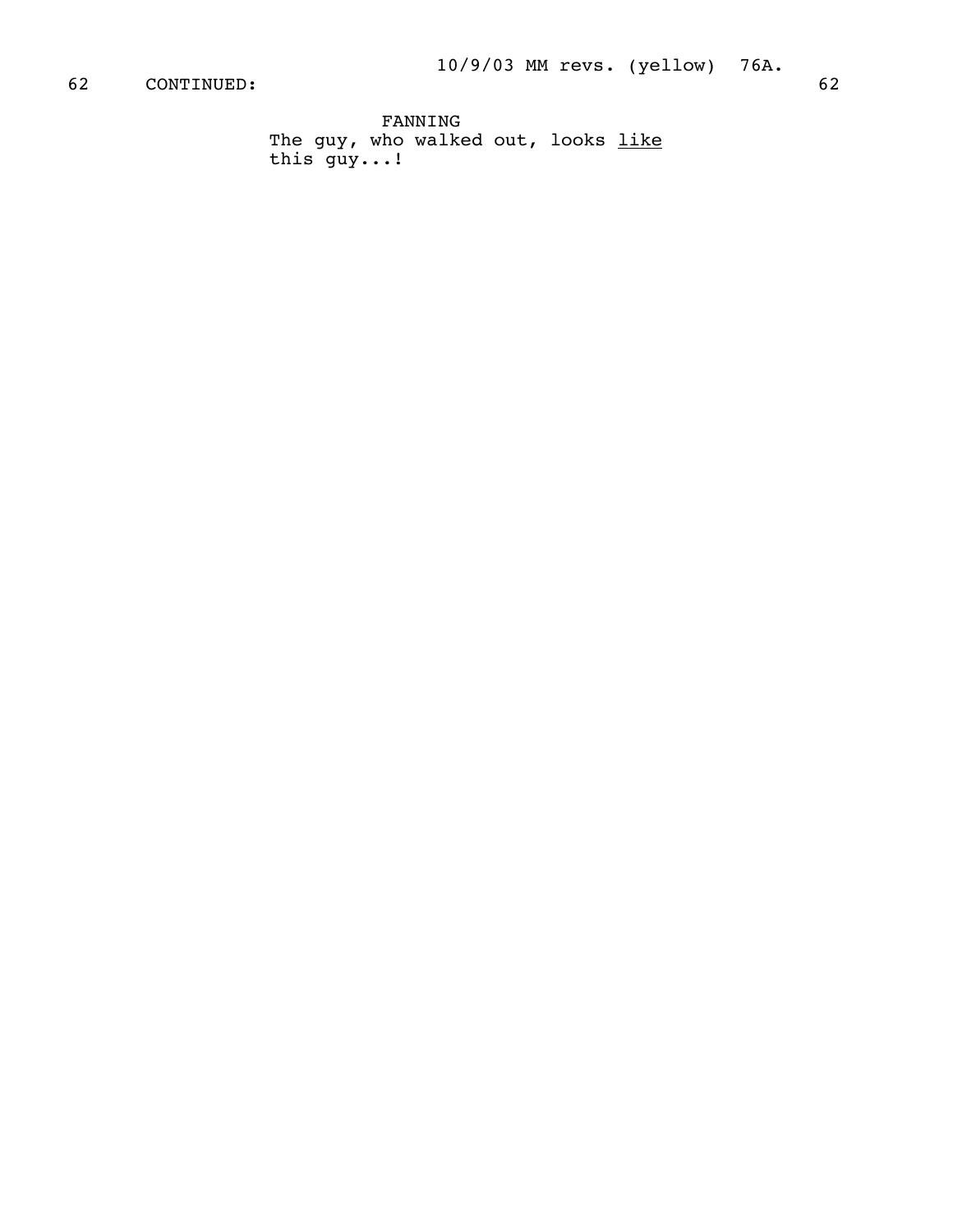## 63 EXT. SURVEILLANCE LOCATION REAR LOADING DOCK 63

 ...and coming down the steps, fast, Fanning and Weidner at their heels. Talking over his shoulder...

> PEDROSA 'Cause he picked a cabdriver who looks like him...

 FANNING What's Vincent look like?

 PEDROSA Who knows. He's a ghost... Vincent's not even his name.

 FANNING I don't know...

PEDROSA

 We do. (nods to Fed #1)

 FED #1 We see private-sector security working for cartel groups in Colombia, Russia, Mexico...hiring ex-Special Forces types, ex-KGB all the time...

 PEDROSA Guys with trigger time, skill  $*$ sets...real tradecraft... (beat) ...like, look like a "cabdriver."

They near their cars...

 FANNING What are you gonna do?

 PEDROSA Take down his ass. Save our witness.

 ...as Pedrosa and other Feds climb into a Cadillac and a Buick and a third car.

> FANNING What if they're wrong?

 WEIDNER The guy identified himself as "Vincent" and just met with the bad people!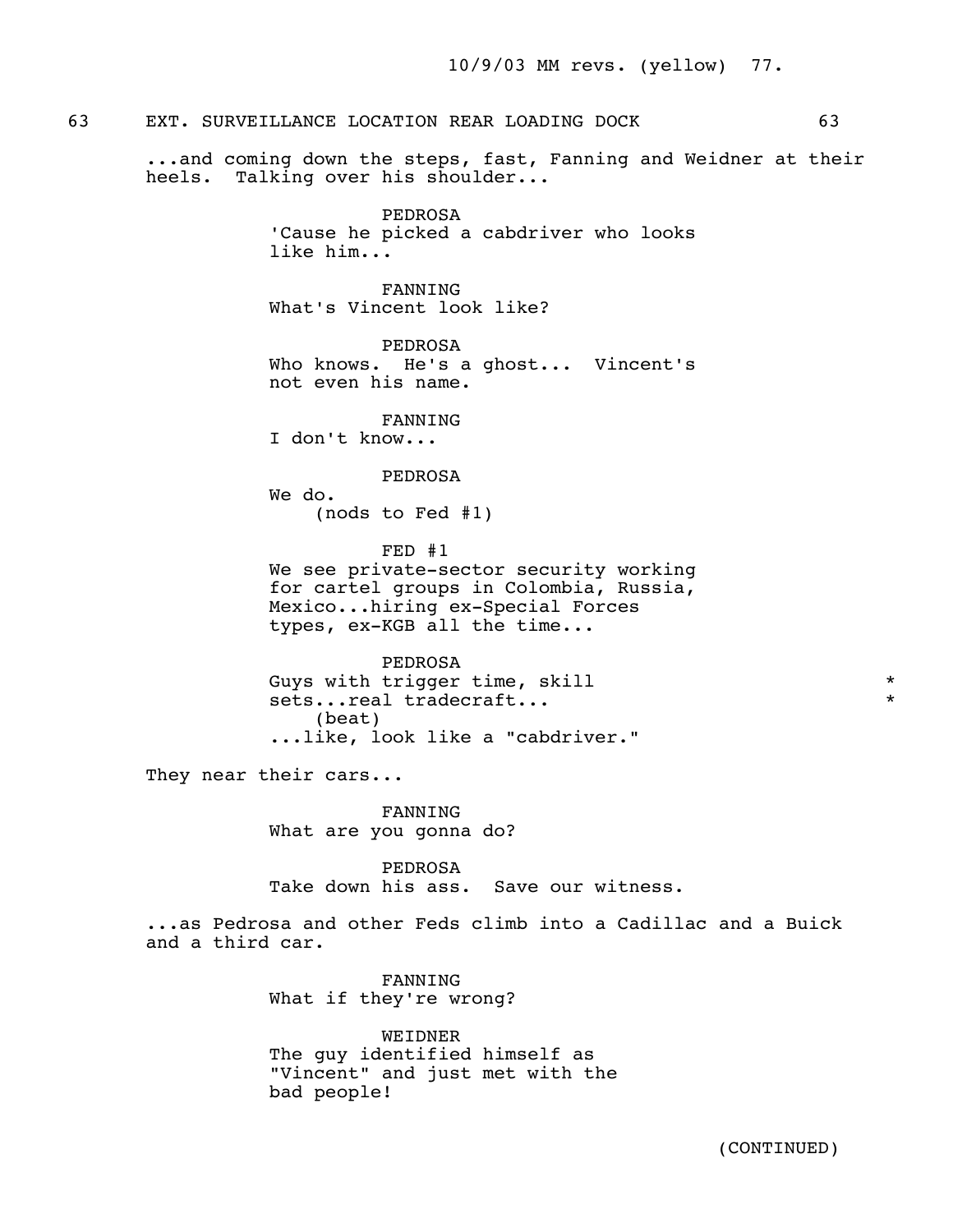FANNING Bullshit. There is something else going on.

 WEIDNER It's not our game!

CUT TO: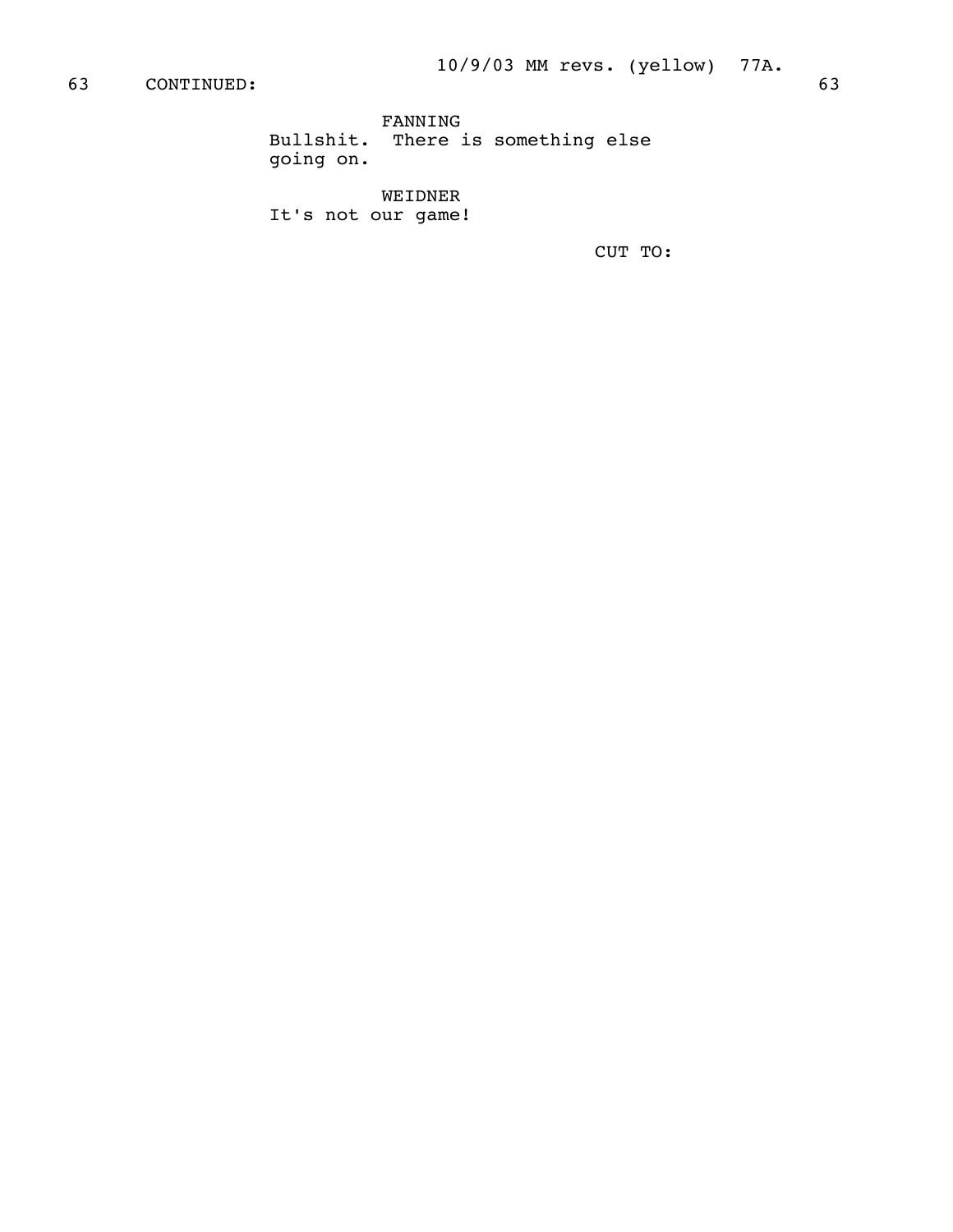10/9/03 MM revs. (yellow) 78.

| 63A  | INT. MAX'S CAB - REAR SHOT OVER MAX - NIGHT                                                                                                                                                       | 63A  |                    |
|------|---------------------------------------------------------------------------------------------------------------------------------------------------------------------------------------------------|------|--------------------|
|      | to the 405 south on-ramp to the 105 west. Plus PROFILES<br>(L to R) + FRONTAL driving shots of cab to an off-ramp.                                                                                |      | $\star$<br>$\star$ |
| 64   | INT. LAX PARKING STRUCTURE - MAX'S CAB - NIGHT (GARY'S<br>AIRPORT SHOT)                                                                                                                           | 64   |                    |
|      | enters and drives past CAM into the interior. Is Vincent<br>parking and leaving early?                                                                                                            |      |                    |
|      | VARIOUS LOCATIONS + ANGLES INSIDE PARKING STRUCTURE                                                                                                                                               |      |                    |
|      | Max's cab drives up ramps under white strips of neon and crosses<br>the bridge to the adjacent parking structure at the northwest<br>corner of the parking area across from the Bradley Terminal. |      |                    |
| 64A  | INT. LAX PARKING - FBI MONTE CARLO                                                                                                                                                                | 64A  |                    |
|      | darts in after Max's cabhesitates, keeps a distancesees<br>it's clear, then accelerates, tailing the cab.                                                                                         |      |                    |
| 64B  | INT. LAX PARKING, UP-RAMP - MAX'S CAB                                                                                                                                                             | 64B  |                    |
|      | accelerates up an up-ramp                                                                                                                                                                         |      |                    |
| A64C | INT. MAX'S CAB, ROOFTOP - VINCENT                                                                                                                                                                 | A64C |                    |
|      | has turned around in his seat and looks out the rear window. We<br>see why the FBI couldn't follow                                                                                                |      |                    |
| 64C  | INT. PARKING STRUCTURE - FBI MONTE CARLO                                                                                                                                                          | 64C  |                    |
|      | pulls in and stops. It's in sight of but doesn't approach the<br>latest up-ramp to the roof.                                                                                                      |      |                    |
|      | FBI AGENT #3<br>I follow him up therewe blow the<br>tail!                                                                                                                                         |      | $\star$<br>$\star$ |
| 65   | OMIT                                                                                                                                                                                              | 65   |                    |
| 65A  | EXT. EMPTY ROOFTOP LOT - WIDE                                                                                                                                                                     | 65A  |                    |
|      | EMPTY PARKING LOT ROOF. Anybody tailing Vincent and Max would<br>expose themselves right here. It's called a choke point.                                                                         |      |                    |
| 66   | OMIT                                                                                                                                                                                              | 66   |                    |
| 66A  | INT. MAX'S CAB - VINCENT                                                                                                                                                                          | 66A  |                    |
|      | VINCENT<br>(to Max)                                                                                                                                                                               |      |                    |

Let's go.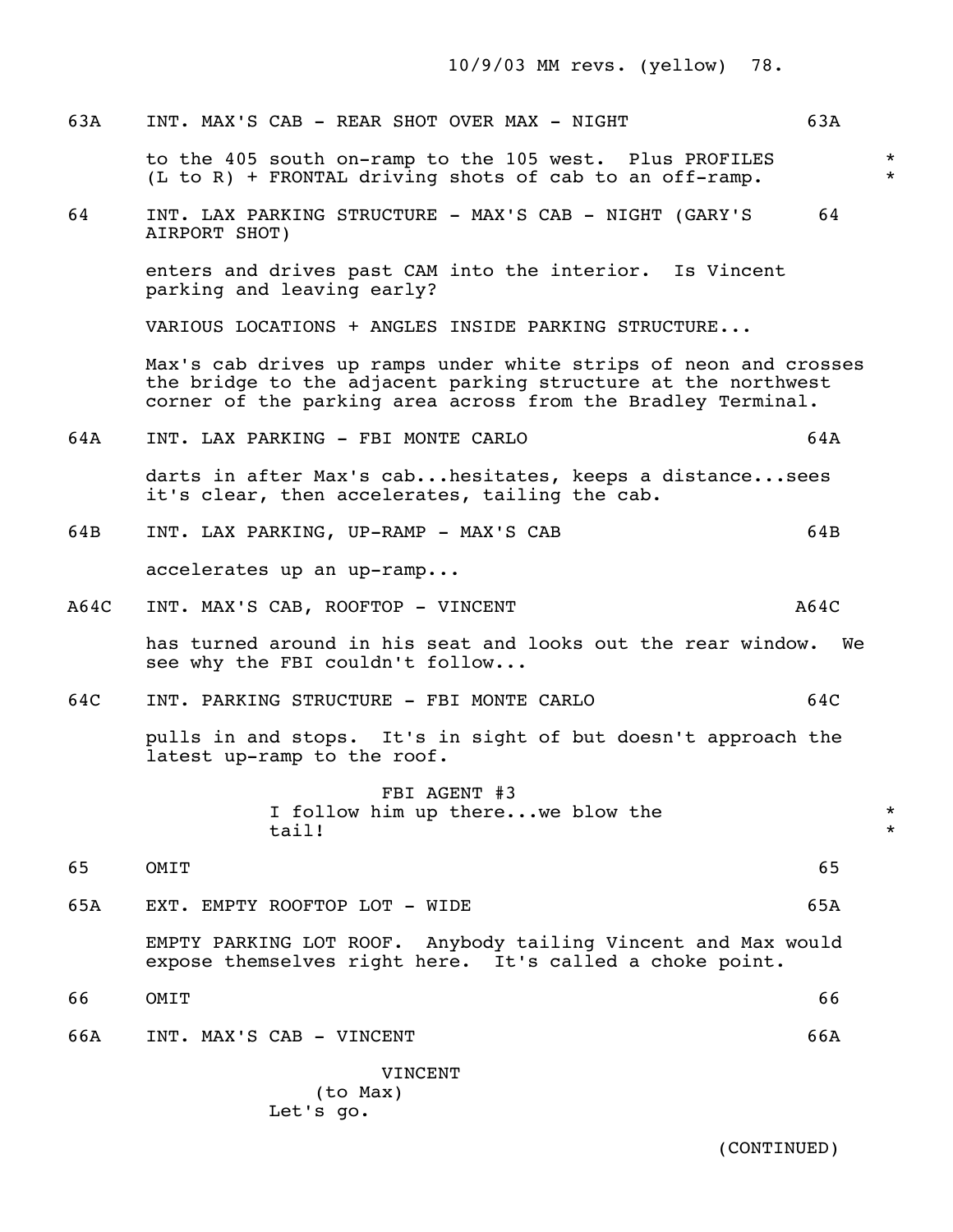66A CONTINUED: 66A

Max starts towards the down-ramp.

66B INT. PARKING STRUCTURE - FBI MONTE CARLO 66B

 FBI AGENT #4 (into Nextel) LA103 to LA101. Pedrosa, Pedrosa... (to Agent #3) Air support...

 FBI AGENT #3 (into radio) LA103 to Air 4...you still have him?

 HELICOPTER PILOT (O.S.) Air 4 to LA103. I lost him. You're in controlled air space. I gotta stay out until I get clearance from LAX tower...

 FBI AGENT #4 (into Nextel) Pedrosa...!

67 INT. PEDROSA'S BUICK - PEDROSA - NIGHT 67

Listens. Then...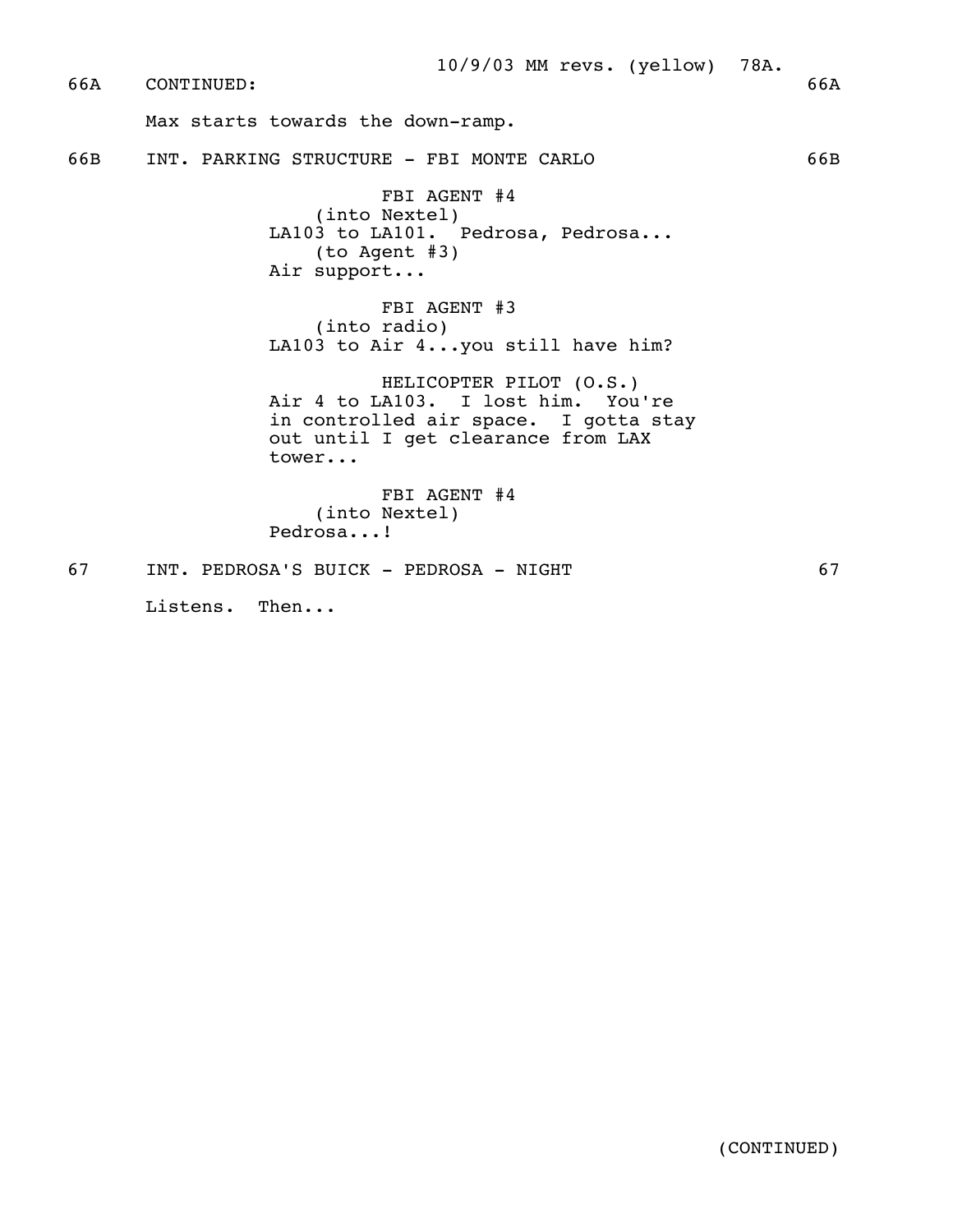PEDROSA (on his cell phone) ...you lost him? (he listens) He can head anywhere out of LAX. North or south on the 405, east on the 105, the 110... Pedrosa's plan to intercept and take down Vincent just crashed. He rapidly recalculates. PEDROSA (CONT'D) They locate Peter Yip? FED #1 (on phone) On with the wife. She thinks he's at Fever. They called. Can't get through. PEDROSA (to Driver) Washington and Crenshaw. Move! (into radio) LA101 to LA103, LA104, LA105. Fever. After-hours club on 2407 Washington, near Crenshaw. Pico Union. Hit it! LA105 (O.S.) (into radio) LA105 to LA101. Copy that. A67A OMIT B67A AERIAL – MAX'S CAB B67A from inside the curve "cloverleafs" onto 105/110 interchange. C67A INT./EXT. MAX'S CAB C67A \* under the interchange north (or southbound 110). D67A INT. BLACK SUV and the set of the set of the set of the set of the set of the set of the set of the set o One of Pedrosa's chase units with four SWAT-types in sports clothes jams off the freeway onto an exit ramp to surface streets, north on Western or north on Crenshaw. 67A INT. MAX'S CAB - MAX + VINCENT - NIGHT 67A are riding in pensive silence through the neon visual noise of Koreatown.

> VINCENT Would you have called her?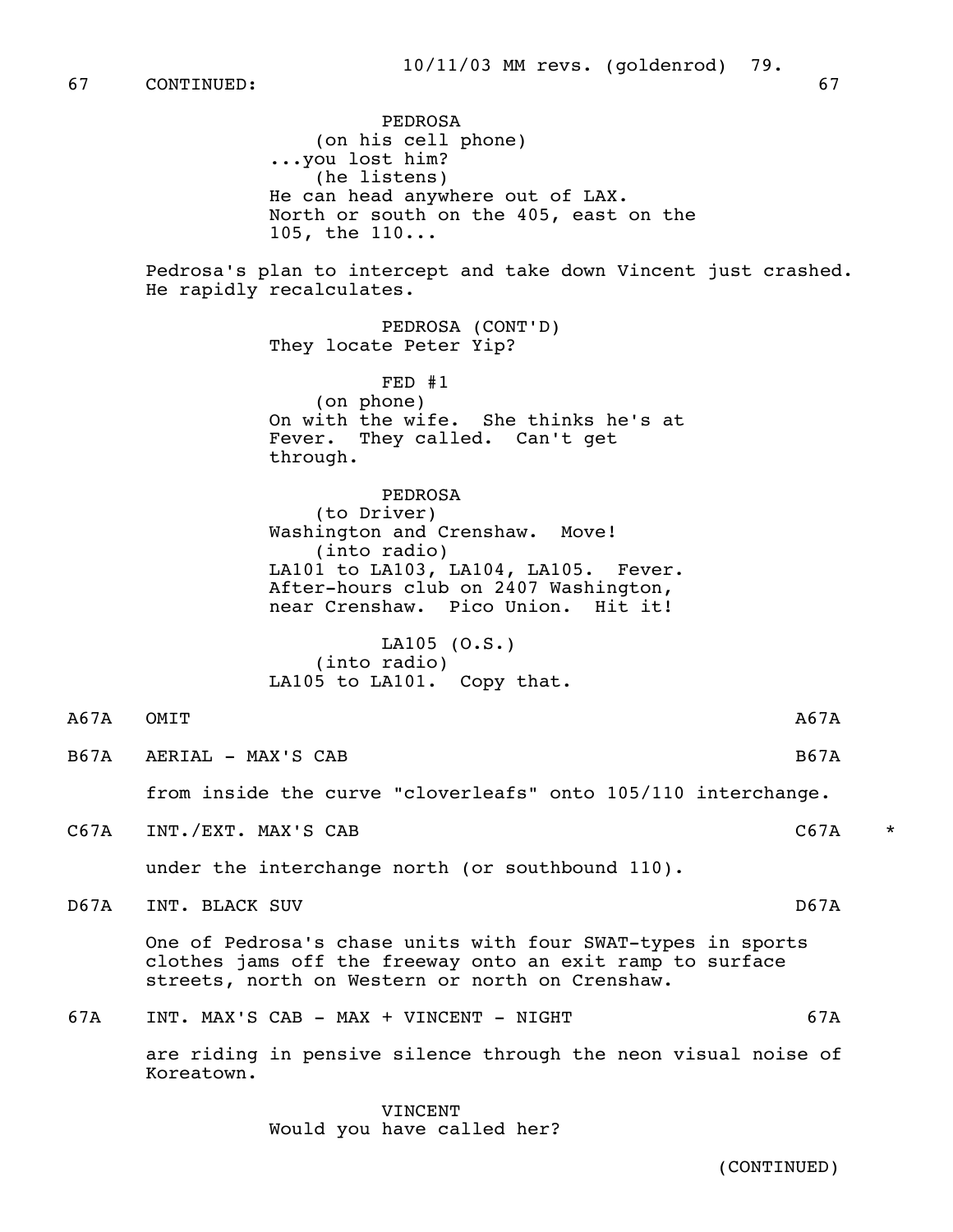MAX and the state of the state of the state of the state of the state of the state of the state of the state of the state of the state of the state of the state of the state of the state of the state of the state of the st

Who?

 VINCENT Your lady friend. The one who gave you her business card. (Max is silent) Or was she just being polite?

MAX and the state of the state of the state of the state of the state of the state of the state of the state of the state of the state of the state of the state of the state of the state of the state of the state of the st

I don't know.

 VINCENT Why hold back? Why not act off your impulse? Pick up the phone?

MAX and the state of the state of the state of the state of the state of the state of the state of the state of the state of the state of the state of the state of the state of the state of the state of the state of the st All I owe a fare is a ride, Vincent.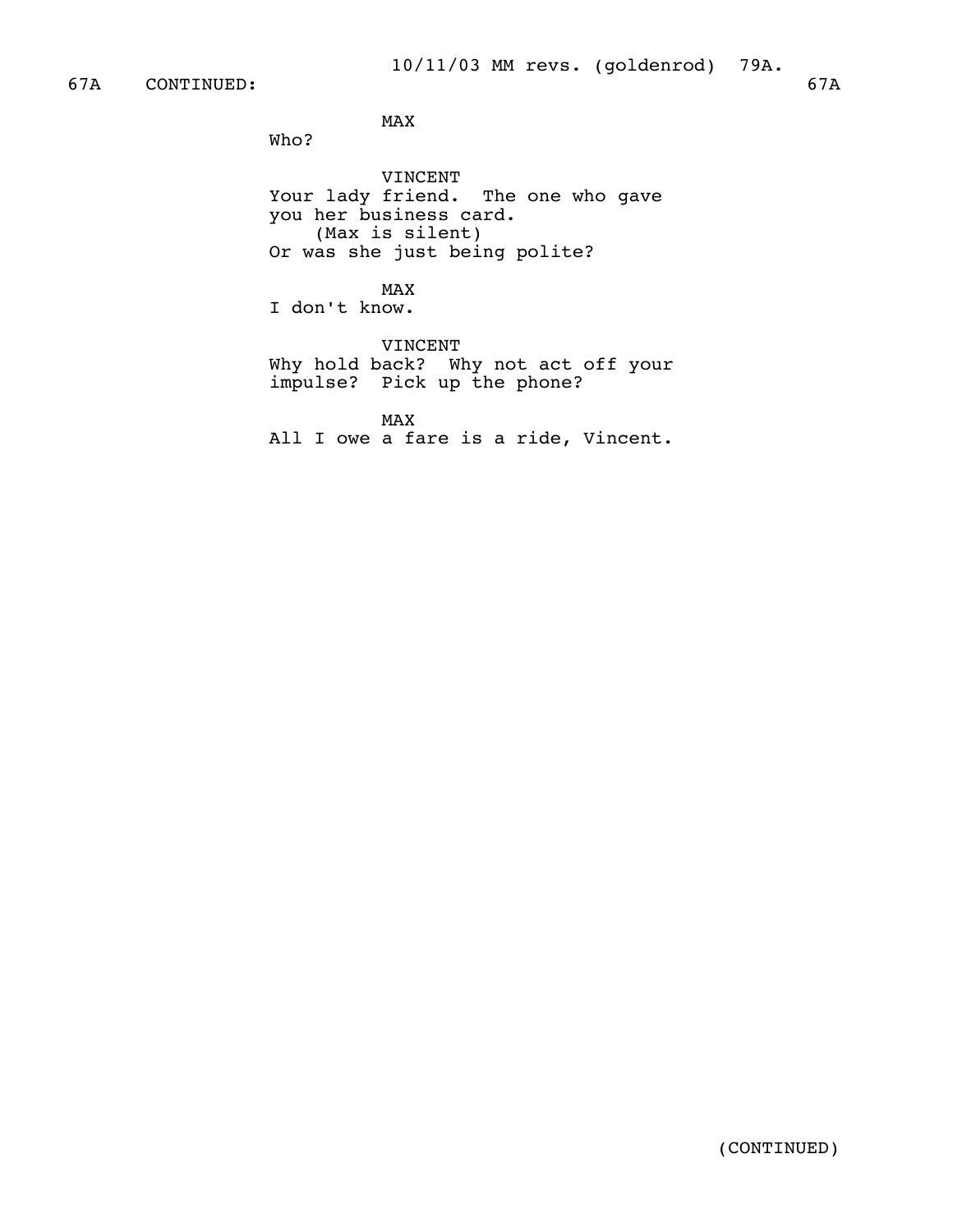|           | VINCENT<br>It's not what you owe me. Time is<br>fleeting. Life is short. Time is<br>luck. One day it's gone<br>(beat)<br>You make it out of this alive, you<br>should call her. That's what I<br>thinkanyway                                                                                                         |           |         |
|-----------|----------------------------------------------------------------------------------------------------------------------------------------------------------------------------------------------------------------------------------------------------------------------------------------------------------------------|-----------|---------|
|           | It's an important speculation from Vincent, given what's going<br>to come later. And meanwhile                                                                                                                                                                                                                       |           |         |
| $68 - 69$ | OMIT                                                                                                                                                                                                                                                                                                                 | $68 - 69$ |         |
| 70        | INT. FBI CADILLAC - PEDROSA                                                                                                                                                                                                                                                                                          | 70        |         |
|           | with two or three agents in the other two cars. One checks<br>there's a round in the chamber of his .9mm, as the silent<br>neighborhoods pass by.                                                                                                                                                                    |           |         |
| 71        | INT. S600 MERCEDES - PACO, RUBIO + TWO OTHER COLD-EYED<br>KILLERS                                                                                                                                                                                                                                                    | 71        |         |
|           | Rubio has a silenced .9mm with an Aimpoint laser sight.                                                                                                                                                                                                                                                              |           |         |
| 72        | INT. LAPD UNMARKED CAR - FANNING                                                                                                                                                                                                                                                                                     | 72        |         |
|           | at the wheel. Tailing the FBI cars at a distance, CROSSCHATTER<br>drifting from the police band                                                                                                                                                                                                                      |           |         |
| 72A       | EXT. OLYMPIC (OR?) - MAX'S CAB - NIGHT                                                                                                                                                                                                                                                                               | 72A       |         |
|           | cruises east. Korean neon burns into the sodium-lit magenta<br>sky. The streets are empty at four a.m. Reflected streetlights<br>flow up the windshield, colors kicking off dented bodywork.<br>streets are deserted; the city seems dangerous. Max and<br>Vincent's attention, suddenly, is taken by something else | The       |         |
| 72B       | INT. MAX'S CAB - MAX + VINCENT'S POV: THREE COYOTES -<br>NIGHT                                                                                                                                                                                                                                                       | 72B       | $\star$ |
|           | separate and apart lope diagonally across Sunset. Adult males.<br>Hunting. They're indifferent to urban habitation, as if they,<br>not we, own this city                                                                                                                                                             |           |         |
| 72C       | EXT. ALEXANDRIA STREET - ABSTRACT SIGNAGE                                                                                                                                                                                                                                                                            | 72C       |         |
|           | becomes a frontal of Max's battered cab TO CAMERA and it turns<br>right, as                                                                                                                                                                                                                                          |           |         |
| $73 - 74$ | OMIT                                                                                                                                                                                                                                                                                                                 | $73 - 74$ |         |
|           |                                                                                                                                                                                                                                                                                                                      |           |         |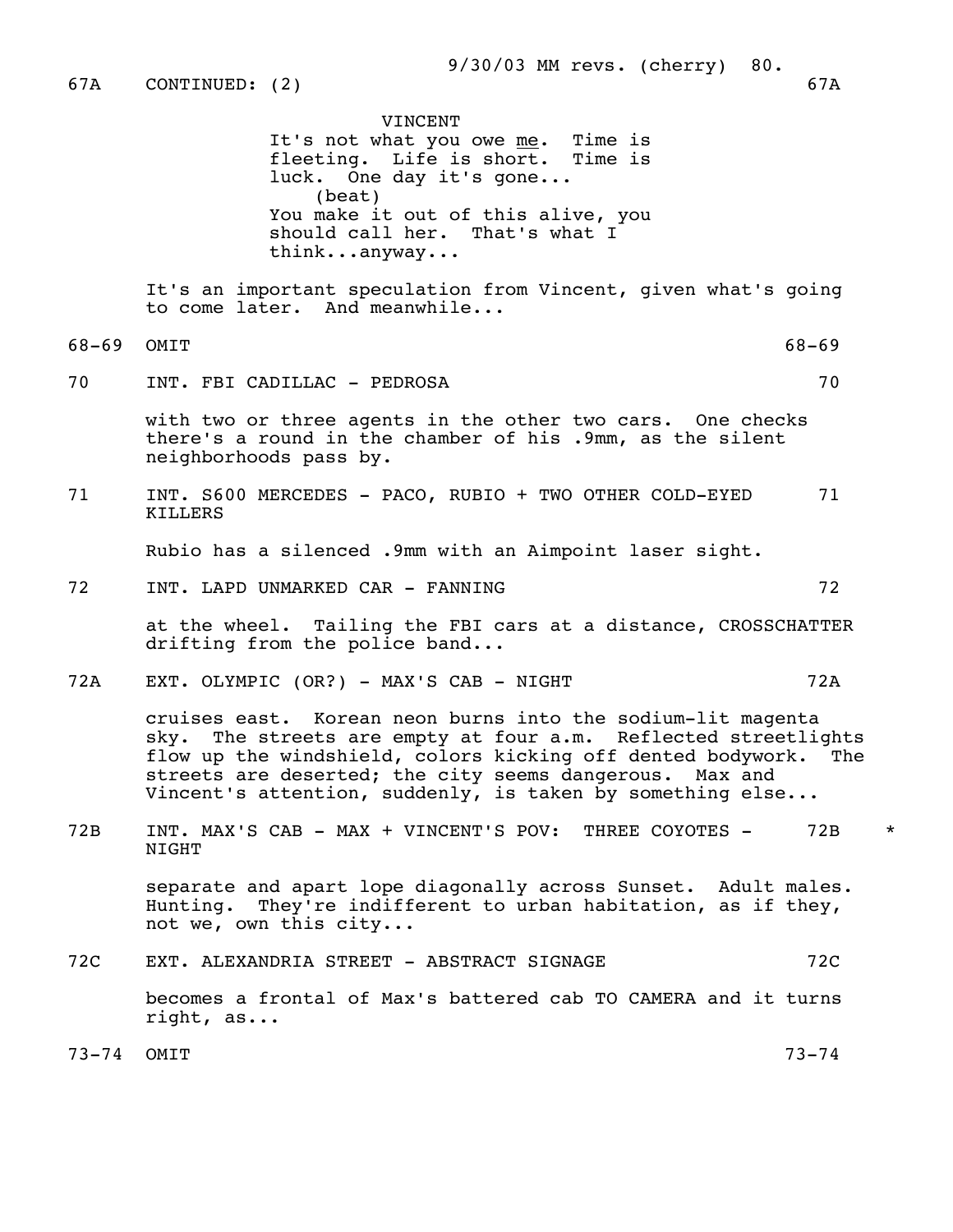75 INT. FBI BUICK - OVER PEDROSA + HIS POV THROUGH 75 \* WINDSHIELD - NIGHT

 A half block ahead he/we GLIMPSE Max's cab pull into the Fever \* forecourt...

PEDROSA

There...!

## 75A INT. MAX'S CAB, APPROACHING "FEVER" NIGHTCLUB - NIGHT 75A

 There's chaotic valet parking with Bentleys and a Lambo in choice spots. The party-till-dawn crowd. And in the thick of it...

THE STRING INT. FOR BUICK THE STRING OF STRING IS A STRING OF STRING OF STRING IS A STRING OF STRING OF STRING OF STRING OF STRING OF STRING OF STRING OF STRING OF STRING OF STRING OF STRING OF STRING OF STRING OF STRING O

But they are preceded by a Porsche SUV, and a limo cuts them off  $*$ and tries to disembark a diva, two girlfriends and two guys,  $*$ with players heading into a club before Fever. Heavyweight \* Security has a fuck-you attitude towards Pedrosa's Buick and the \* SUV (LA105) until...

76 EXT. KOREAN MALL - FEDS - NIGHT 76

in tactical vests with CAR-15's; side arms...deploy. Vanity \* muscle undergo instant attitude change. Pedrosa ad libs telling \* diva to shut up and get back in the limo. BUT Max's cab has \* disappeared from view.

- 77-78 OMIT 77-78
- 79 EXT. FRONT OF CLUB FEVER PEDROSA NIGHT 79 \*

 PEDROSA We get Yip out. You take Vincent.  $*$ Clean shots! Watch your backgrounds.

 Pedrosa approaching the front entrance, the non-HRT are with the \* BOUNCER, who, in response to a request we didn't see, is trying \* to get a response on his radio from people in the interior...but fails, as his men enter. Meanwhile...

- 80 OMIT 80
- 81 INT. CLUB FEVER VINCENT NIGHT SALL MAN AND MAN SALL \*

propels Max past a bar, through screens of glass, frosted \* \* alcoves...jammed with people.

> VINCENT Booth towards the back. That's where he hangs. Fat Korean guy. Terminal acne as a youth. You go first. (MORE)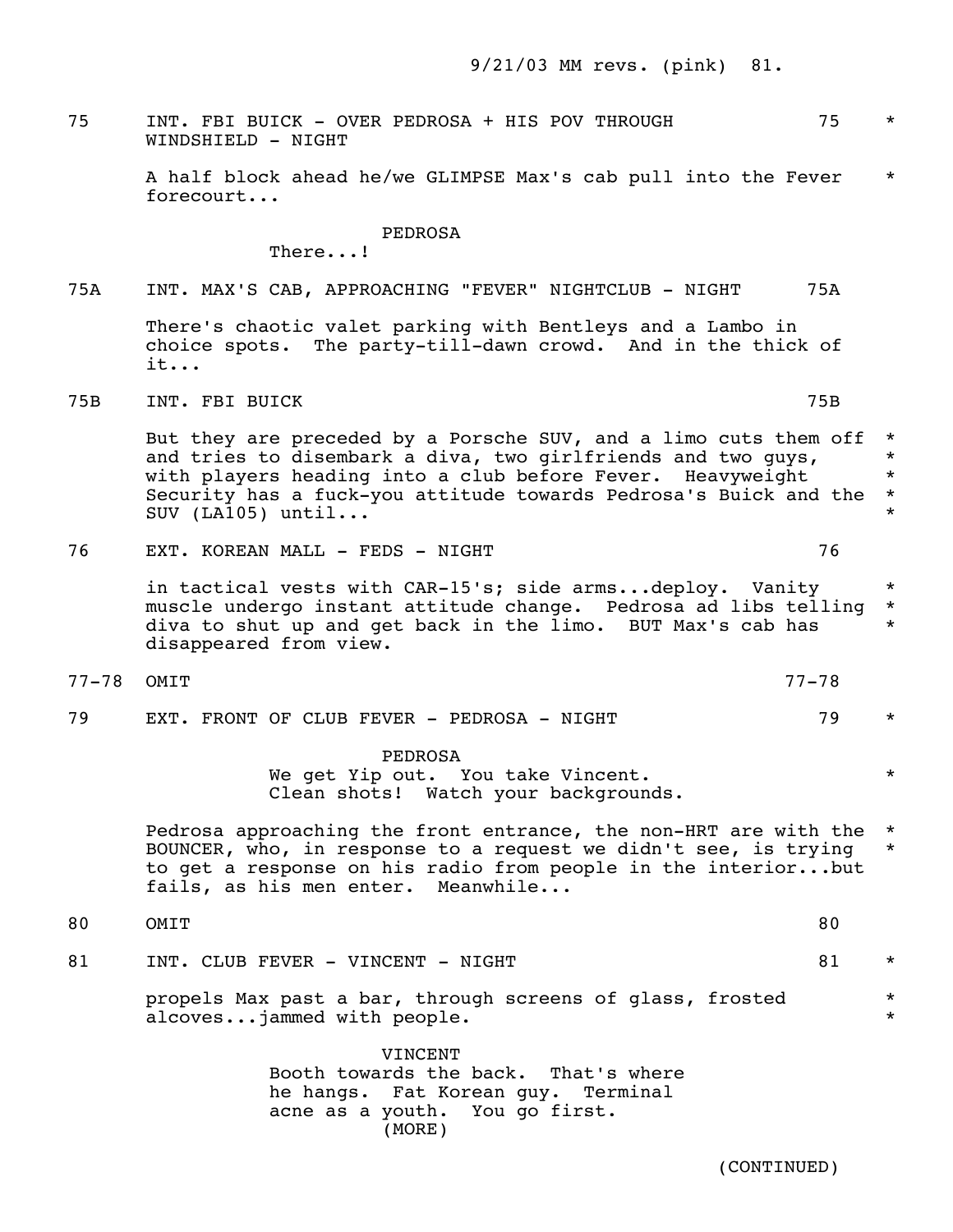VINCENT (CONT'D) Fifteen feet in front and three to my left. Wander, and innocent bystanders get the first rounds. Clear?

It's all black lacquer and frosted glass.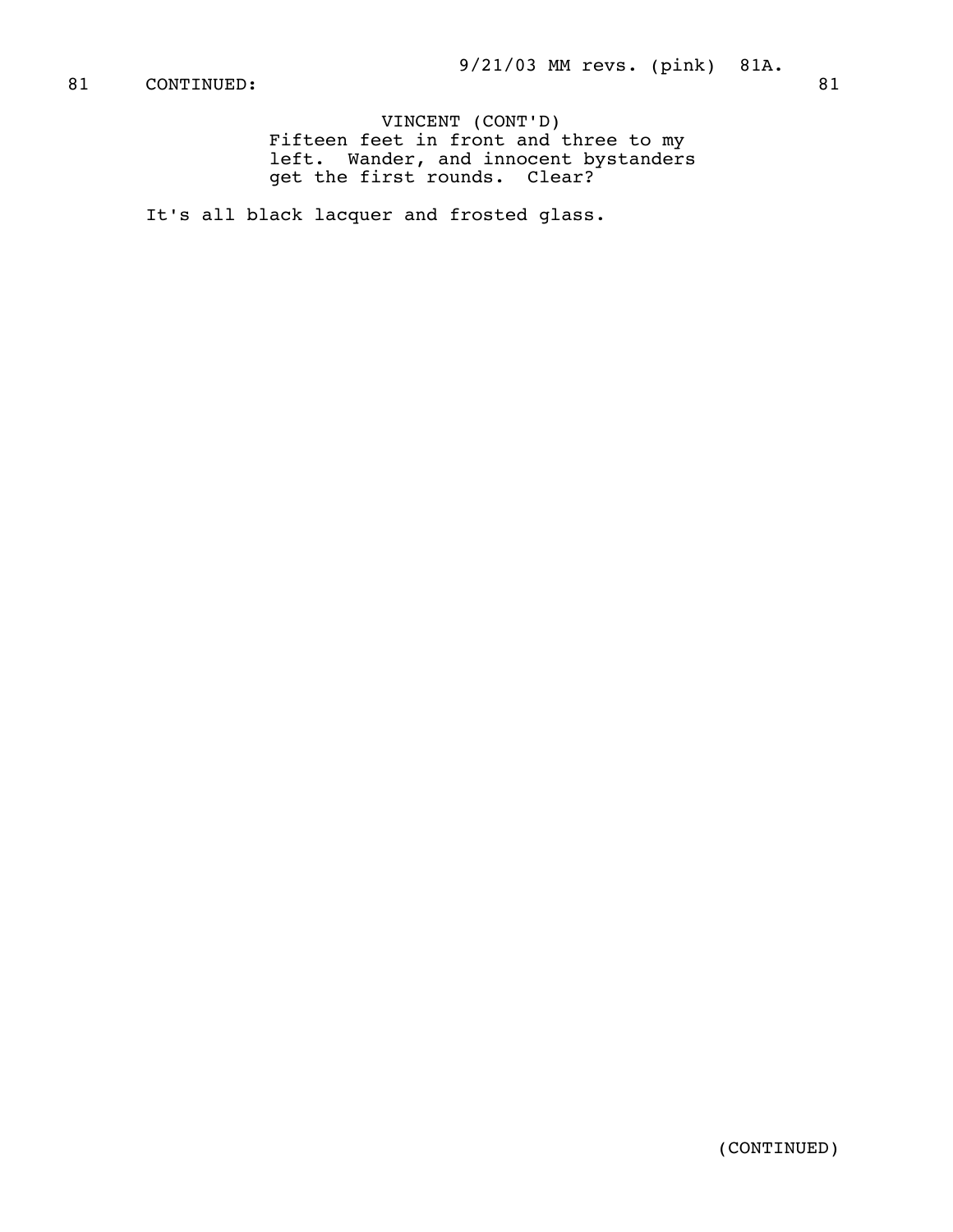82B FANNING 82B

 enters, scanning the crowd. Nothing. He and Weidner split-up. \* And...

 for a moment. He's located towards the back wall across the dance floor in a booth on a raised area in the semi-circular room. With him are too-young Korean girls and a heavyset Rapper. The view got blocked by an African-American and a

82C VINCENT 82C

PETER YIP

deeper among the dancers, now SEES distantly...

- 
- 

82 INT. CLUB ENTRANCE - PACO, RUBIO + TWO 82

 enter. They hang at the rear. Wait. Their job is to take out "Vincent" if it looks like there's trouble, a double-takeout, because "Vincent" must not fall into the hands of the FBI. He knows too much.

82A PEDROSA 82A

- urgent, while Pedrosa shoots looks, his POVs, Feds move south along east wall into densest part of the club...searching for "Vincent," trying to spot him before he can assassinate Peter Yip, searching for Yip, as...
- swimming among them, scanning for Peter Yip, seeking his target in the back booths...
- 

him to safety.

81C PEDROSA + THE FEDS 81C enter up the stairs. Staying as discrete as possible while

81B INT. FEVER - CLOSE: VINCENT SOLUTION AND SAMPLE STEEL BY STEEL BY STEEL AND STEEL BY STEEL AND STEEL BY STEEL AND STEEL AND STEEL AND STEEL AND STEEL AND STEEL AND STEEL AND STEEL AND STEEL AND STEEL AND STEEL AND STEE with Max in front and to his left, snakes through the crowd,

- 
- 

 stock market quotes with out-of-date Christmas decorations and black-lit outer-space murals. Visually, it's as noisy as the Korean hip-hop, which makes it impossible for anybody to hear anything.

 Back rooms - in Korean luxo - are for karaoke or the Korean hotties who hang by a counter, like a check-in area. Panels of glass in semi-circles in front of planting, some with sheets of water running down, separate the different zones. OR...it's cheesy disco with flat screens playing Korean music videos and

# 81A EXT. FRONT OF CLUB FEVER - FANNING + WEIDNER - NIGHT 81A

flash their LAPD badges, brush past the doorman, proceed in...

 10/6/03 MM revs. (pink) 82. 81 CONTINUED: (2) 81

- searches, desperately, for Peter Yip, his last witness, to get
	-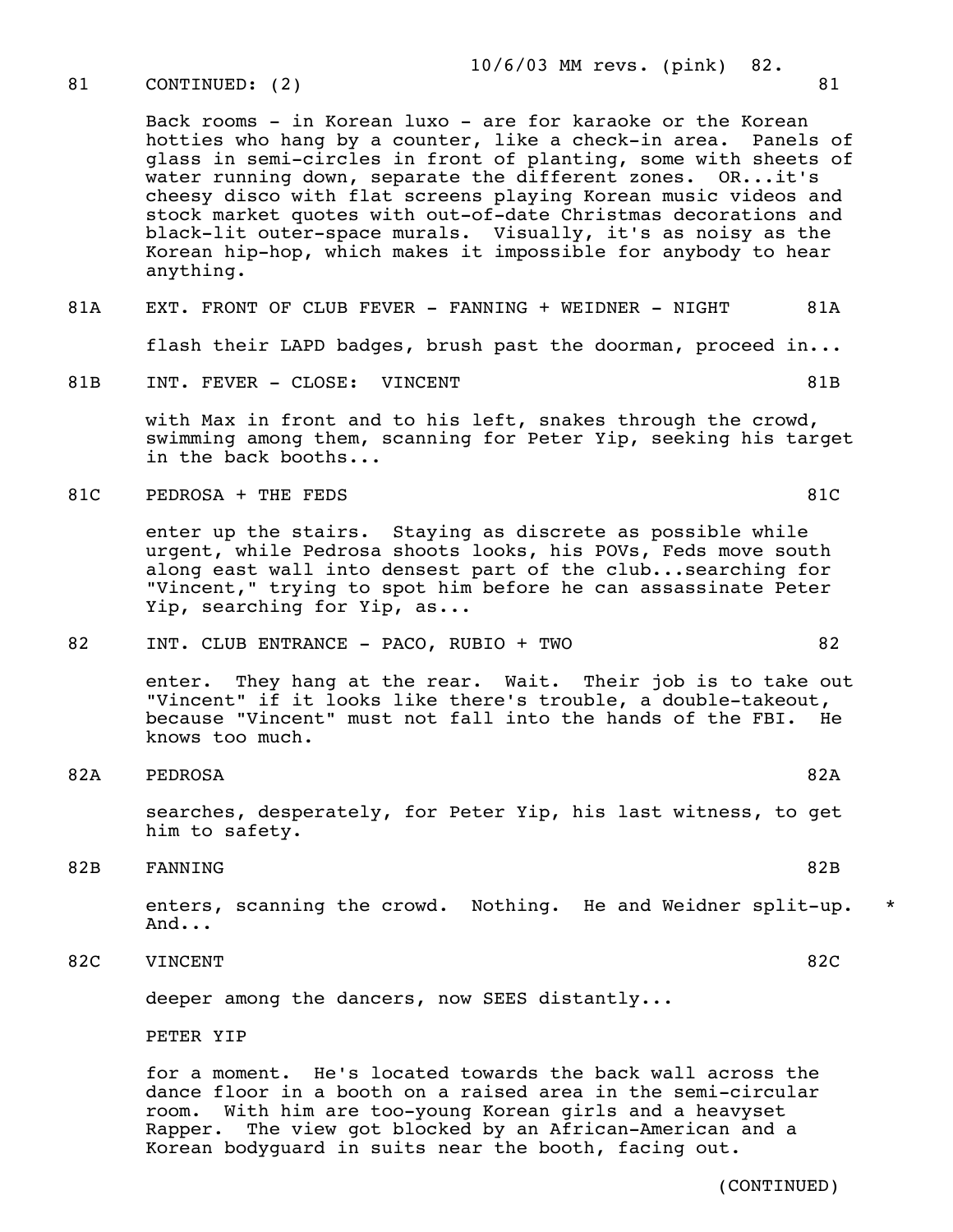# 82C CONTINUED: 82C

Behind the booth are five or six Korean gangsters. But on the dance floor, itself...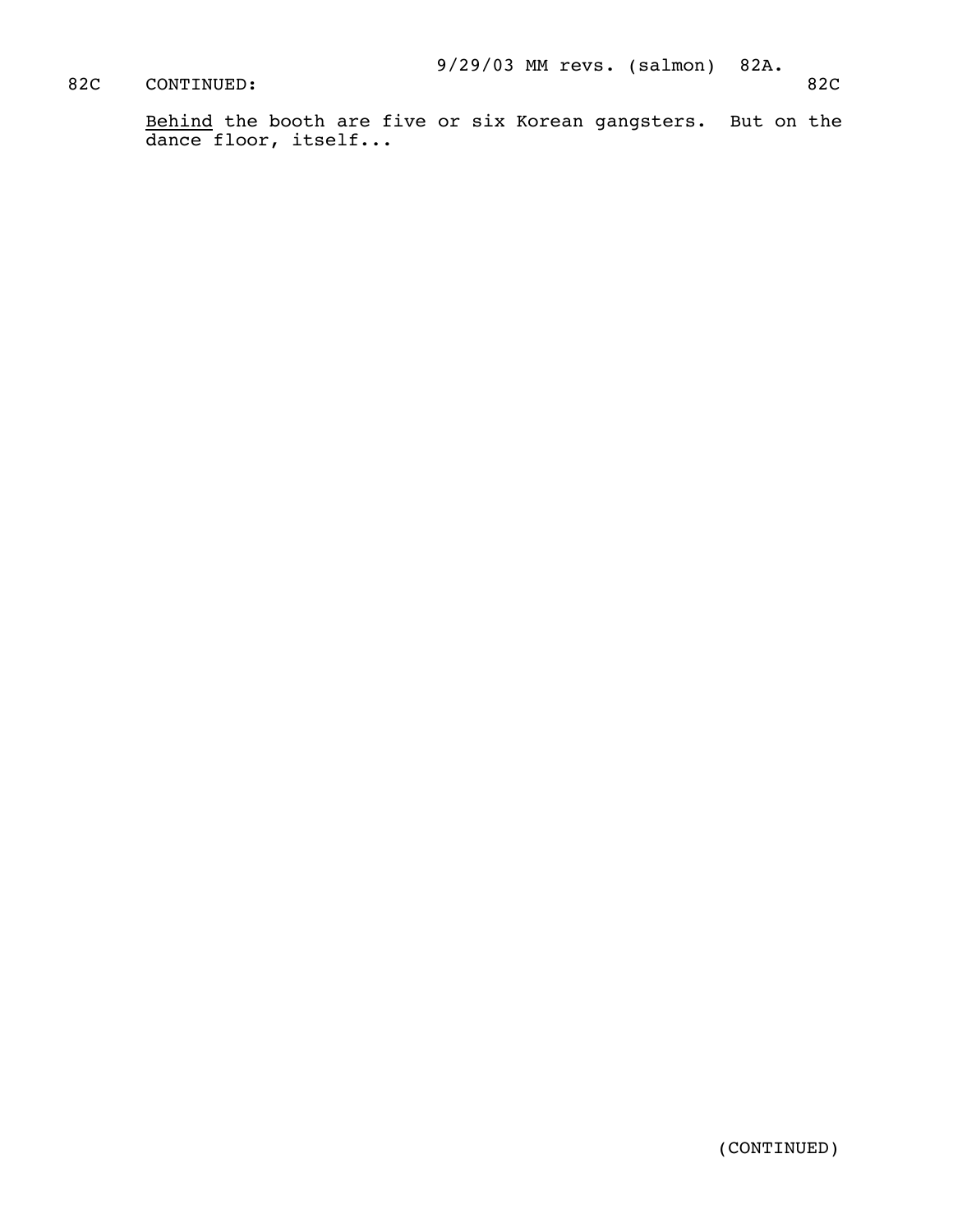### 82C CONTINUED: (2) 82C

#### VINCENT SPOTS

 an outer perimeter of security. Bodyguards within the crowd, facing outward from the booth...looking for trouble before it gets to the row of booths and Peter Yip.

#### MAX

 receives the glance from Vincent. He's gestured down the middle of the dance floor towards the rear. They work their way through the mass of bodies. Meanwhile, Vincent casually smiles at a girl and takes an oblique path, sliding along a convex side wall. Vincent's path brings Vincent up behind Bodyguard #1, who looks to the right as...

BODYGUARD #1

 pounded in the kidney. His head is twisted around and torn back, dropping him to the floor amid the bodies and noise. Vincent's focus is already on BODYGUARD #2, as he kicks down with ferocious force, slamming Bodyguard #1 into unconsciousness...

 Bodyguard #2 intuits, turns. Vincent's foot slams his knee sideways, breaking it, Vincent's palm bounces the man's forehead back, his fist slams into his exposed neck, that fast.

MAX

buffeted by dancers, saw, backs away, as...

BODYGUARD #3 \*

 saw the assault on #2. He grabs for Vincent...who breaks the grab, pulls Bodyguard #3's head and neck down towards him, slams his knee into his rib cage twice, breaking things, spins the man backwards, rips his head sideways and back, a centimeter from breaking, and holding it there with his left arm, Vincent's right hand is filled with the H+K as he moves towards Peter Yip.

82D PEDROSA,  $\sim$  82D  $\star$ 

just then, SEES... \*

PEDROSA POV: PETER YIP \*

glimpsed in the booth from Pedrosa's angle. \*

 PEDROSA \* (to Fed #1) \* There's Yip! Get him out of here!  $*$ 

> And Fed #1 moves with Fed #2 along the wall on the opposite side \* towards Yip while Pedrosa crosses the floor, sees the \* disturbance and over his right shoulder, right there is...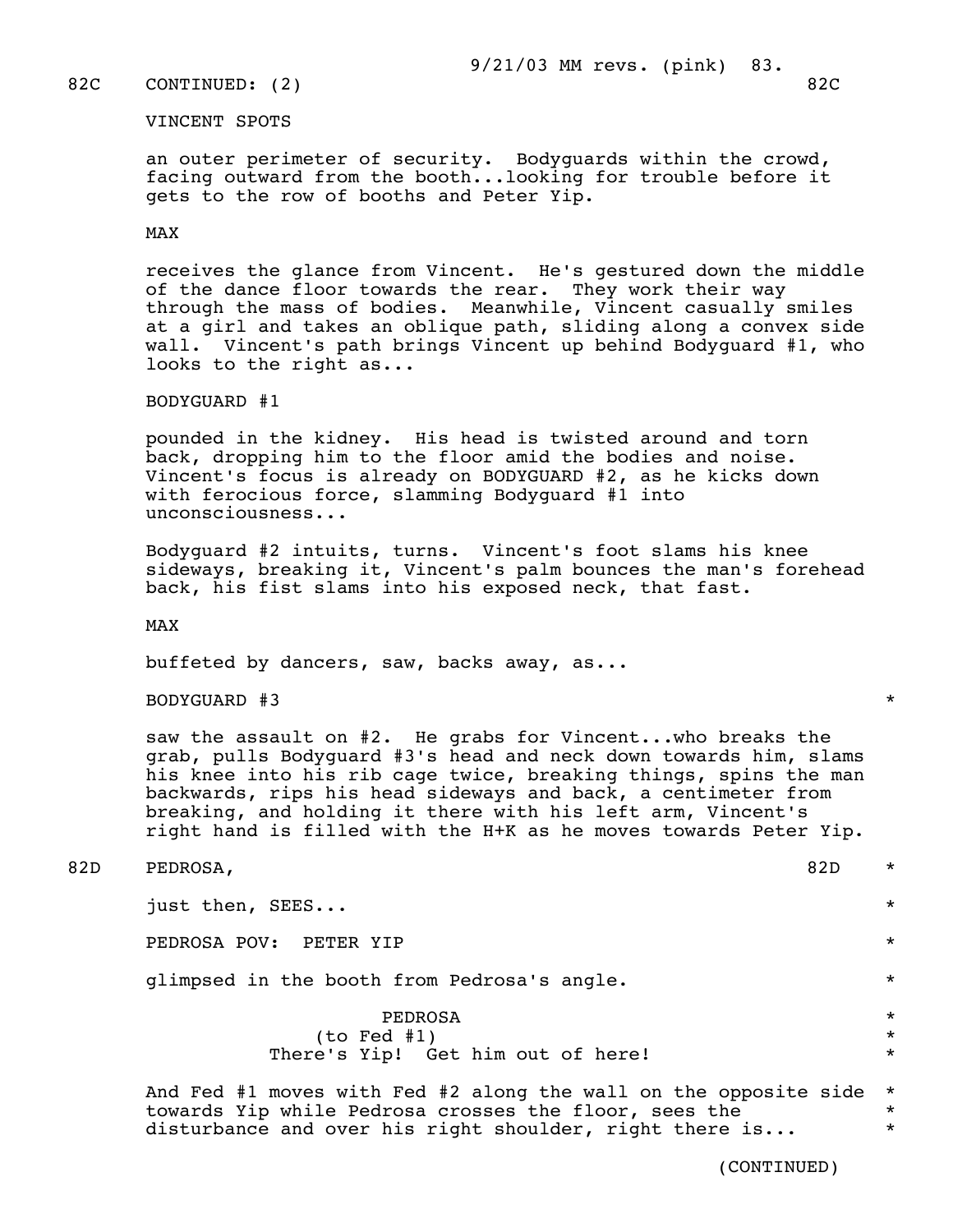PEDROSA (CONT'D) \*

VINCENT!!!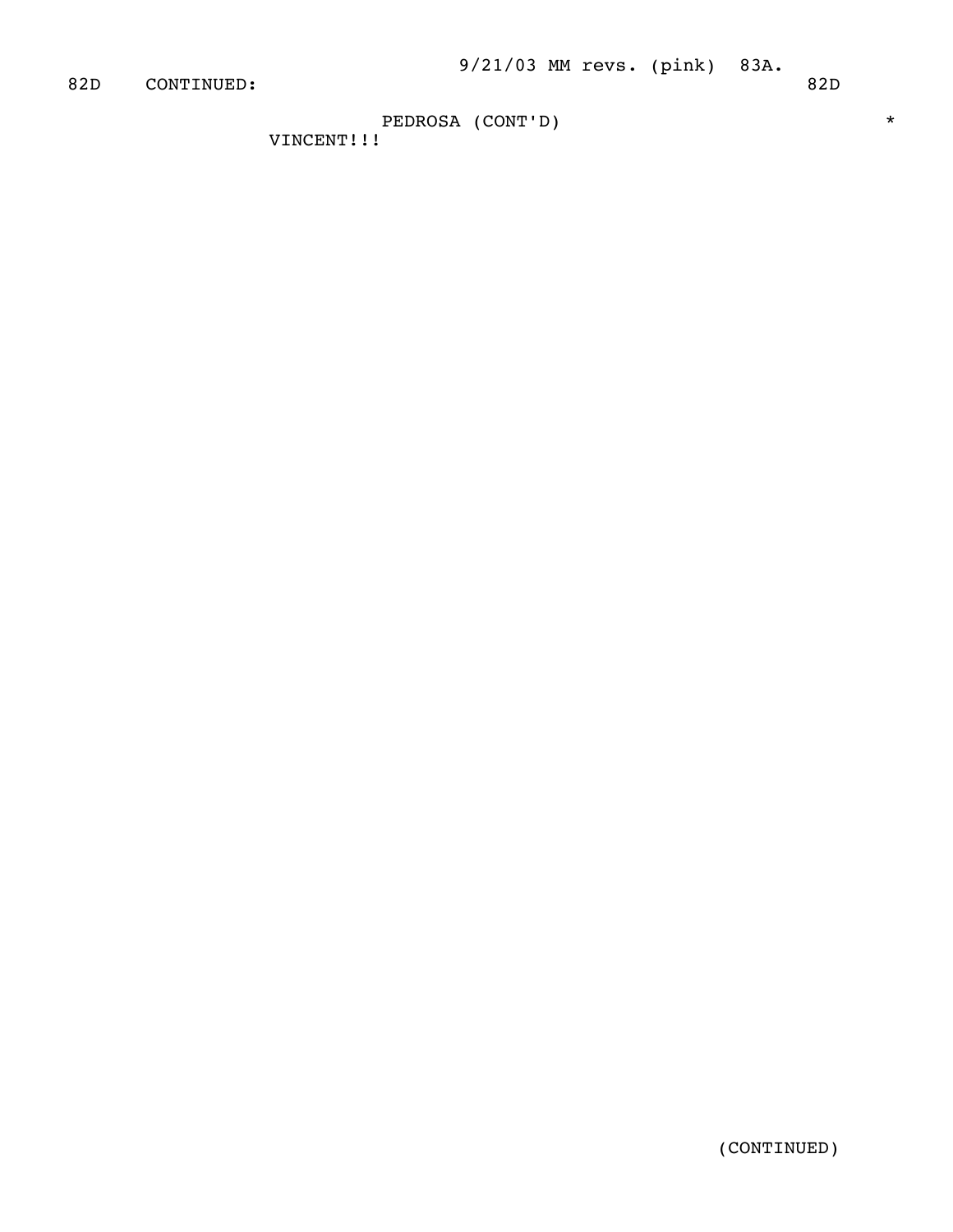82D CONTINUED: (2) 82D 82D

Mad Dog Killer "Vincent."

 PEDROSA (CONT'D) (into lapel radio) Middle of the dance floor! There he is! It's a set of the set of the set of the set of the set of the set of the set of the set of the set of the s

## 82E FEDS + HRT WITH ASSAULT WEAPONS 82E \*

push through dancers...

 PEDROSA \* FBI! FREEZE, VINCENT! DON'T MOVE! \* \* \* FREEZE! HANDS IN THE AIR!

> Max hears they spotted Vincent. Then he realizes the three,  $*$  four weapons of cops fighting through crowd are all aimed at \* him. People who aren't falling away from him are confused. Max is the loneliest man in the room...

MAX and the state of the state of the state of the state of the state of the state of the state of the state of the state of the state of the state of the state of the state of the state of the state of the state of the st Don't shoot! I'm not Vincent!

> But Korean hip-hop thunders. Korean music videos are crazy visuals.

82F RAPPER 82F \*

 next to Yip thinks HE'S getting busted, wants to get out while...

BODYGUARDS #4 + #5

 at either end of Yip's booth struggle to see from where the threat is coming.

KOREAN GANGSTERS \*

 behind the booth put hands on weapons. They SEE Fed #1 + Fed #2 slide behind patrons, closing in, to get Yip to safety...  $*$ 

> VARIOUS FEDS (O.S.) (to Man) FREEZE! HANDS IN THE AIR! ON YOUR KNEES! NOW! NOW!

KOREAN GANGSTER  $#1 -$ 

 pushed sideways by Fed #1, who's trying to reach Yip - sees the weapon in Fed #1's hand. So he pulls his 9mm, which Fed #2 shoves sideways but the qun FIRES, hitting an incoming...

PEDROSA

in the upper thigh, slamming him face first to the floor.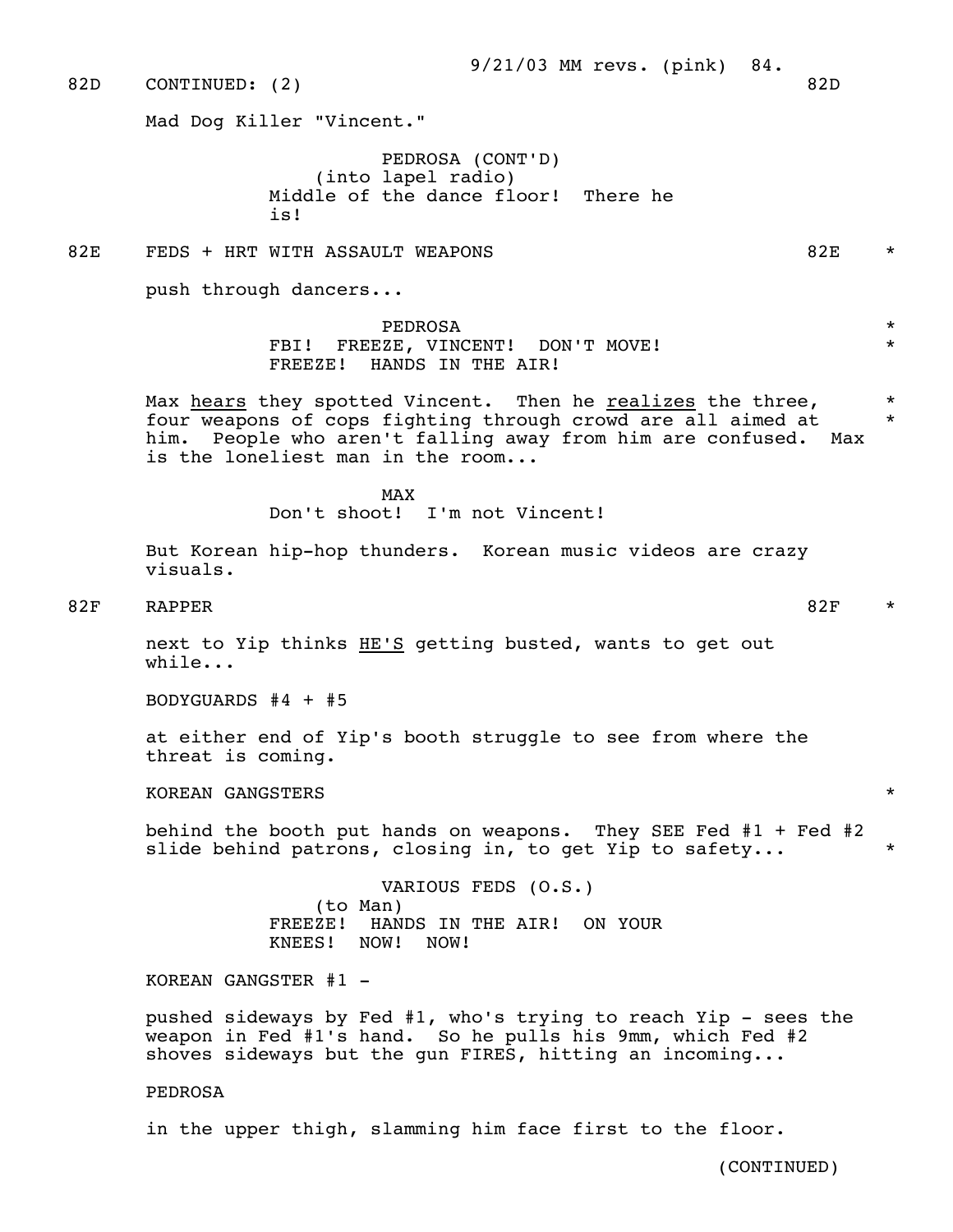9/21/03 MM revs. (pink) 84A. CONTINUED: 82F AND WITH THE FIRST GUNSHOT, ALL HELL BREAKS LOOSE... 82G MAX  $82G \rightarrow 82G$  drops to the floor. Rounds are fired at him by Yip's Bodyguard #5. A dancer is hit.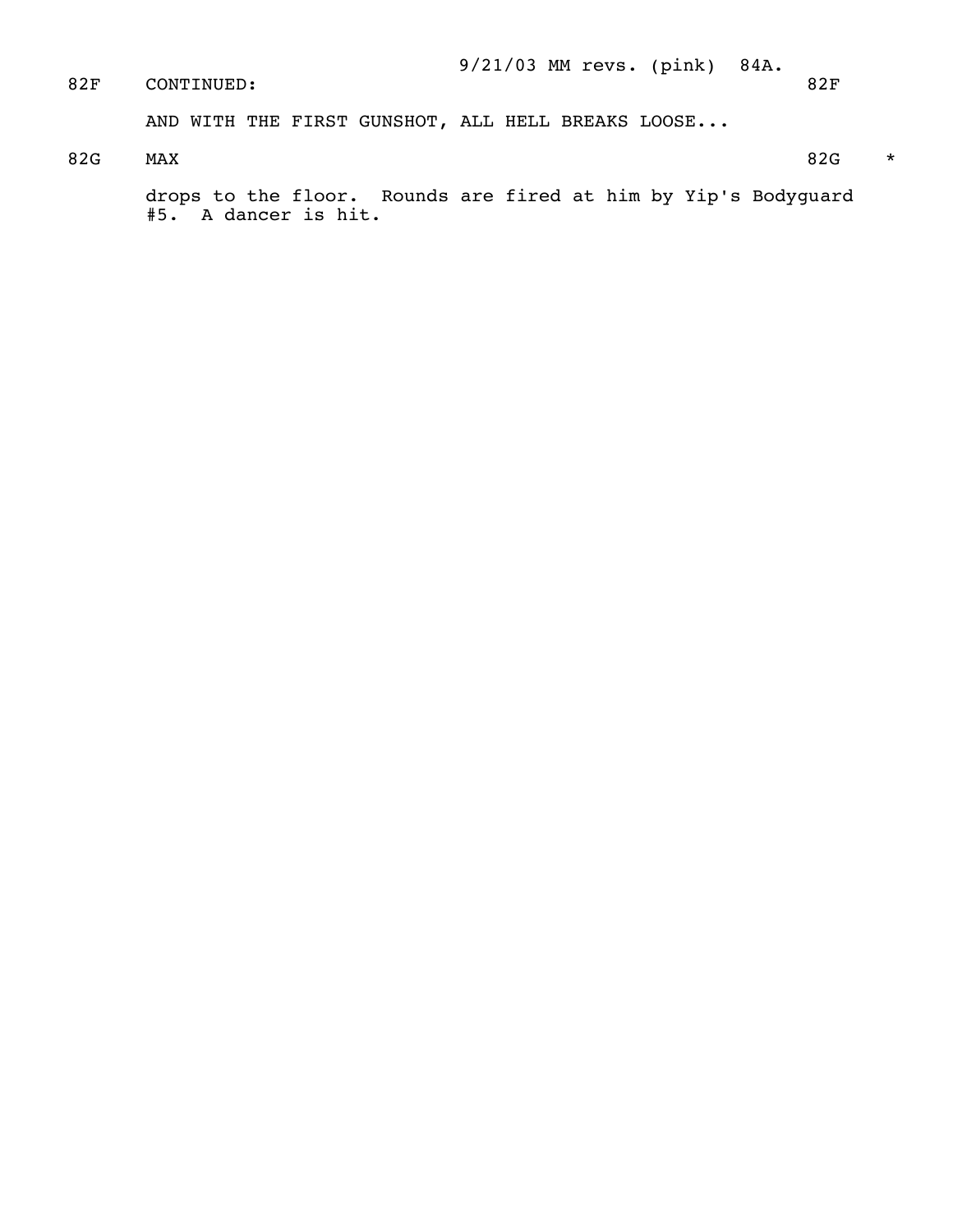82H PACO 82H gives the look of Rubio, who's moved to within 30 feet from Max. He nods "yes"...take out "Vincent," but... REAL VINCENT advancing to the Yip booth, sees the red line through smoke and the jewel of a laser point dance around Max's ear. Sees the source... VINCENT'S H+K over nearly-dead Bodyguard #3, swings left and punches THREE ROUNDS into Rubio... AND MAX sees Vincent saved his life. As... VINCENT spots... PACO ten feet away... **PACO**  (looks from Vincent to Max to Vincent) You're... (he got the joke) He drops to the floor for cover...to disappear...while... 82J MAX 82J is on the floor amid destroyed furniture, overturned tables, panicked patrons and... FANNING  $\qquad$  ...low, pushing through the chaos, gets a glimpse of Max. Fanning shoves sideways to reach him, imbued with this mission \* for some inexplicable reason... 82K AT BOOTH - PETER YIP 82K is protected by his confused scrum of Korean gangsters and bodyguards. Girls dove under tables. The Rapper and one Bodyguard struggles through crowd that traps them to get out, while...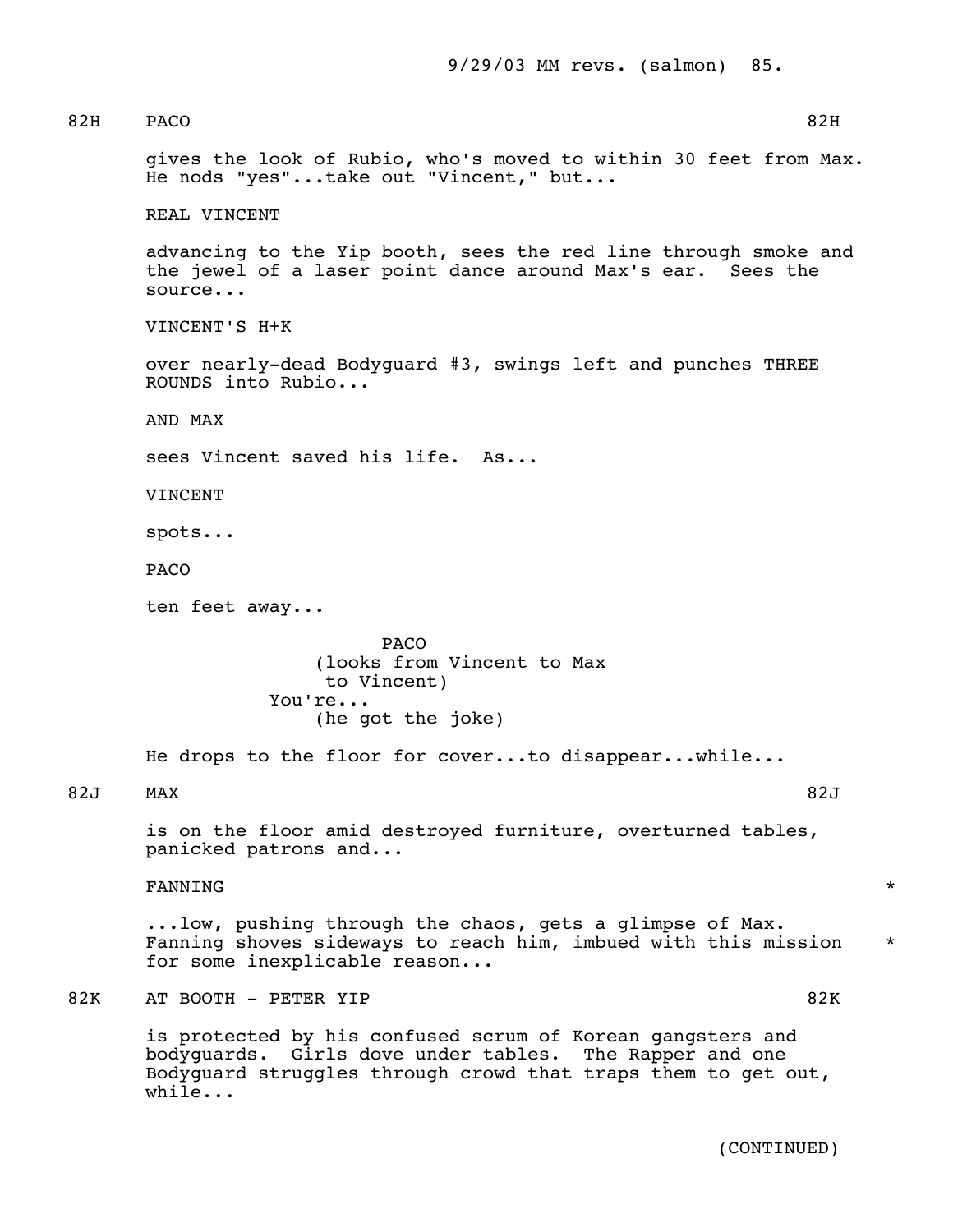#### 82K CONTINUED: 82K

VINCENT

 - the only calm in the storm - has dumped Bodyguard #3 and is moving on the cluster of protection at Peter Yip's booth, when...

FROM THE LEFT SIDE OF BODYGUARD #1

 - breathing in rasps and risen from the dead - grabs for the gun in Vincent's right hand as...

82L FANNING 82L \*

gets to Max.

MAX and the state of the state of the state of the state of the state of the state of the state of the state of the state of the state of the state of the state of the state of the state of the state of the state of the st I'm Max! I'm a goddamn cab driver!

 $\tt{FANNING}$  \* I know. I know!

Fanning grabs him, keeps him low, pushes his head down...  $*$ 

 FANNING (CONT'D) \* I'm Detective Fanning, LAPD! I'm \* getting you out of here.

 ...and they slide behind the back of the opposite banquettes, seeking cover, and break towards a rear exit. While...

82M HEAVY KOREAN GANGSTER, ALSO... SAN SANG BARAGEAN ASSAULT AND MALL ASSESSMENT RANGERY AND MALL ASSESSMENT RANGERY AND MALL AND MALL AND MALL AND MALL AND MALL AND MALL AND MALL AND MALL AND MALL AND MALL AND MALL AND MA

 slams Vincent's gun hand with a short baton. Vincent's disarmed. Two Men are on him.

A KNIFE IN VINCENT'S LEFT HAND

sinks into Bodyguard #1's leg, dropping him.

KOREAN GANGSTER

 swings the baton for Vincent's head. Vincent steps inside. Traps the man's arm. Takes his baton, releases his torqued body and backhands it across the Gangster's neck. Vincent slams a forehand across his ribs. As the Korean Gangster, concussed, falls backwards, forcing Vincent to the floor...

BODYGUARD #4,

 coming up the middle from Yip's booth, where attention focuses right now on the real threat: Vincent, FIRES A THREE-SHOT BURST from an SMG. And, Vincent, retrieving his H+K, rolls concussed Korean Gangster off of him, and...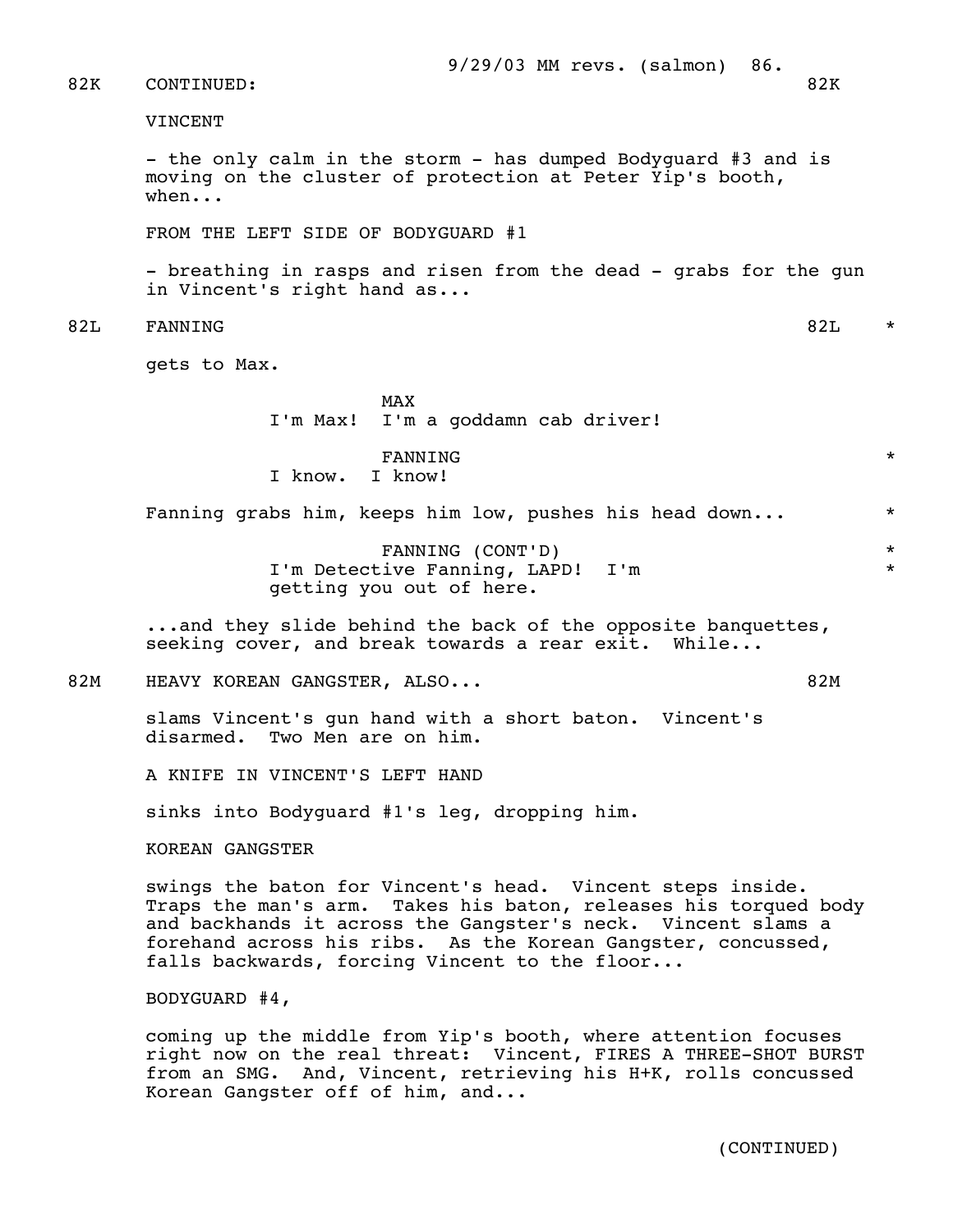## 82M CONTINUED: 82M

# VINCENT

 places FOUR SHOTS into Bodyguard #4. VINCENT'S ASSAULT WILL BE IN A STRAIGHT LINE. Now, he rolls onto one knee, FIRES TWO MORE, dropping African-American Bodyguard #5, who had two handguns blazing. And RISING...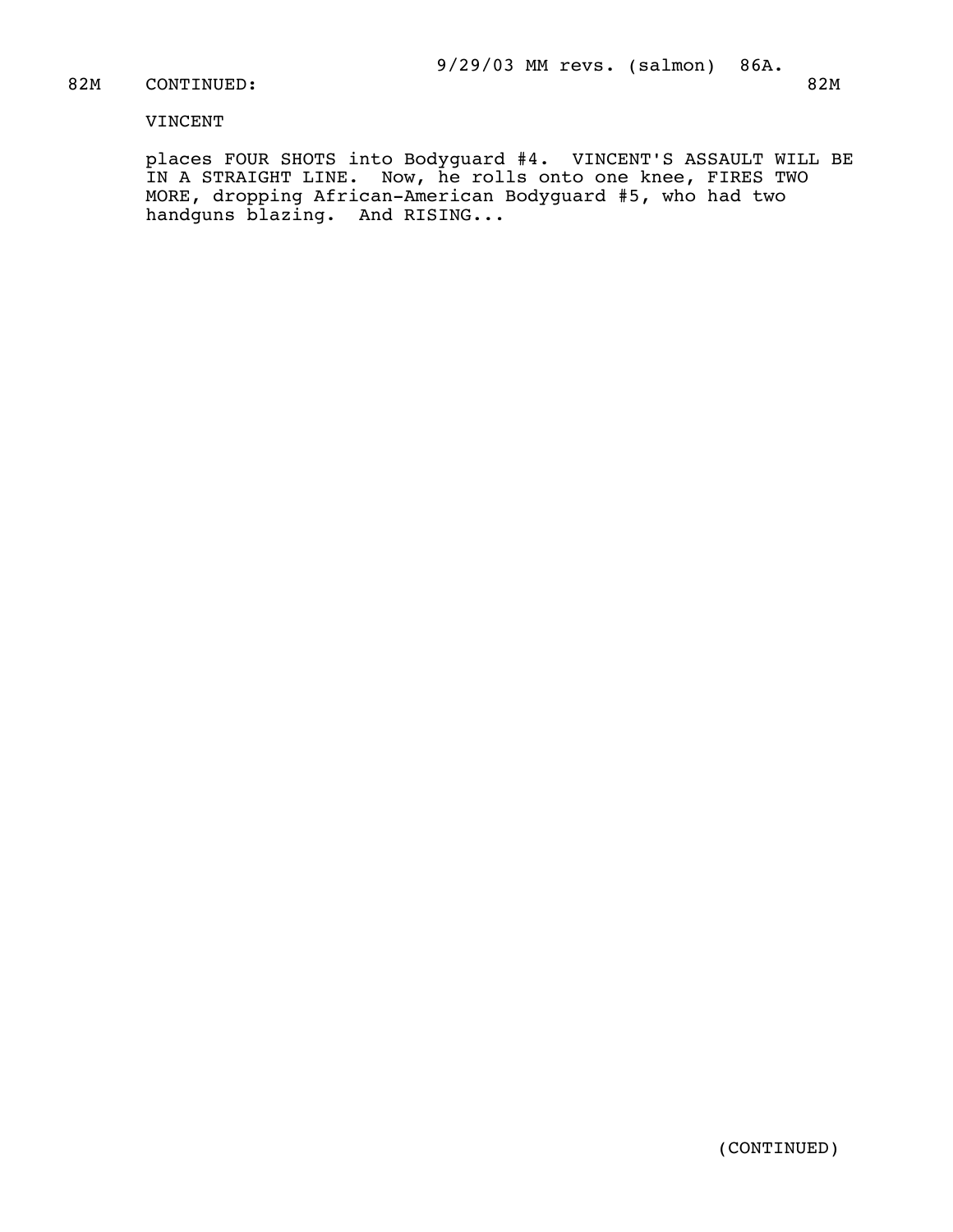82M CONTINUED: (2) 82M

VINCENT ALMOST AT YIP'S BOOTH

 Korean Gangster is blown back. Another tries to help 300-pound Yip escape over the back. He's HIT. Peter Yip falls back into the banquette, his eyes wider because Vincent's coming. Vincent reloads. As his thumb hits the slide release and it jacks forward, he's already FIRED a round into Yip. And Yip's eyes at the fierce face of death approaching - are filled in his last moments with Vincent, who FIRES four rounds. And one to the head. That fast. And the wall of frosted glass with a plane of water running down it behind dead Peter Yip is untouched, serene.

82N WOUNDED PEDROSA 82N 82N

 Feds are shouting. HRT are searching. Bodyguards are surrendering. Korean gangsters scream at each other. Inane Korean infomercials, videos, while...

83 INT. BACK STAIRS - MAX + FANNING  $\begin{array}{ccc} 83 \end{array}$  83

race past karaoke and music recording rooms and escape down the  $*$ back stairs. Fanning pushes Max ahead, covers their rear.

MAX + FANNING FROM THE BOTTOM OF THE STAIRS

MAX and the state of the state of the state of the state of the state of the state of the state of the state of the state of the state of the state of the state of the state of the state of the state of the state of the st Oh, man, am I happy to see you! I don't believe it!

> FANNING Yeah. I know. Relax. Breathe. You're okay.

 Other patrons have collapsed on the stairs and huddle on the landing. Max and Fanning slide by and step over them to get to the exit door to the back alley.

MAX and the state of the state of the state of the state of the state of the state of the state of the state of the state of the state of the state of the state of the state of the state of the state of the state of the st I can't believe it. I can't believe it...!

> Fanning guides Max forward. Emotions flood out of Max. Ten hours of traumatic stress. Max's nightmare is over. He's home free. Tears stream down his face.

84 EXT. SIDE STREET BEHIND CLUB - WIDE: FANNING + MAX 84

 emerge. BOOM, BOOM, BOOM. Fanning is dead before he hits the ground. Max is horrified. Vincent grabs Max, propelling him forward.

> VINCENT (fierce) GET IN!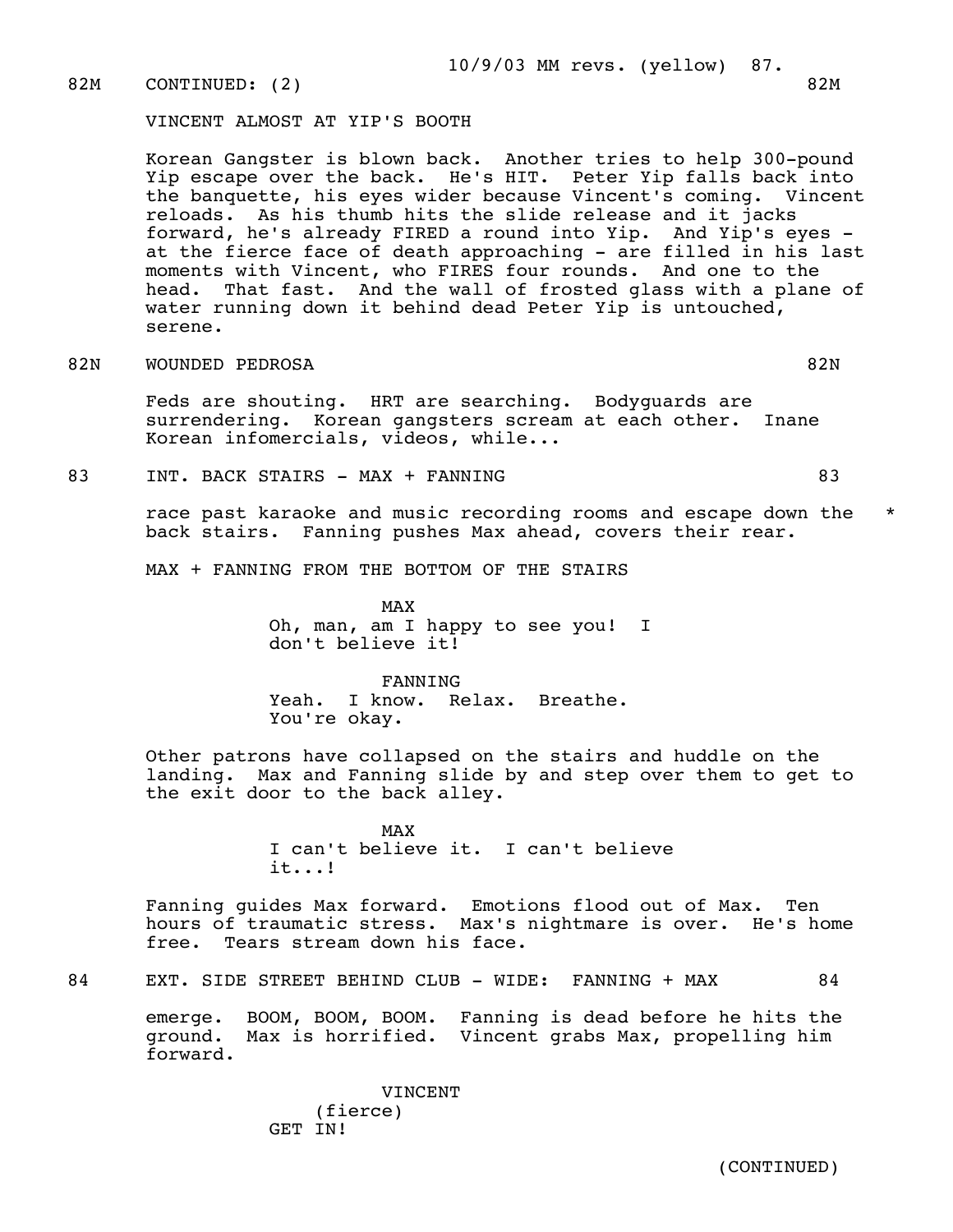# CONTINUED: 84

He throws Max behind the wheel, gets in the back...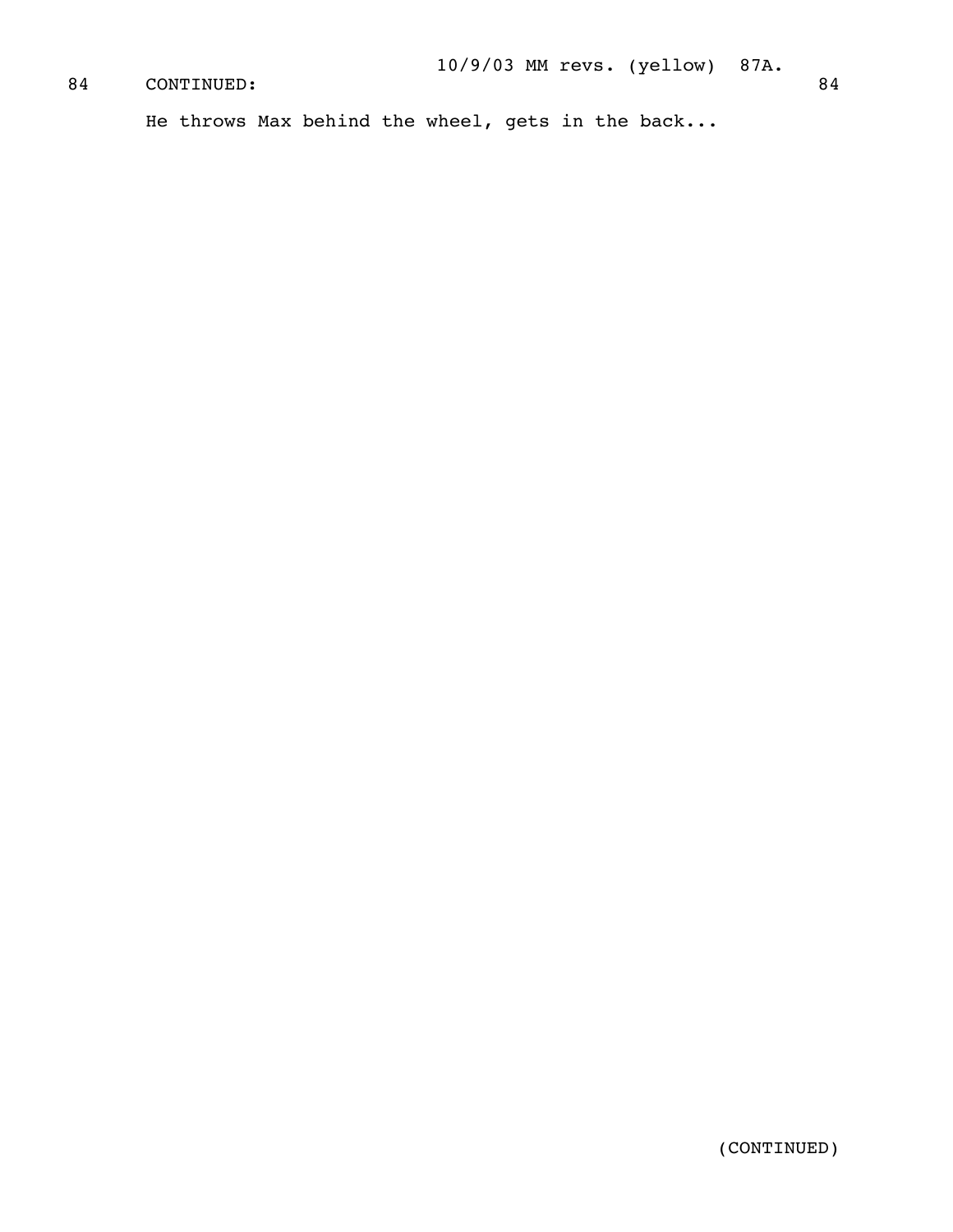VINCENT (CONT'D)

#### DRIVE!

Max - numb - hits the gas, peels out, his door left open, hands barely on the wheel, driving and motor skills impaired, scraping off the sides of adjacent cars. Dead Detective Fanning, now inert, is left behind.

## CUT TO:

85 EXT. AERIAL SHOT: LOS ANGELES CITYSCAPE - NIGHT 85

 STRAIGHT DOWN from above. Acid-mint streetlight in pools on Olympic Blvd. The yellow cab is the only vehicle heading east. Everything else streams west. Emergency vehicles. Flashers.

86 INT. MAX'S CAB - MAX 86

 in shock. Back in purgatory...eternally in his cab's front seat. As the lone yellow cab drives east...

SINGLE: VINCENT  $\qquad \qquad \star$ 

## **VINCENT**  What a clusterfuck. Only thing didn't show up was the Polish cavalry.

Max's life, controlled by Vincent, is a nightmare, perpetual and eternal...

> VINCENT (CONT'D) You don't wanna talk, tell me to fuck off...

MAX and the state of the state of the state of the state of the state of the state of the state of the state of the state of the state of the state of the state of the state of the state of the state of the state of the st (inaudible) ...fuck off.

> Vincent's attention is out the window at the streams of emergency vehicles...at the earpiece, filled with LAPD and news helicopters.

86A EXT. STREET - FRONTAL: THE ANONYMOUS YELLOW CAB 86A

 heads east. All other traffic races to the debacle left behind...

> VINCENT (O.S.) ...blood, bodily fluid and death get to you? Try deep breathing. Or remember, we all die anyway...

MAX  $(0.S.)$ You had to kill Fanning?!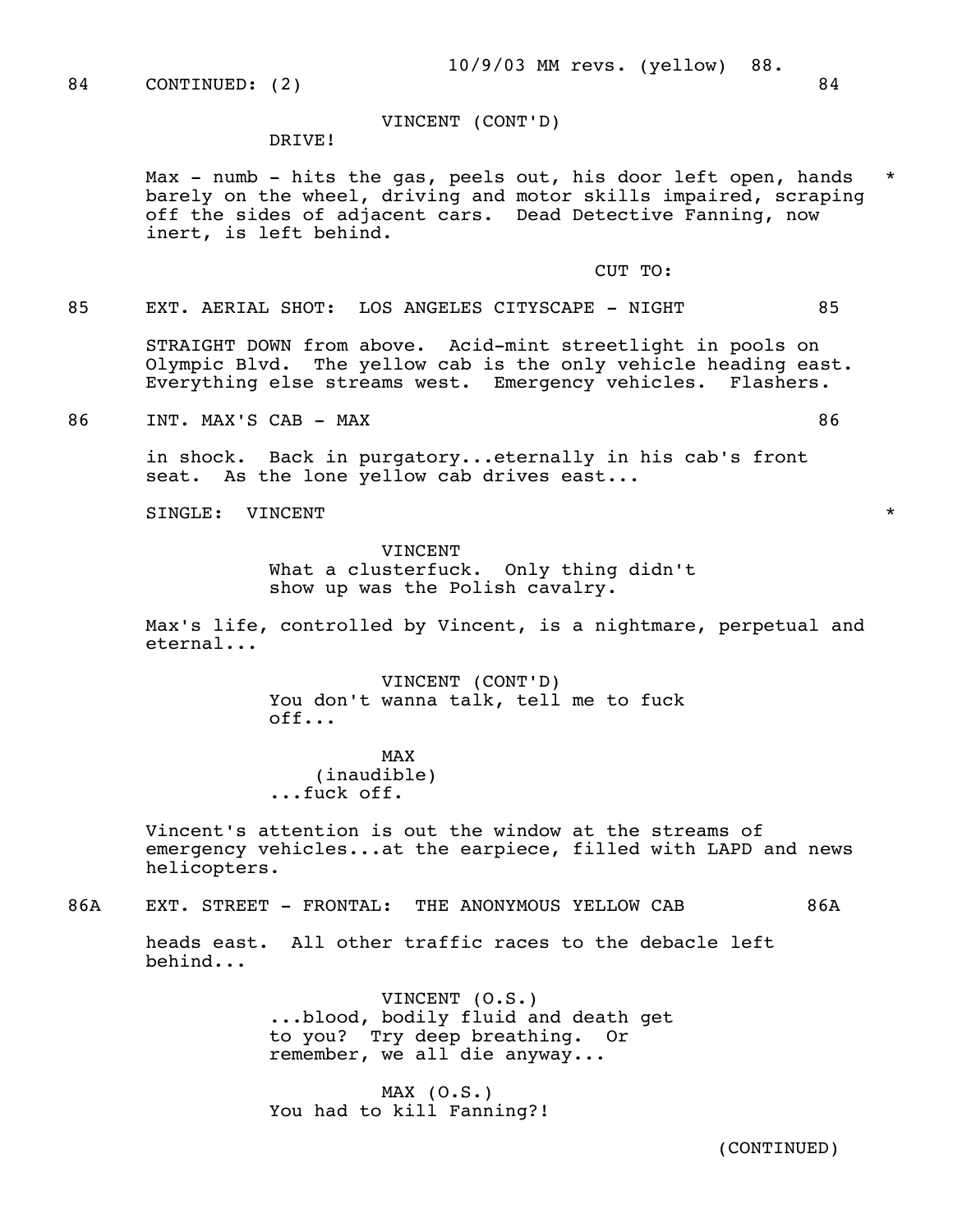86A CONTINUED: 86A

```
 VINCENT (O.S.) 
   (blasé) 
Who's Fanning? *
```
86B INT. CAB 86B

MAX and the state of the state of the state of the state of the state of the state of the state of the state of the state of the state of the state of the state of the state of the state of the state of the state of the st That cop! (beat) Why'd you have to do that? You couldn't wound him? The guy had a family, maybe parents, kids who gotta grow up without a dad, he was a good guy, and he believed me...

> VINCENT I shoulda saved him 'cause he believed you...?

MAX and the state of the state of the state of the state of the state of the state of the state of the state of the state of the state of the state of the state of the state of the state of the state of the state of the st No, not just that.

VINCENT

Yeah, that...

MAX and the state of the state of the state of the state of the state of the state of the state of the state of the state of the state of the state of the state of the state of the state of the state of the state of the st Yeah, so, what's wrong with that?

> VINCENT It's what I do for a living...

MAX and the state of the state of the state of the state of the state of the state of the state of the state of the state of the state of the state of the state of the state of the state of the state of the state of the st Some living.

> **VINCENT** Head downtown...

MAX and the state of the state of the state of the state of the state of the state of the state of the state of the state of the state of the state of the state of the state of the state of the state of the state of the st What's downtown?

> VINCENT How are you at math? I was hired for five hits. I did four.

MAX and the state of the state of the state of the state of the state of the state of the state of the state of the state of the state of the state of the state of the state of the state of the state of the state of the st (grim) One more.

> VINCENT There you go...!

MAX and the state of the state of the state of the state of the state of the state of the state of the state of the state of the state of the state of the state of the state of the state of the state of the state of the st Whyn't you kill me and find another cab.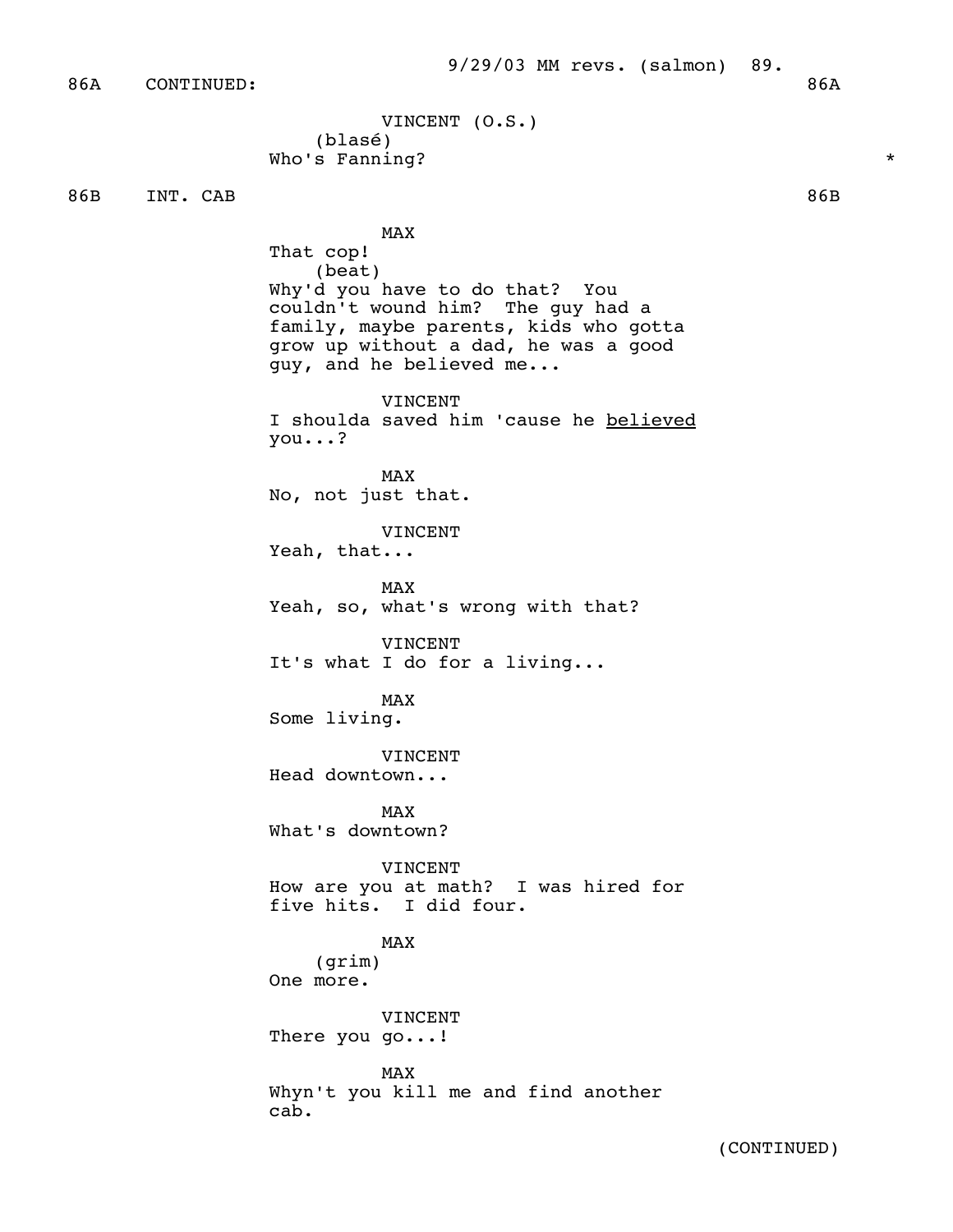86B CONTINUED: 86B

 VINCENT 'Cause you're good. (shrugs) We're in this together. You know...fates intertwined. Cosmic coincidence. All that crap... MAX and the state of the state of the state of the state of the state of the state of the state of the state of the state of the state of the state of the state of the state of the state of the state of the state of the st You're full of shit. VINCENT I'm full of shit? (beat) You're a monument of it. You even  $*$  bullshitted yourself, all I am is taking out the garbage. Bad guys killing bad guys... MAX and the state of the state of the state of the state of the state of the state of the state of the state of the state of the state of the state of the state of the state of the state of the state of the state of the st 'Cause that's what you said... VINCENT And you believe me...? MAX and the state of the state of the state of the state of the state of the state of the state of the state of the state of the state of the state of the state of the state of the state of the state of the state of the st What'd they do? VINCENT How do I know? (beat) But, they all got that "witness for  $*$  the prosecution" look to me. It's probably some major federal indictment against somebody who majorly does not want to get indicted... I dunno. MAX and the state of the state of the state of the state of the state of the state of the state of the state of the state of the state of the state of the state of the state of the state of the state of the state of the st That's the reason? VINCENT That's the "why." There is no reason. (beat) No good reason; no bad reason. To live or to die. MAX and the state of the state of the state of the state of the state of the state of the state of the state of the state of the state of the state of the state of the state of the state of the state of the state of the st Then what are you? VINCENT (looks up) ...indifferent.

Vincent hesitates, then back out the window...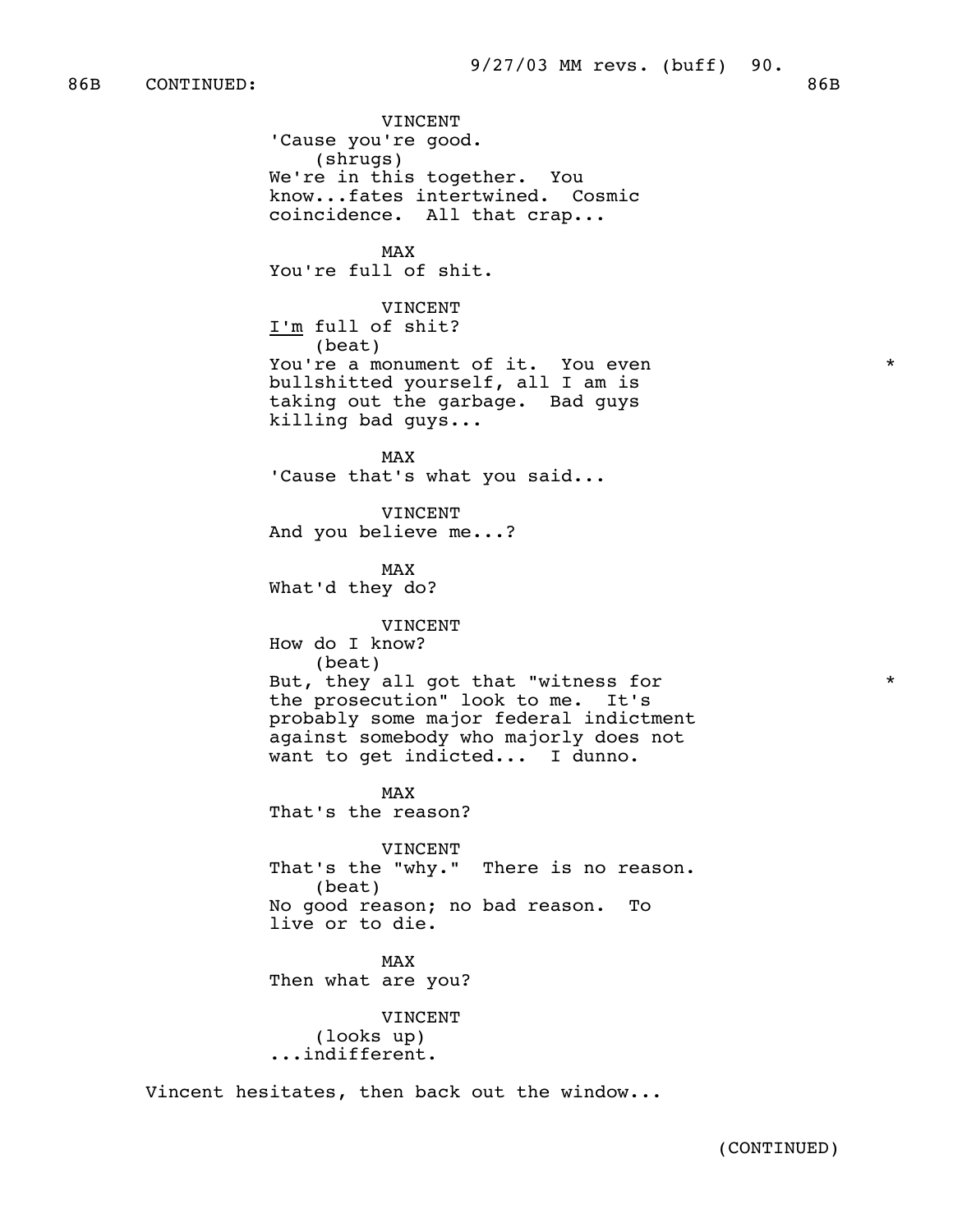VINCENT (CONT'D) Get with it. Get over it. ...millions of galaxies of hundreds of millions of stars and a speck on one in a blink...that's us. Lost in space. The universe don't care (about  $you)$ . (beat) The cop, you, me? Who notices? MAX and the state of the state of the state of the state of the state of the state of the state of the state of the state of the state of the state of the state of the state of the state of the state of the state of the st What's with you...?  $*$  VINCENT As in...? MAX and the state of the state of the state of the state of the state of the state of the state of the state of the state of the state of the state of the state of the state of the state of the state of the state of the st Man, if someone had a gun to your head and said: "You gotta tell me what's goin' on with that person across the street, there, what they think, who they are, how they feel, or I will kill you"...they'd have to kill you...wouldn't they...? (beat) 'Cause you don't have a clue...about...anyone. \* (struggling for the words) ...I don't think you, you have a clue,  $*$  period. Did anyone "do" for you in your life...? Ever? When you draw breath in the morning? Open your eyes in the a.m.? You anticipate...anything? Want anything? Expect anything? I don't think so... (beat) 'Cause you are low, my brother, way low... and some standard parts that are supposed to be there?...with you, aren't. So what happened to you, man? What happened to you? VINCENT ...all the cabbies in LA, I get Max, Sigmund Freud meets Dr. Ruth... MAX and the state of the state of the state of the state of the state of the state of the state of the state of the state of the state of the state of the state of the state of the state of the state of the state of the st Answer the question. VINCENT

 Look in the mirror. (on the attack) (MORE)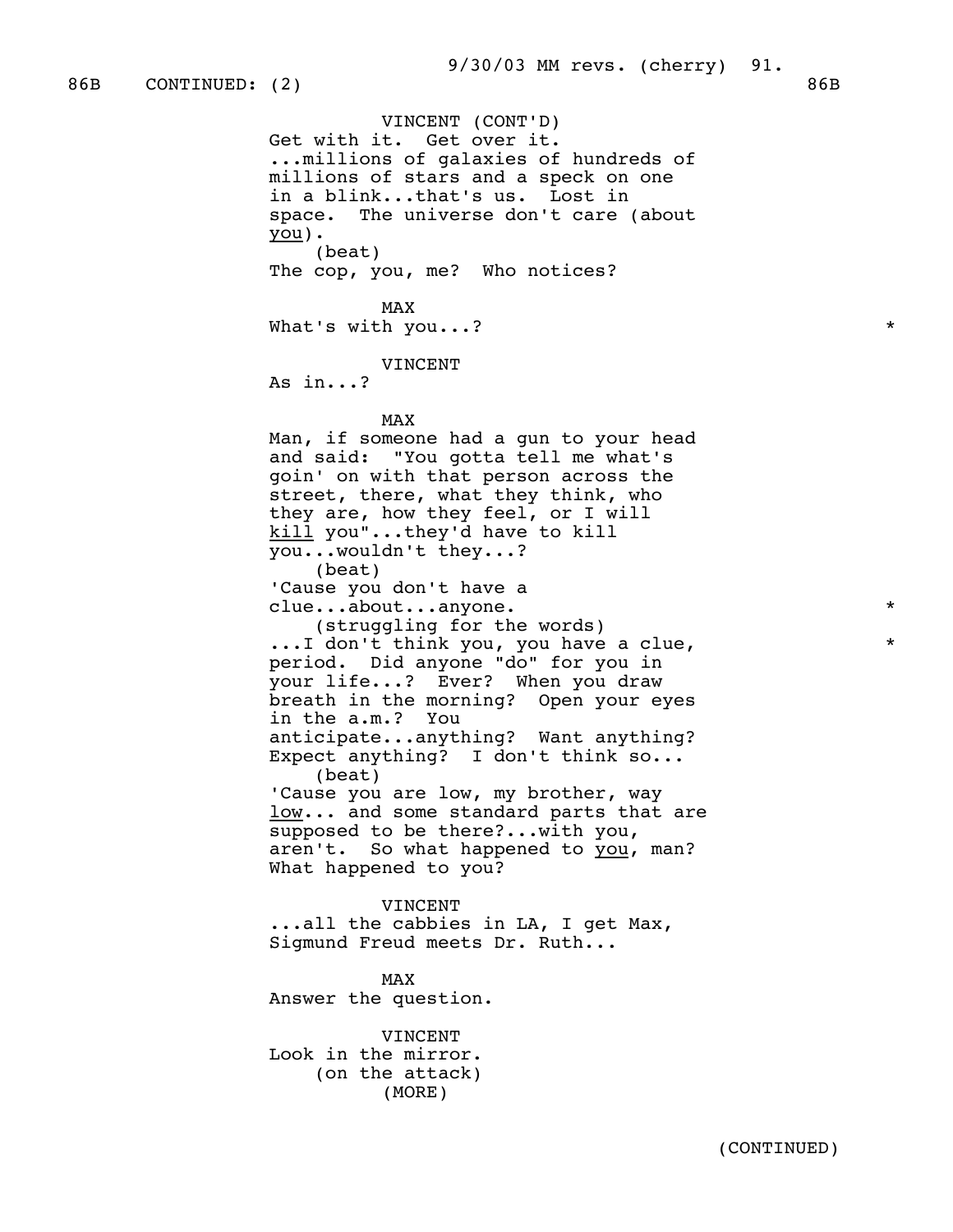VINCENT (CONT'D) ...with your paper towels...a bottle \* of 409...a limo company someday. How much you got saved?

MAX and the state of the state of the state of the state of the state of the state of the state of the state of the state of the state of the state of the state of the state of the state of the state of the state of the st None of your business.

> VINCENT Your business "plan?" Someday? "Someday my dream'll come..."? (beat) And one night you'll wake up and discover it all flipped on you. Suddenly you're old. And it didn't happen. And it never will. 'Cause you were never going to do it, anyway. The dream on the horizon became yesterday and got lost. Then you'll bullshit yourself, it could never have been, anyway. And you'll recede it into memory...and zone out in a Barcalounger with daytime TV on for the rest of your life... (beat) Don't talk to me about killing.  $\star$ You're do-in' yourself. In this yellow-and-orange prison. Bit by bit. Every day.

EXTREMELY CLOSE: Max is soaking up every word.

 VINCENT (CONT'D) All it ever took was a down payment on a Lincoln Town Car. What the hell are you still doing in a cab?

The needle on the speedometer is creeping past forty...

MAX and the state of the state of the state of the state of the state of the state of the state of the state of the state of the state of the state of the state of the state of the state of the state of the state of the st 'Cause I never straightened-up and looked at it, you know...?

VINCENT

Slow down.

MAX and the state of the state of the state of the state of the state of the state of the state of the state of the state of the state of the state of the state of the state of the state of the state of the state of the st (ignoring him) ...myself, I should have. My brothers did... (beat) Tried to gamble my way out from under. (That was) Another born-to-lose deal! Then, "it's gotta be perfect to go!" You know? Risk all torqued-down.

Needle pushing sixty...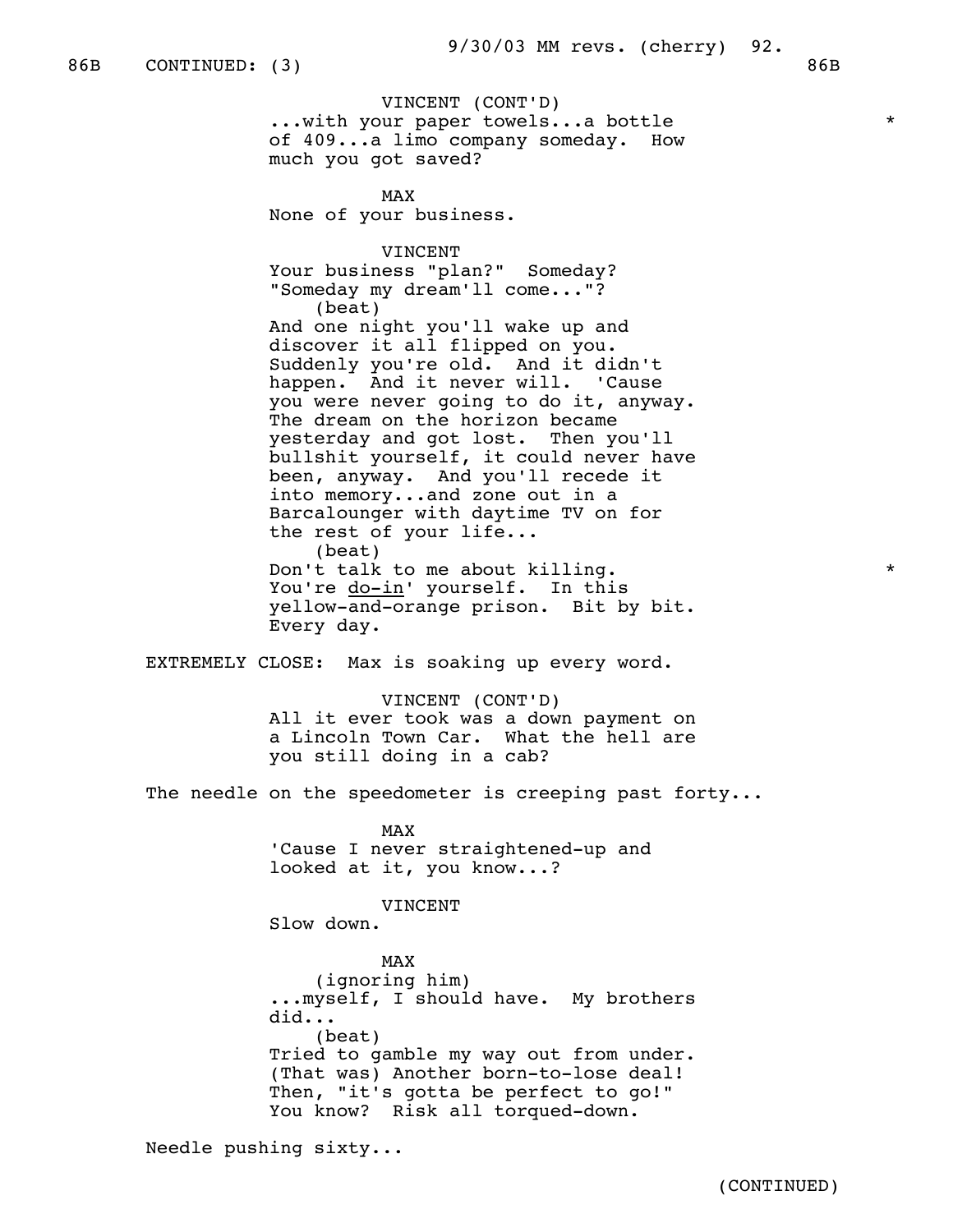MAX (CONT'D) But you know what? It doesn't matter. What's it matter, anyway? 'Cause we are...insignificant out here in this  $*$ <br>his assumed an  $\frac{m}{1}$  isht zone shit big-ass nowhere. *Twilight Zone* shit. \* Says the badass sociopath in my backseat. So that's one thing I got to thank you for, bro... Until now, I never saw it that way...

The cab goes blasting through an intersection on a red light. A LOS ANGELES TIMES DELIVERY TRUCK SLAM ON ITS BRAKES as Max swerves, barely avoiding a collision.

> VINCENT That was a red light!

Max glances in the rearview.

MAX and the state of the state of the state of the state of the state of the state of the state of the state of the state of the state of the state of the state of the state of the state of the state of the state of the st ...not until now. So what's it all matter? It don't. Fuck it. Fix it. Nothing to lose. Right?

Vincent's H+K's aimed at Max's head. Max almost laughs.

 VINCENT Slow the hell down!

MAX and the state of the state of the state of the state of the state of the state of the state of the state of the state of the state of the state of the state of the state of the state of the state of the state of the st

 Why? What are you gonna do? Pull the trigger? Kill us? Go ahead, man! Shoot...my ass.

VINCENT

Slow down!

## MAX and the state of the state of the state of the state of the state of the state of the state of the state of the state of the state of the state of the state of the state of the state of the state of the state of the st

Vincent?

 Their eyes meet in the rearview mirror. Vincent is arrested by a look in Max that he's not seen before. It's the even, confrontational look of a man with nothing to lose.

> MAX (CONT'D) Go fuck yourself.

 Max slams on the brakes and cranks the steering wheel hard right...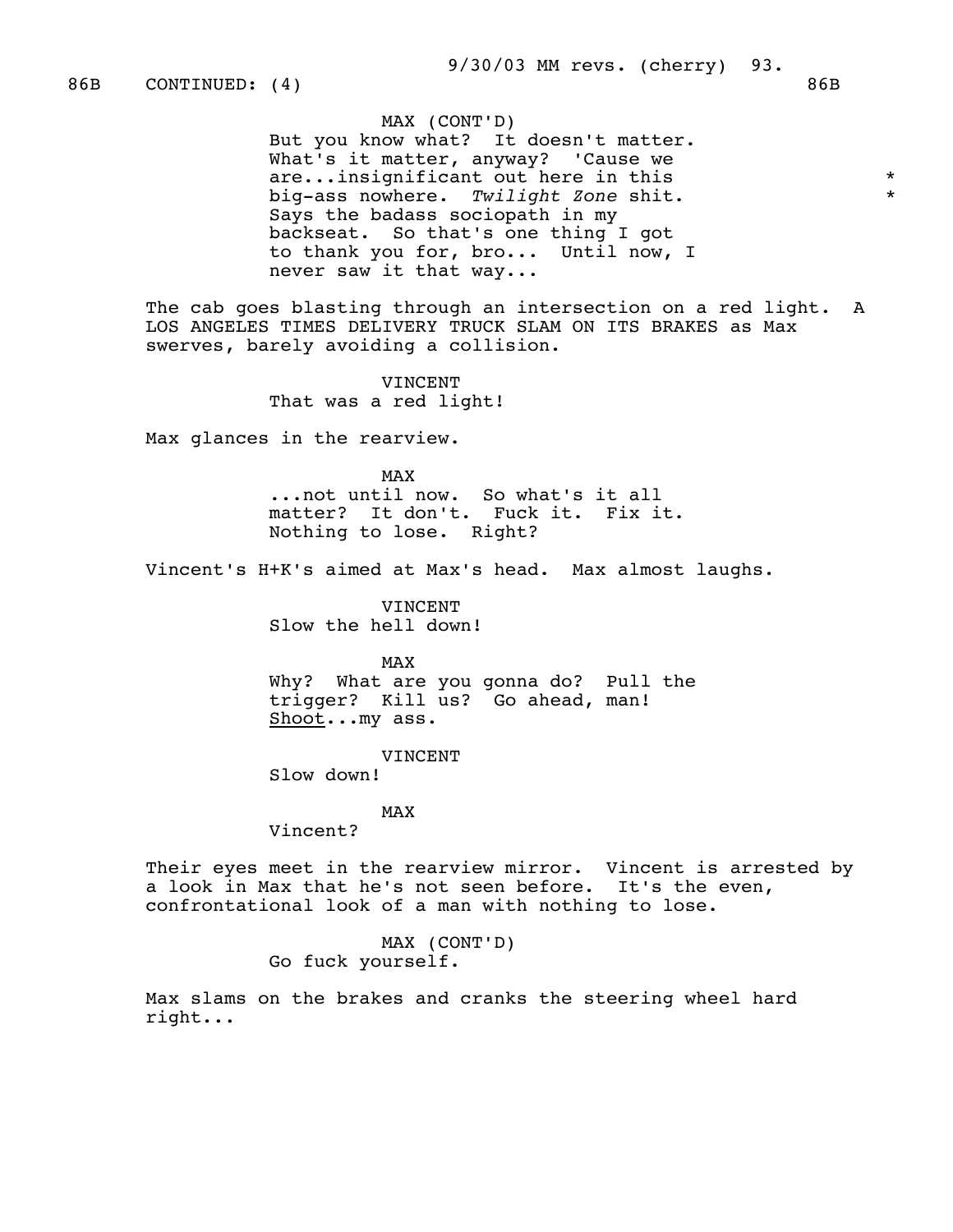# 87 EXT. STREET - RIGHT WHEEL 87

 hits a low divider...rear end comes unstuck, rotating over the front right and flipping the cab into a violent roll onto its roof, spinning down the street, SMASHING off other cars, pieces falling off, spewing glass...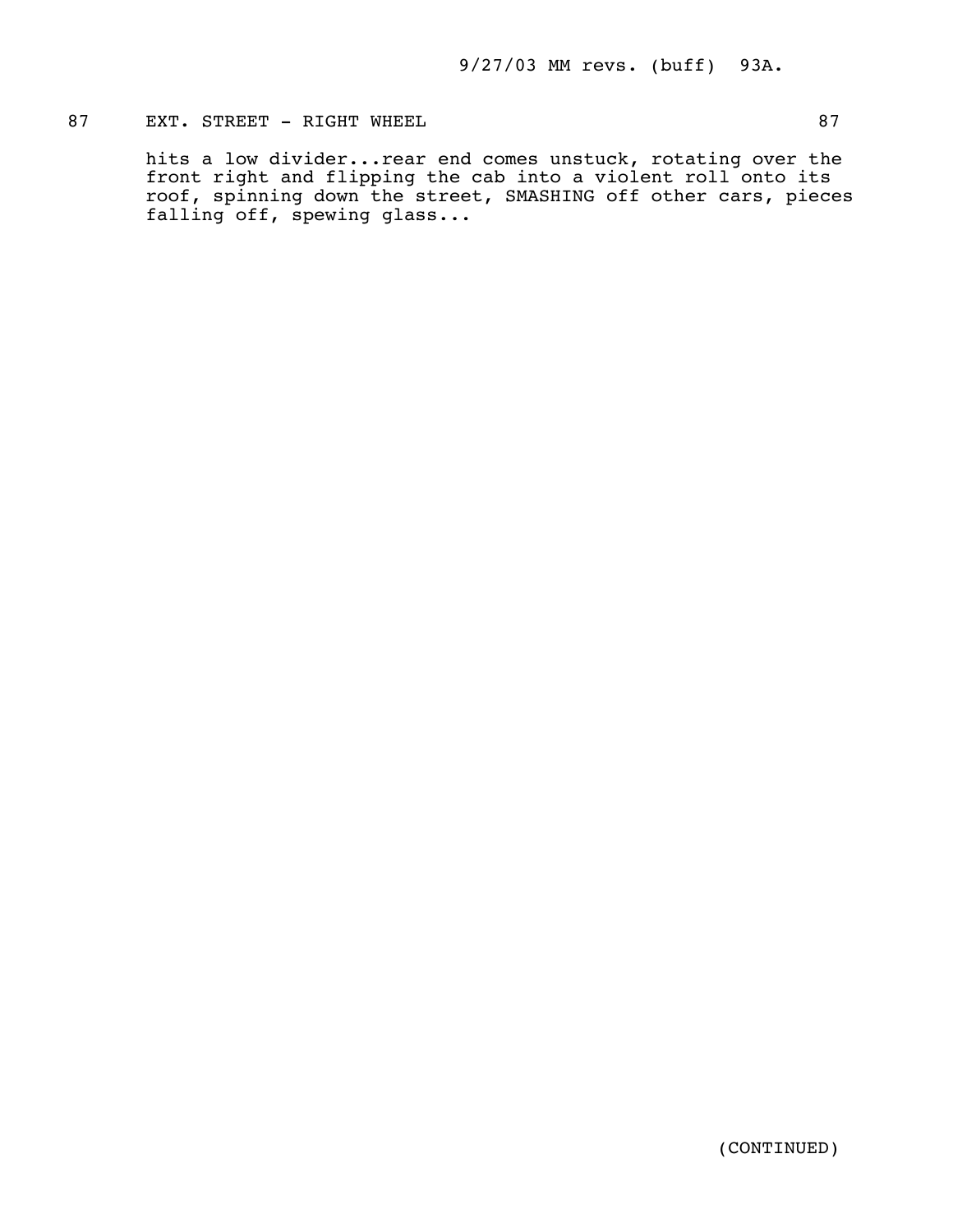87 CONTINUED: 87

 ...and then settling upside-down, revolving slowly to a creaking stop, antifreeze spilling across the pavement.

And then everything goes silent, motionless, still.

87A INT. CAB 87A

 Wreckage. Steam from the ruptured radiator. Crumpled metal. Missing hood. Disintegrated windshield...shattered glass.

 Max is trapped upside-down in his seatbelt, his roof half caved in, one side of his face streaked with blood. Alive but dazed.

Movement in the back. Sharp intake of breath. Then a voice...

#### VINCENT Well. That was brilliant.

MAX and the state of the state of the state of the state of the state of the state of the state of the state of the state of the state of the state of the state of the state of the state of the state of the state of the st

Was your seatbelt fastened, honey?

-- and a BLOODY HAND shoots from the darkness behind him, plunging an aluminum section that used to hold the perspex screen in place. Max jerks his head aside and the aluminum rail misses him by inches, ramming solidly into the headrest instead.

 Max releases his seatbelt, dropping and hitting the ceiling of the cab. Vincent, sardined in the reduced space in the back, lunges forward. Max wildly fights to keep the knife at bay and crawl out his window. We hear a POLICE SIREN. Vincent, eyes glittering, kicks out the window on the other side.

 Max, crawling away on the pavement, keeping low, the taxi between them, looks back...

MAX'S POV: VINCENT

 ...in a glimpse, running off into the night. Vincent's hand pulls the .45 Para Ordnance backup from his waistband. Vincent's SHOES CRUNCH on broken glass. He vanishes into darkness as the SIREN GROWS near...

Max pushes painfully to his feet. Looks around.

 A surreal moment. Max standing by his overturned cab, the empty city all around him, breathing the cool night air.

Alive.

 It strikes him in that moment. He's survived the night. The blood pumping through his veins is a fact. It stuns him. Overwhelms him.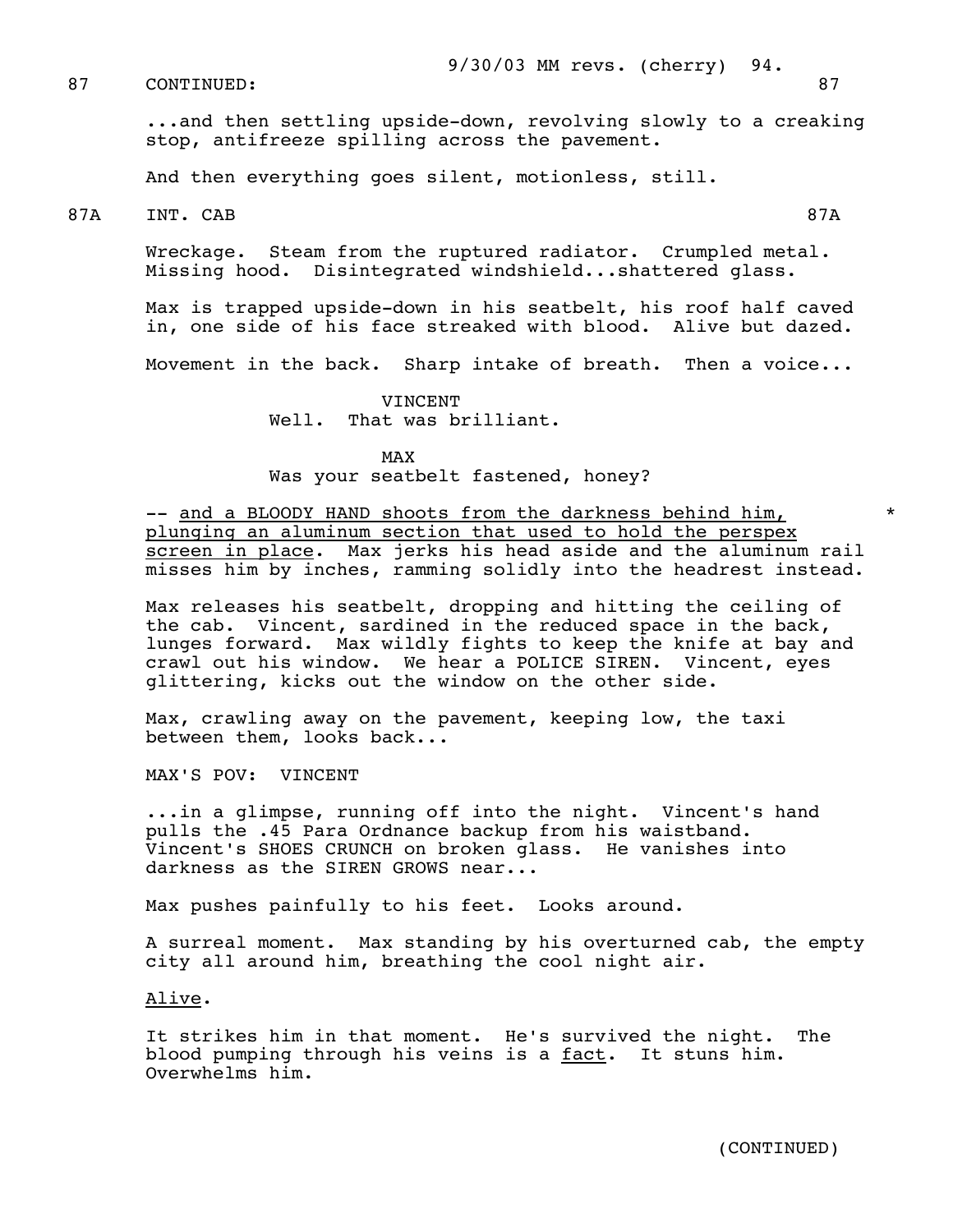87A CONTINUED: 87A

How good is life?

 The LAPD black and white screeches to a stop. A SERGEANT gets out.

> SERGEANT (into radio) 12A75 requesting an RA unit at Grand and 9th for a TC with injuries...

SERGEANT, looking at the truly wrecked cab...

 SERGEANT (CONT'D) Are you alright? What happened?

 And the mundane beauty of the question makes Max look at him like he's crazy, and there are tears streaming down his face. The Sergeant approaches Max, gentle but firm:

> SERGEANT (CONT'D) (as if to a child) You've been in an accident. An ambulance is on the way to help you. Do you understand what I am saying to you? Sit down on the curb. Okay? (Max nods) Anybody else in there?

 Max shakes his head. The Sergeant shines his flashlight on the passenger compartment, concerned about Max.

> SERGEANT (CONT'D) Don't worry about the cab. They'll get you a new one. You okay? \*

MAX and the state of the state of the state of the state of the state of the state of the state of the state of the state of the state of the state of the state of the state of the state of the state of the state of the st (finds his voice) I'm...fine. Fine. Just dizzy and \*  $\mathsf{shift}$ .  $\star$ 

> SERGEANT Sit there and breathe deep, sir.  $\star$ You'll be okay.

 The Sergeant, now at the rear of the cab, to make sure there's no gasoline spill, suddenly freezes, his flashlight beam finding the trunk lid ajar from the crash, and inside is the corpse of Ramone Gallardo in a sprawled heap.

> SERGEANT (CONT'D) Put your hands where I can see 'em! Get on your knees! Slowly!

MAX and the state of the state of the state of the state of the state of the state of the state of the state of the state of the state of the state of the state of the state of the state of the state of the state of the st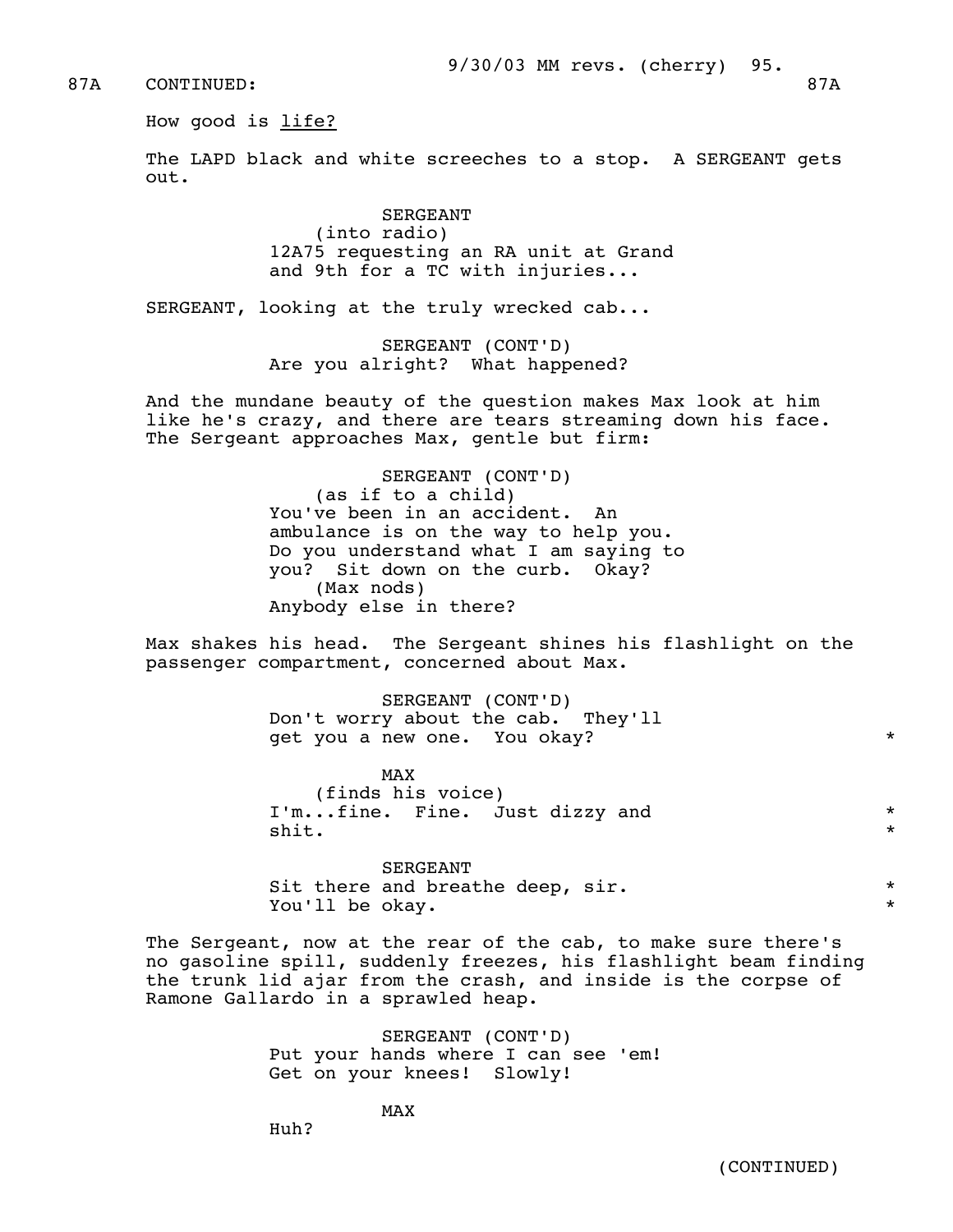87A CONTINUED: (2) 87A

 Sergeant's gun is out on Max. Max does as he's told, getting to his knees on the pavement. Curious. The whole thing strikes Max as insane. Absurd.

87B OMIT 87B

87C EXT. STREET - MAX 87C

MAX and the state of the state of the state of the state of the state of the state of the state of the state of the state of the state of the state of the state of the state of the state of the state of the state of the st Sure. Arrest me. Take me in. Police station. LA County's good.

> ...and he's on his knees, hands on his head. Sergeant coming up behind him, covering him. Per procedure, Sergeant holsters his weapon, draws his cuffs, and grabs Max's right wrist, cuffing it.

MAX (SLO-MO)

One arm is brought down behind his back...

MAX'S POV: PUSH SLOWLY INTO DEBRIS

 from the wreckage. Granules of shattered safety glass. Max's on-board computer that Vincent used - upside down - and "ON"... And...

TIGHTER ON MAX (SLO-MO)

as he sees the display from Vincent's flash drive of the last \* two targets. Max's falls forward and flattens his face on the pavement to see...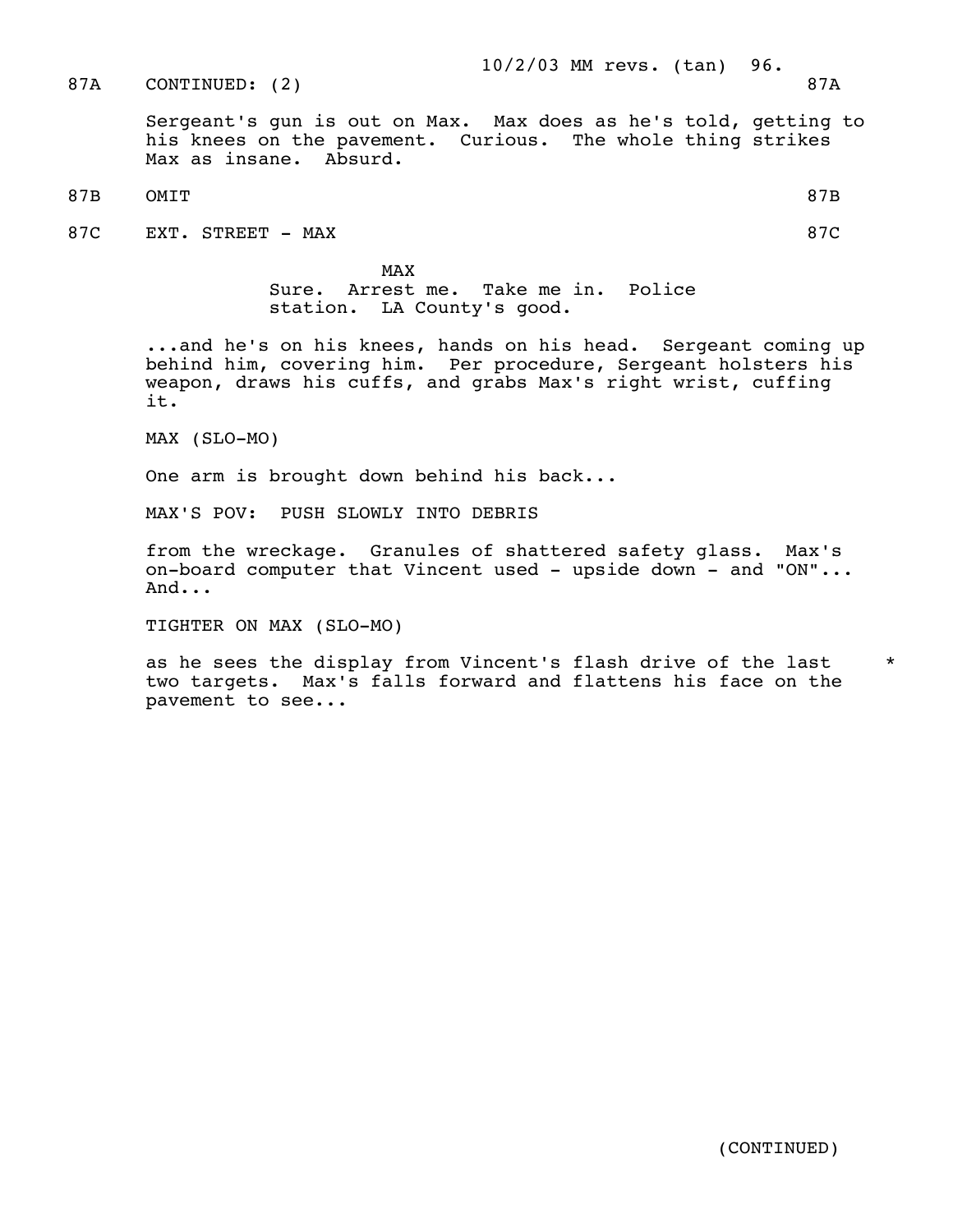87C CONTINUED: 87C

MAX'S POV PUSHING IN

The split image. On the left is Peter Yip. On the right is...

ANNIE FARRELL. ASSISTANT U.S. ATTORNEY.

MAX (SLO-MO)

 Breath goes out of him. Target #5 is Annie. As the Sergeant is \* struggling for Max's left hand, now, Max's lunges for...

UNDER SHATTERED GLASS

the visible grip of Vincent's .45 H+K.  $*$ 

MAX

 pulls the Sergeant off-balance, whips the H+K around while still on his back, jamming the gun to the Sergeant's head. Sergeant's hand reaches for his holstered Beretta...

> MAX (CONT'D) Get your hand off your gun!

 Max jams the gun tighter to the Sergeant's head. He's not certain where to point it.

> MAX (CONT'D) Look, someone's gonna get killed if I  $*$ don't, it's... \*

> > SERGEANT

 (cuts in) \* PUT YOUR GUN DOWN!

MAX and the state of the state of the state of the state of the state of the state of the state of the state of the state of the state of the state of the state of the state of the state of the state of the state of the st NO! I gotta go, see, you don't... \*

 SERGEANT (cuts in) \* PUT THE GUN DOWN!

MAX and the state of the state of the state of the state of the state of the state of the state of the state of the state of the state of the state of the state of the state of the state of the state of the state of the st HEY, HEY! When did this become a negotiation?

> Max grabs the gun out of the Sergeant's holster and tosses it under the car. He takes his second set of cuffs...

> > MAX (CONT'D) Cuff yourself to the goddamn door.

 Sergeant cuffs his arm through the window frame of the open squad-car door. Max tosses the key. Trapped.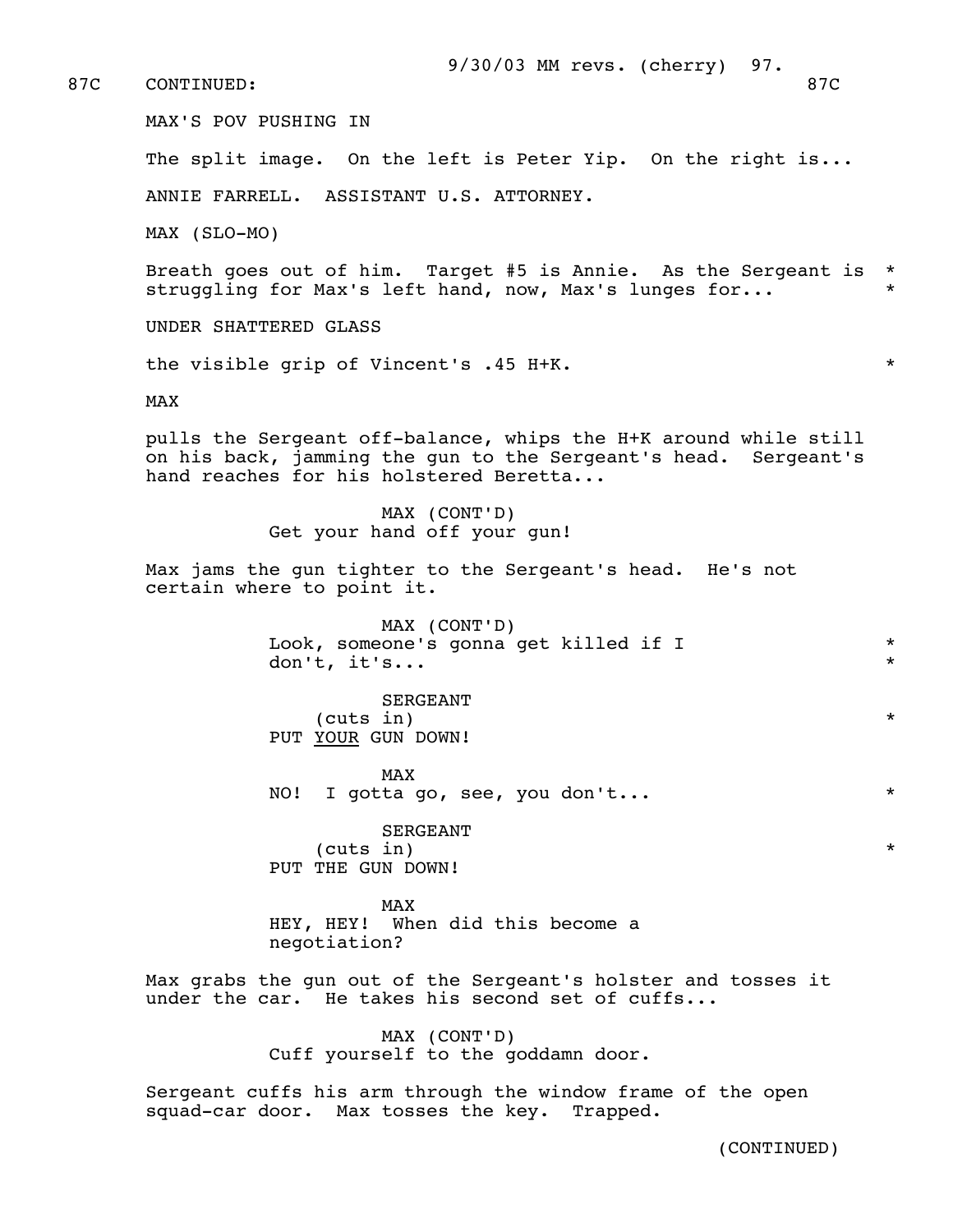87C CONTINUED: (2) 87C

 SERGEANT You're in a world of shit...

MAX and the state of the state of the state of the state of the state of the state of the state of the state of the state of the state of the state of the state of the state of the state of the state of the state of the st Good! Do us a favor. Call the police! I'm going to 6th and Fig.  $\star$ <br>(running off)  $\star$  $(running of f)$ I got no time to explain...

> ...and the last the Sergeant sees of him, Max is vanishing up the street into the darkness.

A87D EXT. STREET – MAX and the state of the state of the state of the state of the state of the state of the state of the state of the state of the state of the state of the state of the state of the state of the state of

Running.

 Stripped of everything now. Operating purely on instinct. Vincent's gun in his right hand, handcuff dangling from his left wrist...

Running.

The city silent around him. The only sound is his feet hitting the pavement...

Running.

 TWO COP CARS rocketing through an intersection a block or so behind him, SIRENS WAILING. Max veers for cover, not breaking stride, pressing on...

 More distant SIRENS, now, police units responding...Max, racing up the middle of the street...

 Seeing a late-night PARTIER coming out of The Standard with a CELL PHONE, Max grabbing the phone right out of his hand as he sails past him, the Partier spinning around to chase after him...

# PARTIER

Hey, asshole!

Max whips around, H+K snapping up.

## MAX and the state of the state of the state of the state of the state of the state of the state of the state of the state of the state of the state of the state of the state of the state of the state of the state of the st

## Fuck off!

 The man does. Max keeps running, dialing, fumbling Annie's business card from his pocket, getting the numbers wrong, trying \* again...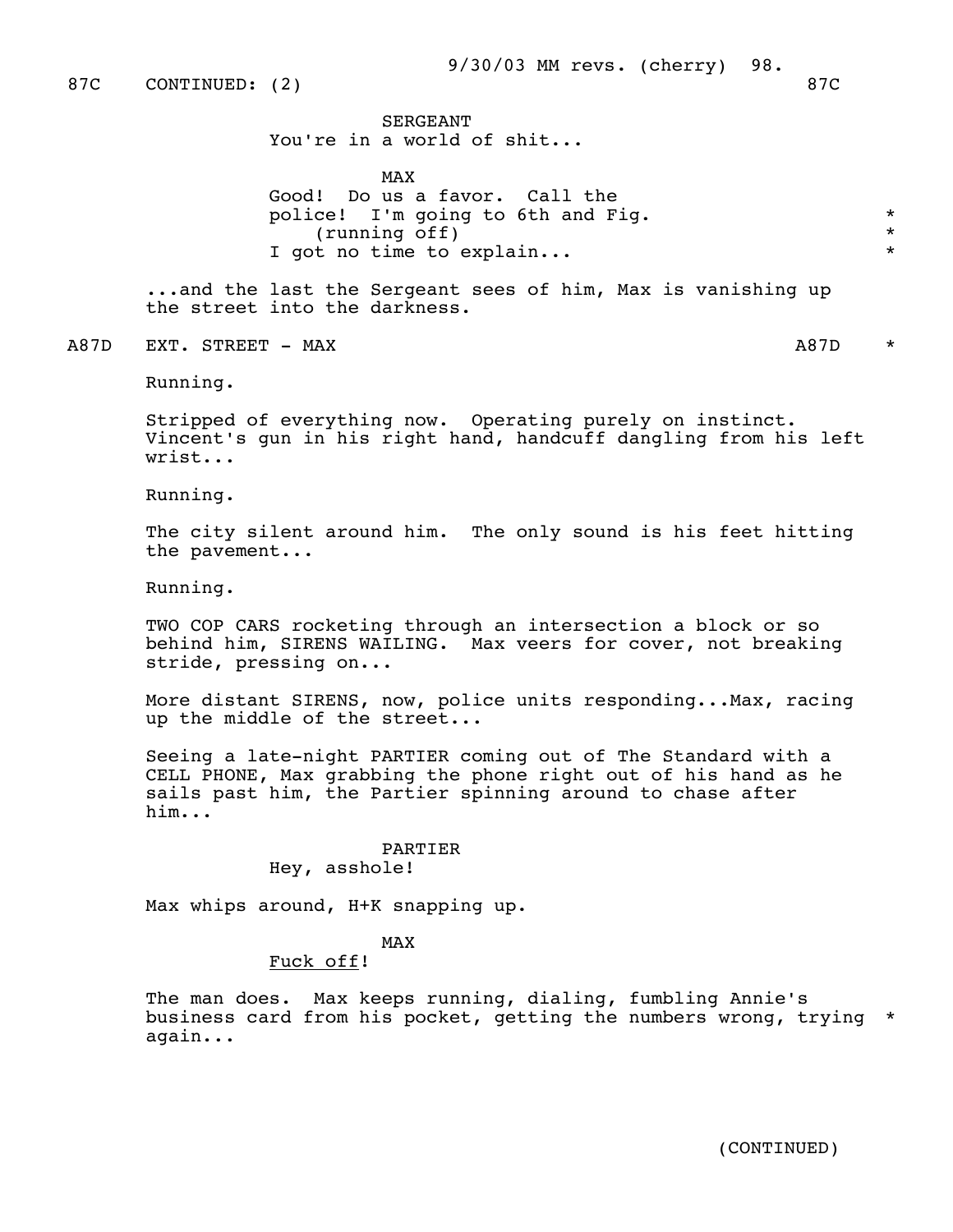87D EXT. PARKING STRUCTURE 87D STRUCTURE 87D Max runs up the stairs of a parking structure to get a better \* signal. He and we SEE... MAX'S POV: FEDERAL BUILDING across the freeway. Dark offices. Only a few have lights on. \* Except... Three floors that are completely lit, 14th through 16th. MAX and the state of the state of the state of the state of the state of the state of the state of the state of the state of the state of the state of the state of the state of the state of the state of the state of the st (gripping cell phone) C'mon, go through, go through... Through intermittent CELL PHONE STATIC, we hear RINGING on the  $*$  other end... 87E INT. FEDERAL BUILDING LOBBY - VINCENT - NIGHT 87E uses a card similar to the one we saw in the front to gain  $*$  access to the elevator lobby without setting off the alarms. BUT this card's connected to a wristband with other key cards \* and an identification card of a heavyset black woman. We don't understand... WIDER \* beyond Vincent the lobby's vacancy is sinister... \* 87F OMIT  $\star$ 88 INT. ELEVATOR – NIGHT Vincent rides up, watching the numbers climb... 89 OMIT 89 89A EXT. PARKING STRUCTURE - NIGHT 89A Max waits, heart pounding, phone ringing, eyes scanning the  $*$  windows... He sees a FIGURE on the uppermost well-lit floor, 16, through \* the south windows cross an office to grab the phone. Annie. INTERCUT WITH:

87C CONTINUED: (3) 87C

...and he finally stops, gasping for breath, punching in the

 final numbers. LOUSY signal. CAMERA CIRCLES AROUND MAX \* TO REVEAL... \*

9/2/03 MM revs. (green) 99.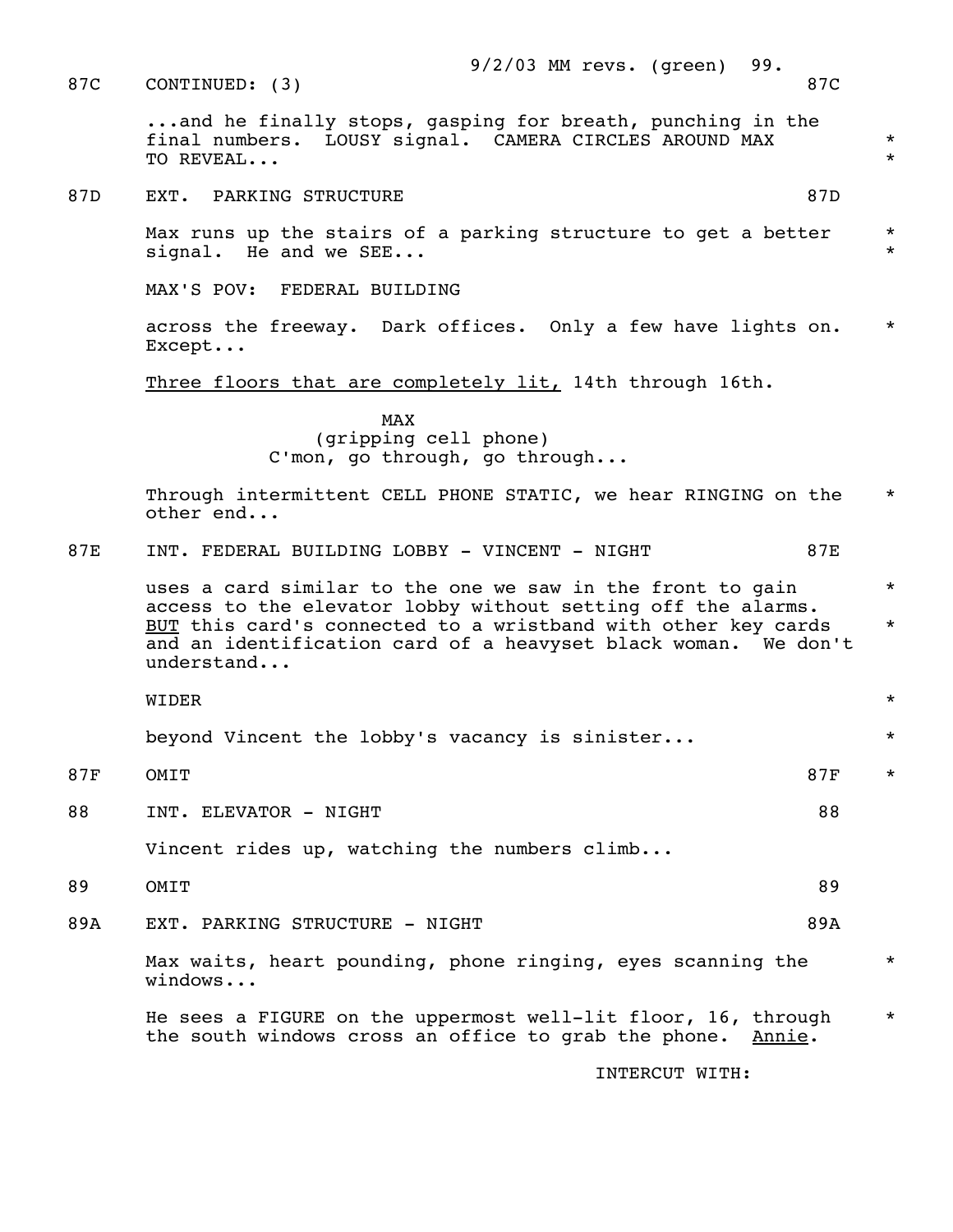## 90 INT. US ATTORNEY'S OFFICE - ANNIE - NIGHT 90 \*

 lays down some files and grabs up the phone, bleary from exhaustion. She wasn't kidding about pulling an all-nighter.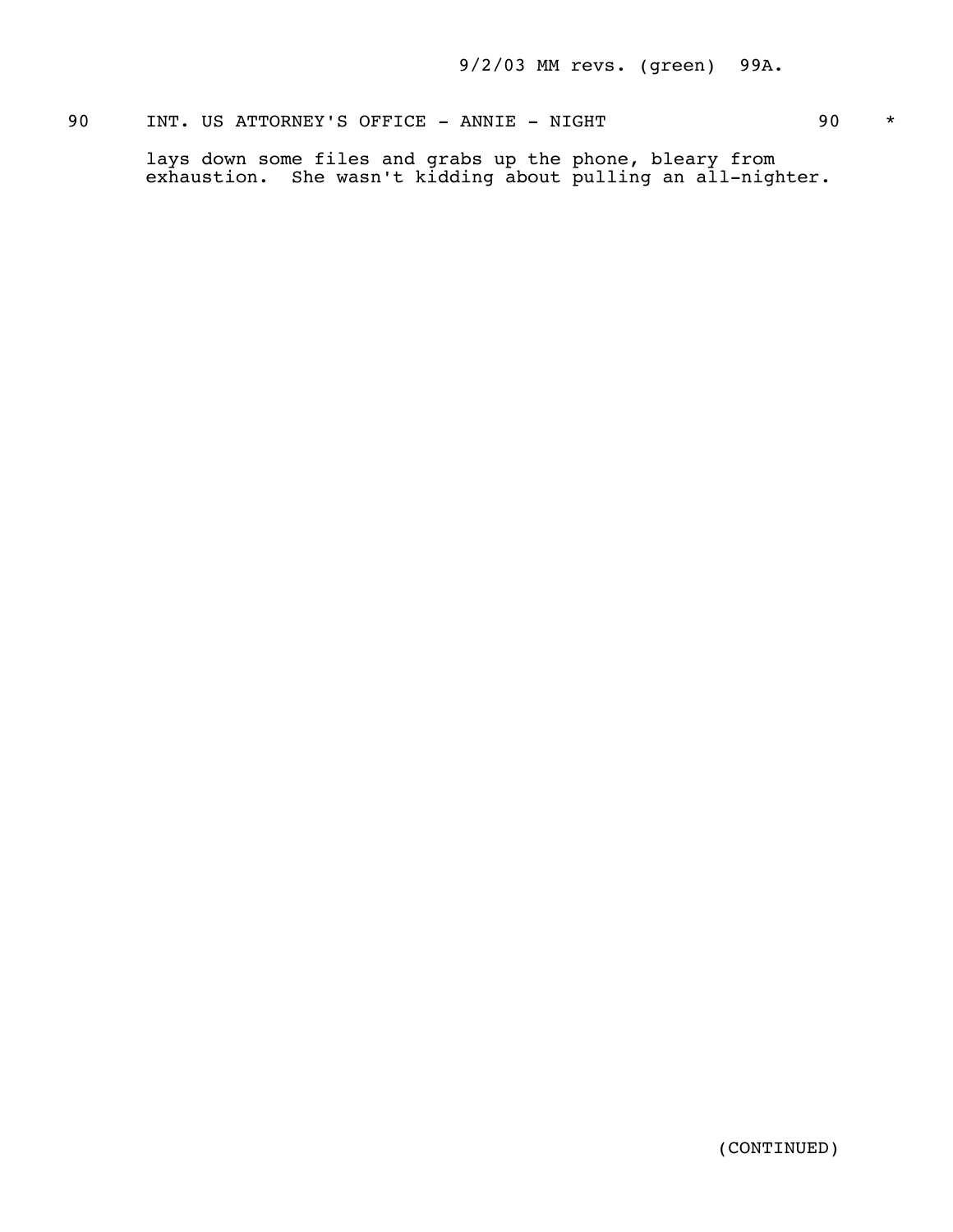90 CONTINUED: 90

 ANNIE Annie Farrell. MAX and the state of the state of the state of the state of the state of the state of the state of the state of the state of the state of the state of the state of the state of the state of the state of the state of the st (gasping for breath) Annie...it's Max. **ANNTE**  (uncertain) Max... MAX and the state of the state of the state of the state of the state of the state of the state of the state of the state of the state of the state of the state of the state of the state of the state of the state of the st Max, the cab driver! ANNIE (beat) Max? (glances at clock) ...kind of a strange time to be calling... MAX and the state of the state of the state of the state of the state of the state of the state of the state of the state of the state of the state of the state of the state of the state of the state of the state of the st Listen! Listen, okay? There's a man. His name's Vincent. He's come to kill you! ANNIE He's...what? Where are you...? \* MAX and the state of the state of the state of the state of the state of the state of the state of the state of the state of the state of the state of the state of the state of the state of the state of the state of the st (shouting) Kill you! He is coming to kill you! ANNIE (beat) Is this a joke? 'Cause it is not funny. MAX and the state of the state of the state of the state of the state of the state of the state of the state of the state of the state of the state of the state of the state of the state of the state of the state of the st A guy, Felix, hired him! Or people Felix works for. He's already killed witnesses, now he's coming after you! He was scoping out your building when I dropped you off. I don't know what happened, but he got into my cab.

90A INT. ELEVATOR LOBBY - ELEVATOR DOORS 90A 90A

 slide open. Vincent emerges onto the floor, using a master key card to enter the office...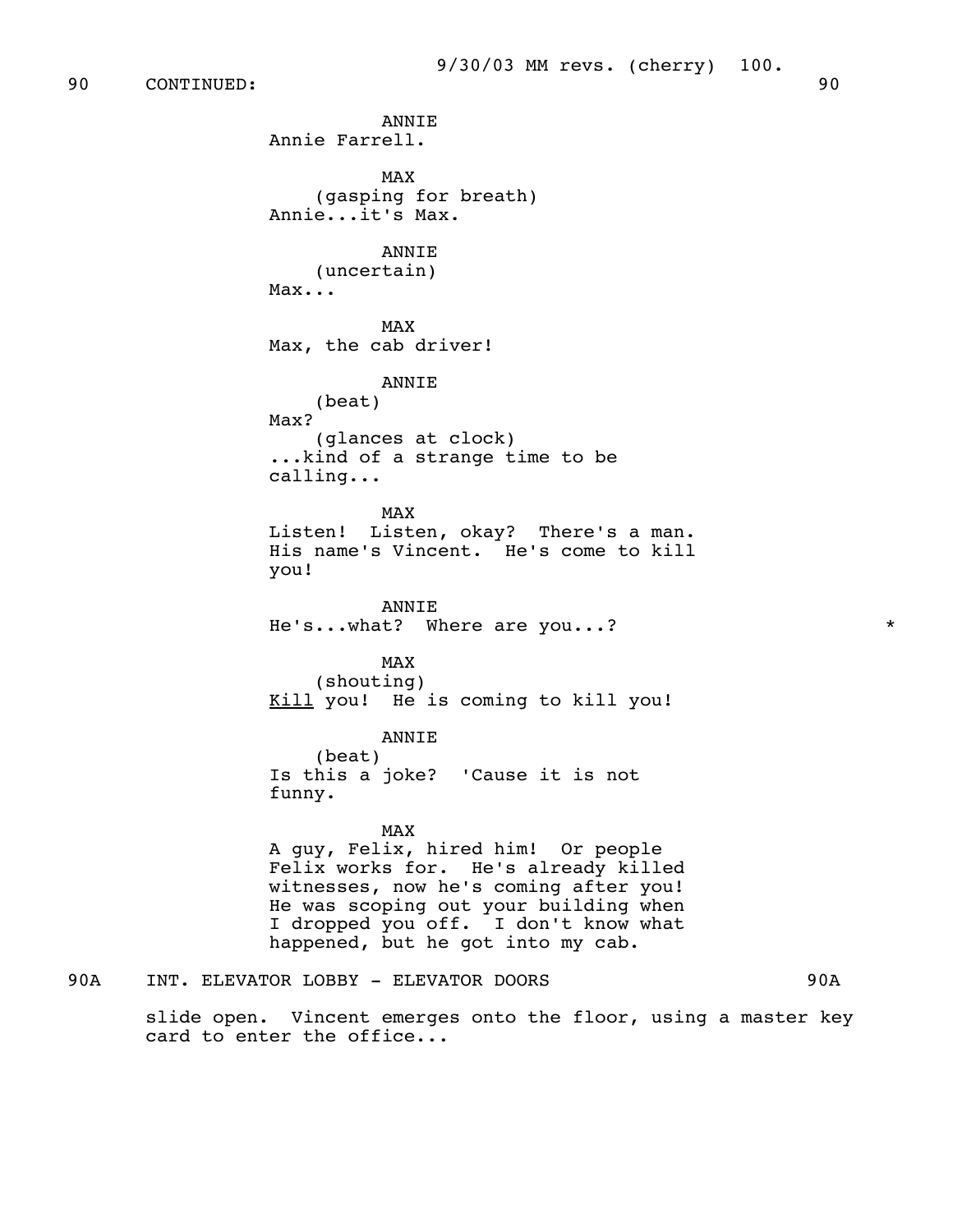## 91 INT. OFFICE - ANNIE 91

 tries to decipher what Max is saying through the CELL PHONE DROPOUTS:

> ANNIE Did you say Felix? As in Reyes- Torrena? How do you know about my case? I don't understand...

MAX and the state of the state of the state of the state of the state of the state of the state of the state of the state of the state of the state of the state of the state of the state of the state of the state of the st It doesn't matter! Get out of the goddamn building...

### 92 INT. HALLWAY - NIGHT 92

 ...but it's too late, Vincent's at a wooden door in the wood-and glass office interior with an "Assistant U.S. Attorney Annie Farrell" sign. He kicks in the door at the lock. It slams open. He's through, H+K up...

REVERSE: NOTHING

 Empty. No one's home. It's not the same office. Vincent steps in...

92A INT. 16TH FLOOR OFFICE 92A

Annie finally grasps what Max is telling her:

 ANNIE ...okay, okay, Max, I believe you...I'll get out of the building...

## MAX and the state of the state of the state of the state of the state of the state of the state of the state of the state of the state of the state of the state of the state of the state of the state of the state of the st No, no, wait...!

## 93 OMIT 93

93A EXT. PARKING STRUCTURE - MAX 93A

 sees across the freeway: Vincent looking through Annie's office. It's on the 14th floor...

LOW ANGLE PAST MAX  $\quad$ 

 CAMERA TILTS UP to reveal Annie two floors above. She's frozen \* at a table in the law library on the south wall, phone to her  $*$ ear.  $\star$ 

93B INT. 14TH FLOOR, ANNIE'S OFFICE - VINCENT 93B

 SEES purse, take-out, coffee cups...Vincent KNOWS she's still \* here.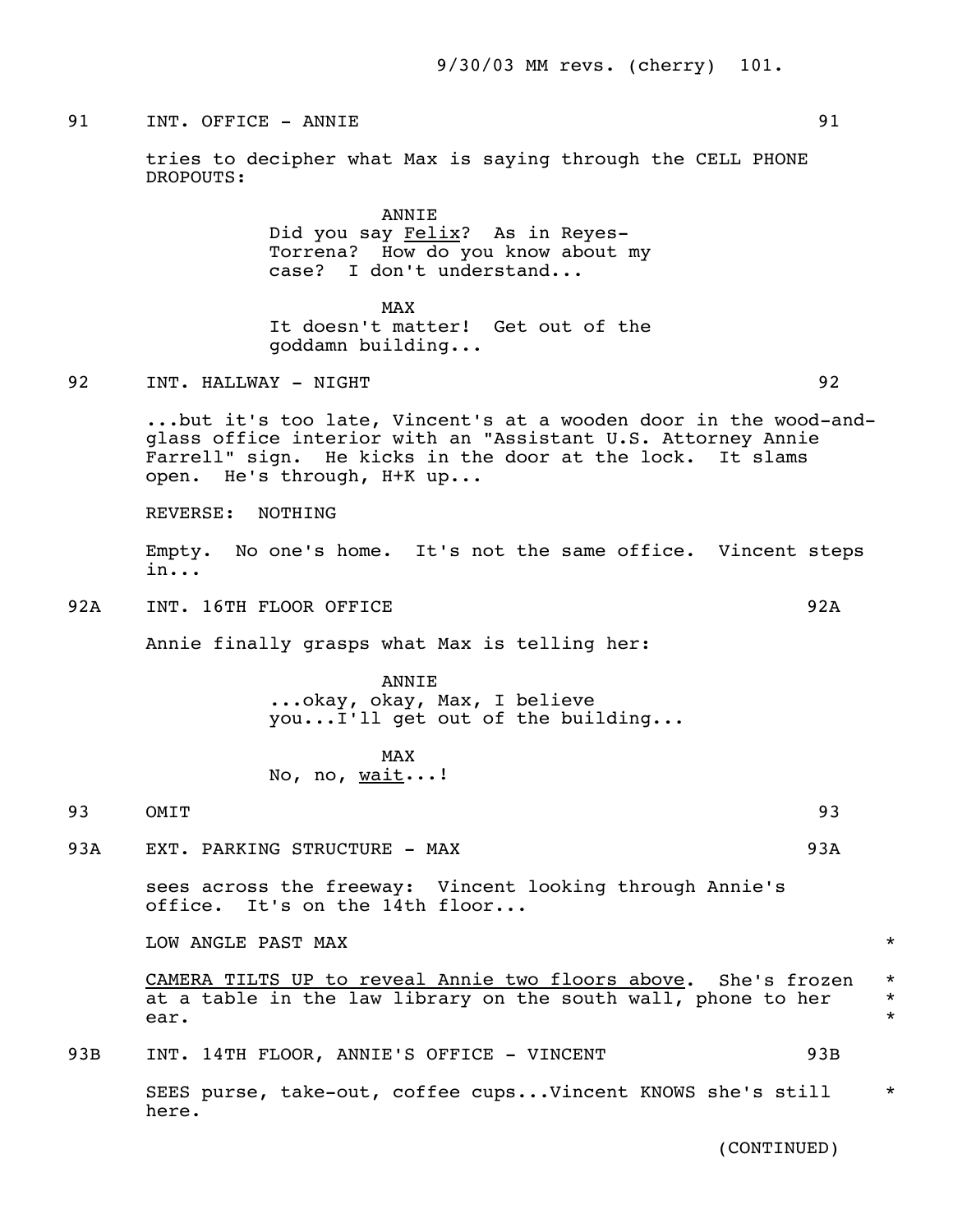CONTINUED: 93B

 And the ANGLE becomes OVER VINCENT out the window to the parking structure below and to the speck on the roof - Max, watching him.

93C EXT. PARKING STRUCTURE - MAX 93C

MAX and the state of the state of the state of the state of the state of the state of the state of the state of the state of the state of the state of the state of the state of the state of the state of the state of the st ...he's two floors below you.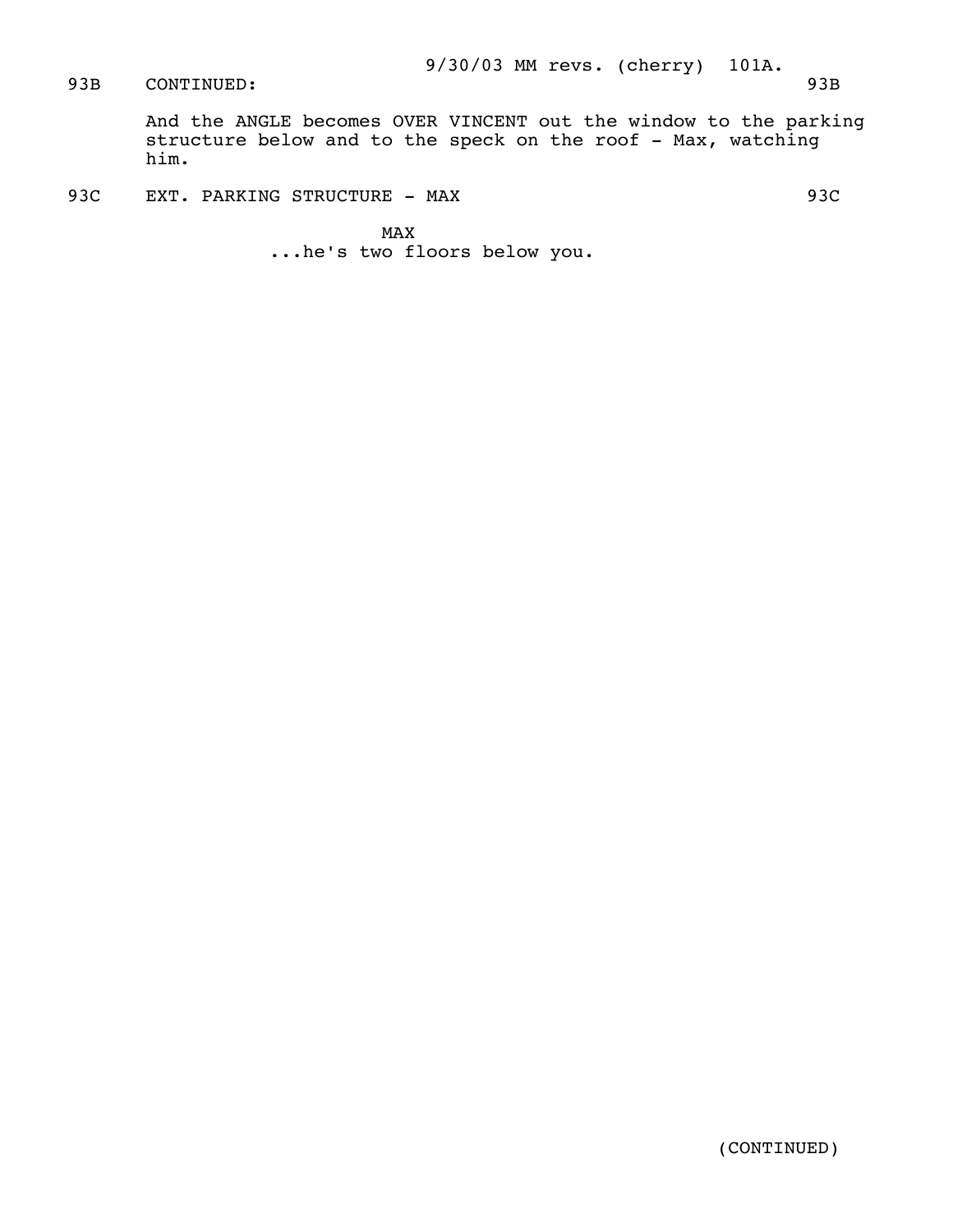93C CONTINUED: 93C

 ANNIE \* In my office?!

MAX and the state of the state of the state of the state of the state of the state of the state of the state of the state of the state of the state of the state of the state of the state of the state of the state of the st Where are you, what floor?

> ANNIE Sixteen, law library and files.  $*$

MAX and the state of the state of the state of the state of the state of the state of the state of the state of the state of the state of the state of the state of the state of the state of the state of the state of the st He doesn't know you're up there! Stay right where you are! Call 911!

> ANNIE Max, are you sure?

MAX and the state of the state of the state of the state of the state of the state of the state of the state of the state of the state of the state of the state of the state of the state of the state of the state of the st Call the goddamn police! Don't move from that spot...

94 INT. 14TH FLOOR - NIGHT 94

 Vincent pauses from examining offices with half-glass interior walls. His eyes going to a desk phone. Three banks of extensions. All dark. ONLY ONE of the extension buttons is  $GLOWING.$  Then it goes out. Then it lights up again.

 Glowing light. It's Annie calling 911. Next to it is typed the \* extension's location.

### **Files Section, 16th Fl.**

 Vincent looks up. He knows where she is. CAMERA TILTS UP of his look...

- 95 OMIT 95
- 95A EXT. PARKING STRUCTURE MAX 95A

sees, realizes Vincent knows where she is...

MAX and the state of the state of the state of the state of the state of the state of the state of the state of the state of the state of the state of the state of the state of the state of the state of the state of the st (into cell phone) Hang up. Hang up! Annie, get out! He knows where you are!

96 INT. 16TH FLOOR FILES SECTION - ANNIE 96

lost in CELL PHONE INTERMITTENT CUT-OUT...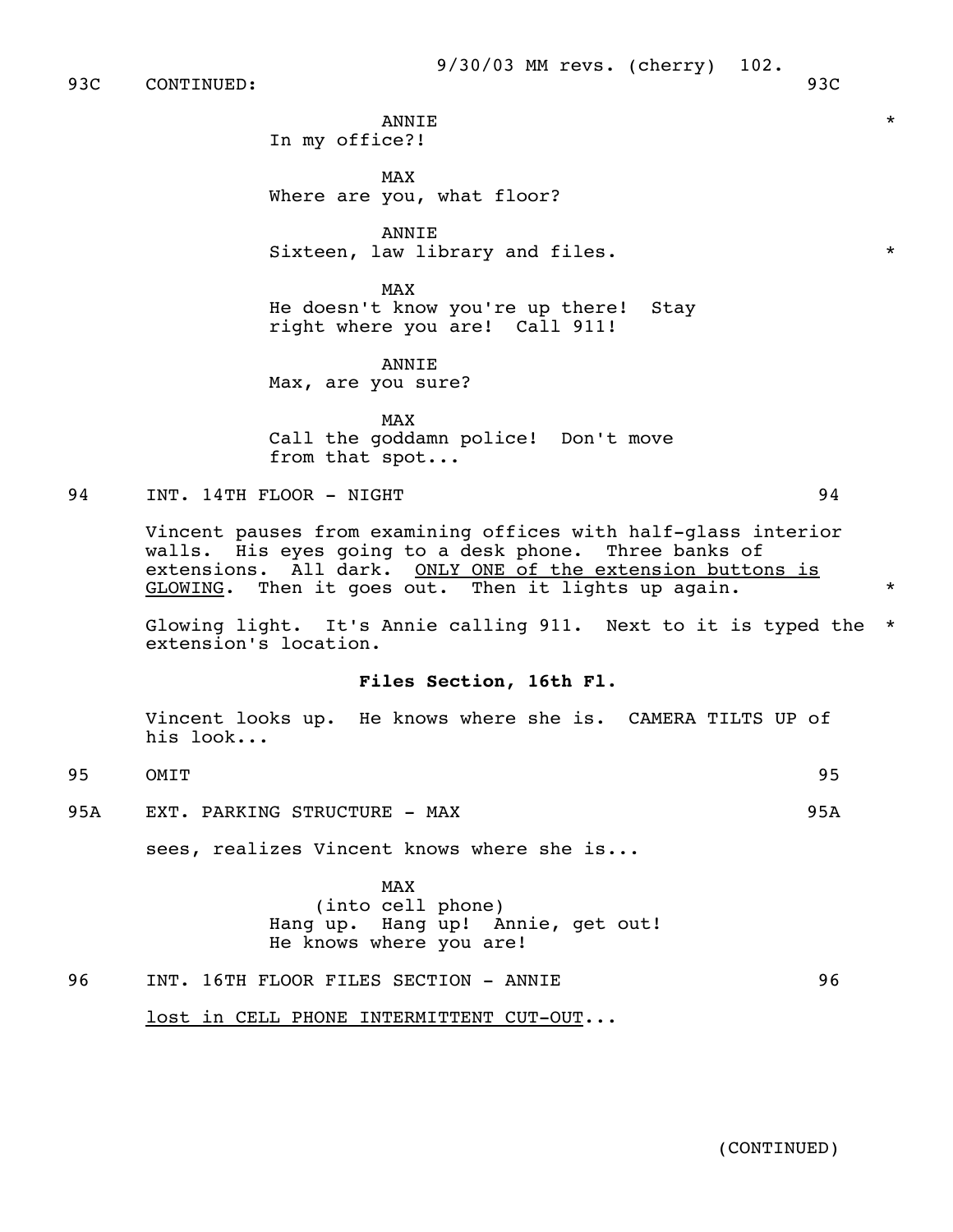96 CONTINUED: 96

9/30/03 MM revs. (cherry) 103.

### ANNIE

Hello? Max? What did you say?

No use. He's gone. She punches a clear line, dials 911...

97 OMIT

97A FXT, PARKING STRUCTURE - MAX 97A

 frantically hits redial. Nothing. No signal. SHRILL FAST-BUSY TONE. No cell service.

## MAX and the state of the state of the state of the state of the state of the state of the state of the state of the state of the state of the state of the state of the state of the state of the state of the state of the st

## Shit!

 Pure desperation. He glances over the abutment to the grass slope below. No time to think. He acts. Fuck it. He jumps, clumsily, falling, rolling...

97B FALLING DOWN THE SLOPE 97B SALLING ASSESSMENT OF THE SET OF THE SET OF THE SALE OF THE SALE OF THE SALE OF THE SALE OF THE SALE OF THE SALE OF THE SALE OF THE SALE OF THE SALE OF THE SALE OF THE SALE OF THE SALE OF THE

 with Max. Desperate, not graceful, pushing to his feet, ankle wrenched, racing/hobbling, grass-stained hoody, across...

97C INT. 14TH FLOOR - LONG LENS ON MAX 97C

 ...crossing the bridge over the Harbor Freeway to the office building...

98 INT. 16TH FLOOR FILES SECTION - NIGHT 98

...as Annie listens to the 911 RECORDING:

 VOICE ...call will be answered in the order received. If this is not an emergency...

99 OMIT 99

99A EXT. FEDERAL BUILDING, LOBBY (GAS CO. WEST OVERVIEW) - MAX 99A

 enters. The sidewalk is elevated above the lobby. Through the brightly-lit glass walks Max sees the lobby is strangely vacant. \*<br>No security quards, (Then he SEES a LONG SMEAR OF BLOOD across \* No security guards. (Then he SEES a LONG SMEAR OF BLOOD across \* the white stone...)

 99B OMIT 99B 100 INT. 16TH FLOOR FILES SECTION - ANNIE 100 finally hears a CLICK ON THE LINE as:

$$
\overline{0}
$$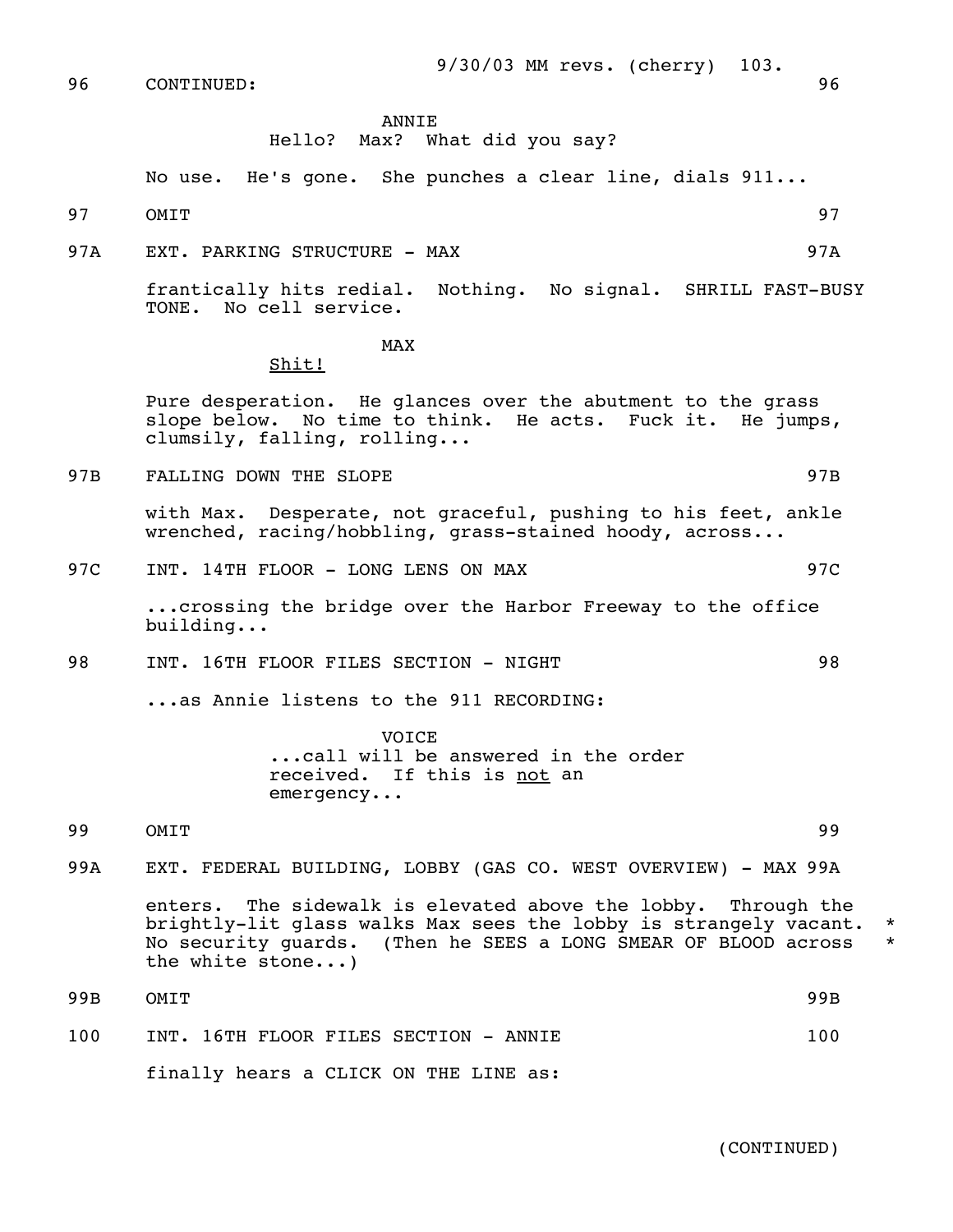100 CONTINUED: 100

 FEMALE VOICE (FILTERED) 911. How can I help you...?

**ANNTE** 

 There's a man in the building! He's trying to kill me. I'm...

100A INT. UTILITY ROOM, 16TH FLOOR - FIRE AX 100A

WHACK! Vincent swings it again, instantly severing the 16th floor's power and telephone trunk line. Sparks emit from the bundled cables in the thick conduit. He tosses the ax, exits into the hallway, jabs the elevator button...

100B EXT. FEDERAL BUILDING, LOBBY (EAST VIEW) - MAX 100B \*

 appears. And SEES...dead NIGHT WATCHWOMAN squeezed behind the \* security desk...  $\star$ 

101 INT. FILES SECTION - NIGHT 101 101

...as Annie finds herself talking to a dead line:

ANNIE

...hello?

Meanwhile...

102 EXT. BUILDING LOBBY - NIGHT 102 102

 Max hurls a steel trash can at the glass wall with all his might. It just bounces off.

 Max pauses, stymied. He raises Vincent's H+K clumsily in one hand, braces himself, squeezes the trigger. Nothing. Is there a safety on this thing? He finds it.

 He tries again. FIRES TWO SHOTS into the glass door. The gun almost kicks out of his hand. But the door disintegrates. He walks through...

103 INT. 16TH FLOOR FILES SECTION - NIGHT 103

Annie, frozen with indecision. What to do? Stay or go?

 (In keeping with the building's design, a WALL OF GLASS separates this area from the corridor beyond, which is separated by glass from other offices and the lobby. Normally, you'd be able to see people working, walking the hallway.)

Right now, the corridor's dark. Terrifying.

 She forces herself to move, to cross the office, run now...for the door to the...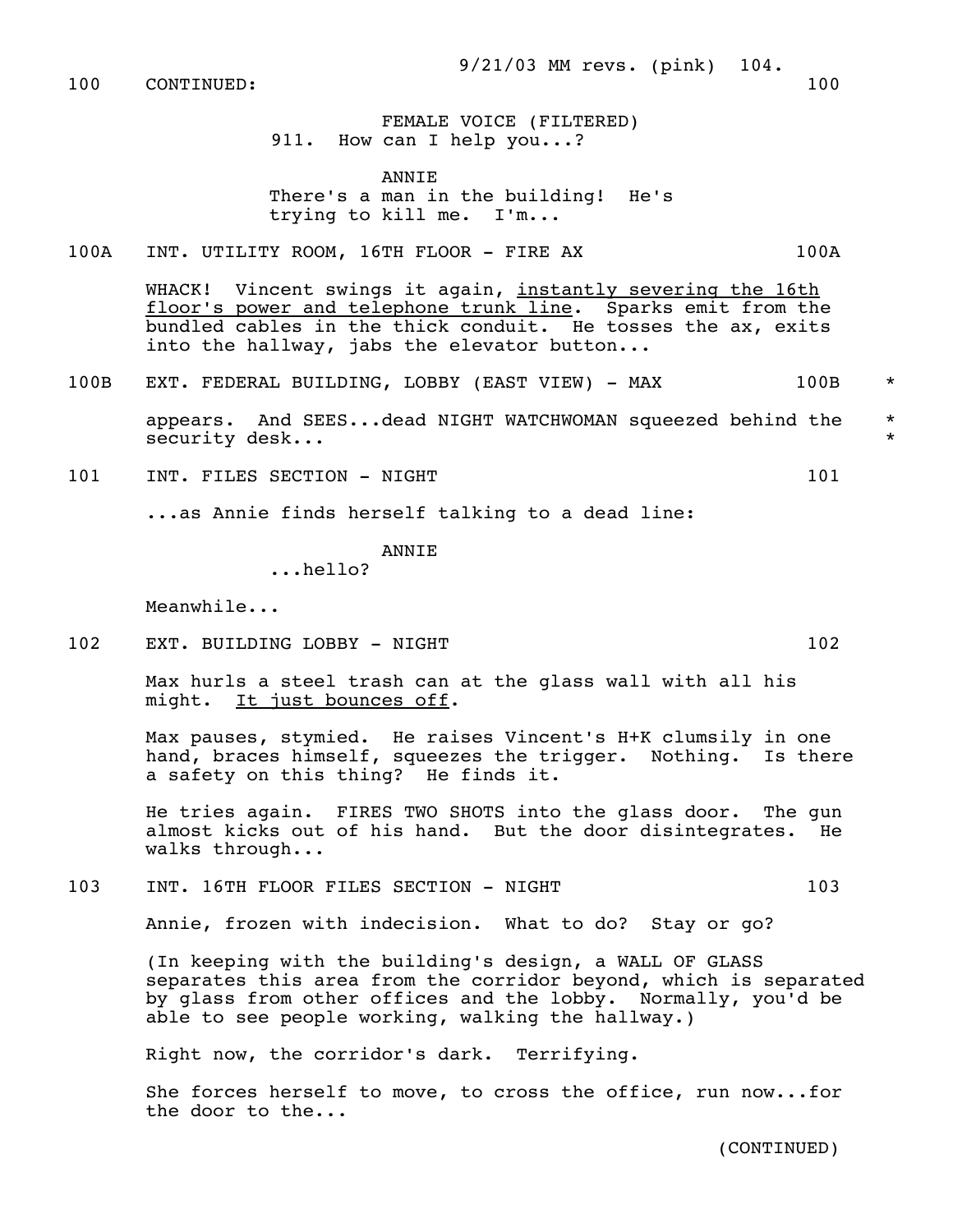# 103 CONTINUED: 103 103

INTERNAL CORRIDOR

...but she only gets ten feet before she's stopped by...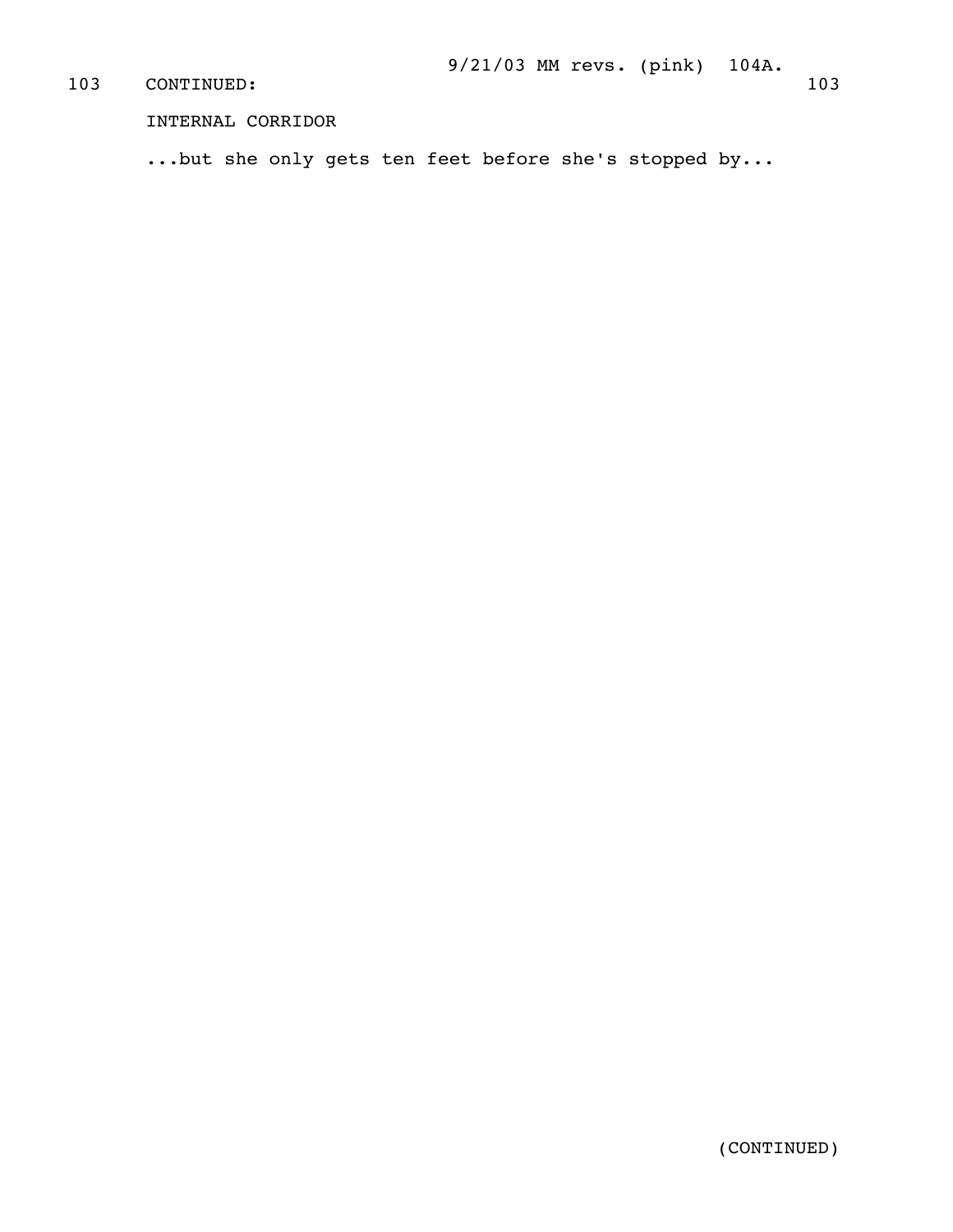### 103 CONTINUED: (2) 103

### 9/30/03 MM revs. (cherry) 105.

 A door opening. A SOFT FOOTSTEP. Somebody's there. Somebody \* stealthy.  $\qquad \qquad \star$ 

> She backs up, against the floor-to-ceiling windows. Frozen. \* Heart pounding. Listening. Against the city at night out the  $\text{windows...}$  \*

> She backs up, further towards the windows, back into...  $*$

103A INT. FILES SECTION 103A

 ...where she backs past file cabinets. Not deep enough. Nowhere to hide. So she backs along the glass. Nothing now but the CITY GLOW spilling faintly through the windows. Low shelves of legal books. Tables offering no cover. While...

A SHADOW

 tracks against the city laid out to the south, the 110 and 10 like arteries carrying white and red cells (headlights and taillights)...

 ANNIE crouches under a table and crawls backwards. She can't hear a thing. Her heart pounds. The silence makes her want to scream.

 A POV of empty, scary office. Over the table, b.g., is the glass wall running the length of the office area. The corridor beyond. Empty.

 A SHADOW...? Did she see a shadow pass against the murky darkness out there?

 A soft sound. Feet on carpet. Did she hear it? Is she imagining it? The breath catches in her throat. Eyes wide.

THE SHADOW

 in the bullpen by a corridor. It lurks, silently. Waiting. It's Vincent.

FRONTAL: VINCENT

And then he moves. Softly. Quietly...

TIGHT ON ANNIE

 Under the table...by the windows. A huddled form against the city lights and helicopters. Waiting. Not breathing. Still as a statue. Then the urge is too strong.

She's got to get out, get out now!

 Annie on her hands and knees, trying to crawl away, soundlessly...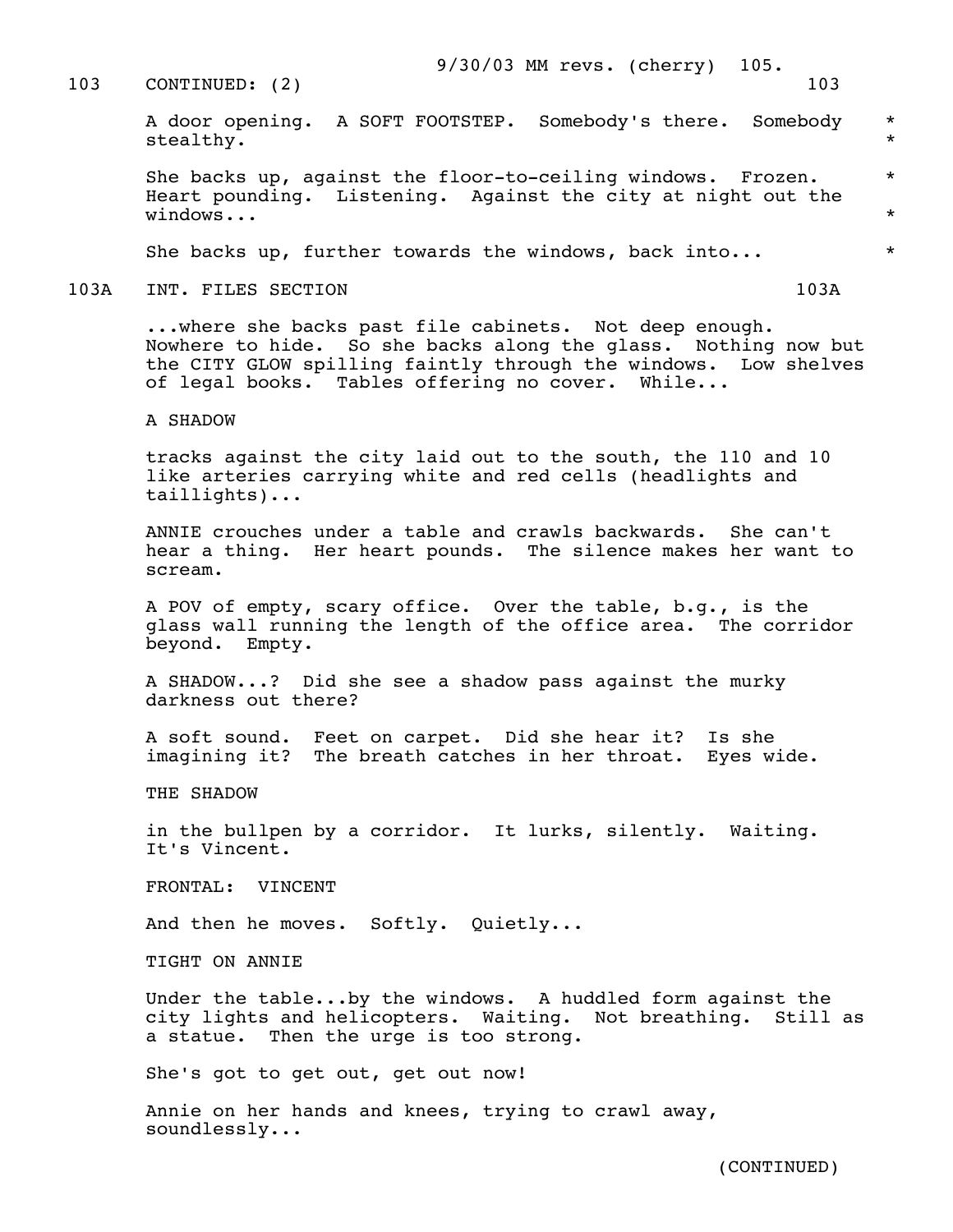103A CONTINUED: 103A

...not realizing that walking upon her, SOUNDLESSLY, from the \* back is Vincent. She doesn't know. He's a shadow in the \* dimness.

ANNIE

senses. Stops. Turns...and she sees the shape - twenty feet \* away - of Vincent...the Para-Ordnance .45 coming up. The .45 \* cal barrel like a tunnel into nothingness. \*

VINCENT'S EYES

are cold, indifferent.  $\star$ 

VINCENT'S FINGER \*

squeezing off the slack on the trigger.  $*$ 

VINCENT'S EYES

sense. Stops. Turns. \*

A SILHOUETTE

in a doorway. Aiming a gun. He's backlit by a red emergency \* light on a rear wall. For a moment, Vincent can't bring himself \* to believe it...

#### VINCENT

Max?

## MAX and the state of the state of the state of the state of the state of the state of the state of the state of the state of the state of the state of the state of the state of the state of the state of the state of the st

Let her go.

Vincent smiles, it's harsh, almost canine...  $\ast$ 

VINCENT

What are you gonna do, shoot m--

 BLAM! A MUZZLE FLASH. Vincent got kicked in the head. He goes \* sprawling.

Max rushes up to Annie. Grabs her arm, jerks her away...  $*$ 

#### ANNIE

Max...?

He pulls her to her feet. Both of them backing away, running  $*$ <br>for the door  $\lambda$  CPOAN way pulls ber bardor for the door. A GROAN. Max pulls her harder.

VINCENT

rises, gets behind cover. Sitting up, eyes glittering, hand \* clasped to the side of his head, blood coursing through his fingers.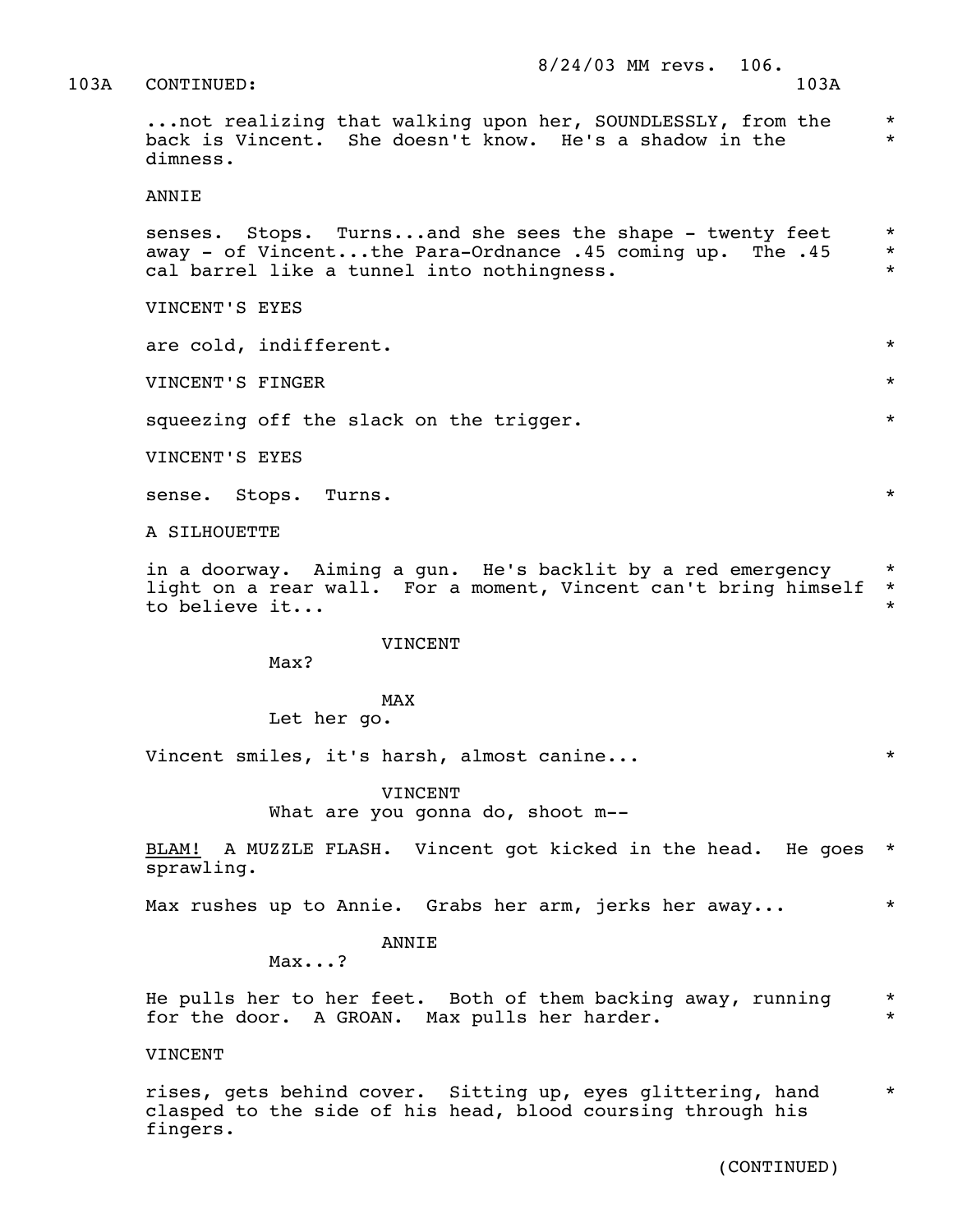### VINCENT

Jesus, Max. You shot my ear off. \*

He pulls his hand away, sitting on the floor, staring at the  $*$ sheet of blood on his palm. He looks at the fleeing Max.

VINCENT (CONT'D)

Okay, MAX!

103B INT. GLASS CORRIDORS - MAX 103B

has the H+K aimed, backing for the elevator lobby...

103C VINCENT APPEARS 103C

 around a corner, clearing space. Fast. His Para-Ordnance up. Max and Annie running, now... Vincent sees vague shapes...

 BOOM-BOOM! BOOM-BOOM! Gunshots punch through the glass, inches from Max and Annie, collapsing walls revealing Vincent against the LA-scape. Blossoms of white flame: BOOM-BOOM...

103D INT. ELEVATOR LOBBY 103D

 ...and a moment later the GLASS WALL EXPLODES into the corridor, by a chair, CRASHING through it, followed by Vincent, into the elevator lobby, while...

103E INT. ELEVATOR - MAX 103E

 hits the ground-floor button and "close," the doors taking a million years to do that. As they're sliding shut, he sees Vincent across the lobby, raising the gun...

 Max throws himself on Annie, both to the floor. BULLETS PUNCH through the paper-thin sheet-metal doors. But the elevator's moving now...

103F INT. 16TH FLOOR HALLWAY 103F

...leaving Vincent behind. He darts for the stairs.

103G INT. ELEVATOR 103G

 Max and Annie on the floor, breathing hard, staring at each other in wordless shock. They reach the ground floor...

103H INT. BUILDING LOBBY 103H

 ...and Max drags her forward, the two of them racing across for the exit, seen WIDE + HIGH in REAR SHOT (Gas Co. lobby, running to S.E.)...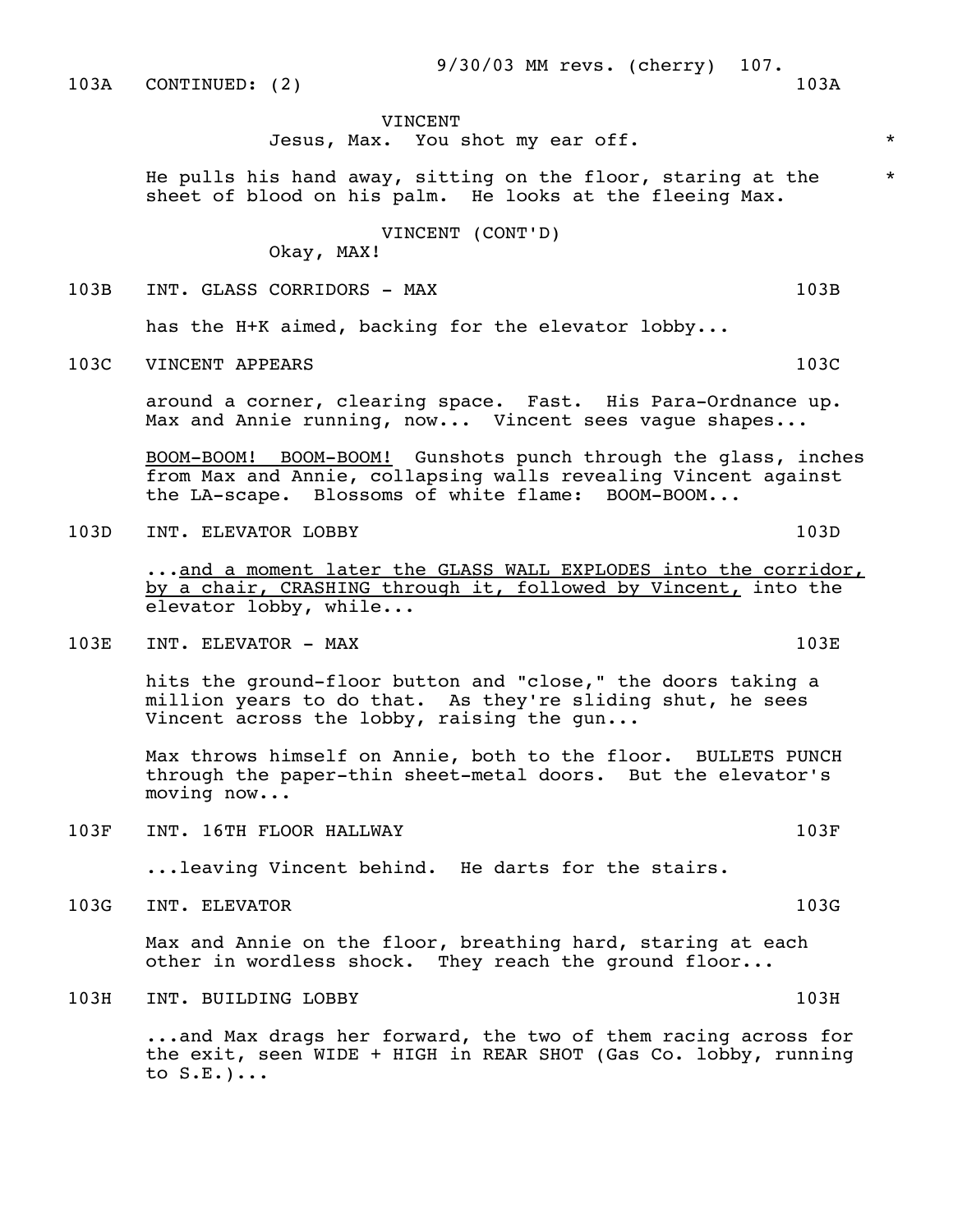9/30/03 MM revs. (cherry) 108.

| 103J  | INT. BUILDING STAIRWELL                                                                                                                                           | 103J  |                               |
|-------|-------------------------------------------------------------------------------------------------------------------------------------------------------------------|-------|-------------------------------|
|       | Vincent careens down the steps, the entire side of his head<br>bloody, his ear mostly gone. He SLAMS through a door into --                                       |       |                               |
| 103K  | INT. LOBBY                                                                                                                                                        | 103K  |                               |
|       | -- where he finds the elevator standing empty. He hears a door<br>alarm, turns, runs across the lobby                                                             |       |                               |
| 103L  | INT. LOWER LOBBY - VINCENT                                                                                                                                        | 103L  |                               |
|       | enters and races down the frozen escalator to CAMERA.                                                                                                             |       | $\star$                       |
| A103M | INT. MTA - REAR SHOT: MAX + ANNIE                                                                                                                                 | A103M | $\star$                       |
|       | enter and run through the interior hall OR down the lower<br>staircase.                                                                                           |       | $\star$<br>$\star$            |
| 103M  | INT./EXT. MTA - LOW/WIDE ANGLE: VINCENT                                                                                                                           | 103M  |                               |
|       | entering from the street, diagonally, down to CAM. (The office<br>building is behind him.)                                                                        |       |                               |
| 104   | OMIT                                                                                                                                                              | 104   | $\star$                       |
| 105   | INT. BOARDING PLATFORMS (GREEN LINE) - MAX + ANNIE                                                                                                                | 105   | $\star$                       |
|       | race towards the boarding area.                                                                                                                                   |       | $\star$                       |
|       | Hardly anyone in sight, except for an OLD WHITE HOMELESS GUY<br>with a TV set in a shopping cart powered by a car battery.                                        |       | $\star$<br>$\star$            |
|       | <b>MAX</b><br>CALL THE POLICE!                                                                                                                                    |       | $\star$                       |
|       | He stares at them like they're nuts. They run towards the empty *<br>platform. No train!                                                                          |       | $\star$                       |
|       | Neon-lit, strange art, like dead people floating in a pool,<br>hangs from the ceiling.                                                                            |       | $\star$<br>$\star$            |
|       | Max and Annie run, turning this way and that, trying to decide<br>what to do.                                                                                     |       | $\star$<br>$\star$            |
| A105A | OVER MAX + ANNIE - SAME                                                                                                                                           | A105A | $\star$                       |
|       | They run down ANOTHER STAIRCASE where we see the BLUE LINE<br>PLATFORMS, running at 90 degrees. No train there, either!<br>race down, anyway to get away, because | They  | $\star$<br>$\star$<br>$\star$ |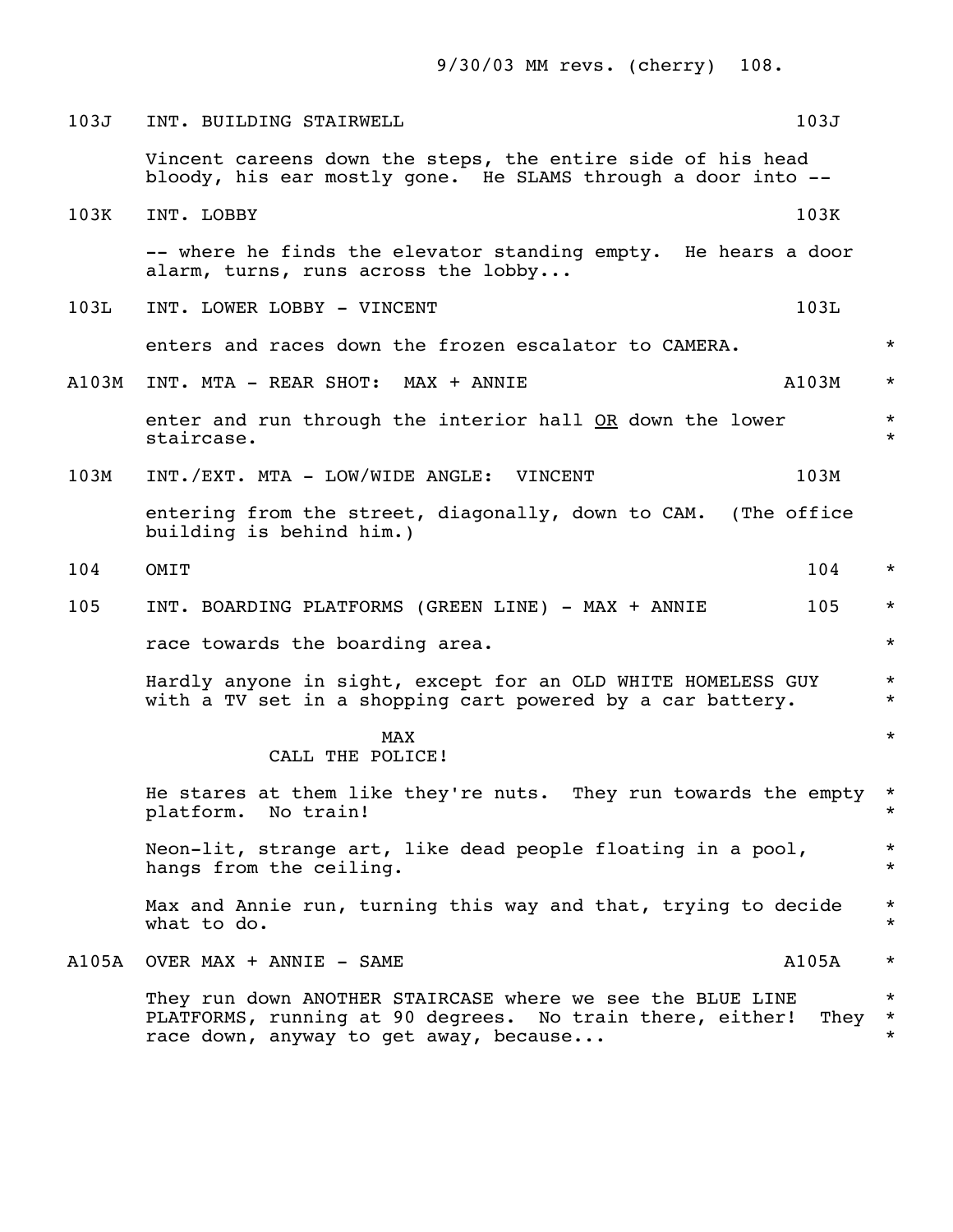105A EXT. TOP OF STAIRS TO GREEN LINE PLATFORM - REAR SHOT: 105A \* VINCENT \*

 runs into frame, SEES Max and Annie 50-75 yards away, racing \* down the stairs to the Blue Line...a difficult shot, Vincent  $*$ aims, elevates the front sight...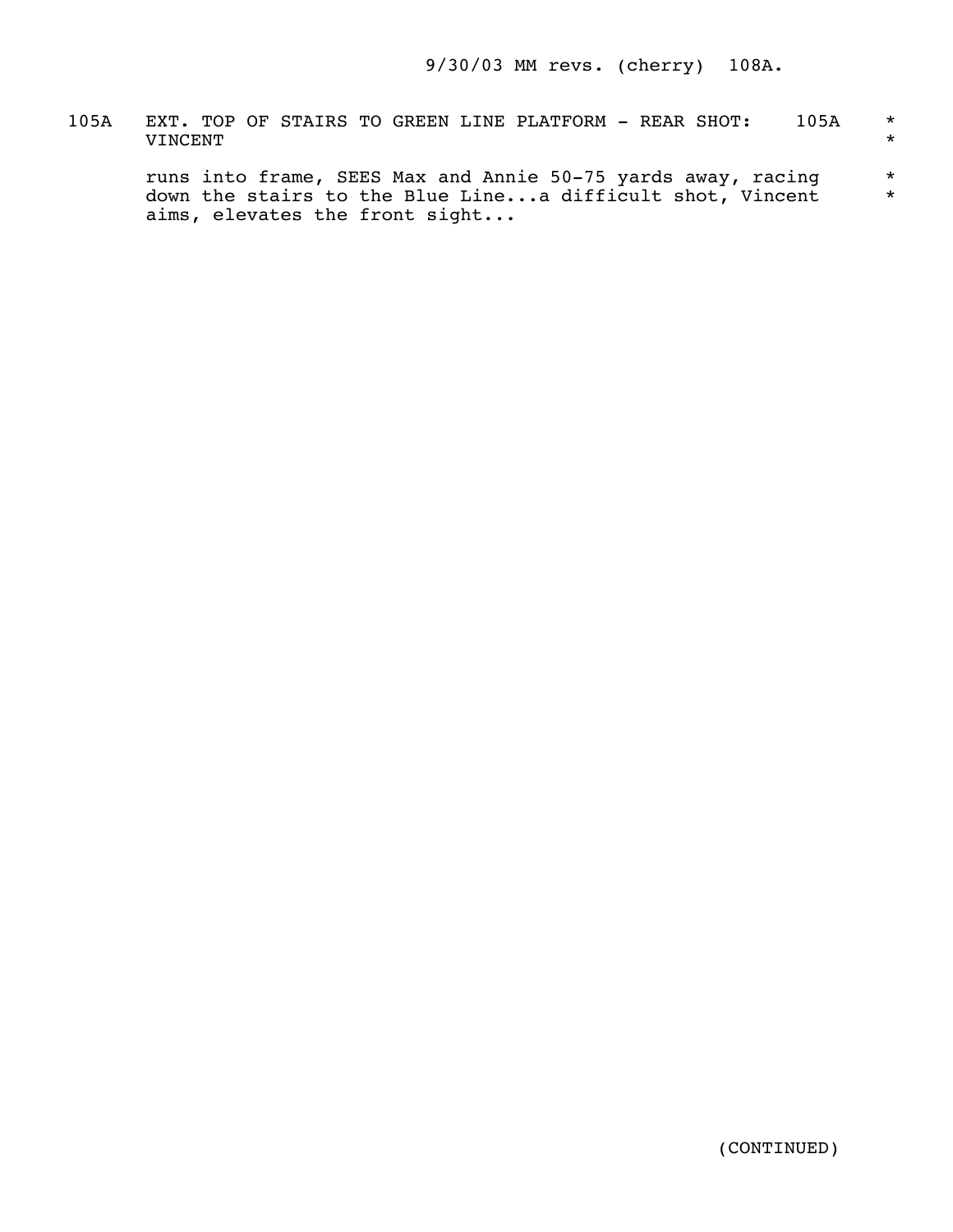| 105A  | $9/30/03$ MM revs. (cherry)<br>109.<br>CONTINUED:                                                                                                                                                              | 105A  |                                             |
|-------|----------------------------------------------------------------------------------------------------------------------------------------------------------------------------------------------------------------|-------|---------------------------------------------|
|       |                                                                                                                                                                                                                |       |                                             |
|       | BOOOOOM! Vincent FIRES THREE ROUNDS<br>B00000M!<br>B00000M!                                                                                                                                                    |       | $\star$                                     |
| 105B  | INT. BLUE LINE PLATFORM - MAX + ANNIE                                                                                                                                                                          | 105B  | $^\star$                                    |
|       | cut by .45 caliber bullets chewing craters in the ceramic tiles<br>inches from them.                                                                                                                           |       | $\star$                                     |
| 106   | INT. BLUE LINE - MAX + ANNIE                                                                                                                                                                                   | 106   | $\star$                                     |
|       | HEAR, NOW, A TRAIN PULL IN. BUT it's upstairs on the Green<br>They run down the platform for the stairs back UP!<br>Line.                                                                                      |       | $^{\star}$<br>$^\star$                      |
| A106A | INT. GREEN LINE PLATFORM - VINCENT                                                                                                                                                                             | A106A | $^\star$                                    |
|       | running, SEES the train arriving on the OPPOSITE PLATFORM.<br>looks down to the stairs to the Blue Line. A train pulls in<br>there, too! Decision time.                                                        | He    | $\star$<br>$^\star$<br>$\star$              |
| B106A | INT. GREEN LINE, THE FOURTH SUBWAY CAR - MAX + ANNIE                                                                                                                                                           | B106A | $^\star$                                    |
|       | are discovered crawling into the car. They collapse, low on<br>the floor, waiting for the doors to close, the train to pull<br>out, hoping Vincent hasn't followed                                             |       | $\star$<br>$^\star$<br>$^\star$             |
|       | VINCENT                                                                                                                                                                                                        |       | $\star$                                     |
|       | has to decide, has to second-quess Max. A beat. The train sits<br>there for seconds. It seems like hours, like fucking forever.<br>Vincent riveted to the spot. Max + Annie praying Vincent<br>doesn't appear. |       | $\star$<br>$^\star$<br>$^\star$<br>$^\star$ |
|       | The doors start to close, sliding irrevocably shut.                                                                                                                                                            |       | $^\star$                                    |
|       | VINCENT                                                                                                                                                                                                        |       | $\star$                                     |
|       | Then he knows. With no hesitation, he leaps off the platform<br>onto the rails as the train starts to pull out.                                                                                                |       | $\star$<br>$^\star$                         |
| C106A | INT. FOURTH SUBWAY CAR - MAX + ANNIE                                                                                                                                                                           | C106A | $^\star$                                    |
|       | are at the sliding which adjoins the fourth car to the<br>third car. The train's picking up speed. Where's Vincent?<br>a precaution, they start for the third car.                                             | As    | $^\star$<br>$^{\star}$<br>$\star$           |
| D106A | EXT. MTA - HELICOPTER FROM ABOVE                                                                                                                                                                               | D106A | $^\star$                                    |
|       | we're out of the subway on the surface                                                                                                                                                                         |       | $\star$                                     |
| 106A  | INT. THIRD CAR - MAX + ANNIE                                                                                                                                                                                   | 106A  | $^\star$                                    |
|       | low, down the aisle of the third car, rising for the door.<br>Max turns and looks:                                                                                                                             | And   | $\star$<br>$\star$                          |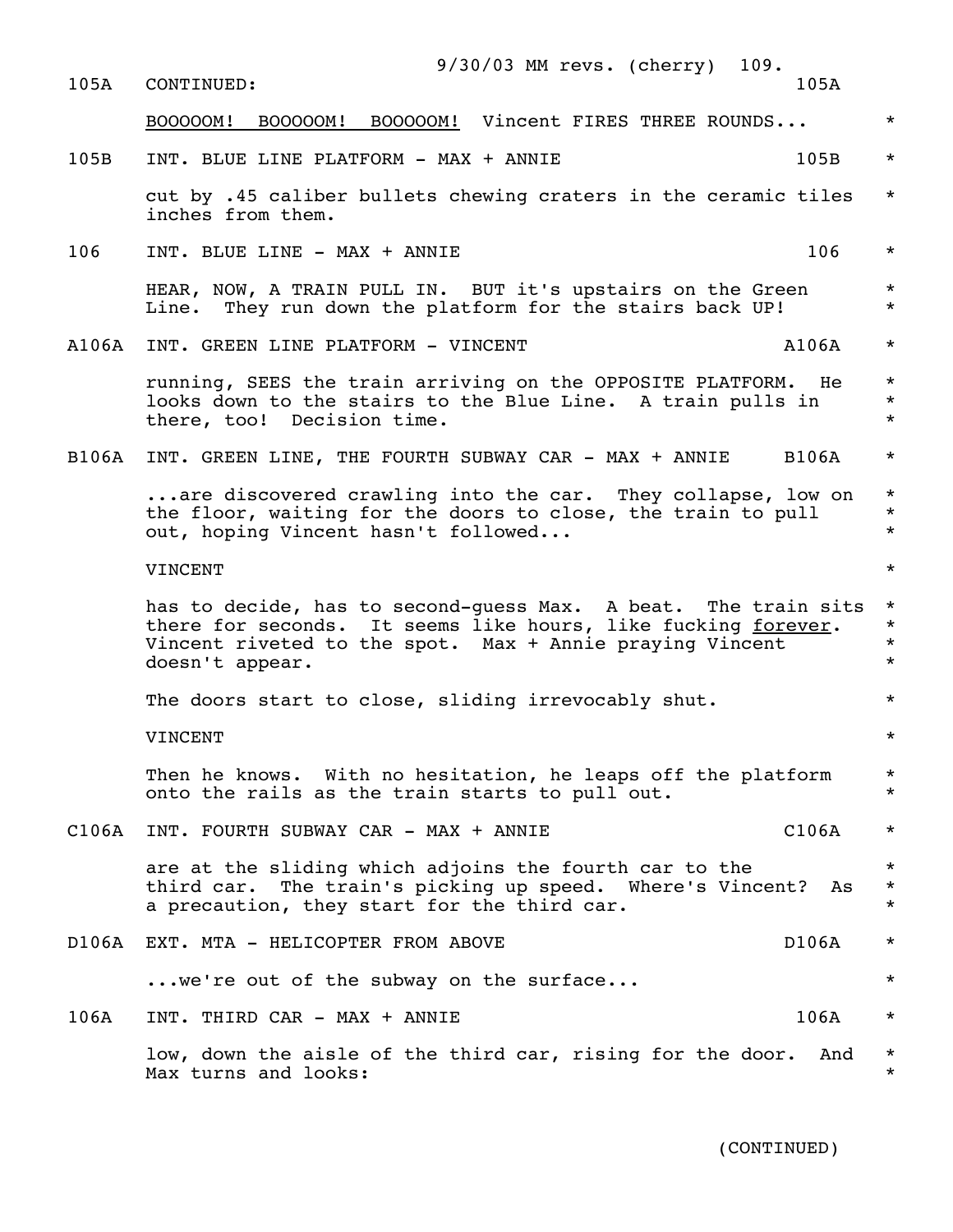| 106A | CONTINUED:                                  | 9/30/03 MM revs. (cherry) 109A. | 106A |          |
|------|---------------------------------------------|---------------------------------|------|----------|
|      | VINCENT                                     |                                 |      | $\star$  |
|      | standing in the fourth car, staring at him. |                                 |      | $\star$  |
| 106B | OMTT                                        |                                 | 106B | $^\star$ |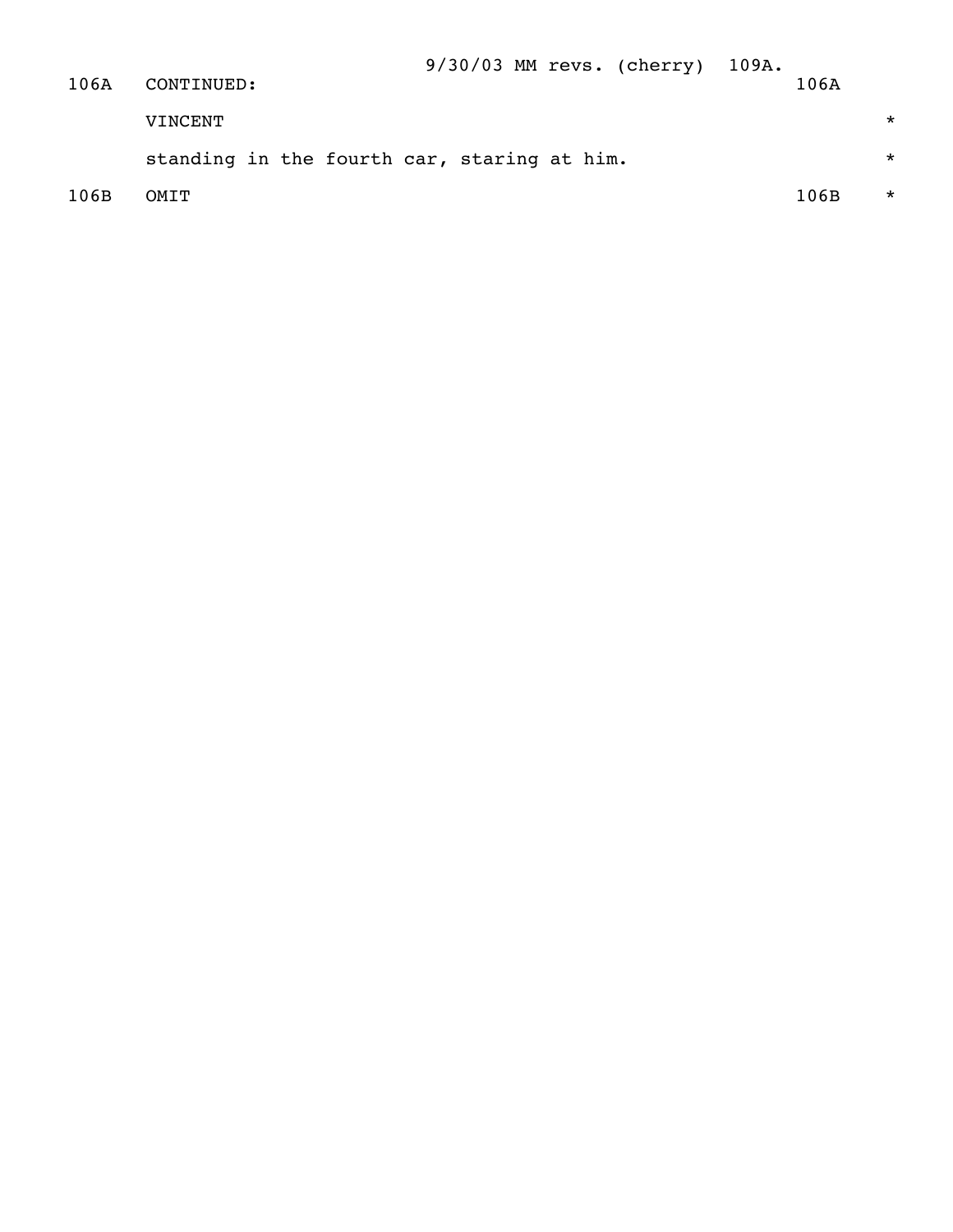| 106C | INT. SECOND CAR - MAX + ANNIE                                                                      | 106C | $\star$            |
|------|----------------------------------------------------------------------------------------------------|------|--------------------|
|      | race in as ROUNDS pound through glass into the second car.<br>ROUNDS SLAM through metal and glass. |      | $\star$<br>$\star$ |
| 106D | INT. FOURTH CAR - VINCENT - NIGHT                                                                  | 106D | $\star$            |
|      | VINCENT                                                                                            |      | $\star$            |
|      | is coming                                                                                          |      | $\star$            |

VARIOUS ANGLES

 ...and the SEQUENCE BUILDS, Vincent working toward the front... Max and Annie desperately looking for cover. City racing by. Train racing by city. A few RAGGED PASSENGERS trying to huddle out of harm's way with nowhere to go. As the TRAIN THUNDERS AND SHRIEKS over the track junctures...

### THE FIRST CAR

 Max and Annie rush in, slide the door shut. This is as far as they can go. They drop into a crouch at the door, breathing hard, terrified, Max with his back against the wall, arm stiffly keeping the door handle wedged tight, his head just below the door's window. A harsh, ragged whisper:

## **ANNTE** Where's the next station?

 A frozen moment. Eyes locked. Knowing they're probably going to die together, even though they hardly know each other.

 THE TRAIN GOES BLACK, LIGHTS DYING AS THEY SHRIEK OVER ANOTHER JUNCTURE...then the LIGHTS RETURN, stuttering.

 Max rises slightly up, peers over the lip of the window. Here comes fucking Vincent down the aisle of the second car. He sees Max. He shouts, barely audible from here...

> VINCENT YOU CAN'T WIN, MAX! I DO THIS FOR A LIVING!

 ...and he keeps coming, .45 at his side, a sheet of blood down his face from the missing part of his ear.

 ...the visage of Vincent, the .45 in his hands, scares the shit out of the early-morning passengers.

 ...and Max clutches the H+K, takes a deep, shaky breath, his eyes on Annie's, not even sure in that moment what he's going to do, probably die, and he lunges up, Vincent not ten feet away...

AND THE TRAIN GOES DARK.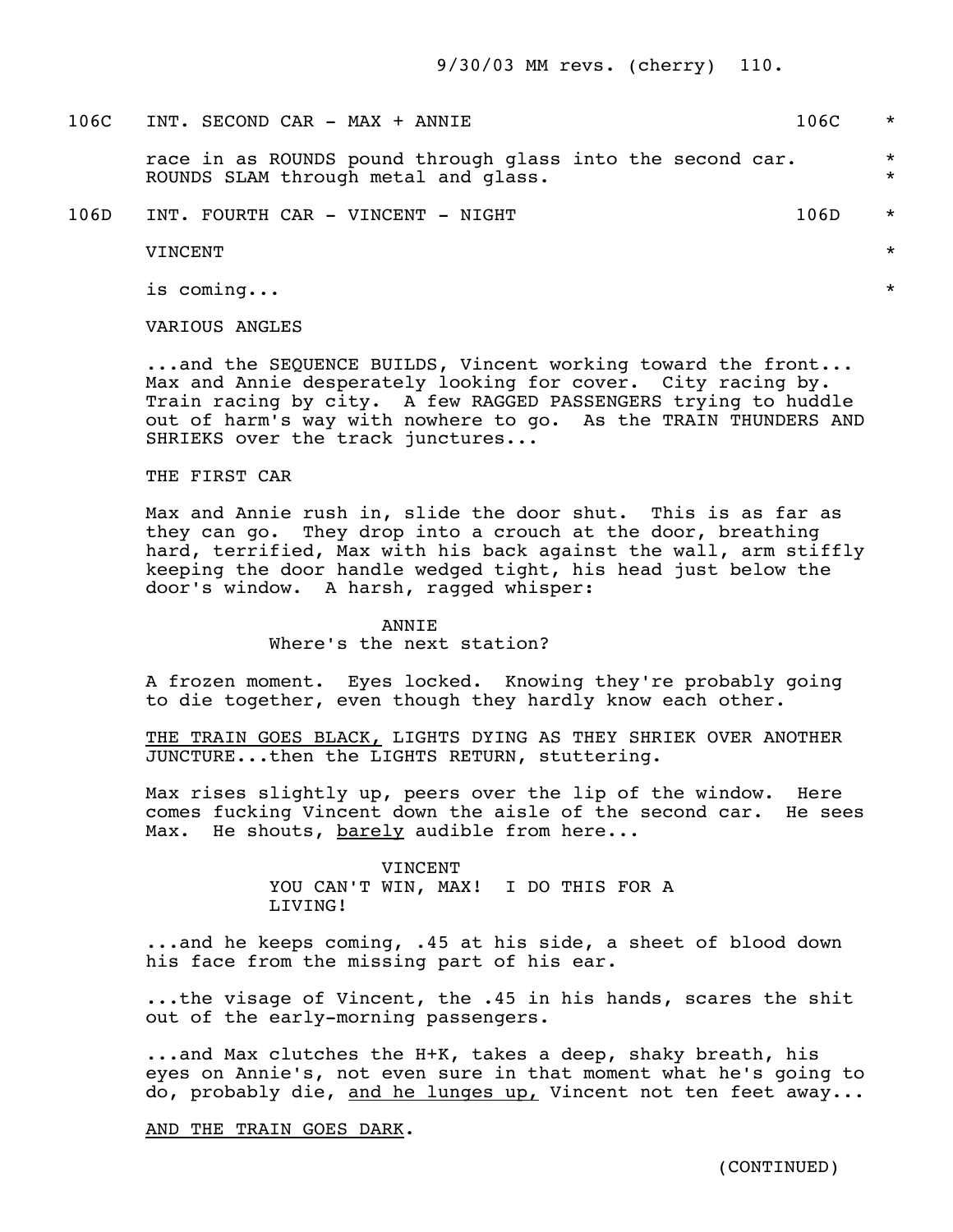106D CONTINUED: 106D

 A BLIZZARD OF MUZZLE FLASHES, both men FIRING THROUGH THE WINDOWS at each other, GLASS SHATTERING between the cars and getting sucked away by the wind, Max screaming, face lit only by the GUNFIRE, clumsy in how he holds Vincent's H+K, firing one handed, not aiming, not looking where he's shooting...Vincent's Para-Ordnance BOOMING OUT MASSIVE ERUPTIONS OF FLAME...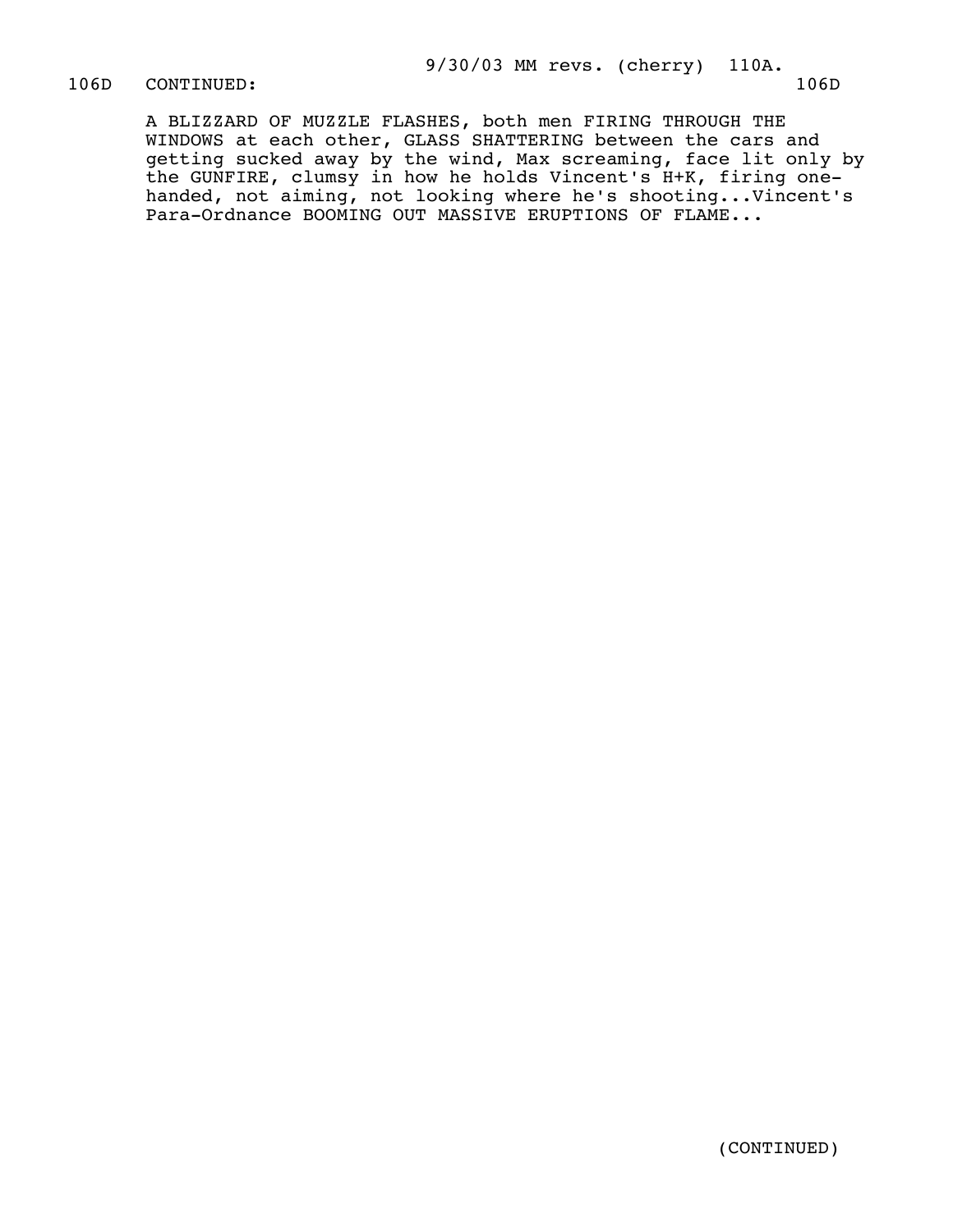...and then abrupt silence as the LIGHTS RETURN, Max looking down, his expression nearly childlike with terror. He stares at the H+K in his shaking hand, sees the slide is locked back gun's empty. He rises up. His look says, "go ahead, kill me..." through the shattered window.

 Vincent's standing in the other car, right where we left him. Watching Max. A little smile on his face.

107 INT. VINCENT'S CAR - NIGHT 107 107

 Vincent ejects the empty magazine. Before it even hits the floor or at his feet...Vincent's hand loading a full mag, the weapon pointed at Max, like it was when he reloaded and shot Peter Yip the first time.

 Odd, though. His fingers aren't working that well. His brilliant sleight-of-hand seems gone. He fumbles the reload, in fact.

 The magazine of stacked .45's drops, landing at his feet among the expended casings. A few fresh droplets of blood patter quietly.

 Vincent considers picking up the mag, but it suddenly seems like way too much trouble. He blinks at the .45 in his hand, as if confused, then turns and starts unsteadily back toward the back of the car.

The .45 slips from his fingers, clattering to the floor.

Max watches Vincent walk away.

 Vincent only makes it halfway. He has to sit. He grabs an aluminum pole, eases himself onto the seat, trying to catch his breath.

 Max slides his door open, steps across the bridge between cars. Slides the second door open. Enters.

 Vincent turns his head slightly, watching Max draw cautiously nearer. Max stares down, seeing the blood spreading across the floor beneath Vincent. Turning into quite a pool.

 Vincent tries to speak, can't quite manage. Max sits across from him. Annie appears in b.g., watching them.

VINCENT + MAX

sit there, riding the train. Softly:

MAX and the state of the state of the state of the state of the state of the state of the state of the state of the state of the state of the state of the state of the state of the state of the state of the state of the st We're almost at the next station.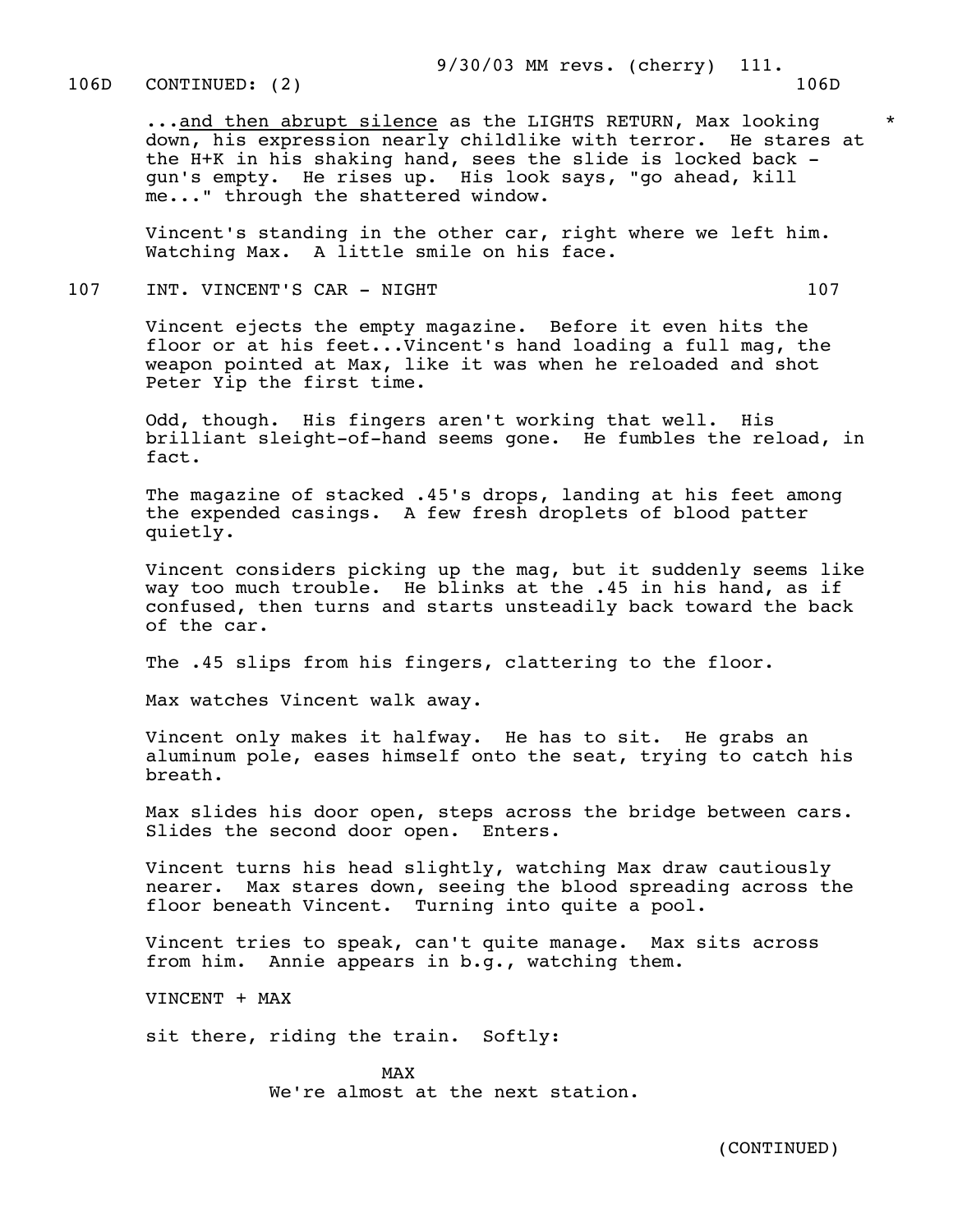107 CONTINUED: 107

 Vincent smiles faintly. He leans his head toward Max as if conferring a secret. In a halting whisper:

> **VINCENT**  Guy. Gets on a subway. Dies. (off Max's look) Think anybody'll notice?

### MAX

 looks into Vincent's eyes. It means "I'm that guy" and "will anybody notice me when I'm gone?"

#### VINCENT

 leans back, gazing straight ahead now. Rocking gently with the motion of the train...

 ...and with much effort and to Max's amazement, Vincent emits a soft, rasping wheeze, but it's a faint laugh all the same.

Max has no idea what's so funny to a dying man. Vincent looks.

 Max follows his gaze. There, right across the car, among all the ADVERTISEMENTS near the ceiling, is:

AN AD

The whitest sand and bluest sea you can imagine. A dream place. Limitless horizon.

107A INT. VINCENT'S CAR - MAX - DAWN 107A

 Vincent's no longer laughing. In fact, Vincent's no longer doing anything. Ever.

 Annie comes to Max and sits. She shivers. Max takes off his zippered, hooded sweatshirt and puts it around Annie. It's a small gesture. But it's a protective and confident act... She takes his hand. Dawn lightens the sky ahead. They ride the train together, side by side, neither saying a word. For now.

The train pulls in to a station...

WIDE ANGLE OF SUBWAY CAR

 ...and Max pulls Annie to her feet. The doors open. They silently get off. The first sideways streams of yellow light shaft into the station.

The doors close again. The train pulls out.